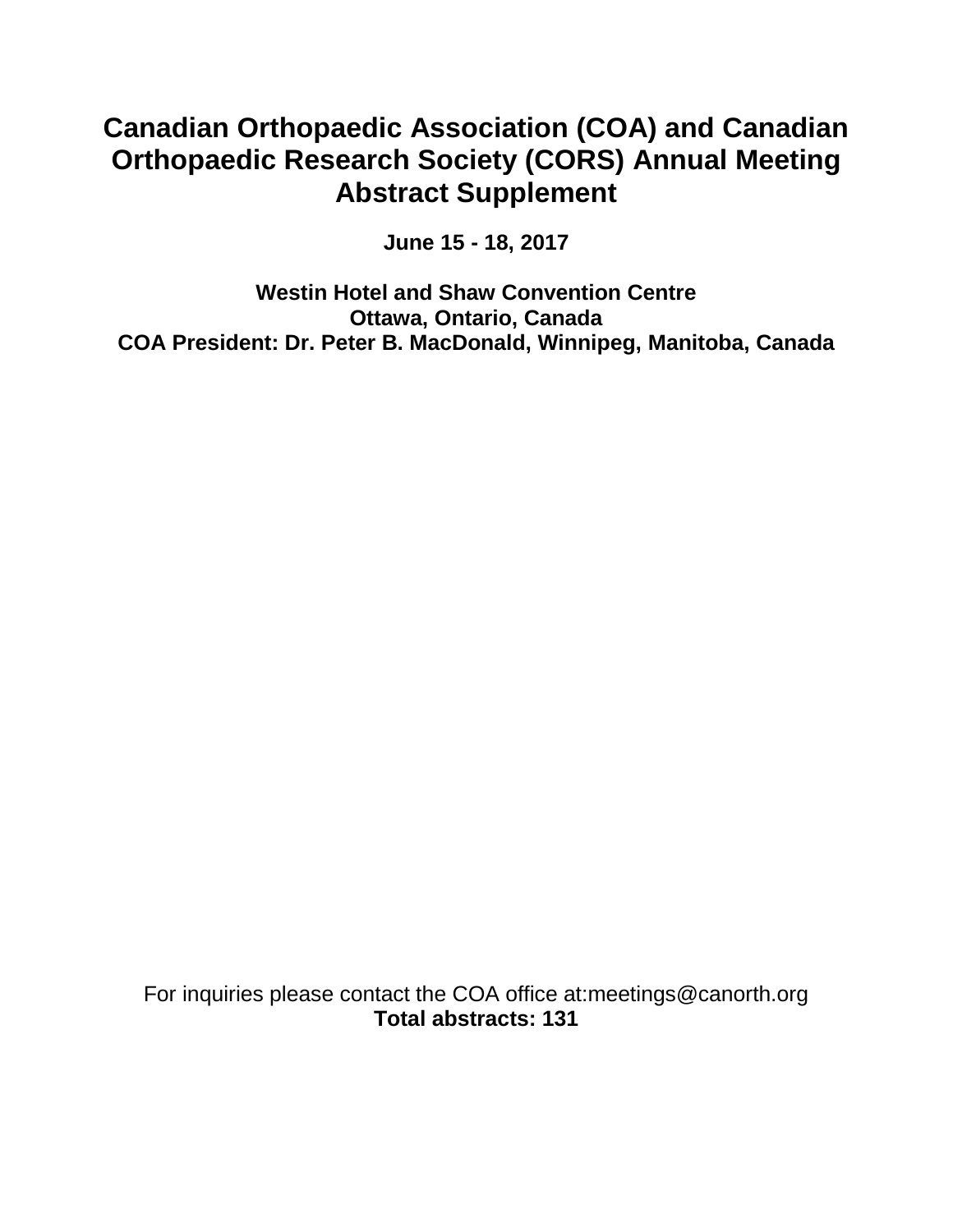#### **COA Hand and Wrist / Upper Extremity**

### **1. DYNAMIC CT SCAN OF THE NORMAL SCAPHOLUNATE JOINT IN A CLENCHED FIST AND RADIAL AND ULNAR DEVIATION**

**Presenter: Paul Kelly, NL**

J. Hopkins, NL, A. Furey, NL, D. Squire, NL

The purpose of this study was to evaluate the motions of the scapholunate joint in normal wrists in a clenched fist and through radial and ulnar deviation using dynamic CT imaging.

Fifteen participants under 40 years of age consented to have their wrist scanned. Eight participants were randomised to have the right wrist scanned, and seven for the left wrist. Volunteers were positioned at the back of the gantry and selected wrist was placed on the table, palmar side down. Participants began with the hand in a relaxed fist position and then proceeded to clench the hand in a full fist and relax. Once relaxed again, the wrist was then maximally ulnar deviated and then maximally radially deviated. Dynamic CT imaging was captured throughout the range of motion.

The movement in the healthy scapholunate joint through a clenched fist and radial and ulnar deviation is minimal. The averages were 1.19mm, 1.01mm and 0.95mm, representing the middle, dorsal and volar measurements respectively.

This novel dynamic CT scan of the wrist is a user friendly way of measuring of the scapholunate distance, which is minimal in the normal wrist under 40 years of age.

### **2. THE DAILY MOTION OF ANATOMIC AND REVERSE TOTAL SHOULDER ARTHROPLASTY RECONSTRUCTED SHOULDERS**

#### **Presenter: G.Daniel G. Langohr, ON**

J. Haverstock, ON, J. Johnson, ON, G. Athwal, ON

The daily *in vivo* motion of total shoulder arthroplasty (TSA) and reverse total shoulder arthroplasty (RTSA) reconstructed shoulders is largely unknown. A clearer understanding of the cumulative daily motion of each type of reconstruction would be helpful in the design and testing of shoulder prostheses, yielding insight into how many cycles of motion represents one year of clinical use. The purpose of this study was to measure and compare the cumulative daily shoulder motion of patients with TSA vs. RTSA.

Twenty-one patients who had undergone TSA (75±6yrs) and 17 patients who had undergone RTSA (72±11 yrs) wore a custom instrumented garment capable of measuring global shoulder motion during the waking hours of one day. The garment incorporated three sensors; one located on the torso and one on each humerus, each using a tri-axial accelerometer, gyroscope, and compass to measure its orientation in space. The 3D orientation of each humeral sensor was transformed with respect to the torso to allow for the calculation of humeral elevation and plane of elevation angles. Joint angles for each subject were then discretised by identifying the peaks and valleys of humeral elevation and motion was then determined. The motions of TSA and RTSA reconstructed shoulders were then compared.

Both the TSA and RTSA shoulders had similar frequency of motion; on average, the TSA shoulders had 1453±742 motions/hour, and the RTSA shoulders had 1496±696 motions/hour (Figure 1, p=0.86). When motion was discretised based on range of elevation angle, for elevation angles less than 60˚ the RTSA shoulders exhibited 7±6% more motion than the TSA shoulders (Figure 1, p=0.8). For elevation angles between 60˚ and 120˚, TSA shoulders exhibited 18±12% more motion than RTSA shoulders (Figure 1, p=0.87).

The daily motion of both TSA and RTSA reconstructed shoulders was not significantly different (1453±742 and 1496±696 motions/hour respectively). Overall, discrete motions above 120 degrees of elevation account for less than about 3% of total motion. Novel insight into the daily motion of TSA and RTSA shoulders is presented, which may assist in the design and testing of shoulder arthroplasty prostheses.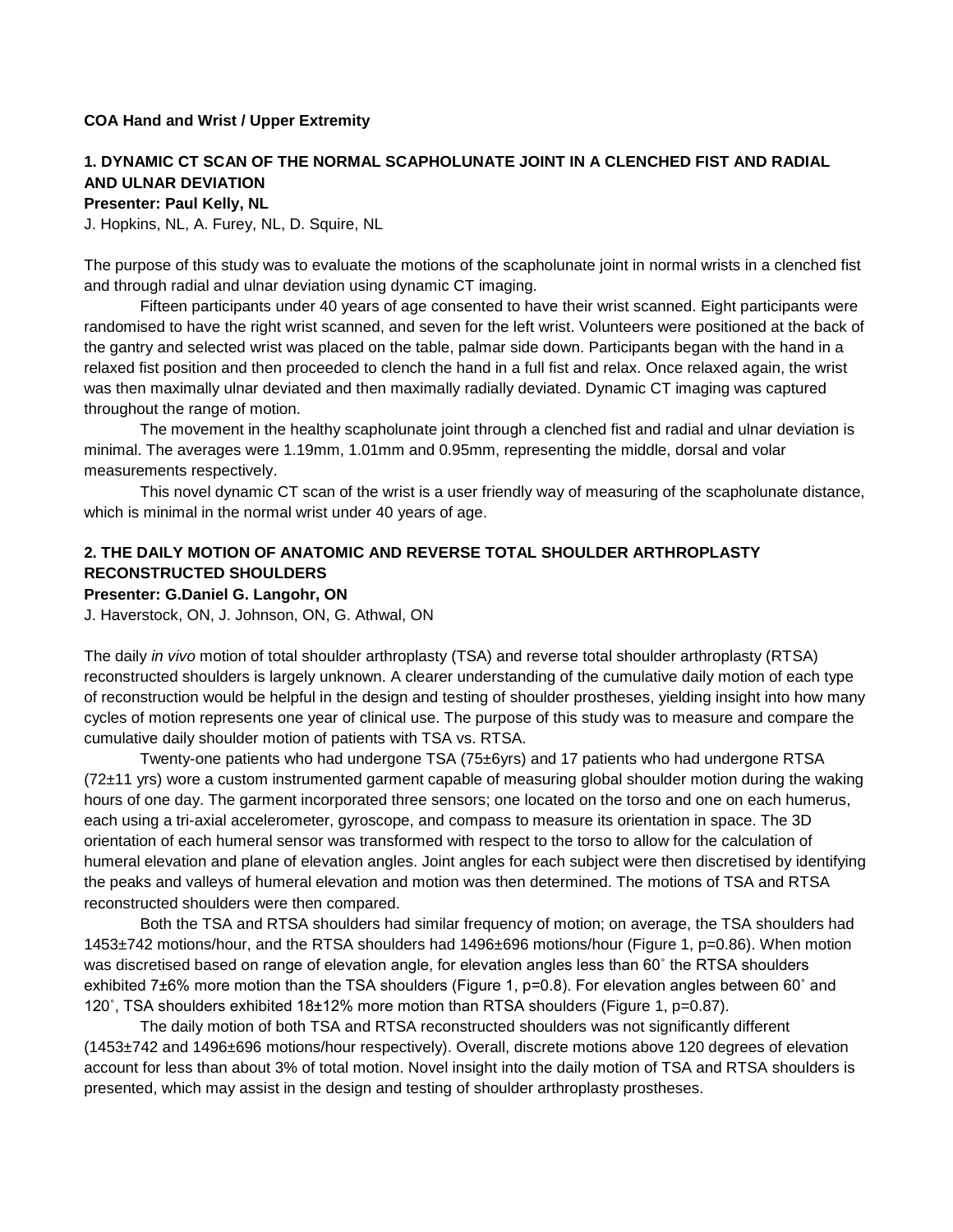### **3. CHARACTERISATION OF THE WALCH B3 GLENOID IN PRIMARY OSTEOARTHRITIS Presenter: Kevin Chan, NY**

N. Knowles, ON, G. Walch, France, J. Chaoui, France, L. Ferreira, ON, G. Athwal, ON

The Walch B3 glenoid has been described as a progression of the B2 biconcave deformity. It is characterised by a neoglenoid region that involves 100% of the glenoid surface, resulting in medialisation, retroversion and posterior humeral head subluxation. The purpose of this 3D imaging study was to describe the morphologic characteristics of B3 glenoids.

Fifty-two patients (mean age of 72± 8 years, 22 male, 30 female) with a B3 erosion pattern underwent 3D analysis of CT scan data using a validated software system. 3D glenoid version, inclination, and medialisation were determined. Posterior subluxation of the humeral head was assessed both according to the scapular plane and the glenoid plane. Additionally, the measured glenoid morphologic variables were compared between males and females, and between younger and older patients.

The average 3D glenoid version for the entire B3 cohort was  $24^{\circ} \pm 7^{\circ}$ , inclination was  $8^{\circ} \pm 6^{\circ}$ superior, and medialisation was 14mm±4mm. The mean posterior humeral head subluxation was 80%±8% according to the scapular plane and 54%±6% according to the glenoid plane. There were no statistical differences in the glenoid characteristics between males and females. Similarly, there were no differences in the glenoid variables between younger patients (≤65 years old) and older patients. A significant correlation was identified between glenoid version and degree of humeral head subluxation according to the scapula plane, with every 1° increase in retroversion translating into 1% increase in posterior humeral head subluxation (p<0.001). In contrast, according to the glenoid plane, the humeral head remained concentric to the erosion.

The B3 glenoid is an acquired uni-concave arthritic deformity associated with retroversion and posterior humeral head subluxation. As glenoid retroversion increases in a B3 pattern, the degree of posterior humeral head subluxation significantly increases as referenced to the scapular plane. According to the glenoid plane, however, the humeral head appears concentric to the erosion. This appearance of "concentricity" is acquired secondary to the erosion pattern creating a uni-concave glenoid face. As such, surgeons must be aware that the visualised "concentricity" is a product of the posterior humeral head subluxation and the resultant B3 erosion pattern.

### **4. DEVELOPMENT OF A HAPTIC GLENOID REAMING SIMULATOR FOR SHOULDER ARTHROPLASTY Presenter: Jonathan R. Kusins, ON**

J. Strelzow, Scotland, M. Lebel, ON, L. Ferreira, ON

Glenoid reaming is a technically challenging surgical step required during total shoulder arthroplasty. Surgical simulation training is a viable option for developing complex procedural skills, while minimising patient risk. Glenoid reaming generates tactile vibration feedback that expert surgeons use proficiently. This haptic vibration feedback could be implemented in surgical simulation to enhance the realism of the virtual training environment. This study focused on 1) quantification of glenoid reaming vibrations, and 2) development of a novel haptic glenoid reaming simulator to improve surgical skills during total shoulder arthroplasties.

An experiment quantified vibrations specific to tissues (cartilage/subchondral/cancellous) encountered during glenoid reaming. An accelerometer was mounted to a reamer shaft and a standard concentric reaming technique was performed on five porcine specimens by a fellowship-trained shoulder surgeon. The root-meansquare acceleration (g-rms) and a 1/3 octave analysis (range 20-250 Hz) were calculated for each tissue layer. A custom haptic glenoid reaming simulator was fabricated, employing a vibration transducer, a load cell, a 3D printed glenoid (from clinical CT), and a functional surgical reamer fitted with a non-wearing tip. System calibration was performed by matching peak-to-peak (pk-pk) vibration amplitudes generated by the simulator to the experimentally recorded benchmark. The root-mean-square acceleration for both experimental and simulated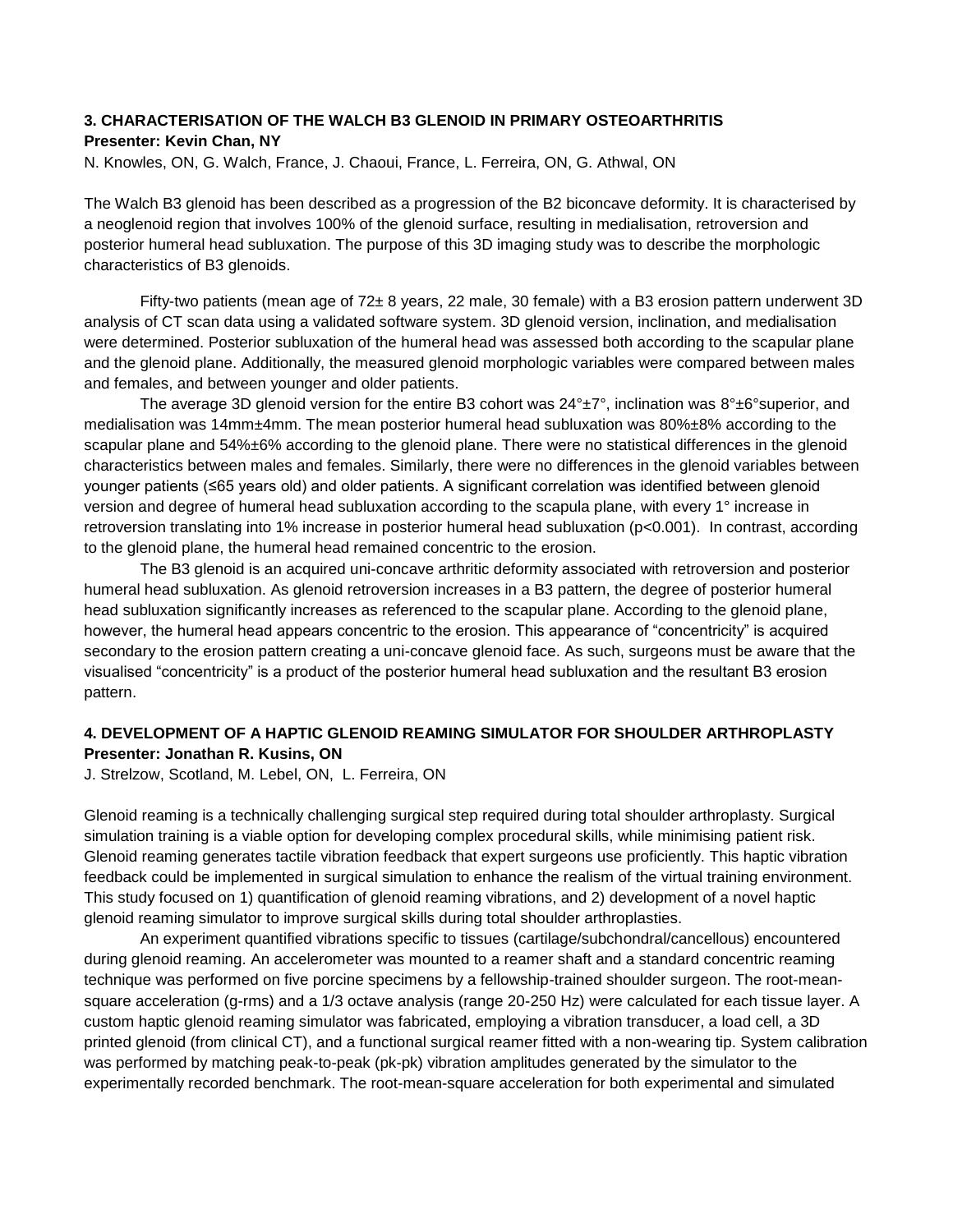waveforms was also calculated for validation. Custom software simulated tissue transitions by calculating reamed depth based on the magnitude and timing of the user's applied force, calibrated from the experimental data.

Cartilage reaming produced the lowest vibrations (0.18±0.04 g-rms) compared to subchondral (0.32±0.05 g-rms) and cancellous bone (0.37±0.06 g-rms). The 1/3 octave analysis did not discover any distinctive peaks within any frequency bands. System calibration resulted in a perfect match of 3.51 g pk-pk compared to the experimental benchmark. The total energy transmitted to the user during simulation was 0.36 g-rms compared to 0.30 g-rms experimentally.

Our system replicated the vibrational profile recorded during cadaveric reaming, confirming its ability to simulate realistic haptic feedback. Cartilage produced the lowest dynamic effects for total energy compared to subchondral and cancellous bone. The lack of a distinct tissue-specific frequency peak may suggest that surgeons rely on vibrations in the time domain (total energy, pk-pk amplitude, etc.) rather than a specific frequency. The tactile transducer to transmit vibration profiles provided a realistic simulation, and the system's ability to quantify simulated reaming depth provides performance feedback to the user. These results will facilitate development of a realistic shoulder arthroplasty simulator, which may improve skills acquisition and provide quantifiable competency-based assessments.

## **5. BIOMECHANICAL EVALUATION OF THE SCAPHOLUNATE LIGAMENT AND SECONDARY STABILISERS ON SCAPHOID AND LUNATE KINEMATICS**

#### **Presenter: Clare Padmore, ON**

H. Stoesser, ON, G.D.G.Langohr, ON, N. Suh, ON, J. Johnson, ON, G. King, ON

The scapholunate ligament (SLL) is a commonly injured intercarpal ligament, and is considered the primary stabiliser of the SL joint, but a complex configuration of secondary stabilisers including the scaphotrapeziumtrapezoid ligament (STTL) and radioscaphocapitate ligament (RSCL) may also contribute to SL kinematics. The anatomy of the SLL and other wrist ligaments have been established, yet the functional role of each ligament in controlling carpal motion remains unclear. This *in vitro* study quantified scaphoid and lunate kinematics during wrist flexion-extension following sequential sectioning of the SLL and secondary stabilisers.

Cadaveric upper limb specimens (n=8, 74±11yrs) were amputated mid-humerus. To quantify carpal motion, optical trackers were attached to the scaphoid and lunate under fluoroscopic control, as well as the third metacarpal and radius. The wrist flexors/extensor tendons were exposed and sutured at their musculotendinous junction. Specimens were mounted on a wrist motion simulator in neutral rotation with the elbow at 90° flexion. Muscle tone loads were produced using servomotors connected via cables to each muscle group. Five cyclic motion trials of wrist flexion-extension were performed at 5mm/sec for each stage (S1: intact wrist, S2: dorsal SLL cut, S3: complete SLL cut, S4: SLL & STTL cut, S5: SLL, STTL, & RSCL cut). Data was analysed from ±45° wrist flexion-extension, reported in 5° increments.

In flexion, there was a significant increase in scaphoid flexion ( $p=0.01$ ) and lunate extension ( $p=0.01$ ) following ligament sectioning. Each consecutive sectioning stage significantly increased scaphoid flexion compared to the intact wrist  $(S2 1.5 \pm 1.5^{\circ}, p=0.02; S3 4.4 \pm 3.3^{\circ}, p=0.007; S4 4.5 \pm 3.8^{\circ}, p=0.01; S5 4.6 \pm 3.7^{\circ}$ p=0.01). There were significant increases in lunate extension for S3-S5 when compared to the intact wrist (S3 3.5±3.6°, p=0.03; S4 3.9±3.8°, p=0.03; S5 4.8±4.6°; p=0.02). In extension, there were no significant changes in scaphoid motion (p=0.7) but there was a significant increase in lunate extension after ligament sectioning (p=0.03). S4 and S5 caused a significant increase in lunate extension when compared to the intact wrist (S4 3.5 $\pm$ 4.1°, p=0.05; S5 4.3 $\pm$ 4.2°, p=0.02).

SLL sectioning caused significant changes in scaphoid and lunate kinematics, while subsequent STTL and RSCL sectioning induced small but significant changes. Following sectioning of the SLL, STTL and RSCL the scaphoid flexed more during wrist flexion and the lunate extended more throughout wrist flexion and extension. While the magnitude of these changes were relatively small compared to the changes observed in patients with SLL injuries, this suggests that other ligaments may be disrupted or become gradually attenuated over time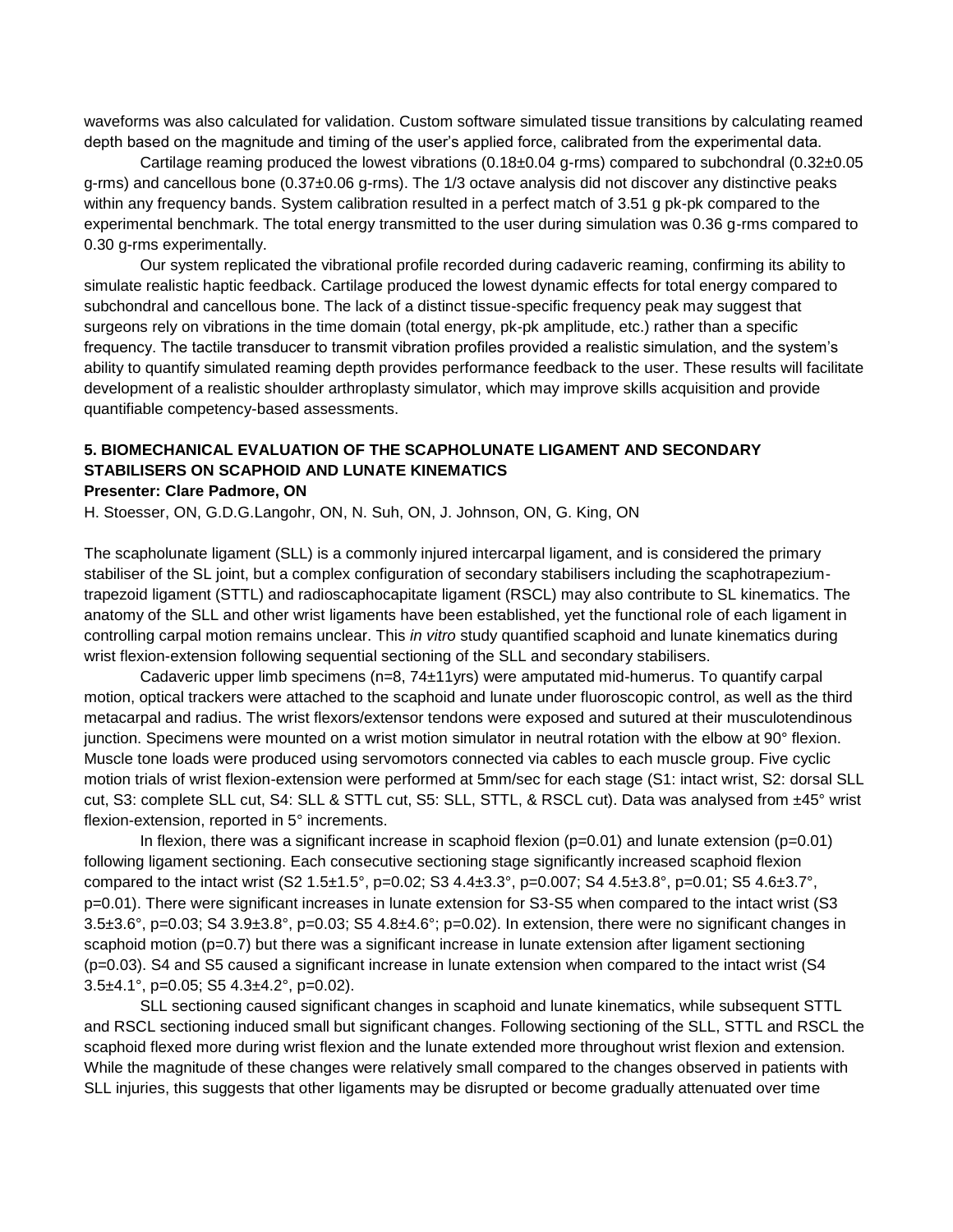clinically. A better understanding of the functional role of the primary and secondary ligamentous structures at the SL joint may assist in the development of more effective treatment strategies following SLL injury.

### **6. THE EFFECT OF ASSOCIATED FRACTURES/DISLOCATIONS ON OUTCOMES OF UNRECONSTRUCTABLE RADIAL HEAD FRACTURES MANAGED WITH RADIAL HEAD ARTHROPLASTY: A COHORT COMPARISON**

#### **Presenter: Jason A. Strelzow, Scotland**

G. Athwal, ON, J. MacDermid, ON, R. Grewal, ON, K. Faber, ON, D. Drosdowech, ON, G. King, ON

Displaced radial head fractures are common injuries with controversy regarding the most appropriate treatment algorithm. Complexity of the injury is a potential contributor to variability in outcomes in unreconstructable fractures.

This study compared physical impairments and patient reported outcomes of patients with simple as compared to complex injuries treated with a radial head arthroplasty. Patients with isolated elbow trauma and no prior injury to the elbow were prospectively enrolled following radial head arthroplasty for an unreconstructable fracture. Injury patterns were subgrouped as simple or complex (associated fractures and/or dislocation).

Patients (n= 148) were subgrouped into 67 simple and 81 associated fracture/dislocation injury patterns. At a minimum one-year follow-up (mean 1.7 years) outcome scores, PREE (p=0.8) and QuickDASH (p=0.34), and ROM and strength values were similar (all p values >0.05). Patients evaluated out to a mean of seven years (range, 5-15 years) demonstrated no effect of injury pattern on clinical outcomes at any time point (p>0.05). Continued statistical improvements in PREE ( $p=0.8$ ) and QuickDASH ( $p=0.34$ ), and ROM and strength values were similar (all p values >0.05). Patients evaluated out to a mean of seven years (range, 5-15 years) demonstrated no effect of injury pattern on clinical outcomes at any time point (p>0.05). Continued statistical improvements in PREE (p<0.05), supination ROM (p=0.003), and flexion ROM (p<0.05) at medium-term compared to earlier follow-up was observed. Eight patients required secondary surgery, two in the simple injury group and six complex injury patients( $p=0.09$ ). Overall, patient satisfaction was  $8.7\pm2.3$  out of ten for simple and 8.9±2.1 for complex injuries (p=0.66).

Concomitant elbow injuries do not affect the longer term outcomes of patients with unreconstructable radial head fractures requiring radial head arthroplasty. Patient outcomes continued to improve beyond two years of follow-up.

#### **7. BICEPS TENODESIS VERSUS TENOTOMY IN TREATMENT OF LESIONS OF LONG HEAD OF BICEPS BRACHII IN PATIENTS UNDERGOING ARTHROSCOPIC SHOULDER SURGERY Presenter: Jeff Leiter, MB**

P. MacDonald, MB, S. McRae, MB, G. Stranges, MB, J. Old, MB, J. Dubberley, MB, R. Mascarenhas, TX, M. Nassar, MB, P. Lapner, ON

To compare patient-reported and objective results between biceps tenotomy and tenodesis in patients with lesions of the long head of biceps tendon (LHBT).

The study is a prospective, randomised, controlled trial targeting patients +18 years undergoing arthroscopic shoulder surgery to manage a lesion of the LHBT (+/- rotator cuff repair). Patients were excluded if they had previous surgery on their affected shoulder or any other significant medical co-morbidity that could alter the effectiveness of the surgical intervention. Patients were allocated intraoperatively to undergo tenodesis or tenotomy via computer randomisation once a LHBT lesion was confirmed. The primary outcome measure was the American Shoulder and Elbow Society standardised assessment of shoulder function (ASES). Secondary outcomes included: Western Ontario Rotator Cuff Index (WORC), surgery time, patient reported pain and cramping, presence of a cosmetic deformity, elbow flexion and supination strength, and power. Study time points were pre, and three, six, 12, and 24 months post-operative. Magnetic resonance imaging (MRI) was conducatd at 12-months post-operative.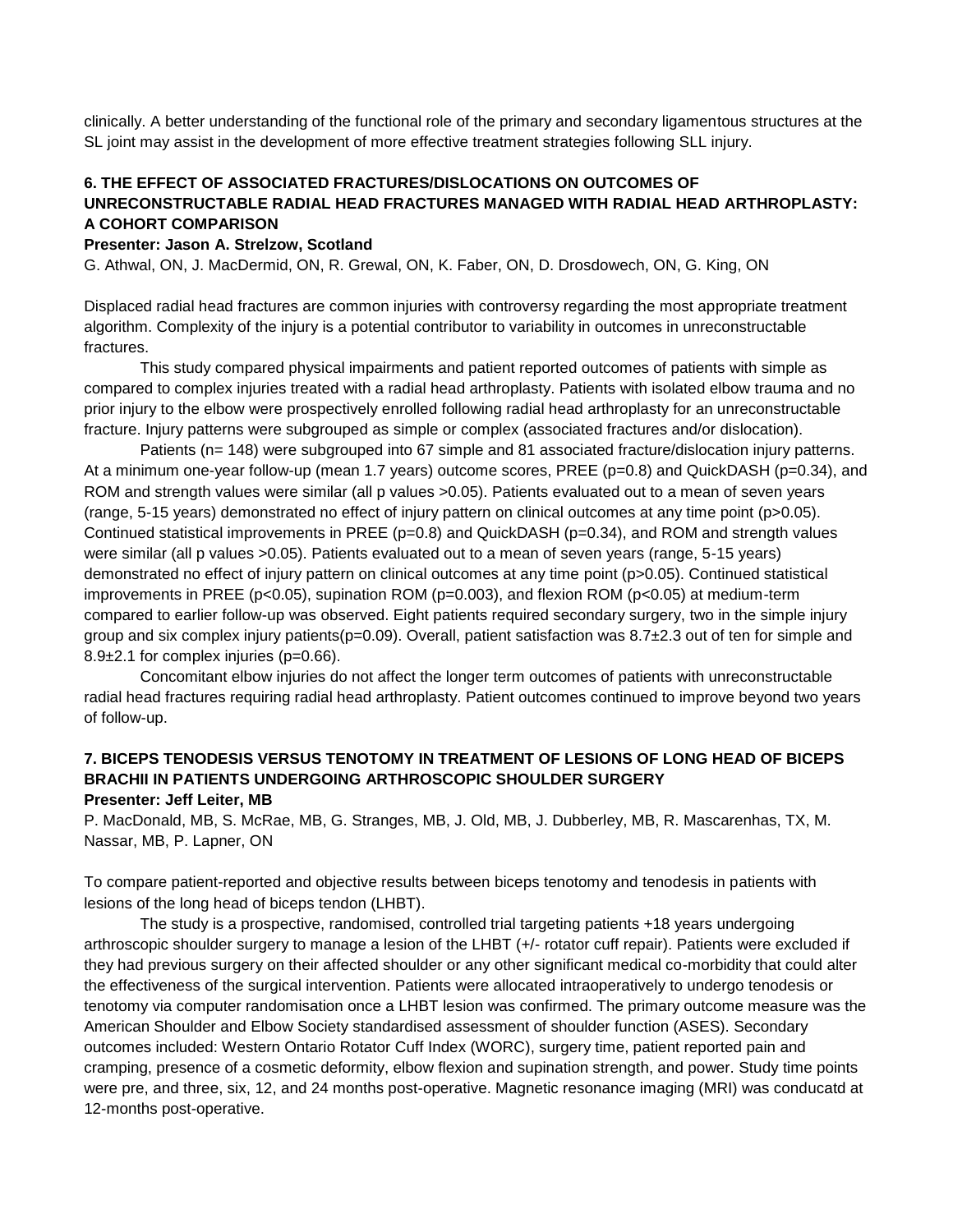Fifty-six participants were randomly assigned to each group, and collection of data to 24-months postoperative is ongoing until 2017). There were no differences in ASES score at pre or post-surgery time points (p=0.74). At 12 months, mean ASES score for the tenodesis group was 79.6 (SD 20.3) compared to 77.9 (20.2) for the tenotomy group. Similarly, no differences were found in WORC, surgery time, pain or cramping. One strength difference was identified at only the six month time point, when the ratio of affected versus unaffected elbow flexion strength was greater in the tenodesis group (0.9 (SD 0.2)) compared to the tenotomy group (0.8 (SD 0.3) (p=0.04). No other strength differences between groups were found for elbow flexion or supination strength, or power. Relative risk of cosmetic deformity reported by patients in the tenotomy group relative to the tenodesis group was 1.36 at 12 months post-surgery which is not significant (p=0.41). MRI findings were available on 40 patients at the 12 month post-operative time point. Of 23 in the tenodesis group, one was not intact and retracted 18 cm and two were partially torn. Of the 17 in the tenotomy group, none appeared retracted. Arthroscopic treatment of lesions of LHBT, whether tenodesis or tenotomy, was shown to have favourable results. Elbow flexion strength favoured tenodesis at six months, but otherwise there were no significant differences between groups. As data continues to be gathered to 24 months, longer-term benefits and drawbacks of each procedure may become evident.

### **8. ARTHROSCOPIC DEBRIDEMENT FOR PRIMARY ELBOW OSTEOARTHRITIS WITH AND WITHOUT CAPSULECTOMY: A COMPARATIVE COHORT STUDY**

**Presenter: Ahaoiza Diana Isa, ON**

G. King, ON, G. Athwal, ON, K. Faber, ON

Arthroscopic elbow debridement for primary osteoarthritis may be conducted with or without an anterior joint capsulectomy. Although it is believed that a capsulectomy may be associated with better restoration of motion, it may also be associated with a higher risk of iatrogenic neurovascular injury. The purpose of this comparative cohort study was to compare early complications and range of motion between patients with and without anterior capsulectomy.

One hundred and ten patients with primary osteoarthritis of the elbow who underwent an arthroscopic debridement for stiffness, impingement pain and/or locking were reviewed. Patients were required to have a minimum of three months post-operative follow-up to be included in the study. Fifty-one patients had a concomitant capsulectomy and 59 did not.

There were no significant differences between the groups in age, gender, dominant extremity, occupation classification, worker's compensation status, presence of ulnar nerve symptoms, history of previous surgery, and duration of symptoms (p>0.05). There was significantly greater stiffness in the group who had a concomitant anterior capsulectomy (36° - 123°) vs. those who did not (28°-127°) (p<0.001). A greater improvement in ROM occurred in patients who had a concomitant capsulectomy (19° - 130°) compared to patients without (21° - 132°) (p<0.003) however, there were no significant differences in final range of motion between groups (p=0.582 for extension and p=0.777 for flexion). There were two patients in each group with complications during the study period requiring re-operation. There was no statistically significant difference in the incidence of minor complications between the groups, 22% and 14% for those with and without a capsulectomy respectively (p=0.268)

The incidence of early complications was low at this tertiary referral centre with no significant difference between groups. Elbow arthroscopy and debridement for primary elbow osteoarthritis yields satisfactory motion at short-term follow-up with or without a concomitant capsulectomy.

### **9. ISOLATED CAPITATE FRACTURES: CASE REPORT AND SYSTEMATIC LITERATURE REVIEW**

**Presenter: Mina Aziz, MB** J. Leiter, MB, J. Guiffre, MB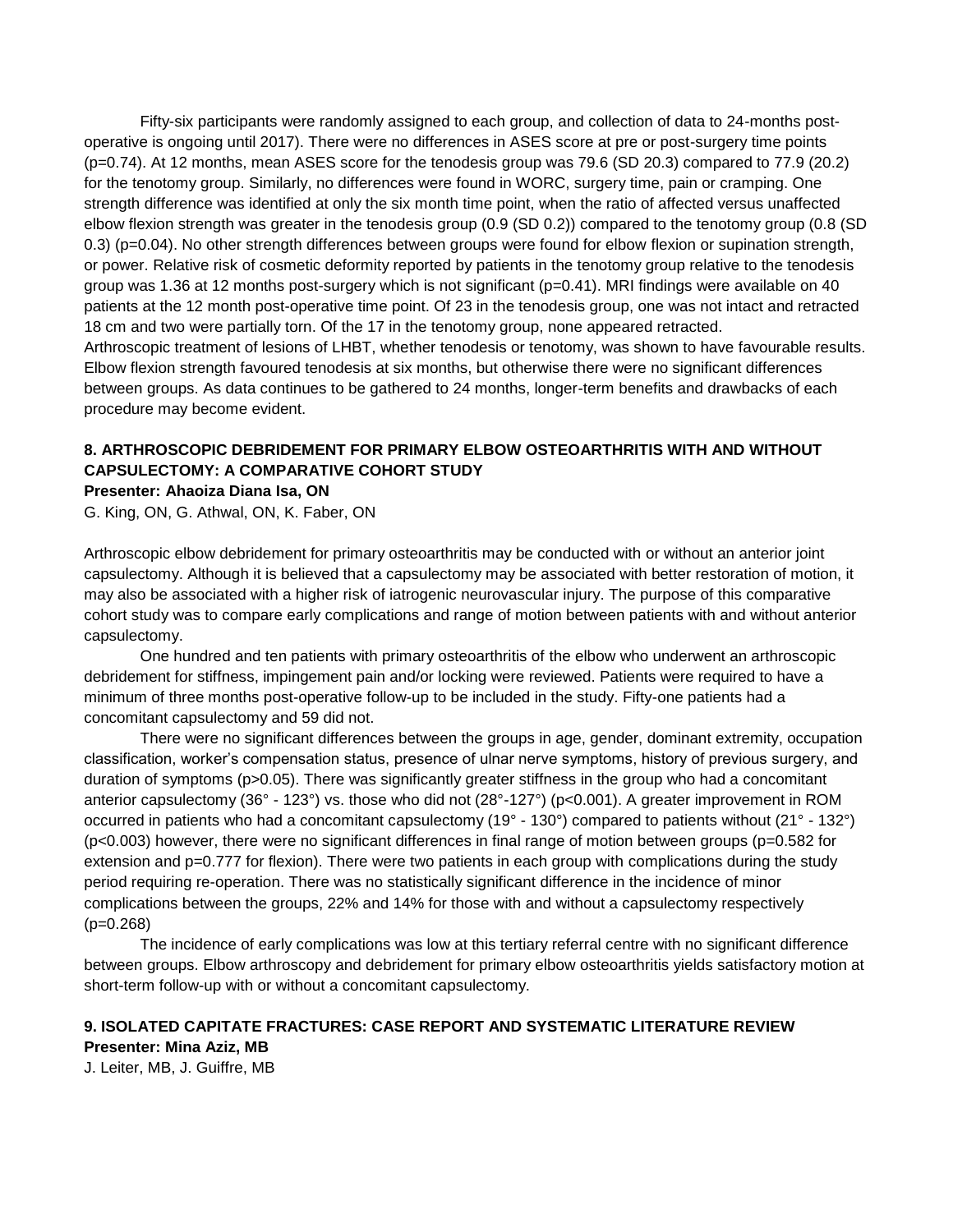Isolated capitate fractures have traditionally been thought to be rare injuries. However, due to the increasing use of advance imaging modalities such as MRI and CT, the medical community is starting to recognise the true incidence of this injury. This project seeks to highlight the unique features of this injury by presenting the case of a 27 year-old male with an isolated capitate fracture and the results of a systematic literature review. We hypothesise that missed capitate fractures result in increased risk of developing a non-union as well as avascular necrosis (AVN).

A Literature review was conducted in the following databases; Ovid Medline, Ovid EMBASE, Web of Science and SCOPUS. Exclusion criteria were age less than 18 at time of injury, the presence of concomitant carpal bone fractures and non-English language articles. The data from the selected articles was extracted and their references were cross checked against our articles. Statistical analysis was conducted including relative risk as well as the Fisher exact-test .

Twenty-three original articles meet our inclusion criteria, with a total of 29 individual cases (including our case). These articles consisted predominantly of case reports and case series. There were five females and 24 males patients with a mean age of 26 (range 18-42). Only eight cases representing 28% of fractures were recognised on initial presentation. Eleven fractures resulted in a non-union with a relative risk of two (P 0.39). There were four cases of confirmed AVN and two more cases were suspected to have AVN with a relative risk 2.35 (P 0.62).

There was a delay in the diagnosed of isolated capitate fractures in 72% of the cases. While our results did not confirm our hypothesis, we hope that increased awareness of this injury pattern will improve our understanding of the natural history of this injury and help guide future treatment plans.

#### **2016 J.A. Nutter Award Winner**

#### **Characterization of Posterior Glenoid Bone Loss in Posterior Shoulder Instability Presenter: Jason J. Shin, University of Saskatchewan**

A.B. Yanke, R.M. US, Frank, N.N. Verma, US, B.J. Cole, US, A.A. Romeo, US, M.T. Provencher, US

Although glenoid bone loss has been well characterized in the setting of anterior shoulder instability, little has been written in the literature in the setting of posterior instability. The purpose of this study was to characterize the morphology and location of posterior glenoid bone loss in patients with posterior instability utilizing computed tomography (CT).

Clinical data was selected for patients with posterior shoulder instability that had undergone posterior stabilization (open or arthroscopic) or posterior osseous augmentation (distal tibia or iliac crest). The axial cuts were segmented and reformatted in three-dimensions for glenoid analysis using Osirix software. From this threedimensional model, the following was calculated: percent bone loss (Nobuhara), total arc of the defect (degrees), glenoid version, and a clock-face description (start point, stop point, and average of direction-all normalized to right shoulder). Pearson correlation coefficients were performed using significance of p < 0.05.

Forty-nine shoulders from 49 patients were reviewed. Twenty patients (average age 26.5 years; 95% males) had evidence of posterior glenoid bone loss and were included for evaluation. Defects on average involved 13.7+/-8.6% of the glenoid (range, 2-3.5%). The average start time (assuming all right shoulders) on the clock face was 10 o'clock +/- 40 minutes and stopped at 6:25 +/- 35 minutes. The average direction of the defect pointed towards 8:14 +/- 23 minutes. The percent bone loss correlated with the total arc of the defect (Pearson: 0.93,  $p < 0.05$ ,  $R^2/2.0.86$ ). The direction of bone loss moved more postero-superiorly, as the defect became larger (Pearson: 0.63, P < 0.05, R^2: 0.40).

Posterior bone loss associated with posterior glenohumeral instability is typically directed posteriorly at 8:14 on the clock. As defect get bigger, this direction moves more posterosuperiorly. This information will help guide clinicians in understanding the typical location of posterior bone loss aiding in diagnosis, cadaveric models and treatment.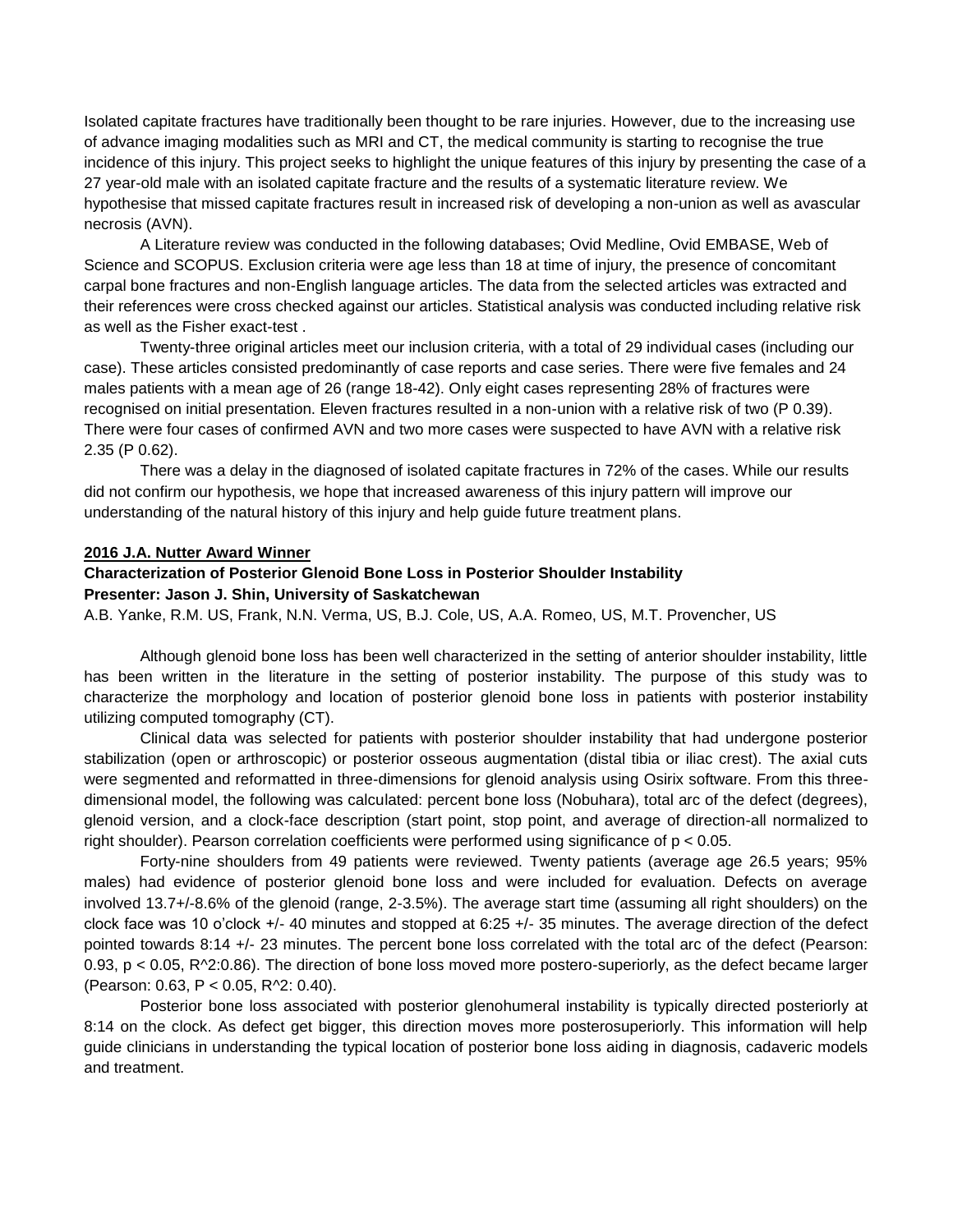### **10. NON-TRAUMATIC PAEDIATRIC ORTHOPAEDIC REFERRALS IN MANITOBA. (A RETROSPECTIVE REVIEW OF 680 CONSECUTIVE CONSULTATIONS, THEIR APPROPRIATENESS, AND IMPLICATIONS FOR FUTURE CANADIAN GUIDELINES) Presenter: G.Brian Black, MB**

M. Raghavan, MB, A. Sprange, MB

Musculoskeletal problems account for 20-30% of paediatric medical problems. Forty to 65% of referrals to Paediatric Orthopaedic Surgeons (POS) involve common conditions that could be diagnosed and managed by primary health care providers. The American Academy of Paediatrics Surgical Advisory Panel (AAPSAP) published guidelines for making referrals to paediatric specialists. There are no equivalent guidelines in Canada and there are no published studies regarding referral patterns to POS's in Canada. We wanted to quantify the frequency and trends of unnecessary referrals made to the Section of Paediatric Orthopaedic Surgery (SPOS) at the Children's Hospital of Winnipeg.

A retrospective chart review evaluated non-trauma referrals (n=680) to the SPOS. The AAPSAP referral guidelines were used to determine the appropriateness of the referrals. The X test was used to compare categorical variables. Statistical significance was set at P<0.05.

We found that 499 (73.4%) of the referrals were unnecessary. The majority of referrals were from general practitioners (47.4%) and paediatricians (30%). Torsional variations (98.4), musculoskeletal pain/overuse injuries (94.3), angular variations (89.9) and idiopathic scoliosis (88.1) accounted for the conditions with the greatest rate of unnecessary referrals.

Not only is there a significant number of unnecessary non-trauma paediatric orthopaedic referrals to SPOS, but there appears to be a predictable pattern of unnecessary referrals. This emphasises the importance of developing and implementing a set of Canadian paediatric orthopaedic referral guidelines.

### **11. THE IMPACT OF A WEB-BASED CLINICAL PRACTICE PATHWAY FOR SUPRACONDYLAR FRACTURES ON RESOURCE UTILISATION**

**Presenter: Anshika Gangwar, ON**

J. Menna, ON, M. Camp, ON

In an effort to standardise management and reduce overtreatment of uncomplicated paediatric fractures, we developed evidence-based paediatric fracture pathways to assist primary-care physicians, emergency room physicians and orthopaedic surgeons in making decisions about appropriate and effective care for their patients. The first pathway published on our hospital website was for Type 1 supracondylar humerus fractures. The aim of this study was to determine the impact of this pathway on hospital and clinic resource utilisation.

A comparative retrospective review was performed at a tertiary-care paediatric hospital. Clinic data from two 11 week periods before and after implementation of the fracture pathways were compared: August 4 - October 17, 2014; and August 3 - October 16, 2015. For each study period, data collected included: total number of Type 1 supracondylar fractures in the study period, number of clinic visits per patient, number of radiology department visits from fracture clinic, number of x-rays ordered from fracture clinic, number of orthopaedic technologist visits, and the number of patients requiring operative orthopaedic intervention. Student t-tests were used to compare patient data before and after the implementation of the pathways.

The mean number of clinic visits per patient with a Type 1 supracondylar humerus fracture decreased from 2.3 in 2014 to 1.6 in 2015 (p=0.0001). The mean number of radiology department visits ordered from fracture clinic per patient decreased from 2.2 in 2014 to 1.1 in 2015 (p=0.0001). The mean number of x-rays ordered from fracture clinic per patient decreased from 5.3 in 2014 to three in 2015. The mean number of orthopaedic technologist visits decreased from 1.8 in 2014 to 1.2 in 2015 (p=0.002). Physician adherence to the pathway was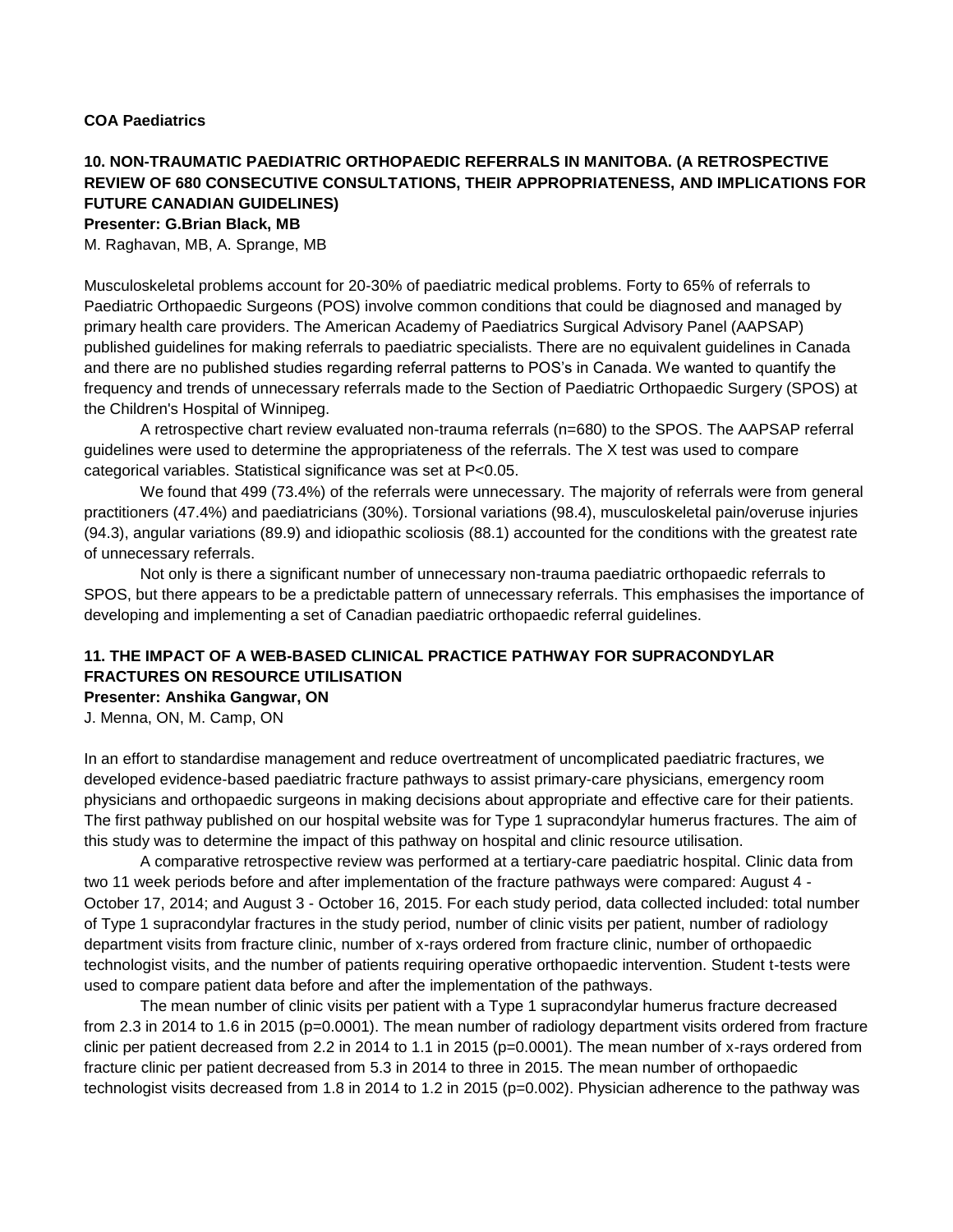only 52%. Reasons for physician non-adherence included lack of confidence in radiographic diagnosis (58%) and lack of knowledge of pathway existance (42%).

The implementation of a web-based fracture pathway for Type 1 supracondylar humerus fractures was associated with a decrease in resource utilisation at a tertiary-care paediatric hospital. Research in progress is determining reasons for non-adherence, methods to improve adherence to the pathway and whether the results are sustainable.

### **12. TODDLER'S FRACTURE OF THE TIBIA: AN UNNECESSARY FRACTURE CLINIC REFERRAL Presenter: John Adamich, ON**

M. Camp, ON

There is increasing evidence that many uncomplicated paediatric fractures can be definitively managed by emergency room physicians or primary care physicians without orthopaedic surgeon follow-up (e.g. distal radius buckle fractures). This strategy leads to a reduction in radiation exposure and decreased costs to patient families and the healthcare system without impacting patient outcomes. The aim of this study was to determine whether patients who sustained a toddler's fracture of the tibia required orthopaedic surgeon follow-up.

A retrospective analysis of patients who presented to a tertiary-care paediatric hospital between January 2009 and December 2014 for management of a toddler's fracture of the tibia was performed. Inclusion criteria consisted of patients between the ages of zero and four who had a confirmed toddler's fracture on initial radiograph. Patients with perinatal injury, multiple fractures, non-accidental injury, underlying bone disease, fractures with shortening, fractures with >2mm displacement were excluded from the analysis.

One hundred and eighty-six patients (115 males, 72 females) with an average age of two (range 0.2-3.9) were included in the study. Patients were in the cast for an average of 25.9 (±10.3) days. Initial management typically occurred with above or below knee back slab splint (70.9%) followed by a definitive circumferential cast at the first follow-up visit (57.6%). No patient developed a non-union nor re-fractured. To date, no patient has returned to clinic or undergone surgery for concerns regarding leg length inequality or mal-alignment. The mean number of clinic visits including initial consultation in the emergency department was two  $(\pm 1)$ . The mean number of radiology department appointments was 2.76  $(\pm 1.1)$  where patients received a mean number of 5.86  $(\pm 2.6)$ radiographs. No differences in patient outcomes were associated with different immobilisation methods, however, circumferential casts required an additional visit to the orthopaedic technologist for application and removal of the casts.

Our series supports reduced clinical follow-up of patients with a toddler's fracture of the tibia. If the diagnosis can be made on the initial radiographs, emergency room physicians or primary care providers can definitively manage these patients with appropriate immobilisation that can be removed by the parents between three to four weeks after the injury. A fracture clinic follow-up is only necessary if the diagnosis cannot be made on the initial radiographs. Circumferential casts are unnecessary, necessitate an additional visit for cast removal and place the patient at risk for cast saw injuries.

### **13. DEVELOPMENT OF THE FIRST PROVINCE/STATE-WIDE HIP SURVEILLANCE PROGRAM FOR CHILDREN WITH CEREBRAL PALSY IN NORTH AMERICA: EVIDENCE, CONSENSUS AND IMPLEMENTATION**

**Presenter: Stacey Miller, BC**

K. Mulpuri, BC, M. O'Donnell, BC

Hip displacement is the second most common musculoskeletal complication in children with cerebral palsy (CP). Displacement can worsen when left untreated, leading to more complex surgical treatment that has long-term impacts on quality of life. Formal programs in Europe and Australia have demonstrated the effectiveness of surveillance on prevention and management of hip dislocation. This evidence, combined with a high number of children presenting to our institution requiring salvage surgery, prompted us to develop the first formal provincial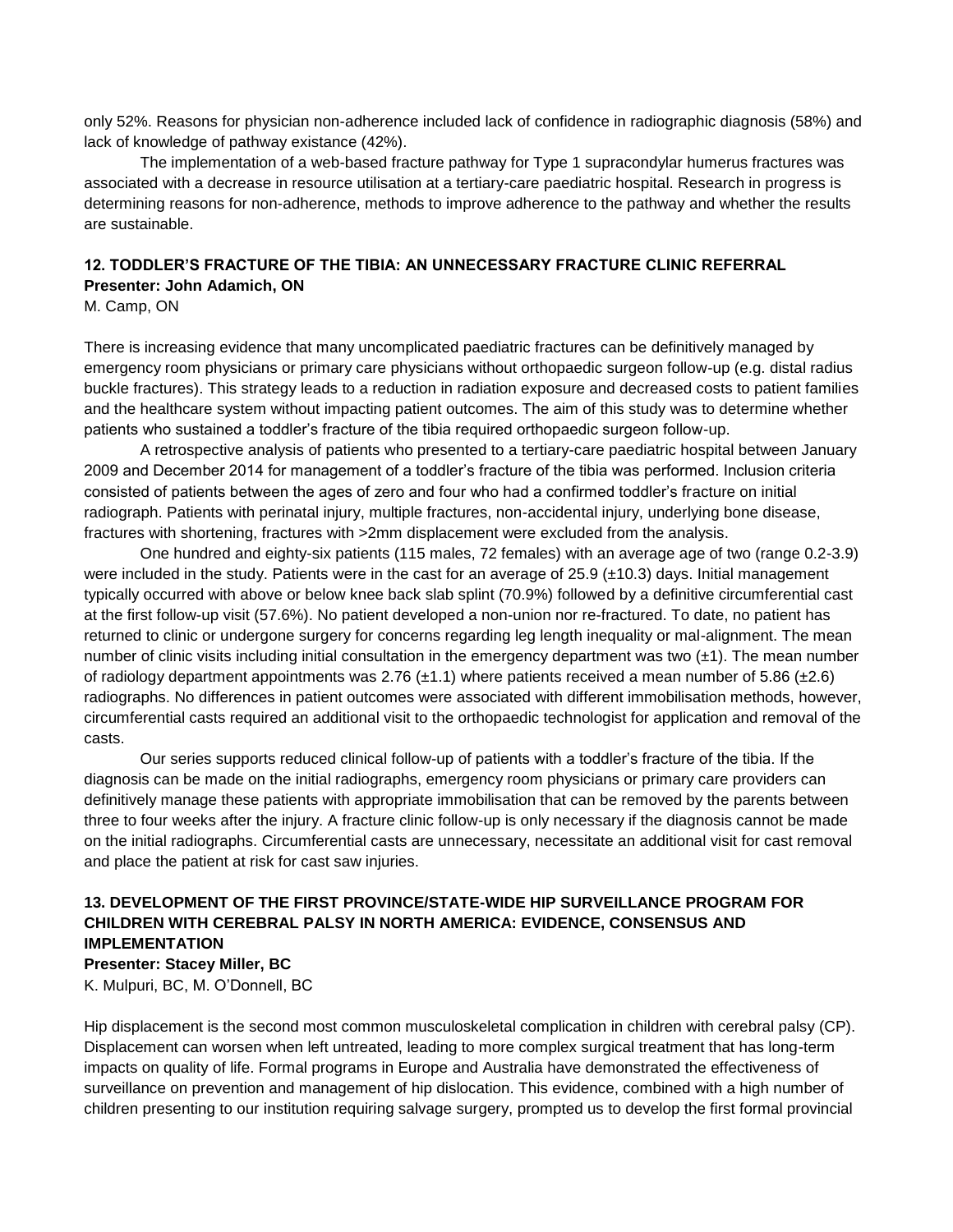hip surveillance program in North America. The purpose of the program is to ensure all children receive equitable, evidence-based care and reduce the need for complex hip reconstructive and salvage surgeries.

A group of 60 multi-disciplinary stakeholders including paediatric orthopaedic surgeons, paediatricians, general physicians, physiotherapists, health care professionals, policymakers and parents met over 1.5 days. Evidence regarding hip surveillance, including that of existing programs in Australia and Sweden, was reviewed and discussed. Consensus was established regarding terminology, commencement of surveillance, radiograph and clinical exam frequency, and discharge criteria for a provincial hip surveillance program. A second meeting was held to finalise the Consensus Statement and establish a model for implementation, knowledge translation and evaluation.

The Consensus Statement on Hip Surveillance for Children with CP was developed to establish the necessary frequency of clinical and radiological exams based on four patient groups divided by Gross Motor Function Classification System (GMFCS) levels: GMFCS level I-II; GMFCS level III; GMFCS level IV-V; and children with Winters, Gage and Hicks Type IV hemiplegia. The program has been launched province-wide; Two hundred and seventy-five children have been enrolled and are being followed with coordination between our institution and community health professionals. We developed a comprehensive knowledge translation strategy and materials including an e-learning module, booklets and posters for health professionals and parents. To support implementation, we completed a systematic review on interventions aimed to slow or prevent hip displacement in CP. The overall evidence level was low, with no treatment showing clinically significant effects.

Evidence-based group discussion with diverse stakeholder input enabled the development of a Consensus Statement and implementation plan. As the program progresses, we will evaluate the effectiveness of knowledge translation, adherence to the consensus statement and impact on child and family outcomes, particularly quality of life. This is the first formal province-wide program of hip surveillance for children with CP of its kind in North America.

# **14. THE NEED FOR FURTHER CORRECTIVE SURGERY IN DEVELOPMENTAL DYSPLASIA OF THE HIP: SURGICAL DECISION-MAKING AND PRACTICE VARIABILITY**

**Presenter: Emily K. Schaeffer, BC**

K. Mulpuri, BC, C. Price, FL. A. Aroojis, India, N. Clarke, UK, W. Sankar, PA, Study Group IHDI, FL

Many studies on Developmental Dysplasia of the Hip (DDH) use the need for further corrective surgery (FCS) after primary treatment as an outcome representing treatment failure. However, the decision to proceed with, and timing of, FCS can be dependent upon surgeon preference. The purpose of this study was to capture variability in surgical decision-making regarding need for FCS after primary treatment for DDH.

Twenty cases consisting of patients previously treated for DDH were selected from the records of two paediatric orthopaedic surgeons practicing at different tertiary care hospitals. Demographic information, diagnosis, initial treatment(s) and serial radiographs were compiled and sent to international paediatric orthopaedic surgeons with a practice focus on the hip. For each case, surgeons were asked whether a surgical intervention would be necessary based on radiographs and radiographic measures, and if so, what intervention should be performed. Questions about reason for non-intervention and advanced imaging were also posed. Mean age of patients at time of query was 4.1 years (range 2.0-8.3).

Sixteen surgeons responded to the survey. On the decision for intervention, surgeons were unanimous in favour of intervention on 3/20 cases. Minimal consensus (eight for, eight against intervention) was seen in 3/20 cases. Average standardised consensus (zero to one) was 0.52, 95% CI [0.34-0.70]. When respondents felt an intervention was necessary, there was considerable variation in procedure choice. Most frequent procedures of choice were pelvic osteotomy (41%), combined pelvic and femoral osteotomy (24%) and femoral osteotomy alone (11%). Consensus did not correlate with patient age or length of follow-up since index procedure. When "no intervention" was selected, there was considerable variation in reasoning. "Likely to improve on own" was the most frequent reason selected (51%), then "Possible future intervention" (40%) and "Definite future intervention" (8%).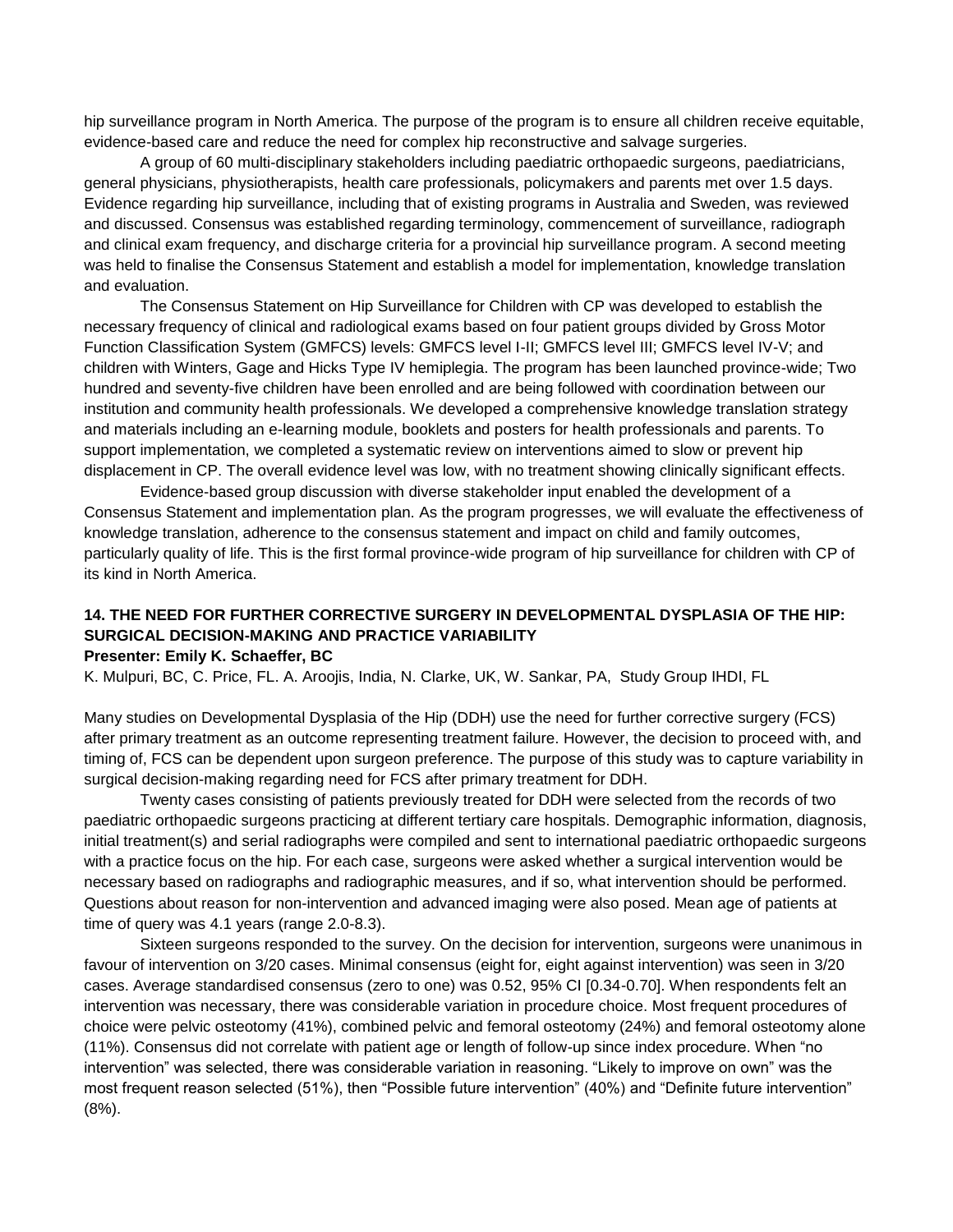Surgical decision-making for FCS following DDH treatment is widely variable between surgeons. Provided the same series of radiographs and radiographic measures, 16 surgeons unanimously agreed whether or not an intervention was necessary on 15% of cases; and reached majority consensus on only 60% of cases. Further variation was seen in choice of procedure and timing of intervention. This international, cross-sectional survey demonstrates the inherent variability in DDH management practice for treating residual dysplasia between paediatric orthopaedic surgeons. This highlights the importance of caution when interpreting studies using FCS as a surrogate outcome measure. Recognition of this variability will aid in the identification of objective outcomes and provide a basis for consensus discussion.

#### **15. FEMORAL NERVE PALSY IN BRACE TREATMENT FOR DEVELOPMENTAL DYSPLASIA OF THE HIP: INCIDENCE AND OUTCOMES IN A PROSPECTIVE INTERNATIONAL COHORT Presenter: Emily K. Schaeffer, BC**

N. Clarke, UK, S. Kelley, ON, N. Williams, Australia, K. Mulpuri, BC, Study Group IHDI, FL

Femoral nerve palsy is a potential complication of brace treatment for developmental dysplasia of the hip (DDH). Previous attempts to establish the true incidence of this complication have largely been retrospective and/or included the entire DDH spectrum. The purpose of this study was to determine the incidence of femoral nerve palsy in a prospective cohort of infants with dislocated hips at rest treated by brace.

A multicentre, prospective database of infants diagnosed with dislocated hips at rest from 0-18 months of age was analysed from 2010-2016 for patients that developed femoral nerve palsy during brace treatment. Demographics, brace type, bracing length, secondary and definitive treatments were assessed. Radiographic parameters including acetabular angle and IHDI grade were also assessed.

In total, 27 patients (29 hips) developing femoral nerve palsy were identified from 456 infants with dislocated hips who underwent brace treatment for an overall incidence of 5.9%. Pavlik harness was used in 93% of cases. Patients were diagnosed and treated at an average age of 2.5 months (range zero-7.1); there were 23 female and four male patients. There were 15 unilateral left, six unilateral right and six bilateral patients, with 17 left hips and 12 right hips developing femoral nerve palsy. In total, 15/294 (5%) reducible hips and 12/99 (12%) irreducible hips were affected. Femoral nerve palsy presented after an average of 14.2 days in brace, and brace wear was immediately stopped in 24/27 cases. In 11 cases (10 Pavlik, one Rhino Cruiser), brace was abandoned and patients went on to open (seven) or closed (four) reduction. In six cases, reinstatement of the brace was attempted before open (three) or closed (three) reduction. The remaining 10 cases resolved with brace management.

Overall incidence of femoral nerve palsy in a prospective group of infants with dislocated hips treated by brace was 5.9%. Management choices were variable following presentation of femoral nerve palsy; three remained in brace, six returned to brace after symptom resolution, seven were switched to an alternative brace and 11 had bracing abandoned and proceeded to surgery. The incidence of femoral nerve palsy during brace treatment for DDH may be underestimated in patients with true dislocations, as previous studies include unstable or dysplastic hips. Ascertaining the success rate of brace treatment in these cases is extremely difficult and results must be interpreted with caution as management choice is a major determinant for definitive treatment method.

### **16. OPEN REDUCTION FOR DEVELOPMENTAL DYSPLASIA OF THE HIP: EARLY OUTCOMES FROM A MULTICENTRE, INTERNATIONAL PROSPECTIVE COHORT STUDY**

### **Presenter: Travis Matheney, MA**

E.K. Schaeffer, BC, K. Mulpuri, BC, W. Sankar, PA, V. Upasani, CA, N. Clarke, UK, J. Herrera-Soto, FL, Y. Kim, MA, B. Foster, Australia, IHDI Study Group, FL

Open reduction (OR) is typically used in developmental dysplasia of the hip (DDH) to treat older infants, more severe dislocations, and dislocations that have failed closed reduction (CR). However, little data on outcomes and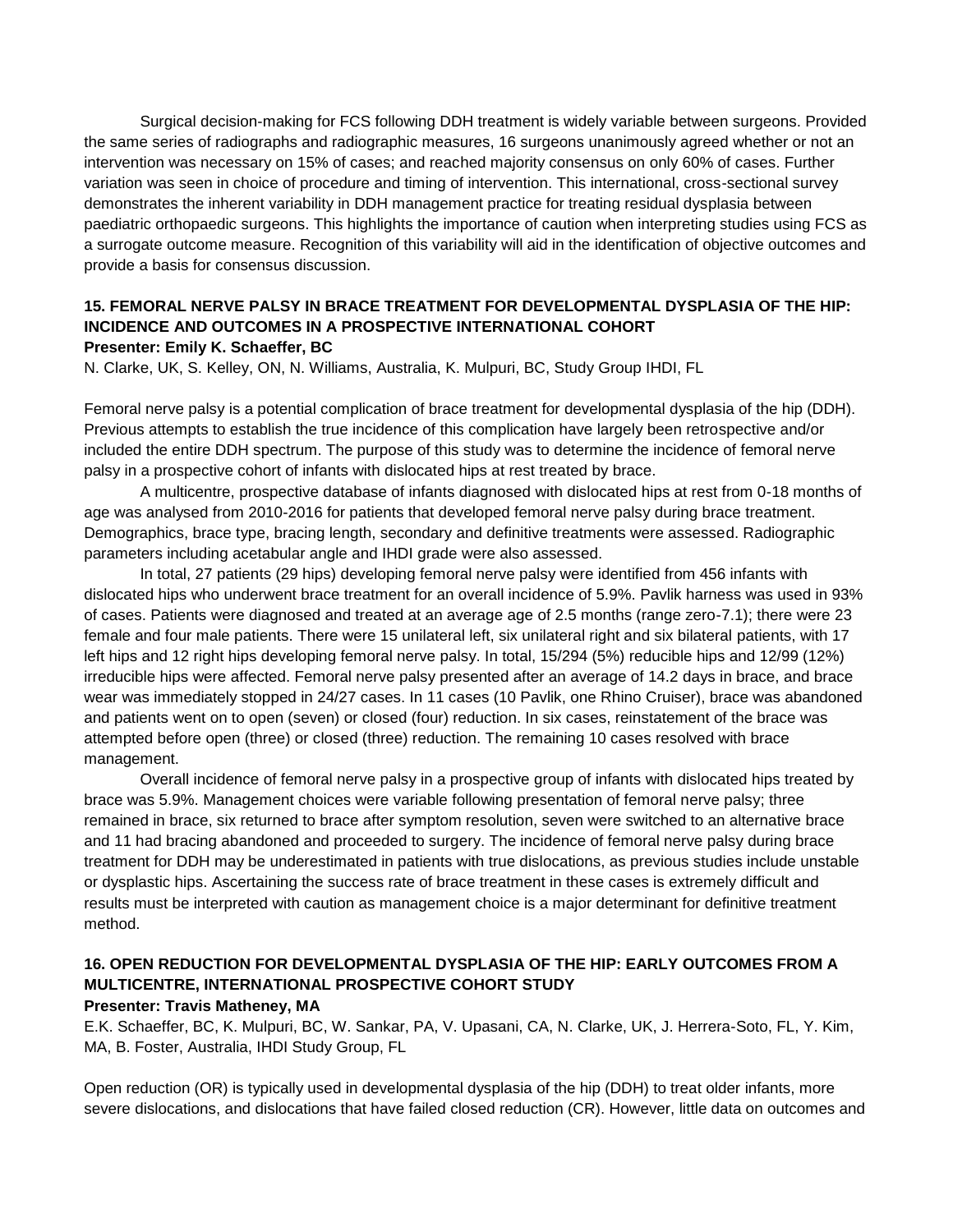complications of OR have been prospectively collected. The purpose of this observational, prospective multicentre study was to examine early outcomes and complications of OR.

A multicentre, prospective database of infants diagnosed with DDH 0-18 months of age was analysed from 2010 to 2015 for patients treated by OR. Demographics, clinical exam, radiographic/ultrasonographic data and history of previous orthosis or surgical treatment (CR) were assessed. At minimum one year follow-up, incidence of avascular necrosis (AVN, Salter criteria) and location of the femoral head (IHDI Grade) were assessed.

A total of 69 ORs (69 hips) were performed on 62 patients with a median age at diagnosis of eight months (range 0-18) and a median age at OR of 12 months (range 3-25). Acetabular and/or femoral osteotomies were concomitantly performed on 16 (23%) hips. Time between diagnosis and OR was three months (range 0-14). At diagnosis, 38/69 hips (55%) were irreducible, and 37/69 (54%) were left hips. At OR, 23/69 hips (33%) had received prior brace treatment and 18/69 hips (26%) had undergone CR. Pre-operatively, 41% of hips were IHDI Grade IV and mean pre-operative acetabular index (AI) was 39°. One hip required a second OR to reduce. At most recent follow-up (median 23 months, range 12-57), 60/69 hips (88%) were IHDI Grade I while 7/69 hips (11%) were IHDI Grade II. 18/69 hips (26%) developed AVN. AVN developed in 12/43 (28%) hips with an ossific nucleus at time of OR, and 6/26 (23%) hips without an ossific nucleus. During follow-up, 3/69 hips (4%) underwent further corrective surgery (FCS) for residual dysplasia.

At a median 23 months following OR, 99% of hips remained reduced; however, 11% had some degree of subluxation (IHDI Grade II). Development of AVN occurred in 26% of hips, and did not seem to be impacted by presence/absence of ossific nucleus. Early outcomes from this cohort suggest that OR is successful in achieving and maintaining hip reduction. However, AVN remains an important complication, and is comparable to the AVN rate found with closed reduction. Although numbers are too small to accurately assess risk factors for AVN, there appears to be no difference in AVN rate whether the ossific nucleus is present or absent.

### **17. PREDICTORS OF OSTEONECROSIS IN PAEDIATRIC FEMORAL NECK FRACTURES: EXPERIENCES FROM A TERTIARY PAEDIATRIC ACADEMIC CENTRE**

#### **Presenter: Tara Baxter, ON**

J. Daniel, IA, J. Stimek, ON, M. Camp, ON, A. Howard, ON

A retrospective analysis of patients who were treated for a femoral neck fracture between 2001 and 2014 at an academic level 1 paediatric trauma centre. The primary outcome was osteonecrosis based on radiographs, bone scan, or magnetic resonance imaging. Demographic information, injury details, treatment details, associated injuries, and outcomes were recorded. Exclusion criteria included pathological fracture or lack of clinical follow-up. Following univariate analysis, a logistic regression model was used to identify potential predictors of osteonecrosis following paediatric femoral neck fractures.

A retrospective analysis of patients who were treated for a femoral neck fracture between 2001 and 2014 at an academic level 1 paediatric trauma centre. The primary outcome was osteonecrosis based on radiographs, bone scan, or magnetic resonance imaging. Demographic information, injury details, treatment details, associated injuries, and outcomes were recorded. Exclusion criteria included pathological fracture or lack of clinical follow-up. Following univariate analysis, a logistic regression model was used to identify potential predictors of osteonecrosis following paediatric femoral neck fractures.

Fifty-eight femoral neck fractures were reviewed, with a mean age of 10 years (range, 1-17 y). Osteonecrosis occurred in 14 patients (24%). There were no significant differences in the occurrence of osteonecrosis based on age, fracture displacement, Delbet's classification, Pauwels' classification, reduction method (i.e. closed vs. open), or quality of reduction. A logistic regression model identified mechanism of injury and sex as significant predictors of osteonecrosis. The odds of developing osteonecrosis as a male were eight times those of a female (p=0.02, 95% CI, 1.4-50.1). Fractures resulting from high energy mechanisms had five times the odds of developing osteonecrosis (p=0.04, 95% CI, 1.1-50.1). Apart from osteonecrosis, other complications included nonunion (5%), coxa vara (7%), radiographic growth disturbance (5%), and leg-length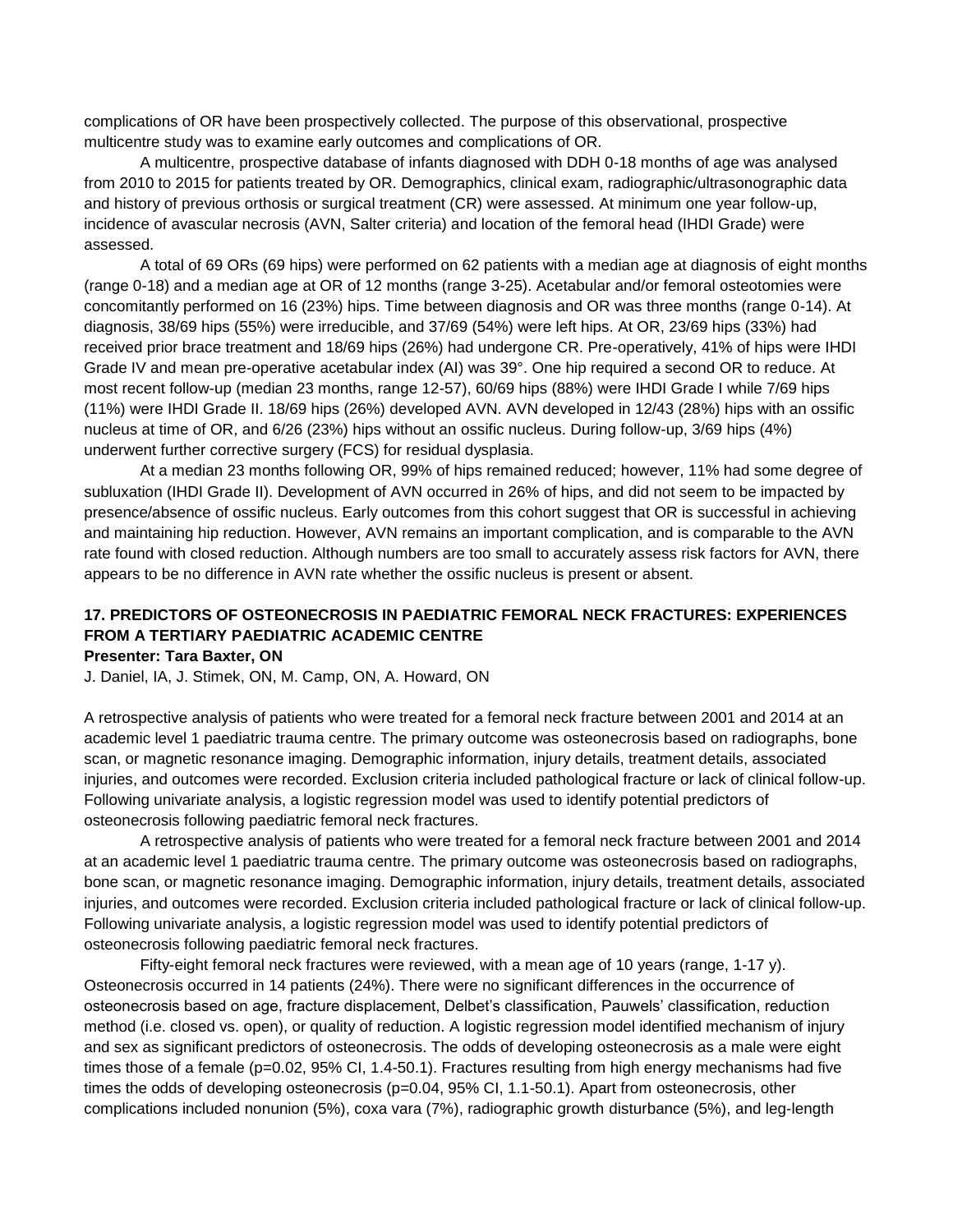difference (2%). One patient underwent a fasciotomy on the contralateral side as a result of an extended period in the lithotomy positioning on the fracture table.

The prevalence of osteonecrosis following a paediatric femoral neck fracture was 24% in our series. Injury mechanism and sex were independently predictive of osteonecrosis development. Conversely, age, fracture classification, fracture displacement, reduction method and quality of reduction were not found to be significant risk factors for developing osteonecrosis. In conclusion, osteonecrosis is a potential complication following a paediatric femoral neck fracture. The etiology is likely multifactorial and factors unrelated to radiographic parameters and classifications appear to play a role. Awareness of predictive factors can help surgeons to better counsel patients and parents regarding the risk of osteonecrosis.

### **18. EARLY DEEP SURGICAL SITE INFECTION FOLLOWING 740 PRIMARY SINGLE-STAGE PAEDIATRIC SCOLIOSIS SURGERY: A MULTIVARIATE ANALYSIS OF RISK FACTORS Presenter: Jerry Du, OH**

C. Poe-Kochert, OH, G. Thompson, OH, J. Son-Hing, OH, C. Hardesty, OH, R. Mistovich, OH

Deep surgical site infections following paediatric spinal deformity are a source of significant morbidity often requiring secondary surgery, which may affect surgical outcomes and result in additional burden to the healthcare system. Therefore, there is significant interest in identifying modifiable risk factors to decrease the risk of postoperative infections. We sought to identify independent risk factors for infection following primary single-stage paediatric scoliosis surgery.

Seven hundred and forty consecutive patients who underwent primary single-stage (posterior or anteriorposterior approach) scoliosis surgery from a single institution prospectively-maintained database were identified. Early deep surgical site infection was defined as infection within three months of index procedure requiring surgical intervention consistent with CDC guidelines. A multivariate analysis of demographic, co-morbidities, and perioperative factors was performed and independent risk factors were identified.

Fourteen patients (1.9%) developed early deep surgical site infection. Independent risk factors for early deep surgical site infection included non-idiopathic (congenital, neuromuscular, and syndromic) types of scoliosis (adjusted odds ratio [aOR]:8.387, 95% confidence interval [95% CI]: 1.818-38.701, p=0.006) and amount of intraoperative crystalloids (aOR: 1.405 per additional litre of fluid, 95% CI: 1.003-1.968, p=0.048). Average crystalloid in the infected group was  $3.3 \pm 1.2$  litres vs.  $2.5 \pm 1.1$  litres in the non-infected group (p=0.011). There was no significant difference in weight of patients between cohorts on univariate analysis (p=0.730). However, the infected group had a significantly higher operative time for posterior fusion on univariate analysis (391.7  $\pm$  100.0 minutes vs. 332.0  $\pm$  86.7 minutes, p=.011). Presence of a ventriculo-peritoneal shunt (p=0.020), pelvic extension of the fusion construct ( $p=0.001$ ), and increased operative time ( $p=.011$ ) were significant risk factors on univariate analysis. Differences in BMI (p=0.282) and implant material (p=0.410) were not significant risk factors by univariate analysis. Re-dosing of antibiotics intra-operatively after three hours of surgery trended on significance as a risk factor (odds ratio: 0.356, 95% CI: 0.098-1.286, p=0.111).

Non-idiopathic scoliosis and amount of intra-operative crystalloids were identified as independent risk factors for early post-operative deep surgical site infection. Intra-operative fluid management may present as a modifiable risk factor for early deep surgical site infection. Further investigation into the impact of intra-operative re-dosing of antibiotics on early deep surgical site infection should be performed.

### **19. SURGICAL SITE INFECTION PREVENTION PROTOCOL FOR PAEDIATRIC SPINAL DEFORMITY SURGERY: DOES IT MAKE A DIFFERENCE?**

#### **Presenter: Jochen P. Son-Hing, OH**

C. Poe-Kochert, OH, R.J. Mistovich, OH, C. Hardesty, OH, G. Thompson, OH

Surgical site infection (SSI) is a major concern in paediatric spinal deformity surgery. Can the use of a standardised, hospital-wide care bundle result in a decreased infection rate?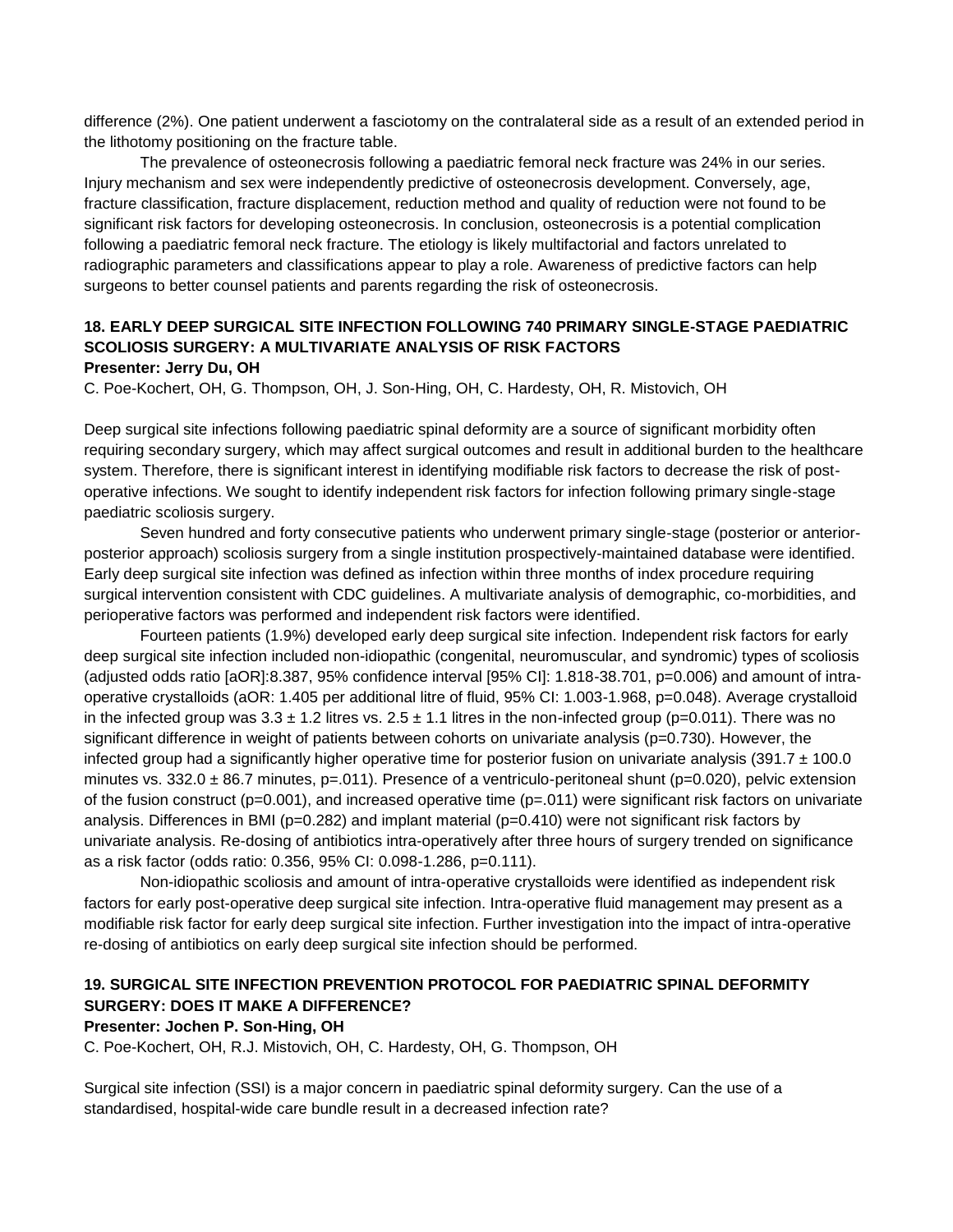Using our institutional review board-approved Paediatric Orthopaedic Spine Database, we performed a retrospective review of our primary scoliosis surgeries between 2001 and 2014. In 2008, we implemented a comprehensive standardised infection reduction bundle. Interventions included pre-operative nares screening for Methicilin-resistent Staphylococcus aureus (MRSA) and treatment with intranasal mupirocin when positive, a preoperative chlorohexidine scrub, timing of standardised antibiotic administration, standardised intra-operative redosing of antibiotics, limiting OR traffic, and standardised post-operative wound care. Our inclusion criteria were patients 21 years of age or less who carried a diagnosis of idiopathic, neuromuscular, syndromic, and congenital scoliosis who had undergone posterior spinal fusion with segmental spinal instrumentation of six levels or more, and a minimum of one year post-operative follow-up. We excluded staged procedures, anterior only procedures, growing rod procedures, and instrumentation of five levels or less. We compared the incidence of early (within 90 days of surgery) and late (>91 days) wound infections before these interventions.

There were 661 patients who met inclusion criteria: 334 in Group 1 (2001-2007) and 327 in Group 2 (2008-2014). Due to the large number of patients, the pre-operative, intra-operative, and post-operative demographics of both groups were essentially identical. Post-operatively, there were 21 infections (6.3%) in Group 1: nine early (2.7%) and 12 late (3.6%) while there were only eight infections (2.4%) in Group 2: four early  $(1.2%)$  and four late  $(1.2%)$ . The reduction in overall SSIs was statistically significant ( $p=0.01$ ). There was a trend toward decreased infection rate for early infections, but this did not reach statistical significance (p=0.14). The rates of SSI are further subcategorised in Table 1 both before and after implementation of our prevention protocol.

Our infection reduction bundle demonstrated a statistically significant reduction in all infections. While there was a trend toward decreased SSI for early infections, this did not reach statistical significance. This is attributed of our relatively low numbers of infections in both groups. Standardised care bundles are effective in reducing the incidence of post-operative paediatric spine SSIs. The authors advocate for well-designed, multicentre studies to determine the efficacy of individual interventions of our infection reduction bundle.

#### **CORS Arthroplasty**

### **20. EVOLUTION OF CORROSION PARTICLES AT THE HEAD-NECK INTERFACE IN HIP IMPLANTS - HOW METALS ARE RELEASED** *IN VIVO***? Presenter: Qiong Wang, BC**

R. Wang, BC

Adverse local tissue reaction (ALTR) associated with metal release as a result of fretting corrosion at modular interfaces (i.e. head-neck interface) is the major reason for revision in modular total hip replacements (THR). The formation of corrosion particles at the head-neck interface and their migration from the interface to synovial fluid are crucial processes of metal release. Studying the evolution of corrosion particles could help us understand how metallic elements are released *in vivo* and cause the adverse local tissue reaction. The purpose of this study is to investigate the *in vivo* metal release processes *via* the analysis of the chemical nature of corrosion particles at different locations of head-neck interface from modular total hip implants revision.

Methods: Seventeen retrieved implants with evident corrosion at head-neck interface (CoCrMo femoral head with Ti alloy stem neck) were analysed (n=17). Corrosion particles at two specific locations with different local environments were analysed and compared. One was inside the interface where direct fretting corrosion happened. The other was at the opening site of the interface where no direct fretting corrosion happened and corrosion particles had direct contact with the synovial fluid.

Corrosion products inside head-neck interface were clusters of nano-sized crystals mainly consisting of Cr (III) and Mo (IV, VI) with depleted Co. The concentration of Mo with respect to Cr in these corrosion particles was higher than CoCrMo alloy (n=17). It indicated a faster dissolution of Cr compared to Mo during the formation of fretting corrosion particles. At the opening site with access to synovial fluid, amorphous particles mainly containing Cr (III), PO4 (phosphate group) with significantly lower Mo (n=16) and higher Co (n=14) were detected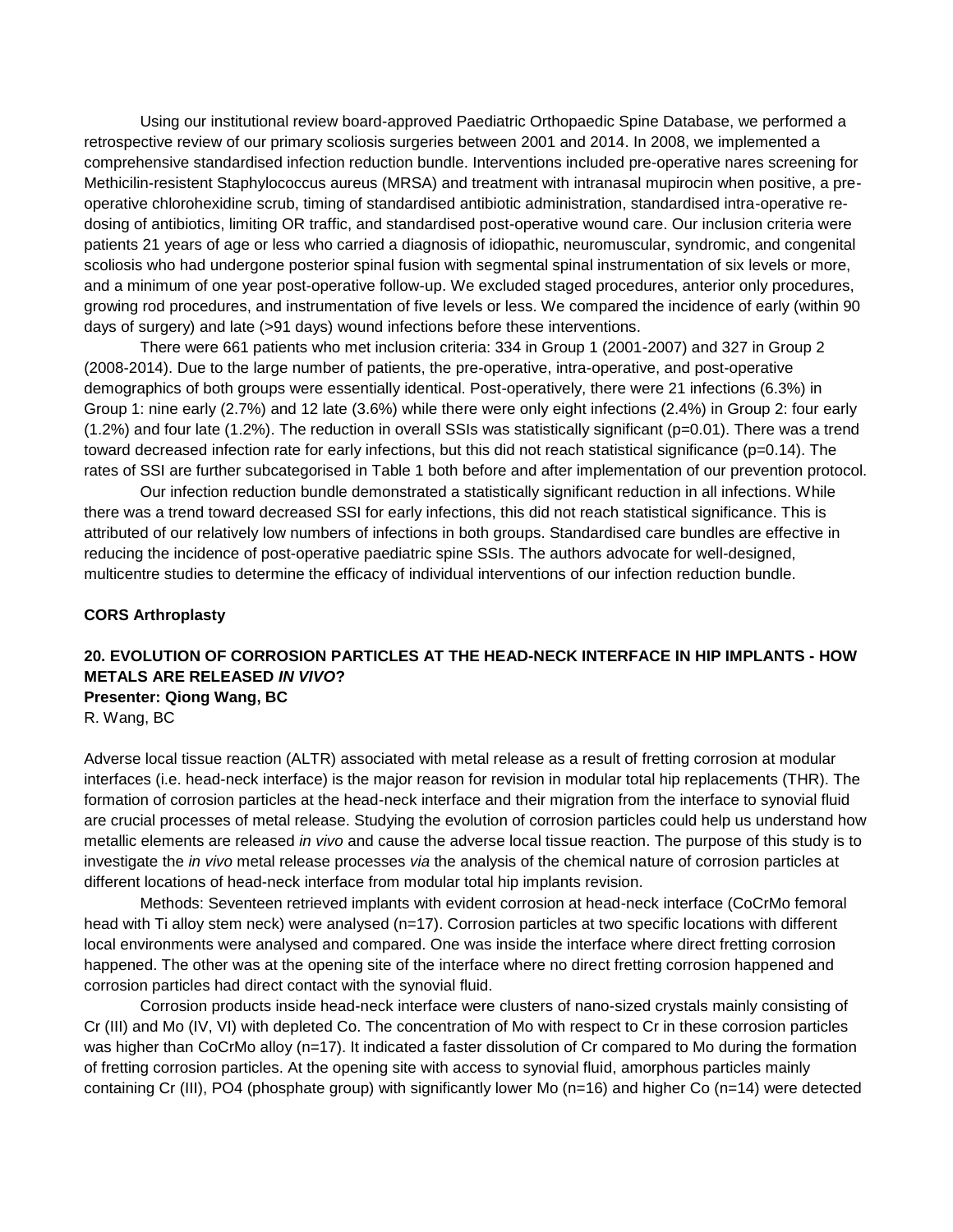compared to those inside the interface. This change suggested that Mo was released further and some Co precipitated when corrosion particles were in contact with synovial fluid.

Our study revealed *in vivo* release process of metallic elements from artificial hip joints, from formation to migration. When fretting corrosion happened between CoCrMo femoral head and Ti stem neck, Co was largely released and Cr was released faster than Mo, resulting in the formation of nano-sized corrosion particles. When these particles migrated into the opening site in contact with synovial fluid, corrosion particles became amorphous with additional P, reduced Mo and slightly increased Co. It suggested that Mo was further released when corrosion particles interacted with synovial fluid. Such a progressive release process was probably caused by the different local electrochemical factors (such as pH, oxygen concentration, protein concentration, etc.) between locations inside the head-neck interface and at the opening site in contact with synovial fluid.

### **21. SUBJECT AND IMPLANT FACTORS AFFECTING TIBIAL COMPONENT MIGRATION IN TOTAL KNEE ARTHROPLASTY**

#### **Presenter: Elise Laende, NS**

J. Flemming, NS, J.A. Wilson, NS, G. Richardson, NS, M. Dunbar, NS

Predictive models of long-term implant fixation in total knee arthroplasty (TKA) based on radiostereometric analysis (RSA) data have traditionally ignored the effects of patient demographics and implant factors which may influence the pattern and magnitude of implant migration. The objective of this analysis was to determine which implant and subject factors influenced overall migration of tibial components following TKA.

Data were compiled from a registry of RSA data on primary TKAs (n = 367). Of this overall group, 222 implants were cemented and 145 uncemented in 153 male subjects and 214 female subjects. All subjects had a primary diagnosis of osteoarthritis and had RSA examinations over two years. No implants were revised during follow-up. Longitudinal data analysis using marginal models was performed to examine the influence of demographic and implant covariates while accounting for repeated measures of implant migration over time. Implant fixation (cemented or uncemented), age, sex, BMI, implant size, and smoking status were included in the model. Analyses were also performed on sub-groups of sex and implant fixation.

In the overall group, only implant fixation had a significant effect on implant migration (p<0.001). For uncemented tibial components in male subjects, smoking was significant (p=0.01) and in the uncemented females group smoking (p=0.04) and age (p=0.02) affected implant migration. The effect of smoking in uncemented male subjects was to reduce the overall migration, while in female uncemented subjects the effect was reversed. Increasing age in uncemented females was associated with high implant migrations. For cemented implants, no covariates were significant.

The migration of uncemented tibial components is more sensitive to subject factors than cemented implants. These differences are not consistent by sex, suggesting that it may be of value to evaluate male and female subjects separately following TKA.

### **22. KINEMATIC ANALYSIS OF DUAL-MOBILITY VS. SINGLE-BEARING HIP PROSTHESIS DURING SQUATTING TASK USING STATISTICAL PARAMETRIC MAPPING Presenter: Mario Lamontagne, ON**

E. Kowalski, ON, D. Catelli, ON, P.E. Beaulé, ON

Total Hip Arthroplasty (THA) using a dual mobility (DM) design minimises the risks of dislocation and impingement, permitting a larger range of motion of the hip. However, it is still unclear whether it would lead to improved functional mobility. The purpose was to analyse if DM implants results in better pelvis, hip and knee joint kinematics improvement than with a SB (single bearing) implant during a squatting task.

Twenty-four patients were prospectively randomised to either a DM design or SB component and were matched by age and body mass index to 12 healthy participants (CTRL). All surgeries were performed by the same surgeon using the direct anterior approach. Motion analysis was done pre-operatively and nine months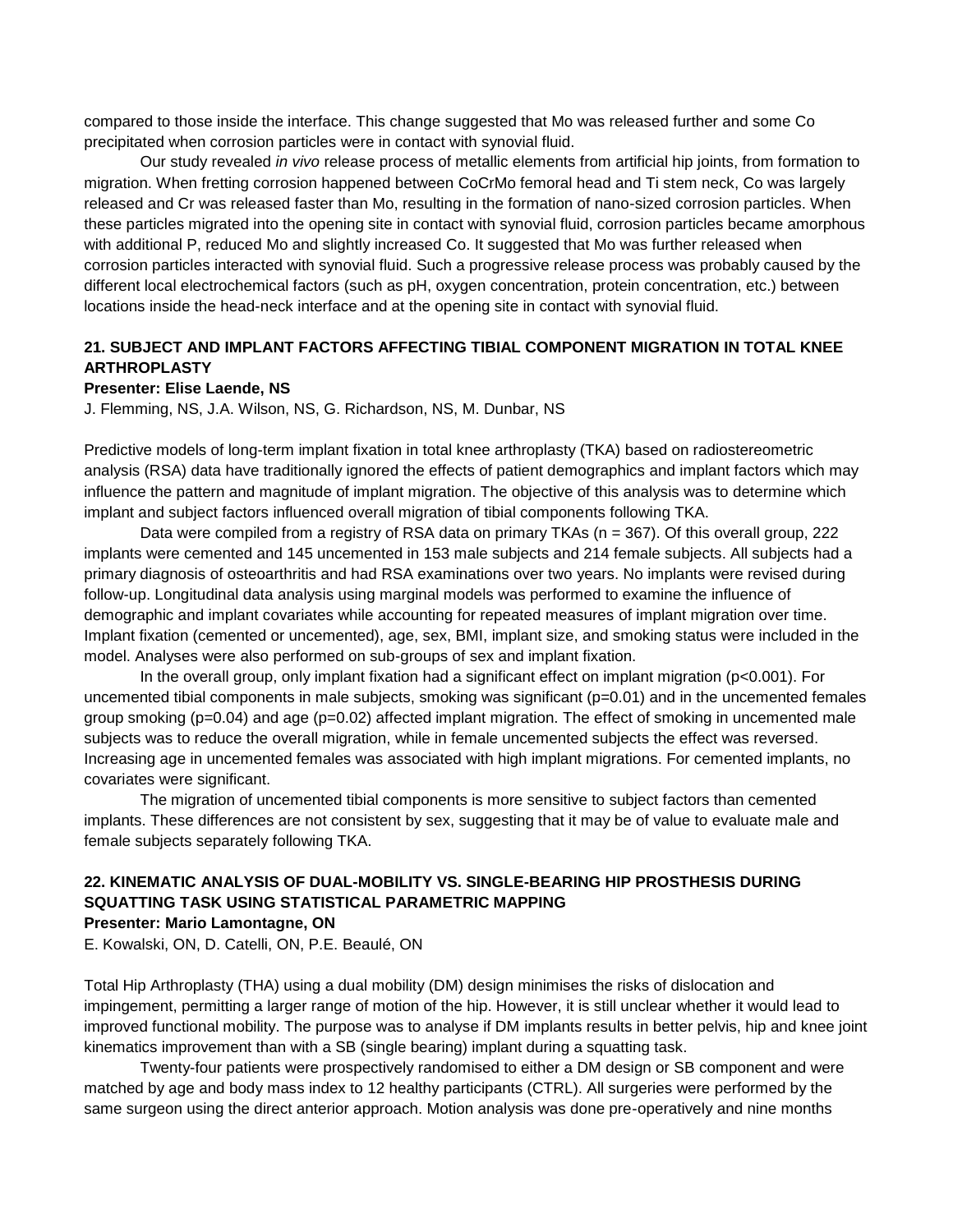post-operatively to measure joint kinematics and maximal squat depths during squatting trials. Joint kinematics were compared using statistical parametric mapping (SPM), using a one-way ANOVA with a Bonferroni post hoc comparison to determine where significant differences occurred (CI = 95%).

At the pelvis, DM and SB implants were significantly different from one another in the first 12% of the squat descent phase, and no other differences were observed in the remainder of the squat. When comparing against the CTRL, the DM implant had closer pelvic kinematics to the healthy subjects. At the hip joint, no differences existed between DM and SB implants; and both groups remained significantly different from CTRL. At the knee joint, DM and SB implants were significantly different from one another in the second half of the ascent phase. The SB implant has closer knee kinematics to the CTRL during the first half of the descending phase and second half of the ascending phase than the DM implant. Squat depths showed no improvements between preand post-operative conditions with either implant and none of the groups could achieve as deep of a squat depth as the CTRL group post-operatively.

Our findings are in line with previous motion analysis studies which determined that joint kinematics do not return to the level of controls following THA. Pelvis mobility improved more with the DM implant than the SB implant, but only when compared to the CTRL group. Although the DM implant design offers greater mobility, patients are unable to take advantage of this to achieve a greater squat depth than those implanted with an SB implant. We believe that this is due to soft-tissue tightness creating a barrier which is preventing further mobility. Post-THA rehabilitation should focus on improving hip joint mobility and strength.

### **23. HUMERAL LATERALISATION OPTIMISES TENDON TRANSFER STRENGTH AFTER REVERSE SHOULDER ARTHROPLASTY**

#### **Presenter: G. Daniel G. Langohr, ON**

K. Chan, ON, M. Mahaffy, ON, J. Johnson, ON, G. Athwal, ON

Reverse total shoulder arthroplasty (RTSA) is effective in restoring active forward elevation, although restoration of active rotation with severe cuff deficiency is unpredictable. In patients with an absent posterior cuff, a latissimus tendon transfer done concurrently with RTSA has been described. Commercially available RTSA implants have varying humeral component offsets, and some newer designs permit adjustment of this implant parameter. This study aimed to determine the effect of altering RTSA humeral component offset on the effectiveness of tendon transfers to maximise rotational strengths. We hypothesised that increasing humeral component lateralisation would increase tendon transfer strengths.

Seven fresh-frozen cadaveric shoulders (mean age 74 yrs) underwent RTSA with an implant that permitted adjustment of humeral lateralisation (-5, 0, 5, 10, 15 mm). All rotator cuff muscles were released and latissimus dorsi, and lower trapezius tendon transfers were compared for active external rotation (ER) restoration. The pectorialis major tendon transfer was assessed for internal rotation (IR) restoration. The shoulders were attached to a shoulder simulator and IR & ER strengths were measured for each lateralisation at varying elevation  $(0^{\circ}, 45^{\circ}, 90^{\circ})$  and IR/ER  $(0^{\circ}, \pm 30^{\circ}, \pm 60^{\circ})$  angles.

The trapezius transfer was, on average,  $1.6\pm0.2$  Nm stronger than the latissimus transfer (p<0.001). The IR and ER strengths of all tendon transfers decreased as abduction increased (p<0.01). At 0±730; elevation, humeral lateralisation had a significant effect on tendon transfer strength at 60±730; IR and ER (Figure 1, p<0.05). At 60±730; IR, humeral lateralisation of +15mm decreased the ER strength of the trapezius transfer by 59±30% (p=0.003), and increased the IR strength of the pectoralis major transfer by 76±40% (p<0.001). At 60±730; ER, humeral lateralisation of +15mm increased the ER strength of the trapezius and latissimus transfer by 18 $\pm$ 22% and 28 $\pm$ 30% respectively (p=0.004 and p=0.04), and decreased the IR strength of the pectoralis major transfer by  $11±16%$  (p=0.56).

RTSA humeral lateralisation significantly improved tendon transfer muscle strength in the cuff deficient shoulder. To restore active ER, the lower trapezius was significantly stronger than the latissimus dorsi, however, both tendon transfers were optimised with humeral offset. Additionally, the pectoralis major transfer was effective in restoring IR strength. Humeral lateralisation is a promising implant parameter to optimise RTSA biomechanics.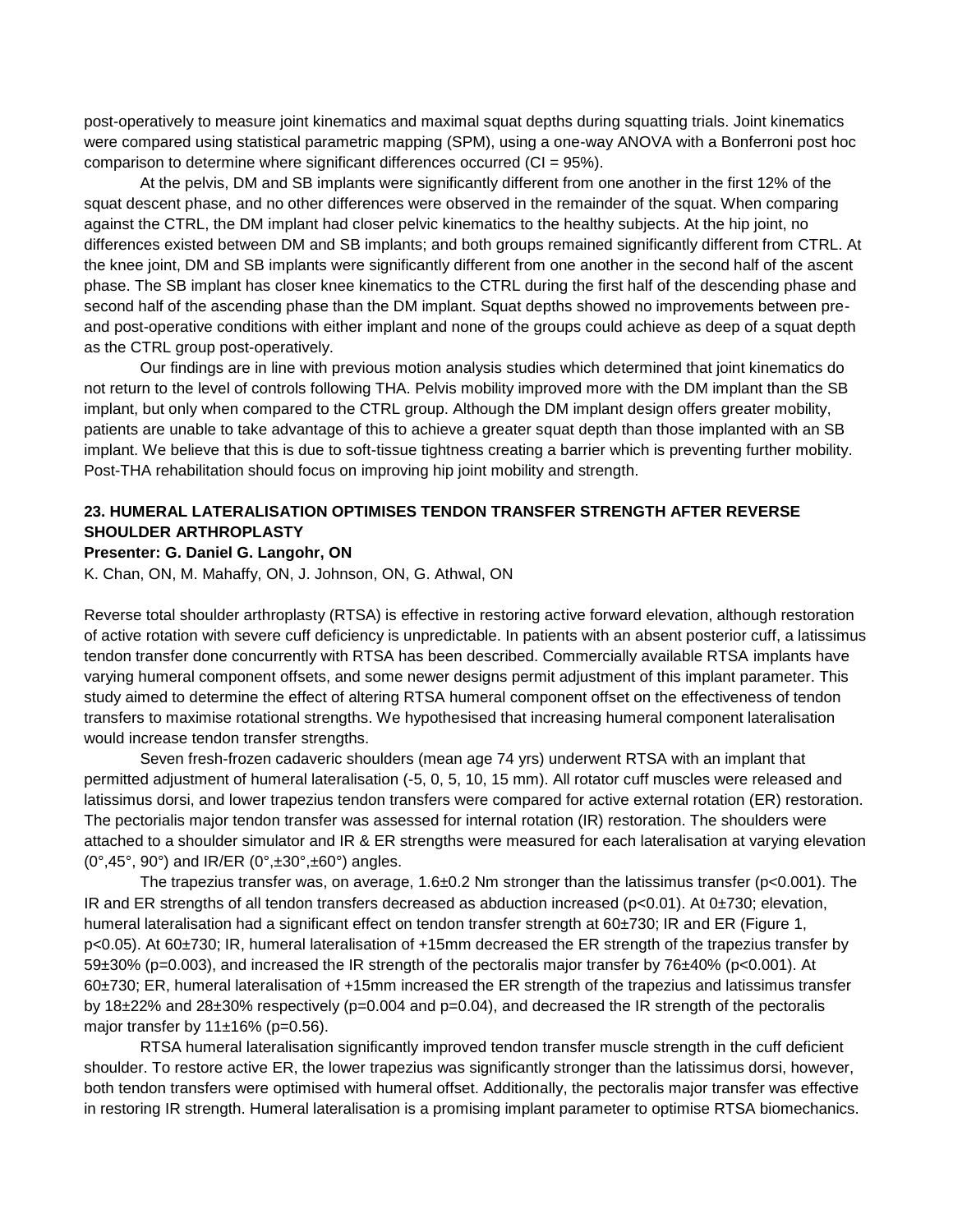Further investigations are needed to determine the clinical effects of humeral lateralisation on functional outcomes and range of motion.

### **24. THE EFFECT OF ARM LOADING AND PLANE OF ELEVATION ON ACROMIAL STRESS AFTER REVERSE SHOULDER ARTHROPLASTY**

**Presenter: Jason S. Lockhart, ON**

M. Wong, ON, G.D.G. Langohr, ON, G. Athwal, ON, J. Johnson, ON

Acromial fractures are a significant complication after reverse shoulder arthroplasty, and have been reported to affect up to 7% of patients. Previous studies have sought to better understand these fractures, and it has been shown that implant placement affects acromial stress during elevation of the arm in the scaption plane (0-120°). The purpose of this study was to investigate the result of increased arm loading, as well as variation of the plane of elevation.

A mathematical model was used to calculate the forces in seven deltoid segments required to achieve static humeral positioning at nine elevation angles (0-120°), in three planes of elevation (60˚ forward elevation, 30˚ forward elevation (scaption), and 0˚), and three hand loads (0,2.5,5kg). The resulting deltoid forces were then applied to the acromion at the deltoid origin points in a finite element model (ABAQUS). Bone geometry was generated using CT data from 10 cadaveric shoulders (68±19 yrs), and material properties were assigned based on CT attenuation. The results were analysed using an RM ANOVA.

Compared to the 30˚ scaption plane, abducting the humerus in the 0˚ plane of elevation resulted in an increase in peak acromial stress of  $57.8\pm3.0\%$  (p=0.002), whereas abducting in the 60° plane of elevation decreased peak acromial stress by 9.7±26% (p=0.28). Increasing hand load from zero to five kg in the scaption plane increased mean acromial stress by 109.3±3.9% compared to the unloaded state (p<0.001). During abduction in the 0±730; plane of elevation, increasing hand load from zero to five kg increased the mean acromial stress by 102.2±6.0% compared to the unloaded state (p<0.001). Increasing hand loading in the 60±730; plane of elevation increased the mean acromial stress by 97.8±13.5% compared to the unloaded state (p<0.001). For all planes of elevation and hand loads investigated, glenoid lateralisation consistently increased acromial stress, glenoid inferiorisation consistently decreased acromial stress, and both humeral medialisation and lateralisation proved to be insignificant in altering acromial stress.

The results of this study show that humeral abduction in 60˚ of forward elevation produces lower acromial stresses than abduction in the coronal plane. Increasing hand load increased acromial stresses for all planes of elevation investigated, likely a result of the larger deltoid forces required to maintain static positioning of the humerus when loading is applied. Medial and inferior positioning of the glenoid has a positive effect on acromial stress that scales linearly as load is increased. Additionally, humeral positioning, both lateral and medial, had no significant effect on acromial stress for a variety of planes of elevation and hand loads. These results suggest that inferior glenosphere positioning instead of a lateralised position decreases the risk of acromial fracture.

### **25. DIFFERENTIALLY REPRESENTED PROTEINS IN THE SYNOVIAL FLUID OF HIP ARTHROPLASTY PATIENTS WITH A PSEUDOTUMOUR VS. PERIPROSTHETIC OSTEOLYSIS Presenter: Isabella Catelas**, **ON**

E. Lehoux, ON, Z. Ning, ON, D. Figeys, ON, S. Baskey, ON, P.E. Beaulé, ON

The identification of specific proteins in the synovial fluid (SF) of patients with a failed metal-on-metal (MoM) hip implant associated with a pseudotumour may lead to a better understanding of the pathomechanisms underlying metal-related pseudotumours. The objective of this study was to identify differentially abundant proteins in the SF of patients with a short-term MoM hip implant associated with a pseudotumour and patients with a long-term metal-on-polyethylene (MoPE) hip implant associated with periprosthetic osteolysis.

This research has been approved by our local research ethics board. SF was collected by arthrocentesis from patients with a short-term MoM hip implant associated with a pseudotumour (one male and five females, 62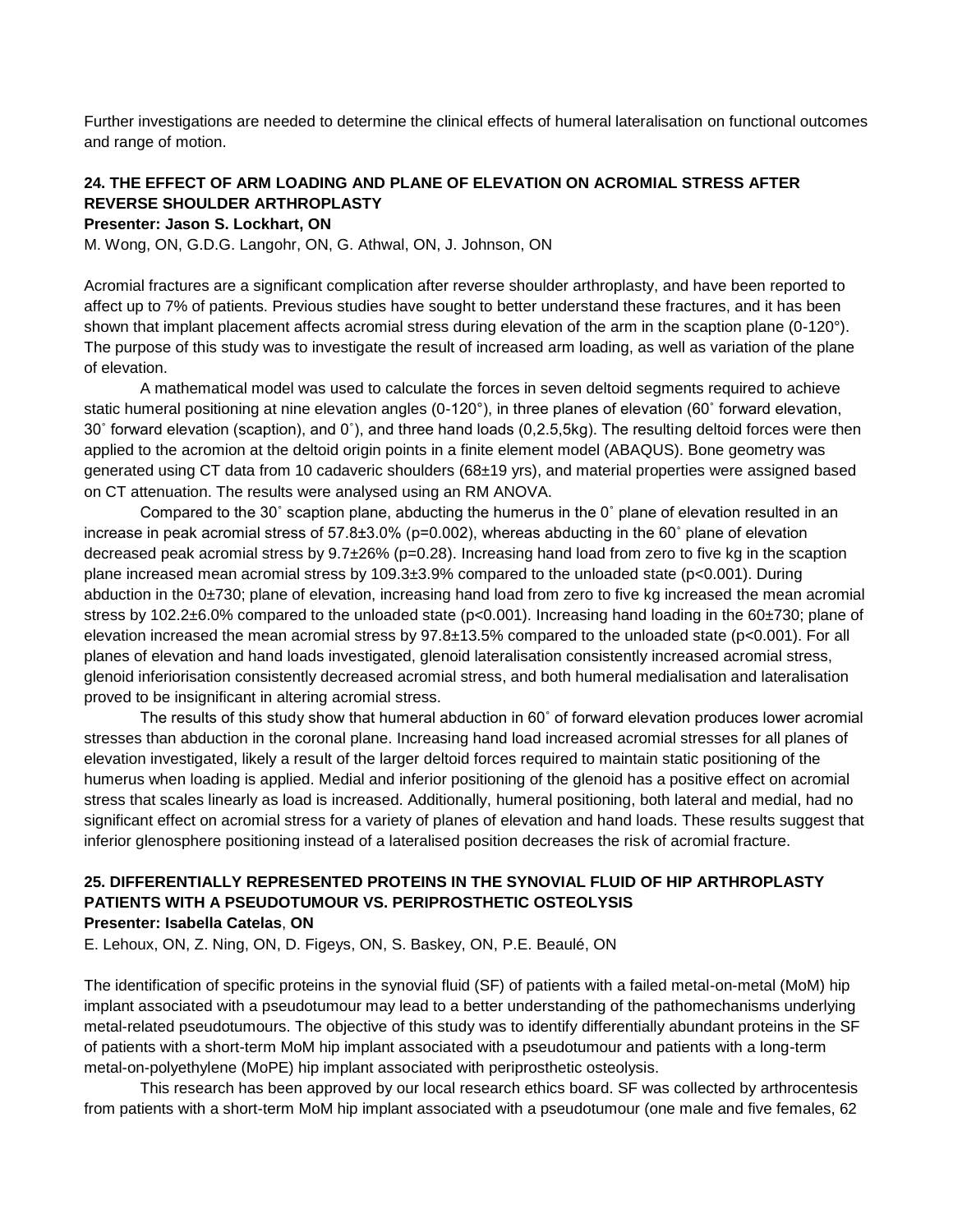$± 10$  years old, mean time to failure  $4.0 ± 1.6$  years) and a long-term MoPE hip implant associated with periprosthetic osteolysis (one male and five females,  $73 \pm 10$  years old, mean time to failure 16.2  $\pm$  6.4 years). Shotgun proteomics was used to identify differentially abundant proteins in albumin-depleted SF. Statistical analysis was performed using a two-sided t-test and the significance B test with p<0.5 considered significant.

In toto, 452 distinct proteins were identified in at least half of the patients of at least one patient group, and 30 of these proteins were differentially abundant between the two groups. 6-Phosphogluconate dehydrogenase had an absolute specificity and sensitivity for the MoM group and may therefore be a potential biomarker of metal-related pseudotumours. A greater number of differentially abundant proteins involved in the adaptive immune response were present in the MoM group, including proteins involved in type-IV hypersensitivity. Differentially abundant proteins involved in necrosis were identified exclusively in the MoM group. Furthermore, a greater number of differentially abundant cytoplasmic proteins (likely released by necrosis) were detected in the MoM group. Finally, differentially abundant proteins involved in the innate immune response, oxidative stress, apoptosis, and tissue remodelling were identified in both patient groups.

Overall, results suggest the presence of a type-IV hypersensitivity reaction as well as necrosis in the MoM group. Results also suggest the presence of an innate immune response, oxidative stress, apoptosis, and tissue remodelling in both patient groups, with potential differences in the pathomechanisms. More specifically, the specificity and sensitivity for the MoM group of 6-phosphogluconate dehydrogenase, an enzyme that plays a key role in the protection against oxidative stress, suggests the presence of greater oxidative stress. Finally, the differentially abundant proteins involved in tissue remodelling suggest greater vascular changes in the MoM group. Overall, the differentially abundant proteins identified may ultimately help elucidate the etiology of pseudotumours and assess their risk of developing into an aggressive lesion.

### **26. CONTACT KINEMATICS CORRELATE TO TIBIAL COMPONENT MIGRATION FOLLOWING SINGLE RADIUS POSTERIOR STABILISED KNEE REPLACEMENT**

#### **Presenter: Matthew G. Teeter, ON**

K. Perry, MN, X. Yuan, ON, J. Howard, ON, B. Lanting, ON

Surgical technique for soft tissue balancing during total knee replacement has become hotly debated, with surgeons prioritising either bony resections or soft tissue releases. Previous studies have found a greater rate of coronal instability and femoral component liftoff from using certain tissue balancing techniques, but it is unknown how potential differences in loading due to condylar liftoff translate into component stability and fixation.

Patients were randomly assigned at the time of referral to a surgeon performing either a gap balancing or measured resection technique for soft tissue balancing (n=12 knees per group). Both groups received an identical cemented, posterior-stabilised implant with a single radius design. At the time of surgery, marker beads were inserted in the bone around the implants to enable radiostereometeric analysis (RSA) imaging. Patients underwent supine RSA exams at zero to two weeks, six weeks, three months, six months, and 12 months, and standing exams with their knees flexed at zero, 20, 40, and 60 degrees at 12 months. Migration and contact locations of the tibial and femoral components were calculated using model-based RSA software. Condylar liftoff and the location of contact was correlated to migration.

There were no revisions or adverse events. The greatest amount of liftoff at any flexion angle correlated with anterior-posterior tilt (r=-0.56, p=0.01) and varus-valgus tilt (r=-0.60, p<0.01) of the tibial component. The location of the most anterior and posterior contact points on the medial and lateral condyles were also correlated with anterior-posterior tilt ( $r=0.68$ ,  $p=0.001$ ), varus-valgus tilt ( $r=0.51$ ,  $p=0.02$ ), and anterior-posterior translation  $(r=0.52, p=0.02)$ . Maximum total point motion (MTPM) of the tibial component was not different ( $p=0.82$ ) at one year between patients with condylar liftoff above 0.5mm (0.69  $\pm$  0.34mm) and patients without liftoff (0.66  $\pm$ 0.22mm).

Greater condylar liftoff and more anterior or posterior contact correlate with tibial component migration at one year, following a migration pattern likely related to loading. With lateral liftoff, all force is translated through the medial condyle, and this appears to rotate the tibial component towards a more varus alignment. The opposite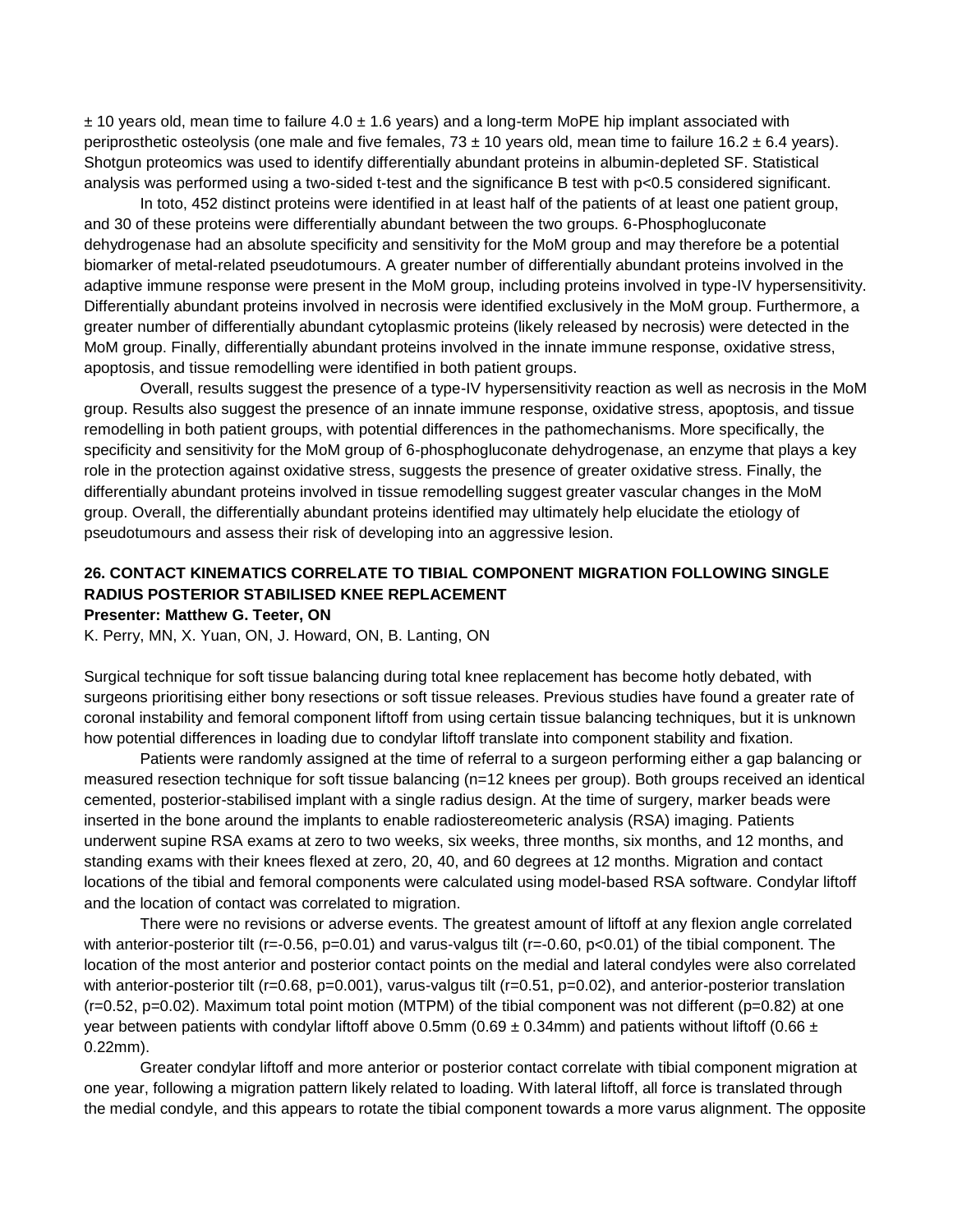occurs with medial liftoff. In all cases, the magnitude of the migrations is within the accepted safe range for predicted long-term implant fixation.

### **27. THE EFFECTS OF HUMERAL LATERALISATION ON ROTATOR CUFF STRENGTH AFTER REVERSE SHOULDER ARTHROPLASTY**

#### **Presenter: Kevin Chan, ON**

G.D.G.Langohr, ON, M. Mahaffy, ON, J. Johnson, ON, G. Athwal, ON

Reverse total shoulder arthroplasty (RTSA) is a widely used surgical treatment option for symptomatic cuff tear arthropathy. However, the particular implant design parameters that lead to optimised outcomes, such as range of motion and muscle strength, have yet to be determined. As such, the purpose of this biomechanical simulator study was to determine the effects of humeral component lateralisation on rotator cuff strength/torque (the ability of the cuff to rotate the humerus). We hypothesised that increasing humeral component lateralisation would place the rotator cuff at a biomechanical advantage, which would maximise muscle strength.

Seven fresh-frozen cadaveric shoulders (74±8 yrs) were tested using an *in vitro* simulator. A custom RTSA was implanted that allowed five different humeral component lateralisations (-5, 0, 5, 10, 15mm). The torques exerted by the anterior and posterior rotator cuff were measured for varying humeral lateralisations, abduction angles (0°, 45°, 90°), and internal/external rotations (-60°, -30°, 0°, 30°, 60°).

As shoulder abduction increased, the anterior and posterior cuff strengths significantly decreased (p <0.01). With the arm at side (0° abduction), humeral lateralisation had a significant effect on the anterior and posterior cuff strength, particularly in terminal rotation positions (p<0.001) (Figure 1). Specifically, in 60° of external rotation (ER), the posterior cuff strength increased from 6.2±1.5 Nm at -5 mm humeral lateralisation to 8.2 $\pm$ 1.3 Nm at +15 mm humeral lateralisation (p = 0.008). Similarly, in 60° of internal rotation, the anterior cuff strength increased from 6.4±1.6 Nm at -5 mm humeral lateralisation to 9.6±1.7 Nm at +15mm humeral lateralisation (p=0.001).

Humeral lateralisation improved rotator cuff muscle strength, particularly when the glenohumeral joint is positioned in external rotation for the posterior cuff and internal rotation for the anterior cuff. Humeral lateralisation is a promising implant parameter to optimise RTSA biomechanics; however, further investigations are needed to determine if any potential negative effects exist.

### **28 - INFERIOR GLENOSPHERE TILT IMPROVES REVERSE SHOULDER ARTHROPLASTY CONTACT MECHANICS**

#### **Presenter: Michael Griffiths, ON,**

G.D.G. Langohr, ON, G. Athwal, ON, J. Johnson, ON

Reverse total shoulder arthroplasty (RTSA) is an effective treatment for rotator cuff tear arthropathy. However, scapular notching can occur, which may impact implant longevity. Inferior tilt of the glenosphere may help reduce the chance of scapular notching, although the implications of this on the contact mechanics of the articulation have not been fully investigated. The purpose of the present study was to evaluate the effect of glenosphere tilt on the contact mechanics of RTSA prostheses during abduction.

Finite element models of RTSA prostheses were developed in Abaqus (V6.12; Simulia), wherein the glenosphere had a diameter of 38 mm and was assigned cobalt-chrome material properties ( $E = 210$  GPa,  $v =$ 0.3). The humeral cup component was assigned ultra-high-molecular-weight polyethylene (UHMWPE) material properties ( $E = 650$  MPa,  $v = 0.44$ ). Both components were meshed using linear hexahedral elements with an approximate average side length of 0.3 mm, found to be suitable through a mesh convergence study. A joint load of 400 N was applied at physiologically relevant angles for the given angle of abduction, based on reported values. Simulations were conducted for each combination of neck-shaft angles (135°, 145°, 155°), angle of abduction (15-120° at 15° intervals), and angle of glenosphere tilt (15°, 10°, and 5° inferior, neutral, and 5° superior), with the contact area and maximum contact stress in the UHMWPE humeral cup being obtained.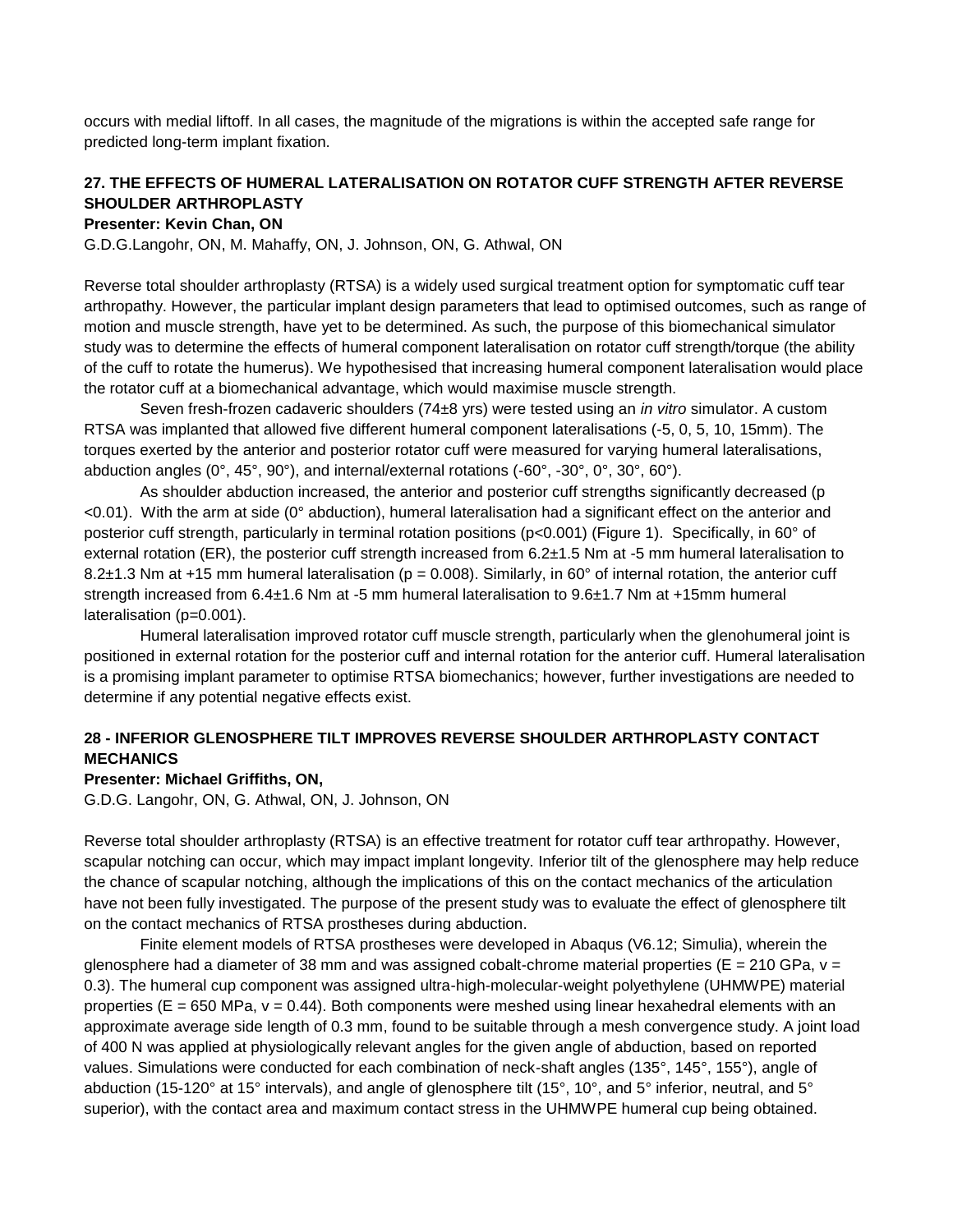As glenosphere inferior tilt was increased from neutral, contact area increased, with a 6%, 27%, and 37% increase for the 135°, 145°, and 155° neck-shaft angles respectively for a 15° inferior tilt positioned in 15° abduction. Increasing glenosphere inferior tilt reduced maximum contact stress, with a 3%, 32%, and 48% reduction for the 135°, 145°, and 155° neck-shaft angles respectively with a 15° inferior tilt positioned in 15° abduction. Conversely, a superior tilt of 5° increased maximum contact stress and decreased articular contact area. These effects for both superior and inferior glenosphere tilt were primarily observed at low angles of abduction, and were more apparent with increasing inferior glenosphere tilt. As neck-shaft angle was reduced, increasing glenosphere tilt had reduced impact on articular contact mechanics.

Inferior glenosphere tilt increased contact area and decreased maximum contact stress at low angles of abduction, while superior tilt was found to have the opposite effect. Reducing neck-shaft angle reduced the positive effect of glenosphere tilt, likely a result of the lack of inferomedial cup overhang behind the medial plane of the glenosphere for the lower neck-shaft angle models. Further studies are required to further understand the impact that inferior glenosphere tilt has on the biomechanics and functionality of RTSA systems.

#### **COA/CORS Spine**

### **29. A SIMPLIFIED CLINICAL PREDICTION RULE FOR PROGNOSTICATING INDEPENDENT WALKING AFTER SPINAL CORD INJURY: A PROSPECTIVE STUDY FROM A CANADIAN MULTICENTRE SPINAL CORD INJURY REGISTRY**

#### **Presenter: Katie Emily Hicks, ON**

P. Phan, ON, N. Attabib, NB, N. Fallah, BC, T. Marion, BC, V. Noonan, BC, J. Paquet, QC, T. Plashkes, BC, C. Rivers, BC, D. Roffey, BC, E. Tsai, ON, E. Wai, ON, Y. Zhao, BC, H. Ahn, ON

To re-validate an existing clinical prediction model for independent ambulation (van Middendorp et al. 2011) utilising acute and long-term post-injury follow-up data, and to investigate the accuracy of a simplified model using prospectively collected data from a Canadian multicentre SCI database, the Rick Hansen Spinal Cord Injury Registry (RHSCIR).

Acute (zero to 15 days) and long-term follow-up (>=12 months) data was extracted from the RHSCIR, including participant data from participating centres nationwide. Individuals were eligible to participate if they were at least 18 years old at the time of SCI, had no previous history of SCI or laminectomy, and had a neurological examination within the first 15 days post-injury. The first FIM locomotion assessment that was available >=12 months post-injury was used as the outcome measure for independent ambulation. A previously established logistic regression (LR) model based on age and four neurological variables was applied to our cohort of 278 RHSCIR participants. These prognostic variables were: age (dichotomised at 65 years old), motor scores of the quadriceps femoris (L3) and gastrocsoleus (S1) muscles, and light touch sensation of the corresponding L3 and S1 dermatomes. Additionally, a simplified LR model was created. The Hosmer-Lemeshow goodness of fit-test was used to check if the predictive model is applicable to our data set. The performance of the model was verified by calculating the area under the receiver operating characteristic curve (AUC). The accuracy of the model was tested using a cross-validation technique.

The fitted prediction model generated 85% overall classification accuracy, 79% sensitivity and 90% specificity. The prediction model was able to accurately classify independent walking ability (AUC 0.889, 95% CI 0.846-0.933, p<0.001) compared to the existing prediction model, despite the use of a different outcome measure (FIM vs. SCIM) to qualify walking ability. A simplified, three-variable LR model based on age and two neurological variables had an overall classification accuracy of 84% with 76% sensitivity and 90% specificity, demonstrating comparable accuracy to its five-variable prediction model counterpart. The AUC was 0.866 (95% CI 0.816-0.916, p<0.01), only marginally less than that of the existing prediction model.

This study demonstrates external validity in Canada of the clinical prediction model developed by van Middendorp et al., and provides further evidence of the transportability of the model, as previously demonstrated in datasets from the U.S. and Australia. Furthermore, a simplified predictive model with similar accuracy to a more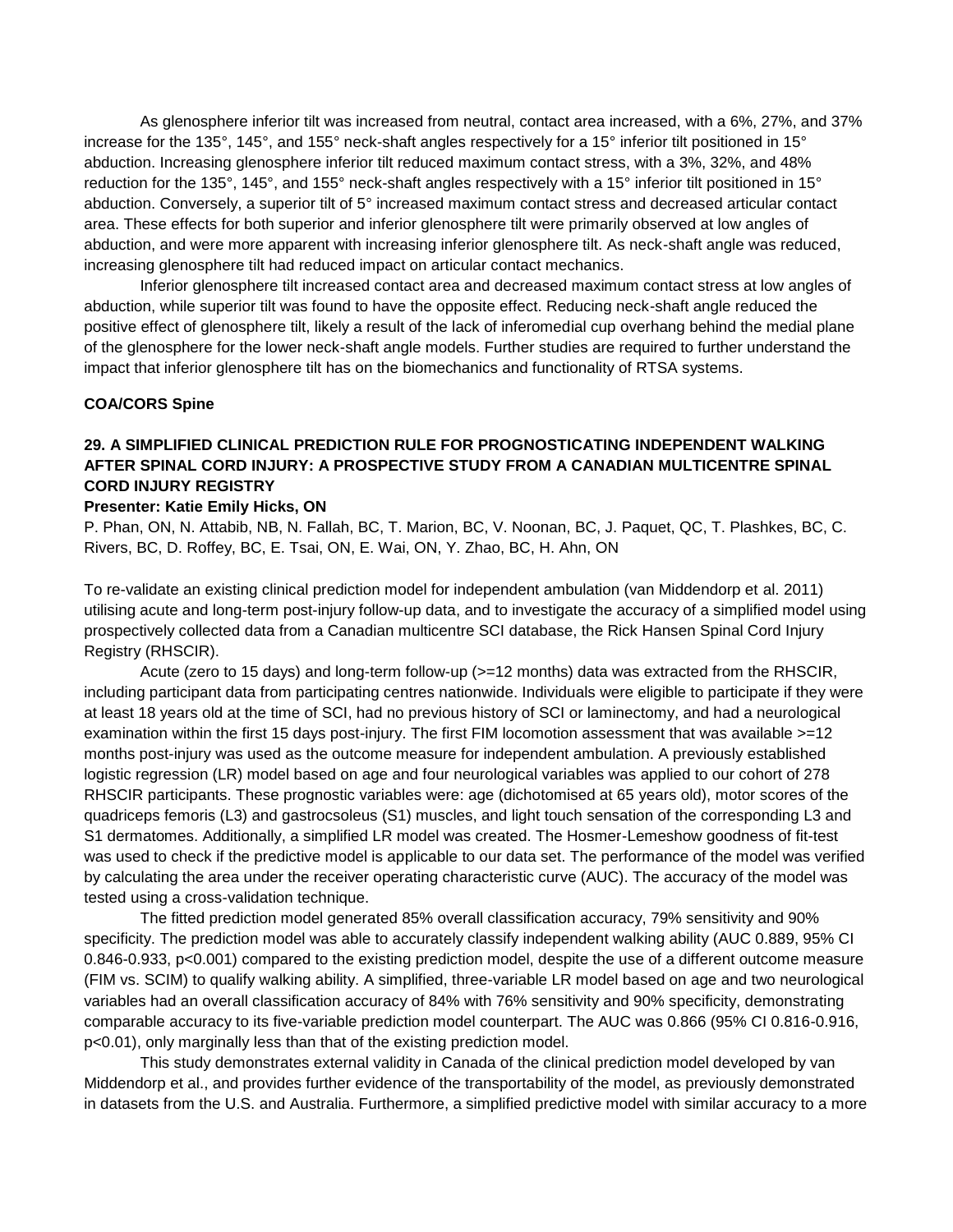complex model for predicting independent walking was created. Such models will allow clinicians to better predict the prognosis of ambulation in individuals who have sustained a traumatic SCI, aiding in the treatment, management of patient expectations, and optimisation of rehabilitation goals and community re-integration plans.

#### **30. PREDICTORS OF BLOOD TRANSFUSION IN POSTERIOR LUMBAR SPINAL FUSION: A CANADIAN SPINE OUTCOME AND RESEARCH NETWORK (CSORN) STUDY Presenter: Mina Morcos, QC**

F. Jiang, QC, G. McIntosh, ON, M. Weber, QC

The rate of posterior lumbar spinal fusion (PSF) surgery has increased significantly over the past few years. It remains the most common surgical procedure used to stabilise the spine for a variety of spinal pathologies; however, the impact of blood loss requiring blood transfusions remain a significant concern in this population. The purpose of this study was to identify patient related, disease related or procedure related predictors of postoperative blood transfusions.

This is an ambispective analysis of data from the Canadian Spine Outcomes and Research Network (CSORN). Patients who underwent PSF between 2008 and 2015 were identified. Multivariate analysis was used to identify predictors of blood transfusion from routinely collected patient information including both pre-operative and intra-operative items.

Of the 772 patients identified to have undergone PSF, 18% required blood transfusion. Overall, there were 54.8% females and the mean age was 60 years.

Multivariable logistic regression analysis revealed five significant predictors of blood transfusion: American Society of Anesthesiologist class (ASA), operative time, number of level fused, sacrum involvement and open posterior approach. The odds of transfusion for those with ASA class greater than 1 were six times the odds for those with ASA class 1 (OR 6.1, 95% CI 1.4-27.1, p<0.018). For each 60 minutes increase in operating room time, the odds of transfusion increased by 4.2% (OR 1.007, 95% CI 1.004-1.009, p<0.001). Moreover, the odds of transfusion when more than one level were fused was 6 times the odds for one level fusion (OR 5.8, 95% CI 2.6- 13.2, p<0.001). Also, when the fusion was extended to the sacrum the odds for blood transfusion were three times higher (OR3.2, 95% CI 1.8-5.8, p<0.001). Finally, the odds of transfusion for patients undergoing open posterior approach were 12 times the odds for those who had minimal invasive surgery (OR 12.5, 95% CI 1.6- 97.4, p<0.016). In addition, patients receiving transfusions who underwent lumbar fusion were more likely to have extended hospital stay.

ASA>1, prolonged operative time, multilevel fusion surgery, sacrum involvement and open posterior approach were significant predictors of blood transfusion in posterior lumbar spinal fusion.

### **31. PREDICTORS OF DISCHARGE TO HOME AFTER POSTERIOR LUMBAR SPINAL FUSION. AN ANALYSIS OF CANADIAN SPINE OUTCOMES AND RESEARCH NETWORK DATABASE Presenter: Mina Morcos, QC**

F. Jiang, QC, A. Munteau, QC, G. McIntosh, ON, M. Weber, QC

Spinal fusion is one of the common spine procedures performed for a variety of spinal pathologies as well one of the more expensive. Post-operatively, certain patients are unable to be discharged directly to their home and often require prolonged hospital stays while waiting for a bed at a short-term care facility. As population demographics shift towards the more elderly in North America, healthcare systems would benefit from an effective method to maintain the quality of care while reducing expenditures. The ability to predict patient discharge destination could be one such method as hospital stays may be reduced by improved discharge planning. Currently, little evidence exists in the literature for predictors of discharge destination in these patients. The objective of this study was to identify predictive factors for patients discharged to home following posterior lumbar spinal fusion.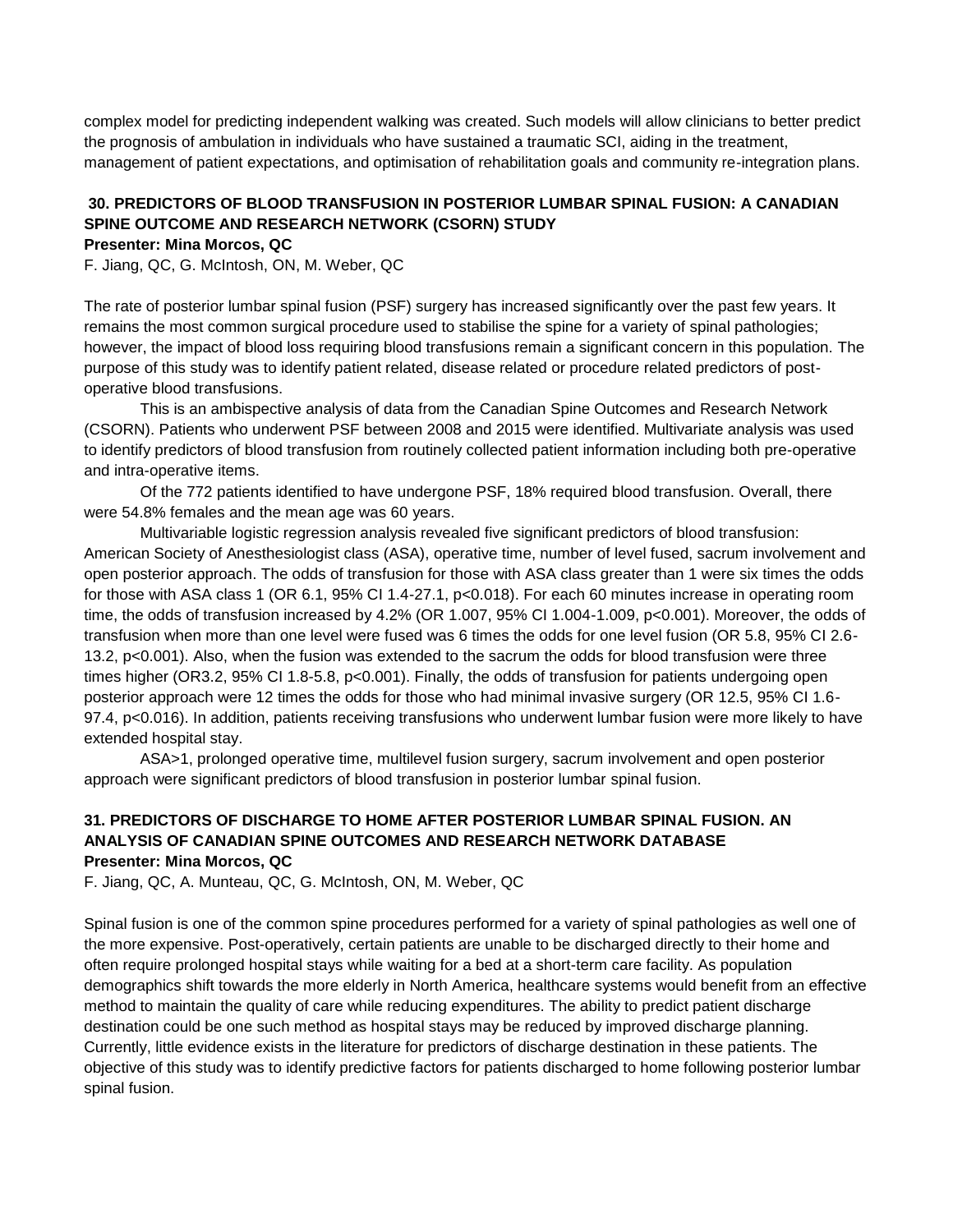Six hundred and forty-three patients that underwent lumbar spinal fusion between 2008 and 2015 were retrospectively identified using the Canadian Spine Outcomes and Research Network database. Patient characteristics and operative factors were collected from the database. Outcome measures were identified as discharge destination to either home or non-home facilities. Multivariate analysis was used to determine if the identified patient characteristics and operative factors would be a predictive factor for discharge to home.

Of the 643 patients included in the study, the majority (N=560, 87.1%) were discharged home after lumbar spinal fusion and a minority of the patients required discharge to other facilities (N=83, 12.9%). Multivariate logistic regression analysis identified several significant patient factors as predictive for discharge to home including younger age, low BMI, low ODI score and pre-operatively not living alone. Operative factors found to be significant predictors were: reduced operating time, reduced number of operated levels, and absence of blood transfusion during the hospital stay.

Significant patient and operative predictors for discharge to home following lumbar spinal fusion were identified using the Canadian Spine Outcomes and Research Network database. Understanding these predictive factors allows initial screening of patients at risk. This enables early implementation of an algorithm to possibly decrease the length of hospital stay by early involvement of services for discharge planning to short-term care facilities and thus reducing hospital costs and expenditures.

### **33. ASSESSMENT OF VERTEBRAL ROTATIONAL ORIENTATION USING EOS IMAGINING TECHNOLOGY IN INSTRUMENTED SPINES OF PATIENTS WITH ADOLESCENT IDIOPATHIC SCOLIOSIS Presenter: Fan Jiang, QC**

L. Simoes, Brazil, J. Ouellet, QC, N. Saran, QC

EOS 3D imagining technology is a new low dose radiation imagining modality capable of performing simultaneous orthogonal views of the spine in an upright position and allowing quantification of global and intersegmental changes using 3D reconstruction. It has demonstrated good image quality, structural visibility, and accuracy comparable to conventional radiographs for curve magnitude and spinopelvic measurements. The validity and reliability of EOS in the analysis of the vertebral shape and orientation has been shown to be similar to that of computed tomography (CT) in the non-instrumented spine. The objective of this study was to assess the validity of EOS in the determination of vertebral rotational orientation in the instrumented spine.

Retrospectively 31 adolescent patients with the diagnosis of adolescent idiopathic scoliosis (AIS) who had a previous posterior spinal instrumented fusion were identified. Each had a EOS imagining as well as a CT scan of the spine within a six month period. EOS 3D models of the spine were generated for each patient, and the vertebral rotations were determined from the analysis for the apex vertebra, the uppermost (UIV) and lowermost (LIV) instrumented vertebra, the non-instrumented vertebra one level cranial to the UIV (UIV+1) and one level caudal to LIV (LIV +1). The same vertebral level orientations were measured using CT axial images. To account for patient positions during the imagining process, the relative vertebral rotation changes were calculated for the UIV to apex, UIV+1 to apex, LIV to apex, LIV+1 to apex, UIV to LIV and UIV+1 to LIV+1 for both imagining modalities. Comparison of the relative vertebral rotation changes for the levels specified was done using paired ttest. For values where p>0.05 the Bland-Altman plot was used to assess agreement between the two measurement methods.

Significant differences were found between CT and EOS analysis for relative vertebral rotation changes of UIV to apex (bias 4.11, 95% CI -10 to 18, p 0.006) and UIV+1 to apex (bias 4.47, 95% CI -10 to 19, p 0.003). However, no significant differences were found in relative vertebral rotation changes of LIV to Apex (bias 2.58, 95% CI -11 to 16, p 0.06), LIV+1 to apex (bias 3.02, 95% CI -13 to 19, p 0.06), UIV to LIV (bias 0.83, 95% CI -14 to 16, p 0.59) and UIV+1 to LIV +1 (bias 0.48, 95% CI -9 to 10, p 0.64). Bland-Altman plots showed no proportional bias. However, the variance was well beyond the acceptable clinical limits.

EOS 3D morphological analysis of vertebral rotational orientation in AIS patients showed significant differences comparing to that of CT measurements in the instrumented levels of the spine with variances that are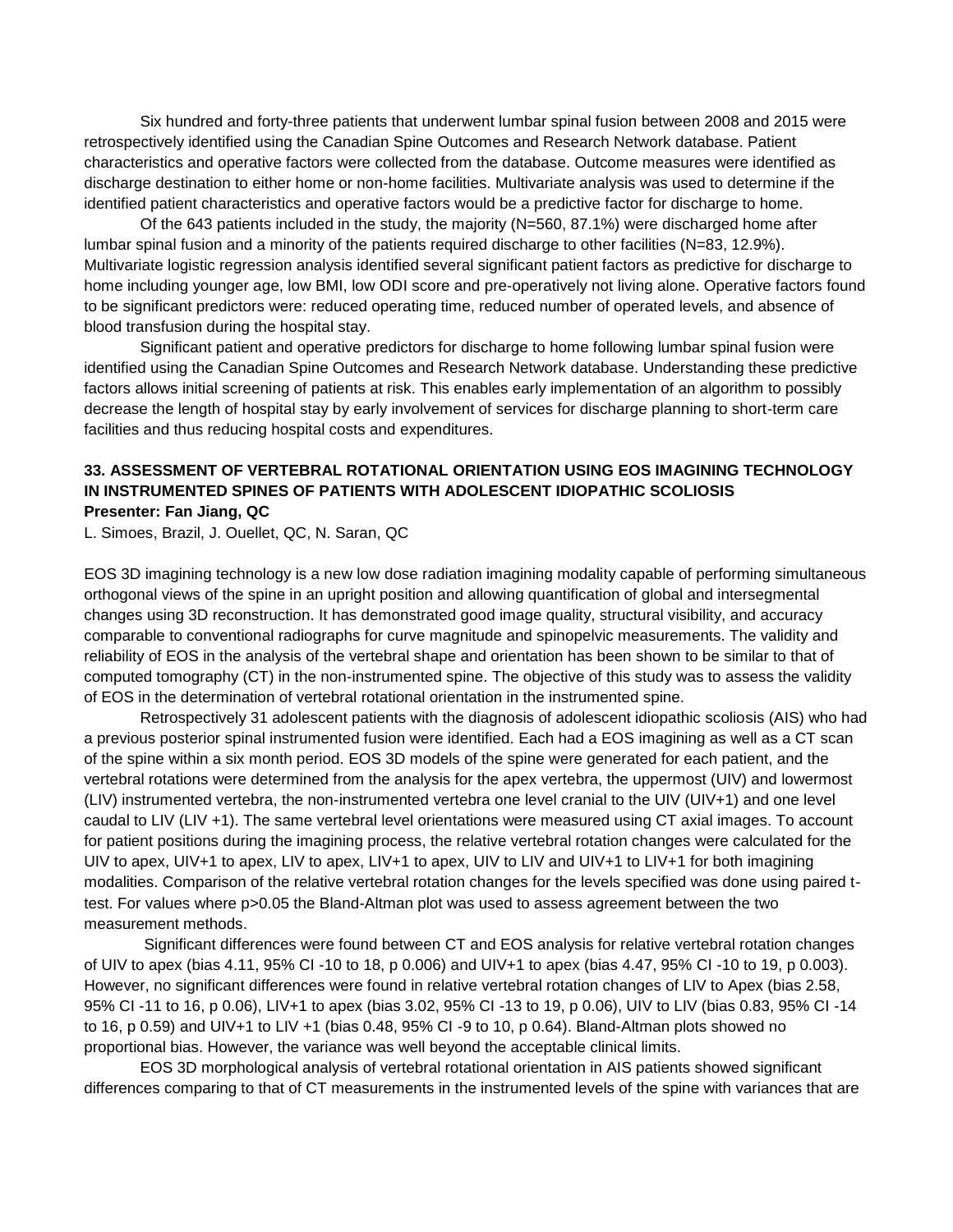unacceptable. The presence of radiodensity from hardware appears to decrease the accuracy of the EOS analysis. The error seems to compound the further away one gets from the uninstrumented spine.

### **34. TREATMENT OF THORACOLUMBAR BURST FRACTURES: EXTENDED FOLLOW-UP OF A RANDOMISED CLINICAL TRIAL COMPARING ORTHOSIS VS. NO ORTHOSIS Presenter: Christopher Bailey, ON**

O. Alrehaili, ON, C. Fisher, BC, A. Fleming, ON, P. Rasoulinejad, ON, K. Gurr, ON, S. Bailey, ON, F. Siddiqi, ON, J. Urquhart, ON

We recently conducted a multicentre, prospective, randomised equivalence trial comparing orthosis (TLSO) to no orthosis (NO) in the treatment of acute AO Type A3 thoracolumbar burst fractures, and demonstrated that treatment with or without a TLSO following an otherwise similar treatment protocol is equivalent at three months post-injury. The purpose of the present study was to determine whether there is a difference in the long-term clinical and radiological outcome in patients treated with TLSO compared to NO. Here we present the clinical outcomes of five to ten year follow-up (7.9  $\pm$  1.1 years) from a single site of the original multicentred trial.

Subjects were enrolled if they had an AO-A3 burst fracture between T11 and L3 with kyphotic deformity lower than 35<sup>o</sup>, no neurologic deficit, were 16 to 60 years old and were 72 hours post-injury. Between 2002 and 2009, a total of 96 subjects were enrolled in the primary trial, and randomised to two groups: TLSO or NO. The present study includes a subset of patients including 16 patients in the TLSO group and 20 patients in the NO group. The primary outcome measure was the Roland Morris Disability Questionnaire score (RMDQ) at the five to ten year follow-up. Secondary outcome measures included kyphosis, the numeric rating scale for pain, and SF36 mental and physical component summary scores at admission, two weeks, six weeks, three months, six months, and one, two and five to ten years. Treatment comparison was performed at the longest available follow-up between patients in the TLSO group and those in the NO group, and the time-weighted average treatment effect was determined using a mixed effects model of longitudinal regression for repeated measures averaged over all time periods. Missing data were assumed to be missing at random and were replaced with a set of plausible values derived using a multiple imputation procedure.

The RMDQ score at five to ten years post-injury was  $3.6 \pm 0.9$  (SD) for the TLSO group and  $4.8 \pm 1.5$  for the NO group (P = 0.486; CI, -2.3 to 4.8). Average kyphosis was  $18.3 \pm 2.2^{\circ}$  for the TLSO group and  $18.6 \pm 3.8^{\circ}$ for the NO group ( $P = 0.934$ ; CI, -7.8 to 8.5). No differences were found between NO and TLSO groups with timeweighted average treatment effects for RMDQ 2.1 (95% CI, -0.9 to 5.0), for PCS -2.7 (95% CI, -7.9 to 2.5), for MCS -1.8 (95% CI, -6.1 to 2.6) and for average pain 0.8 (95% CI, -0.3 to 2.1).

Compared to patients treated with a TLSO, patients treated using early mobilisation without orthosis maintain similar pain relief and improvement in function for five to ten years.

### **35. REPEAT DISCECTOMY VS. DISCECTOMY AND FUSION FOR RECURRENT LUMBAR DISC HERNIATIONS: A CSORN STUDY**

#### **Presenter: Christopher Bailey, ON**

A. Fleming, ON, P. Rasoulinejad, ON, J. Urquhart, ON

To determine whether repeat discectomy (DA) is superior to repeat discectomy and fusion (DF) in the treatment of recurrent lumbar disc herniation with respect to patient rated outcome at one year after surgery.

Patients undergoing a same-level DA or DF were retrospectively identified from the Canadian Spine Outcomes and Research Network (CSORN) study which is a national, prospective, database. Exclusion criteria were <18 years of age, lost to follow-up before six weeks, previous lumbar surgery, or artificial disc replacement, dynamic stabilisation or deformity correction. The primary outcome measure was leg pain measured at one year after surgery. Secondary outcome measures included back pain, Oswestry Disability Index, SF-12, satisfaction, procedure characteristics and adverse events measured pre-operatively and at 6-18 weeks, one and two years after surgery. Baseline characteristics were compared between groups. Analysis of covariance was used to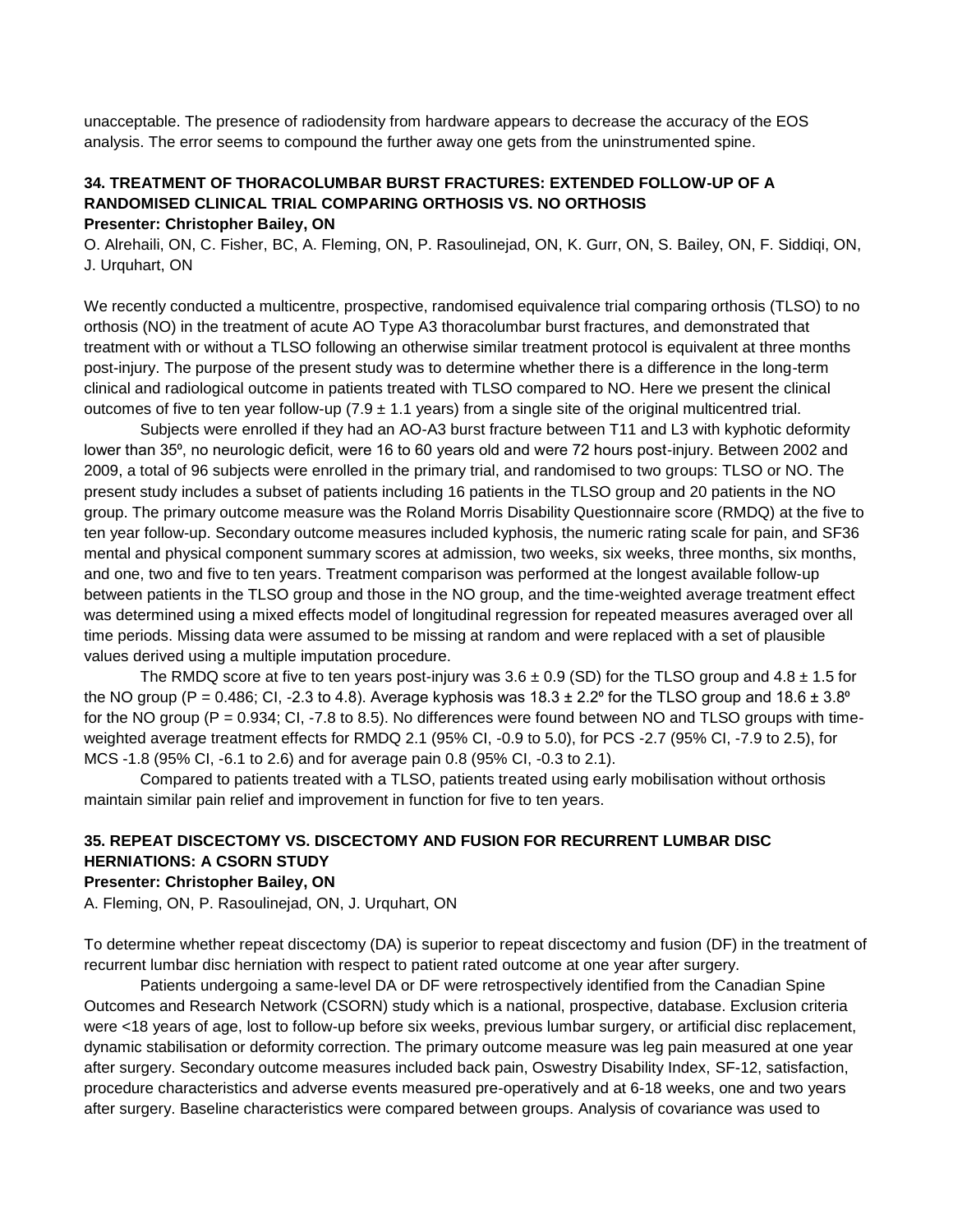assess the difference in outcome scores between groups adjusting site, chief complaint, and baseline score. The time-weighted average treatment effect was determined using a mixed effects model of longitudinal regression for repeated measures averaged over all time periods. Missing data were assumed to be missing at random and were replaced using multiple imputation. For patient satisfaction last value carried forward was applied to missing data.

Eighteen patients had DA and forty-six had DF. The mean follow-up period was  $524 \pm 307$  days (range, 41 to 1054). The proportion of enrollees who supplied data at each follow-up visit was 100% pre-operatively, 92% at 6-18 weeks 59% at one year, and 55% at two years (14% and 34% of which had not reached the respective visit, at the time of analysis). The leg pain score at one year after surgery was  $4.4 \pm 1.3$  (SD) for the DA group and  $4.2 \pm 0.9$  for the DF group (P = 0.882; CI, -2.8 to 2.5). No differences were found between groups with timeweighted average treatment effects for leg pain 0.1 (95% CI, -1.2 to 1.4), back pain 0.2 (95% CI, -1.2 to 1.6), ODI 1.0 (95% CI, -8.8 to 11.0), PCS 1.0 (95% CI, -3.7 to 5.7), and MCS 0.5 (95% CI, -4.4 to 5.3). Length of stay, operative time, and blood loss were significantly greater after DF than after DA (P<0.001 for all comparisons). Adverse events including dural tear (11.1% vs. 6.5%,  $P = 0.583$ ), wound infection (5.6% vs. 2.2%,  $P = 0.485$ ), and re-recurrent disc herniation (11.1% vs. 4.3%, P=0.315) were not different between DA and DF groups. A similar proportion of patients in DA and DF groups were extremely or somewhat satisfied at 12 months after surgery (72.2% vs. 75.6%, P=0.784). An equal number of patients felt that surgery met their expectations of feeling much better or better (72.2% vs. 73.3%, P=0.928).

Compared to patients treated with repeat discectomy, fusion patients treated with repeat discectomy alone have similar pain relief, functional recovery, and satisfaction with treatment.

#### **36. METASTATIC INVOLVEMENT IN VERTEBRAL BONE MODIFIES FEATURES OF THE BONE TISSUE MATRIX IMPACTING ITS MATERIAL CHARACTERISTICS AND BEHAVIOUR Presenter: Mikhail V. Burke, ON**

A. Atkins, ON, A. Golaraei, ON, V. Barzda, ON, M. Akens, ON, C. Whyne, ON

Vertebral metastases can exhibit bone-forming (osteoblastic) or bone-resorbing (osteolytic) natures or a mixture of the two. While previous studies have focused on the impact of metastatic involvement on bone microarchitecture and total mineral content, less work has been done to elucidate the impact of metastatic growth on the intrinsic features of bone tissue. The objective of this study is to further characterise the impact of metastatic-mediated modifications on bone tissue features and nanostructure on bone's material characteristics. Such research is critical for the establishment of a fundamental knowledge base needed for modelling and evaluating fracture risk and guiding future treatment options.

Osteolytic and mixed vertebral metastases were generated in athymic rats via intracardiac injection of HeLa and Ace-1 cancer cells respectively (N=17 per group). Twenty-one days post-injection, the rats were euthanised and relevant vertebrae removed for testing. Second harmonic generation (SHG) and transmission electron microscopy (TEM) imaging was used to assess collagen fibril organisation within the tissue. Backscatter electron (BSE) microscopy imaging was used to analyse mineral content and distribution within the vertebrae. Material properties (modulus and hardness) of specific ROI in the anatomy adjacent to tumour lesions were assessed utilising nanoindentation. Small defined regions around these indent points were then assessed with BSE imaging to give a focal assessment of the local mineralisation profile. To test for significant differences between groups and/or ROI, multiple-way ANOVA was performed based on a parametric mixed model.

SHG imaging showed that the susceptibility ratio (related to relative degree of in-plane vs. out-plane fibrils) increased in bone adjacent to metastatic involvement, indicative of change in fibrillar organisation compared to healthy controls. Increased occurrence of deviations in the collagen plywood motif and parallel packing structure within a lamella (degree of disorder) was observed with Ace-1 metastatic involvement, particularly within pathological osteoblastic bone growth. Both types of metastatic involvement exhibited reduced tissue mineral content. Ace-1 induced pathological osteoblastic bone, had significantly decreased tissue mineral homogeneity whereas osteolytic bone from HeLa inoculated samples saw a slight increase in homogeneity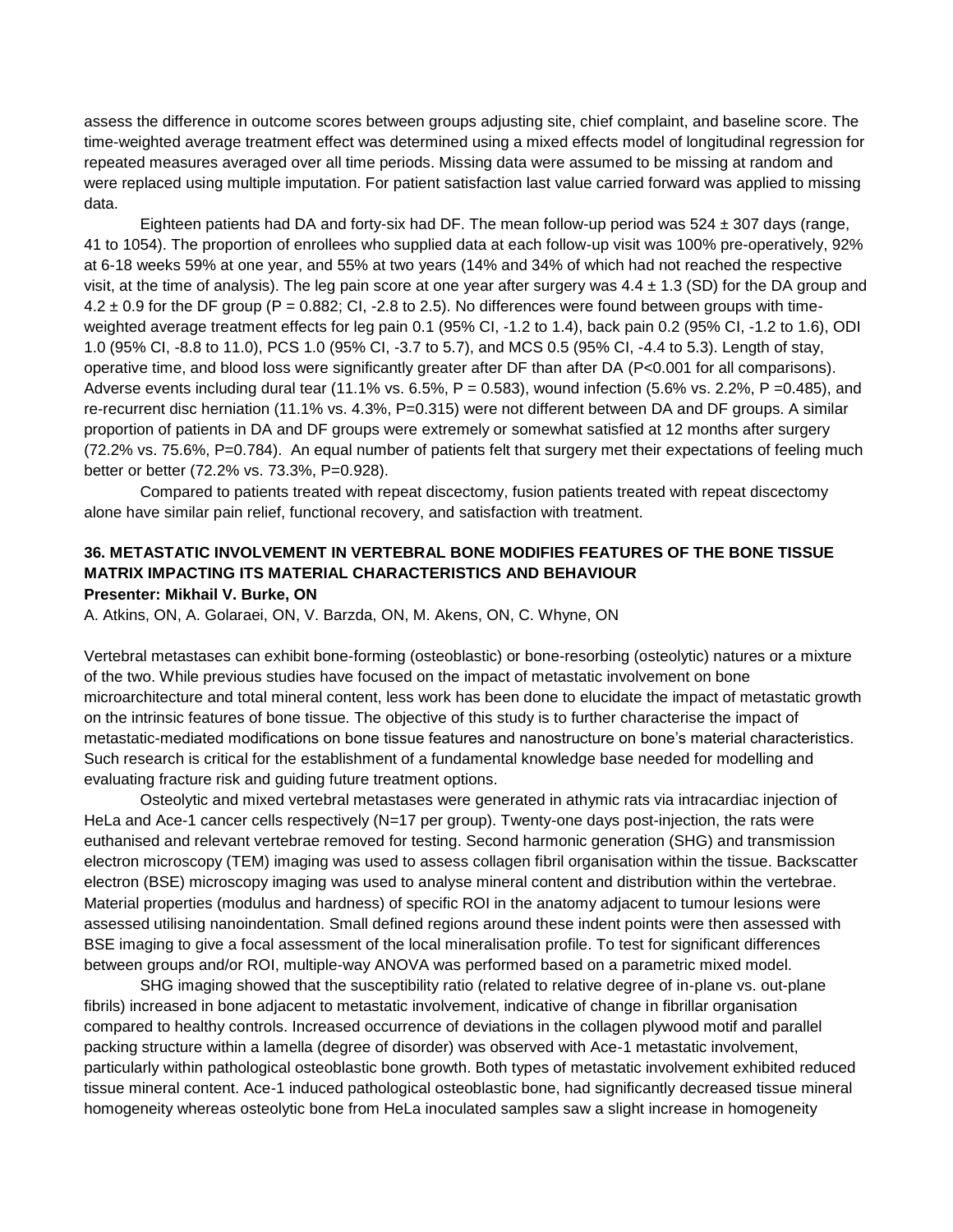compared to healthy controls. The modulus and hardness of pathological osteoblastic bone was diminished compared to bone in any other location of the vertebral body.

Overall observed changes in bone tissue collagen fibril organisation and mineralisation and resulting diminished material properties with metastatic involvement were most stark within pathological osteoblastic bone formation. This could explain the generally observed poor mechanical behaviour of vertebral bone with osteoblastic lesions regardless of maintained bone volume.

# **37. SHORT LINK N STIMULATES INTERVERTEBRAL DISC REPAIR IN A NOVEL LONG-TERM ORGAN CULTURE MODEL THAT INCLUDES THE BONY VERTEBRAE**

#### **Presenter: Michael P. Grant, QC**

N. Algarni, QC, L. Epure, QC, Q. Salem, QC, J. Antoniou, QC, F. Mwale, QC

Degenerative disc disease remains poorly understood, yet it is a disorder that is very common and can lead to a dysfunctional spine. Continued catabolism of the disc matrix, accompanied by impaired synthesis of aggrecan and collagen leads to disc degeneration. Although the intervertebral disc (IVD) has limited endogenous repair activity, induced repair may be possible by the intradiscal injection of growth factors to stimulate the production of matrix molecules. Link N (DHLSDNYTLDHDRAIH) is a naturally occurring bioactive 16 amino acid peptide released by proteolysis from its parent protein, link protein. Many studies using disc cells or a rabbit model of disc degeneration have shown that it has proteoglycan and collagen anabolic effect. In a recent publication, we found that cells from the AF can release an enzyme that can cleave Link N generating a one-eight bioactive amino acid peptide termed short Link N (sLink N). Separately, we developed a novel organ culture model which possesses vertebrae and can be kept in culture alive for more than six months. The aim of this study was to evaluate the effect of sLink N on matrix restoration in this model.

Tails of 22- to 28-month-old steers were obtained from the local abattoir within four hours of slaughter and isolated using the PrimeGrowth Media kit as indicated by manufacturer (Wisent, Montreal). After isolation, the vIVDs were cultured for seven days in PrimeGrowth Culture Medium (Wisent, Montreal) with medium replaced every three days. After seven days of preconditioning in culture, degeneration was induced in IVDs by a single injection of 50 μg trypsin into the nucleus pulposus (NP). Seven days after induced-degeneration, the trypsintreated discs were injected with sLink N (100 μg/disc, n=6 discs/group). Four of the trypsin-treated degenerate discs were injected with PBS alone to serve as a control for degeneration while four discs served as nondegeneration controls. At four weeks post treatment vIVDs were processed for biochemical analyses. Proteoglycan (predominantly aggrecan) synthesis in the NP was monitored as sulfated glycosaminoglycan using the 1,9-dimethylmethylene blue dye-binding assay, and Western blotting was performed to determine the expression of aggrecan and type II collagen in the tissue.

After four weeks of culture, the proteoglycan content measured as glycosaminoglycans (GAGs) significantly increased compared to the degeneration control when degenerate discs were treated with sLink N (Figure 1). Histological analysis revealed that the newly synthesised proteoglycan was able to restore tissue content even in areas remote from the cells. The quantity of extractable type II collagen and aggrecan was also increased when the degenerate discs were treated with sLink N.

Our results support the concept that biological repair of disc degeneration is feasible, and that the administration of sLink N has therapeutic potential in early stages of the disease.

#### **38. THE EFFECT OF TUNGSTEN IN THE IVD**

#### **Presenter: Michael P. Grant, QC**

E. Elahie, QC, A. Bolt, QC, L. Epure, QC, A. Papanastasiou, QC, J. Antoniou, QC, K. Mann, QC, F. Mwale, QC

Tungsten has been increasing in demand for use in manufacturing and recently, medical devices, as it imparts flexibility, strength, and conductance of metal alloys. Given the surge in tungsten use, our population may be subjected to elevated exposures. For instance, embolism coils made of tungsten used in the treatment of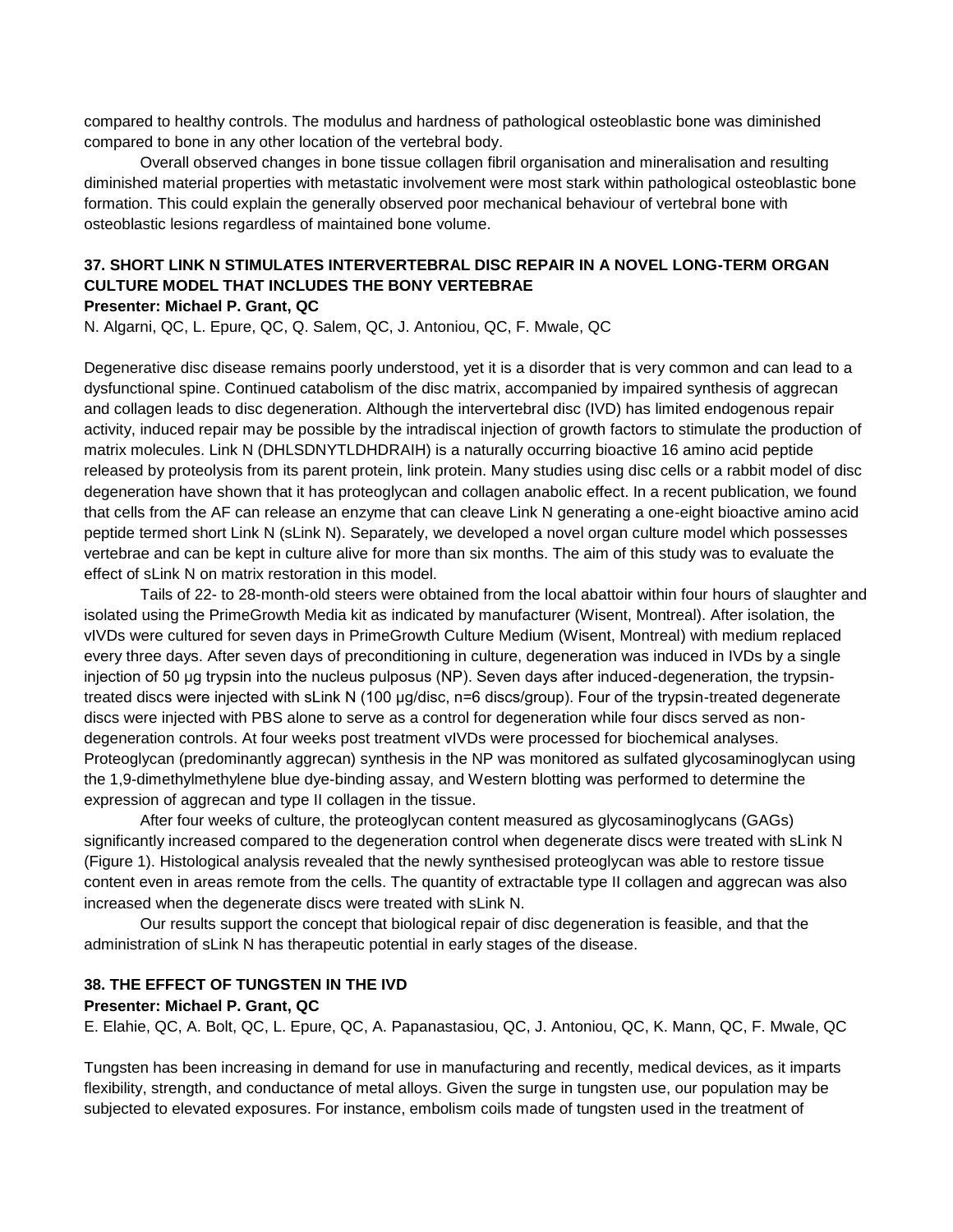intracerebral aneurysms and dural fistulas have been shown to degrade in some patients. These patients presented elevated levels of tungsten, in both serum and urine, at 24 months follow-up post-surgery. In a cohort of breast cancer patients who received tungsten-based shielding for intra-operative radiotherapy, urinary tungsten levels remained over tenfold higher 20 months post-surgery. Although the toxicity of tungsten is not well described, recent reports have demonstrated carbide-cobalt nanoparticles, a tungsten-based alloy commonly used commercially in the manufacturing of industrial goods, induced cell death and genotoxicity in a human liver and renal cell line. In an *in vivo* mouse model, tungsten exposure increased tumour metastasis by altering the tumour microenvironment. In a recent report, tungsten was shown to rapidly accumulate in bone and enhance the adipogenesis of bone marrow-derived mesenchymal stem cells while inhibiting osteogenesis. Whether tungsten accumulates in other tissues and affects viability and/or function remains unknown. We recently determined that when mice are exposed to tungsten [15 ug/mL] in their drinking water, it bioaccumulates in the intervertebral disc [~3 ppm], equivalent to what is observed in bone. This study was performed to determine the toxicity of tungsten on intervertebral disc cells.

Bovine nucleus pulposus (bNP) and annulus fibrosus (bAF) cells were isolated from bovine caudal tails of 20-24 month old steers. Discs were excised and NP and AF tissues were separated. Cells were recovered by sequential digestion with Pronase followed by Collagenase, and expanded in low glucose DMEM medium supplemented with 10% heat-inactivated FBS. Cells were expanded in flasks then prepared for 3D culturing in alginate beads at a density of 1\*10^6 cells/mL. Beads were cultured in medium supplemented with increasing tungsten concentrations in the form of sodium tungstate [0, 0.5, 5, 15 ug/mL] for 12 days. A modified GAG assay was performed on the beads to determine proteoglycan content and Western blotting for type II collagen (Col II) synthesis. Cell viability was determined by counting live and dead cells in the beads following incubation with the Live/Dead Viability Assay kit (Thermo Fisher Scientific). Cell numbers in beads at the end of the incubation period was determined using Quant-iT dsDNA Assay Kit (Thermo Fisher Scientific).

Tungsten dose-dependently decreased the synthesis of proteoglycan in IVD cells, however, the effect was significant at the highest dose of 15 ug/mL. (n=3). Furthermore, although tungsten decreased the synthesis of Col II in IVD cells, it significantly increased the synthesis of Col I. Upregulation of catabolic enzymes MMP-13 and ADAMTSs were also observed in IVD cells treated with tungsten (n=3). Upon histological examination of spines from mice treated with tungsten [15 ug/mL] in their drinking water for 30 days, disc heights were diminished and Col I upregulation was observed (n=4). Cell viability was not markedly affected by tungsten in both bNP and bAF cells, but proliferation of bNP cells decreased at higher concentrations.

We provide evidence that tungsten affects matrix protein synthesis in IVD cells, possibly enhancing disc fibrosis. Tungsten toxicity may play a role in disc degeneration.

#### **COA Critical Issues and Education**

### **39. COMPARISON OF THE OTTAWA SURGICAL COMPETENCY OPERATING ROOM EVALUATION (O-SCORE) TO A SINGLE-ITEM PERFORMANCE SCORE**

#### **Presenter: David J. Saliken, AB**

T. Wood, ON, I. Raiche, ON, W. Gofton, ON

Orthopaedic surgery programs are adopting competency-based frameworks. This requires accurate, valid assessments of both knowledge and technical performance. The Ottawa Surgical Competency Operating Room Evaluation (O-SCORE) is a nine-item surgical evaluation tool designed to assess technical competence in surgical trainees. Its validity has been shown previously and it has also been shown to be reliable. Delays in completing an operative assessment affect the clarity and detail of the results. An evaluation tool that is quick to complete could reduce the risk of delay. Further, this could result in a higher volume of resident evaluations to base progress through a residency program. Our goal was to determine if a single-item performance score completed at a separate viewing would correlate with the O-SCORE.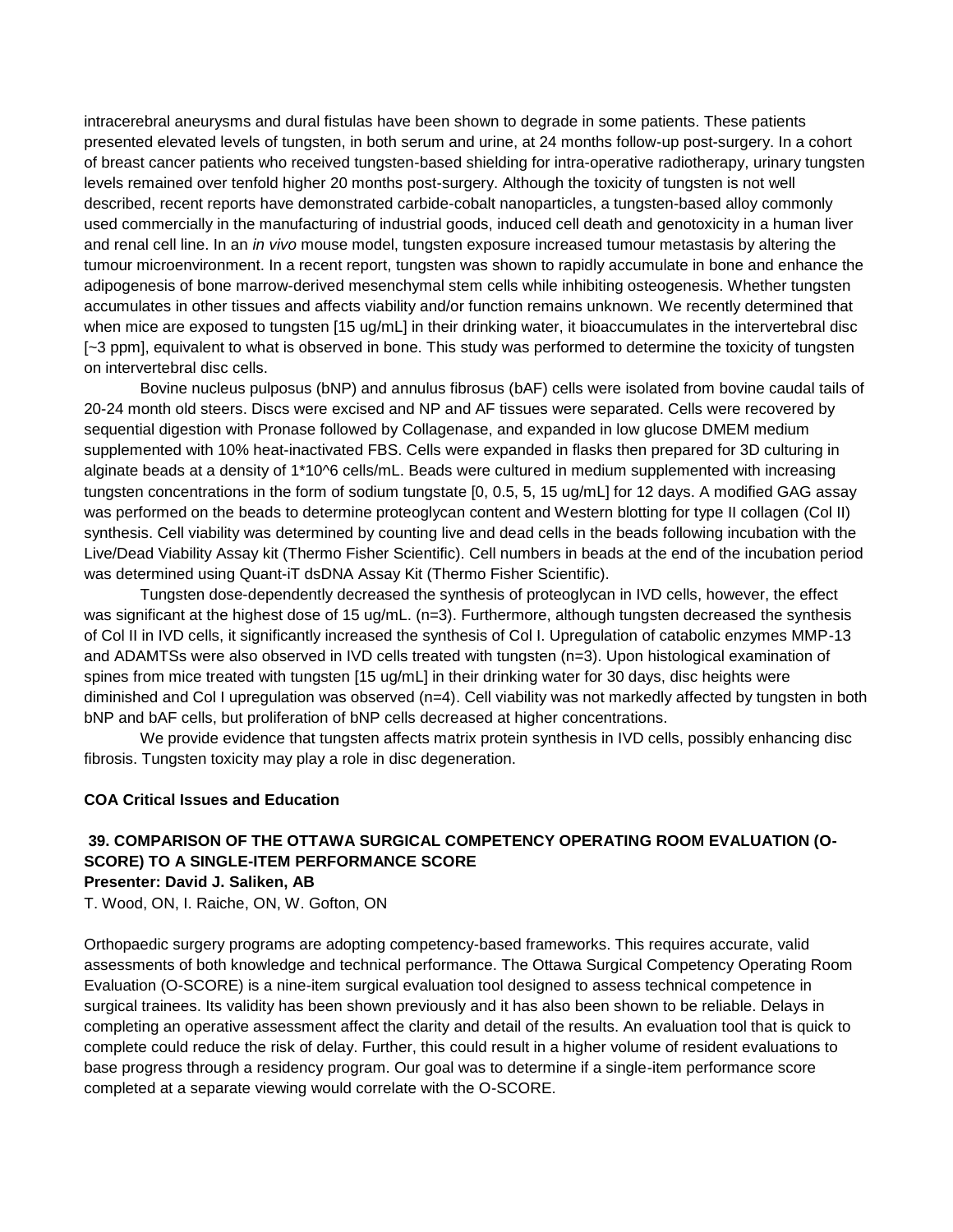Nineteen residents and two staff Orthopaedic Surgeons from the University of Ottawa volunteered to participate in a two-part OSCE style station. Participants completed a written questionnaire followed by a videotaped 10-minute simulated open reduction and internal fixation of a mid-shaft radius fracture. Videos were viewed in random order and rated individually by an orthopaedic staff surgeon and two orthopaedic trauma fellows using a single-item performance score. The videos were watched again six weeks later and re-rated using the O-SCORE. Correlation between the single-item score and O-SCORE will be determined as well as further evaluation of inter-rater reliability of the O-SCORE.

The raters completed 21 ratings each. There was agreement on 60 of the 63 ratings. Kappa correlation was 0.894 (p < 0.0001).

A single-item score correlated highly with the O-SCORE. A single-item score could potentially increase surgeon response rate due to its ease in completion. There is still benefit to a complete O-SCORE evaluations to guide specific areas of improvement and direct feedback.

#### **40. DESIGNING A SIMULATION CURRICULUM FOR ORTHOPAEDICS Presenter: Marie-Eve LeBel, ON**

Simulation training can be used as an adjunct to residents' training to enhance their learning experience as it provides a unique opportunity for practicing basic to advanced techniques as well as dealing with complications. This era of competency-based training serves as grounds for our Royal College to strongly recommend the incorporation of simulation to every surgical residency program. Unfortunately, simulation is not formally integrated in an official curriculum in most of our current Canadian orthopaedic residency training programs. There are also no formal guidelines from the Royal College about ways to design and implement such curriculum. This paper reports the steps our program followed to design an Orthopaedic Simulation Curriculum.

A review of the medical education literature was done and an Orthopaedic Simulation Curriculum was designed following the Six-Step Approach recommended by Kern (Kern, 2009). Kern's systematic framework includes 1) problem identification and general needs assessment, 2) targeted needs assessment, 3) formulation of goals and objectives, 4) selection of educational strategies, 5) implementation, and 6) program evaluation and feedback.

All residents of Western's orthopaedic program were surveyed for the needs assessment. Based on the residents' feedback, the curriculum was designed and tailored for their specific needs per clinical teaching unit (CTU). In order to distribute the teaching and assessment load across our city, each CTU was assigned part of this program for future implementation. The new curriculum is currently under review by each CTU head. Therefore, implementation of this curriculum and following iterative curriculum evaluation are planned for the near future.

An Orthopaedic Simulation Curriculum was designed and proposed to our program using Kern's approach to curriculum design. Implementation of this curriculum is pending. This type of curriculum can be designed and specifically tailored for any surgical program following this Six-Step Approach.

### **41. DESIGNING AND PILOTING INTRA-OPERATIVE VIDEOS FOR ORTHOPAEDIC SURGICAL TRAINING Presenter: Colm McCarthy, ON**

A. McGuire, ON, P. Kalun, ON, J. Wilcox, ON, A. Akai, ON, N. Wagner, ON, B. Petrisor, ON, R. Sonnadara, ON

Surgical education has changed dramatically over the last several years with increased regulation of resident duty hours and call hour reform. Given fewer clinical learning opportunities and an exponentially expanding knowledge base, learners are now pursuing online learning to supplement their clinical exposure and indeed, online resources are becoming integral to surgical training. Video-based instruction provides a means of increasing resident exposure to cases while not infringing upon duty hour restrictions, and new technology makes it easy for such videos to be accessed securely from anywhere. Little research exists on what makes an effective video for learners and how such videos are best created. This study serves as a guide to inform educators about what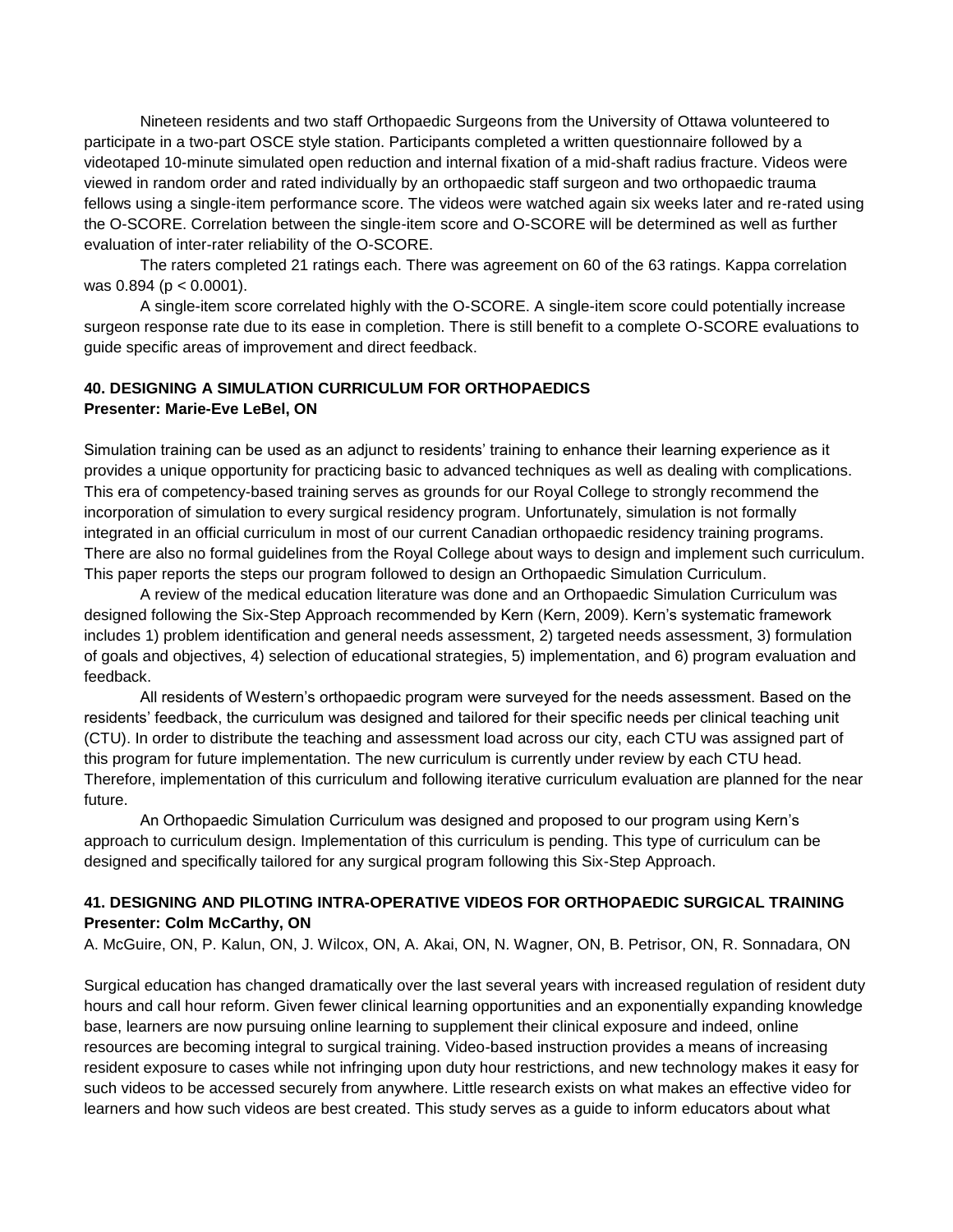some residents and instructors have found useful in intra-operative surgical training videos and offers suggestions for creating videos that we have found to be effective.

Several orthopaedic procedures were filmed and the footage used to create educational surgical videos with all patient identifiers removed. A video of an open reduction internal fixation of an ankle fracture was shown to three junior residents, three senior residents, and three staff physicians. Semi-structured interviews were conducted with each resident and staff physician to explore perceptions of what constitutes a "helpful" training video. Interviews were audio recorded and transcribed verbatim. Interviews were then coded by two researchers and analysed using thematic analysis and member check.

Three themes (Learning, Access, Video) and nine subthemes (Use, Application, Platform, Hours, Timing of Use, Content, Length, Narration, Filming Quality) were identified. Residents at all levels of training and staff agreed that video-based instruction will play a critical role in the advancement of resident education. They also suggested that in order to be educationally meaningful, videos must be of high narrative and visual quality, short, easily accessible 24 hours a day on phones, tablets, and computers, and well organised.

Well-designed videos are in high demand by both learners and instructors. Both groups feel that in the context of duty hour restrictions video-based instruction will play a crucial role in the future of surgical education. While video-based instruction will never replace direct clinical learning, it serves as a valuable tool to increase resident exposure to cases and procedures, and allows them to maximise their knowledge and preparedness prior to the start of a case. The success of video-based education begins with the quality of filming. While it can be challenging to produce high quality videos, this study provides educators with recommendations based off the success we have had and tips and tricks to ease this process.

### **42. LEARNING NEW SKILLS IN PRACTICE: HOW SURGEONS MAKE A RISK ASSESSMENT AND KNOW WHEN AND HOW TO IMPLEMENT NEW PROCEDURES**

**Presenter: Ashkay Seth, ON**

C. Moulton, ON, T. Wood, ON, W. Gofton, ON

Surgeons regularly make changes in their practice to ensure they are providing high quality patient care. This includes the process of learning and safely integrating new skills, techniques and technologies into practice. Despite evidence that introducing a new surgical technique is associated with a learning curve during which there are reduced surgical and patient outcomes, there are no suggested protocols in place to support a surgeon in safely introducing a new procedure into an established practice. When faced with the challenge of integrating a new surgical procedure into practice, surgeons must determine when they are ready to overcome the associated risks. This study sought to understand how surgeons experience risk when learning and integrating a new procedure into practice.

This study took place at two large Canadian academic medical institutions from 2016 to 2017. The authors recruited a purposive sample of surgeons who had recently learned and integrated a new surgical skill, technique or technology into their practice. Using a modified constructivist, grounded theory approach, semistructured interviews were conducted, transcribed, anonymised and combined with memos. The interviews explored surgeons' experiences learning and implementing new procedures into their practice. The interview transcripts were analysed using constant comparative analysis, emergent themes were identified and a conceptual framework was developed for understanding how surgeons experience the risk associated with learning and integrating a new procedure into practice. Post-hoc member checking was performed to ensure resonance of the findings.

Twenty surgeons participated, with equal participation from both institutions. Surgeons described their approach to learning and implementing new skills as a process that included identifying a clinical problem, developing technical skills, implementing those skills in practice, evaluating the results and refining technique. Throughout this process, participants' experience of risk was influenced by both individual, personality driven factors and factors impressed upon them by their departmental, institutional, professional and societal environments.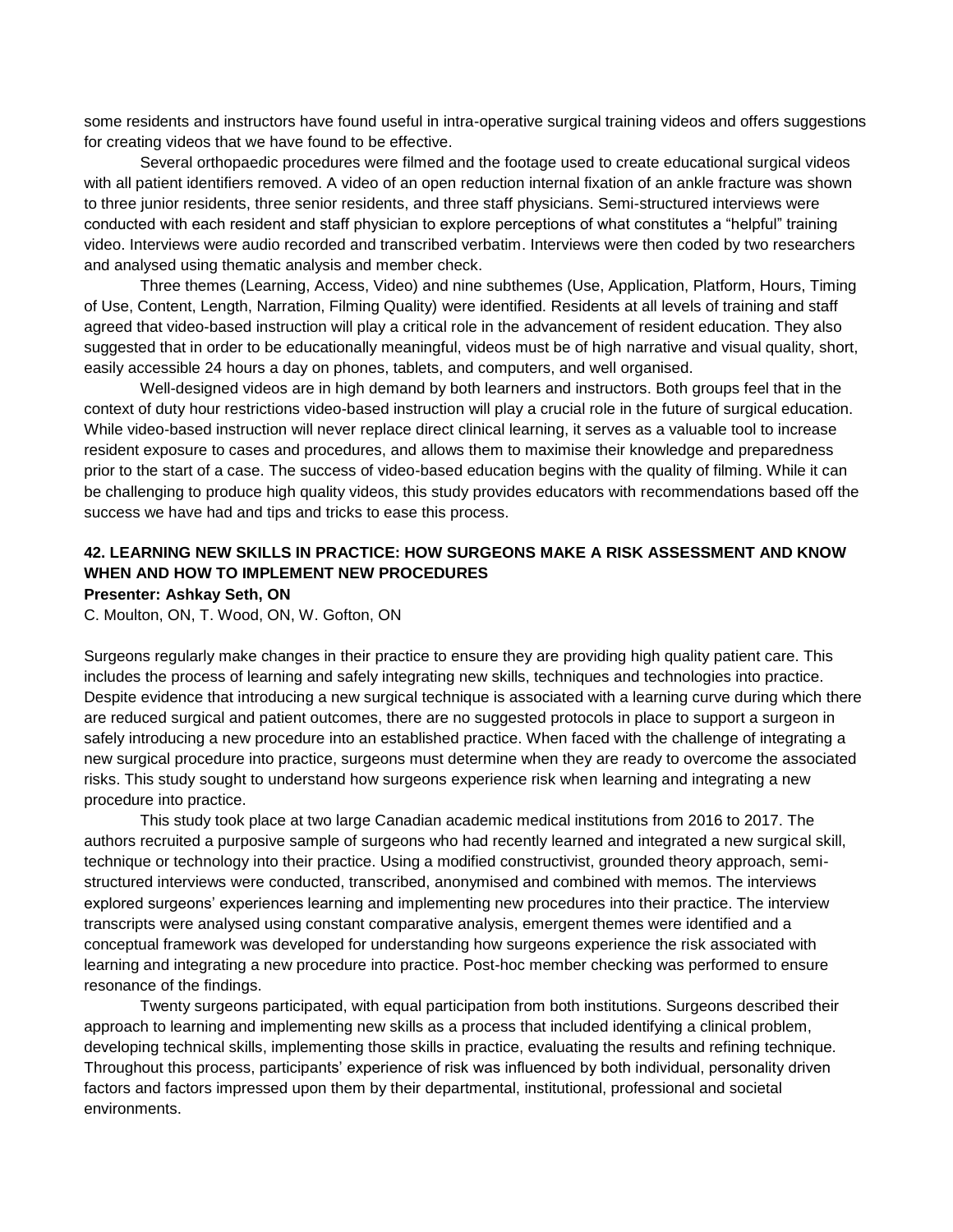A framework for understanding how surgeons experience risk when learning and implementing new skills was developed. The multifactorial interplay between a surgeon's individual perception of risk and the cultural influences that serve to facilitate or hinder the implementation of a new surgical skill is at the core of this experience. An increased awareness of these factors can foster the development of guidelines for supporting surgeons looking to learn and implement new skills, techniques and technologies while maximising patient safety.

### **43. SPECIFICITY OF 30 AND 90-DAY READMISSION AFTER PRIMARY JOINT ARTHROPLASTY USING AN INSTITUTIONAL AUTOMATED SYSTEM**

#### **Presenter: Brian P. Chen, ON**

J. Dobransky, ON, S. Poitras, ON, A. Foster, ON, P.E. Beaulé, ON

In an effort to curb the rapidly growing cost of healthcare, government agencies and policymakers established programs to evaluate quality of care and use it to influence hospital funding. Readmission rate has emerged as an important metric to measure quality. A concern surrounding this metric is that the use of all-cause readmission may overestimate readmission due to complications unrelated to surgery. The aim of this study was to compare the specificity of 30 vs. 90-day timeframe in identifying readmission due to surgery-related events after primary total hip and knee arthroplasty.

At our academic tertiary care hospital, an institutional adverse events reporting system was established to report readmission within 90-days of discharge. This database was queried for patients who underwent primary total hip or knee arthroplasty between January 1, 2013 and December 31, 2015. The electronic medical records of readmitted patients were reviewed to determine whether a surgery-related complication was most responsible for the readmission. Surgery-related events included issues arising from the joint or incision (e.g. dislocation or infection), periprosthetic fracture, venous thromboembolic (VTE) events, and events that are likely attributable to new post-operative medications (e.g. bleeding in the context of DVT prophylactic medication). Analyses were performed on the entire queried patient list (90-day readmission) and separately with only patients readmitted within 30-days of discharge. Proportion of readmission due to surgery-unrelated causes was compared using chisquared test.

During the study period, 2,952 patients underwent primary total hip or knee arthroplasty, 67 (2%) and 122 (4%) of which were readmitted to hospital within 30 and 90 days of discharge, respectively. Using a 30-day timeframe, 17 of 67 (25%) of readmission were not due to surgery-related complications. In comparison, 40 of 122 (33%) of readmission were not due to surgery-related complications when using a 90-day timeframe ( $p =$ 0.054). Causes for readmission unrelated to surgery were mostly decompensation or exacerbation of pre-existing comorbidities. Notably, two uncomplicated patients were readmitted for replacement of the contralateral joint. Surgery-related causes included periprosthetic fracture, hematoma, infection (surgical site or joint), wound dehiscence, hip dislocation, quadriceps tendon rupture, and VTE.

Both 30 and 90-day timeframes captured a large proportion of readmission due to causes unrelated to surgery. There was a trend towards lower proportion of readmission due to surgery-unrelated causes using the 30-day timeframe. The use of all-cause readmission may unfairly overestimate readmission rates, especially for services that treat patients with multiple comorbidities. This has significant funding implications in an era where readmission rate is an important metric influencing hospital funding.

### **44. "CAN YOU FEEL IT?": AN EARLY EXPERIENCE WITH SIMULATED VIBRATION TO RECREATE GLENOID REAMING**

#### **Presetenter: Jason Strelzow, Scotland**

J. Kusins, ON, L. Ferreira, ON, M. Lebel, ON

Surgical simulators gained attention as teaching tools to facilitate mastery of complex psychomotor skills, while maximising patient safety/learner experience. Haptic devices generate kinesthetic simulated tactile feedback to represent real world tactile experience. Studies demonstrated the importance of meaningful haptic feedback in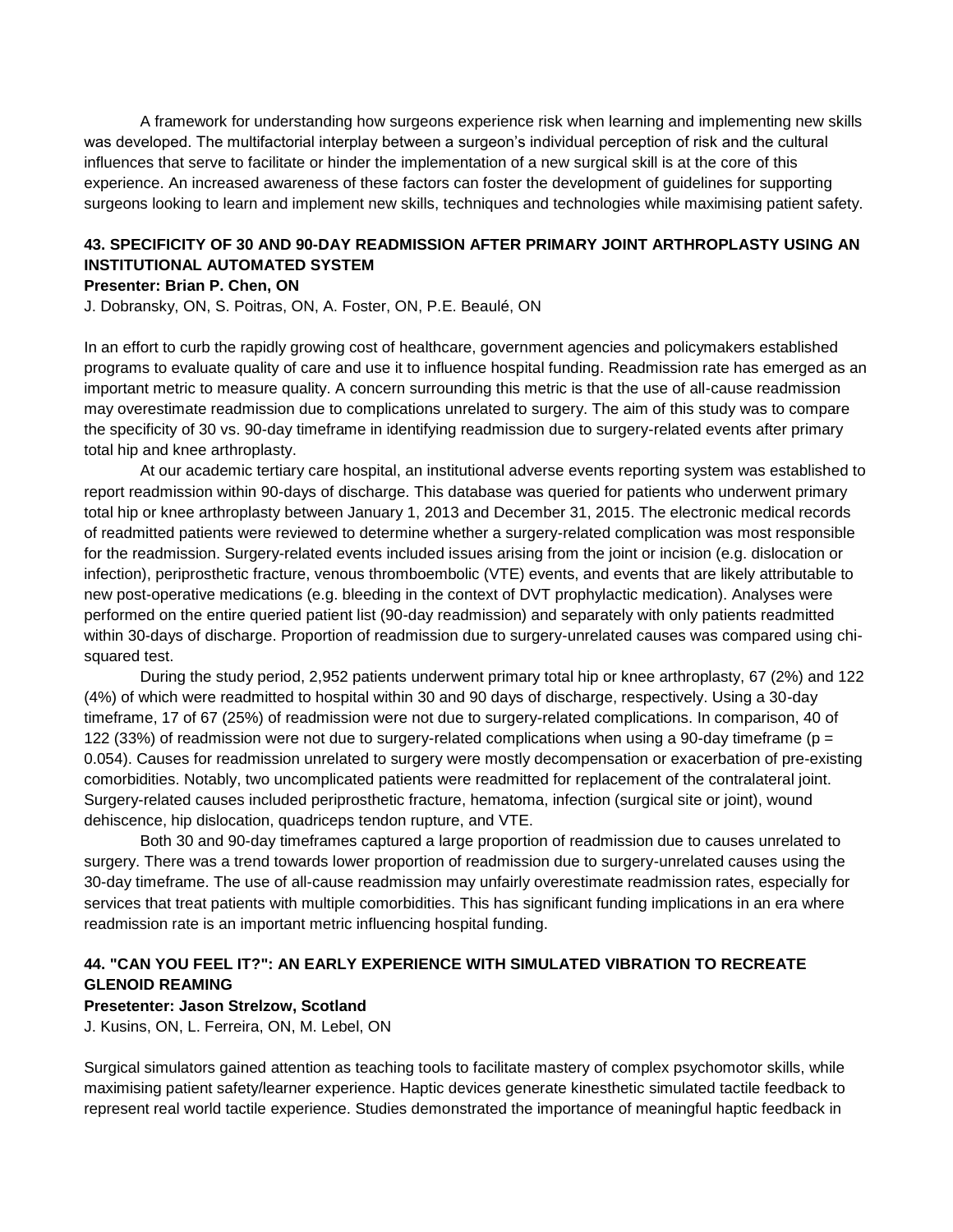simulators' development. Although force, torque and dampening are common haptic outputs, vibration feedback has not routinely been utilised in surgical simulations. Additionally, no current shoulder arthroplasty surgical simulator models exist. The present study focuses on vibration haptics of glenoid reaming in shoulder arthroplasty using a novel glenoid reaming haptic simulator.

Face and content validation were evaluated for a recently developed custom haptic simulator. The simulator was constructed using a vibration transducer, transmitting simulated reaming vibrations through a 3D printed glenoid utilising a custom fitted 3D printed non-wearing tip mounted to a powered reamer. Previous unpublished testing established feasibility and proof of concept for the simulator. Nine fellowship-trained shoulder surgeons performed the system's validation. Face validity was completed through a questionnaire. Content validation and system fidelity were evaluated with experts performing standardised simulated reamings. The first included twenty samples of randomly selected surface "profiles" (cartilage/subchondral/cancellous): experts were asked to describe the "profile" based on vibration feedback alone. Secondly, experts reamed ten simulated glenoid samples and had to identify the cartilage/subchondral interface based solely on vibration feedback.

The overall face validity score for the system was 4.09/5. Experts gave the highest scores to "ease of tool manipulation" (4.19/5) and "realism of simulator's reamer-glenoid interface" (4.11/5). The perceived simulator's utility as a teaching tool was also highly ranked (4/5). A mean global system assessment score of 6.8/10 (range 5- 10) was recorded. Overall 52  $\pm$ 2% of the surface profiles were identified correctly and 69  $\pm$  0% of the cartilage layers. System fidelity was high based on  $77 \pm 2\%$  of experts identifying the transition from simulated cartilage to subchondral bone. The interclass correlation coefficient (ICC) for experts reaming to the subchondral plate was 0.68 (CI0.26 - 0.91).

This study is the first to examine a simulated glenoid reamer and feasibility of haptic vibrational feedback for training. Experts validated haptic vibration for glenoid simulation and the results suggest this tool may be a useful training adjuvant. The use of a functional reamer provided additional realism. The use of 3D printed simulated glenoids and reamer tips provide a cost-effective method to simulate patient-specific cases from CT scans. We believe this study will facilitate the development of a comprehensive and realistic shoulder arthroplasty simulator for all orthopaedic trainees.

# **45. INFORMAL REGIONALISATION OF UNCOMPLICATED PAEDIATRIC FRACTURE CARE IN THE GREATER TORONTO AREA**

**Presenter: Daniel Pincus, ON**

S. Morrison, ON, M. Gargan, ON, M. Camp, ON

Supracondylar humerus (SCH) and femur fractures are the two most common operatively treated paediatric fractures in Ontario. Operative management of simple and complex paediatric fractures is an expected competency within the Objectives of Training in the specialty of Orthopaedic Surgery for the Royal College of Physicians and Surgeons of Canada (RCPSC). However, paediatric academic health science centres may be providing care for increasing numbers of uncomplicated fracture patients previously treated in the community.

The primary objective of this study was to examine trends for uncomplicated paediatric fractures presenting to a specialised paediatric centre from anywhere in the Greater Toronto Area (GTA, population 6.054 million in 2011). Consecutive patients admitted to The Hospital for Sick Children (SickKids) and requiring operative intervention for a SCH or femur fracture between April 1, 2008 and March 31, 2015 were eligible for inclusion. Patients over age 14, "complicated" cases necessitating paediatric orthopaedic specialist referral, and those living outside the GTA were excluded. Changes in operative incidence rates were calculated using incidence rate ratios (IRRs) for one-year increments spanning each fiscal year. IRRs were calculated by multivariable negative binomial regression models to address potential temporal confounding by demographic, injury and admission characteristics.

Baseline characteristics of 945 SCH fractures and 421 femur fractures included in the study population were similar irrespective of which year fixation occurred. The annual incidence rate of uncomplicated SCH fracture cases increased from 108 to 169 (or by 53%) at an adjusted rate of 7.5% per year (adjusted IRR = 1.075,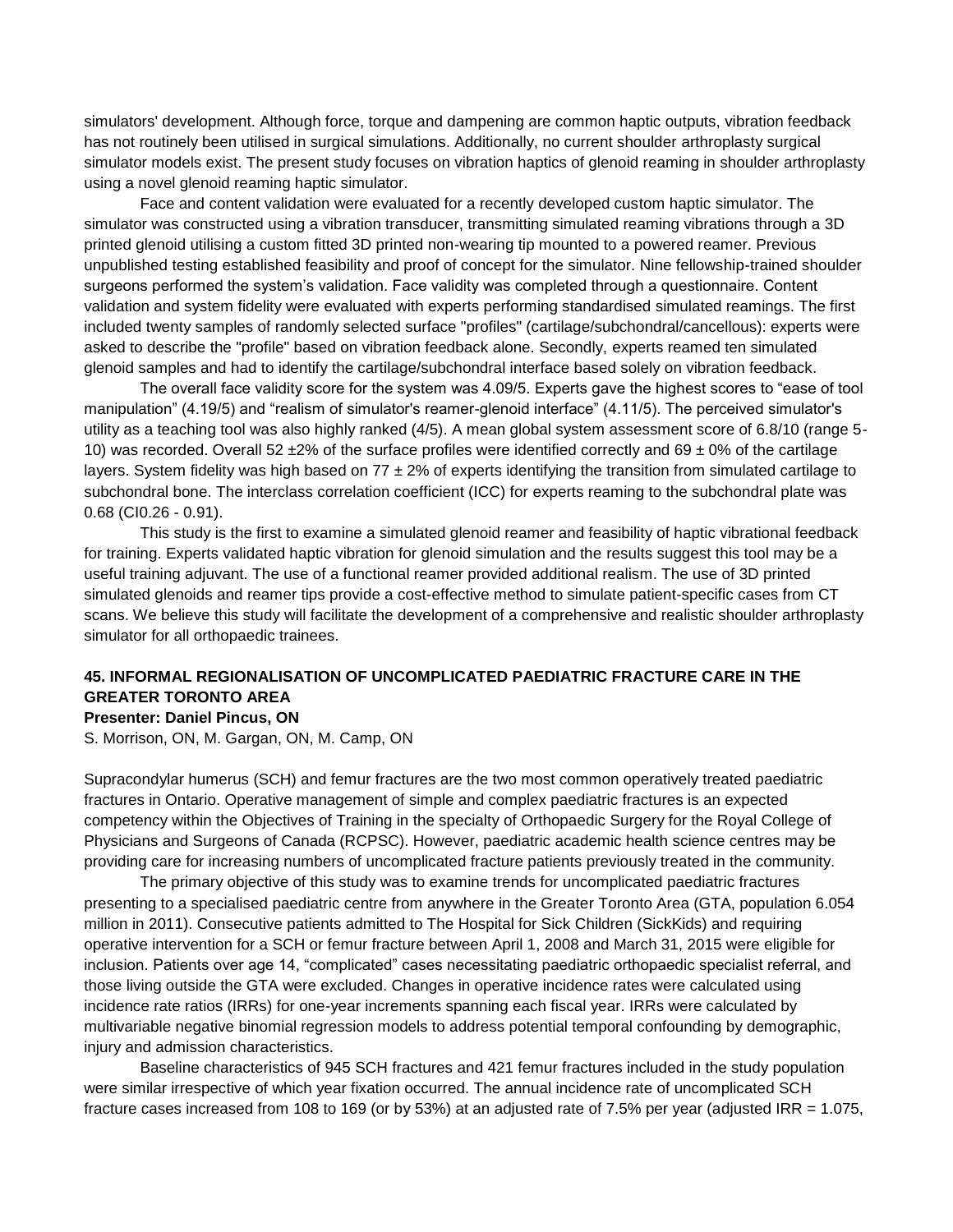95% CI = 1.072-1.079, p<0.001). Similarly, the annual incidence rate of uncomplicated femur fracture cases increased from 49 to 69 (or by 45%) at an adjusted rate of 5.3% per year (adjusted IRR = 1.053, 95% CI = 1.044-1.062, p<0.001). Significant increases in adjusted fracture rates were observed independent of fracture classification, fracture stabilisation method, whether patients were transferred from an outside hospital or presented directly, patient geographic location, or the season in which the fracture occurred.

Adjusted annual incidence rates to our paediatric academic health science centre significantly increased between 2008 and 2014. We advocate that policy and funding regarding paediatric orthopaedic trauma care in our jurisdiction be formalised. Further work is required to assess both the clinical impact of informally-regionalised care, and to understand why the phenomenon is occurring.

### **46. A PROCESS FOR CENTRALISING ASSESSMENTS IN COMPETENCY BASED EDUCATION Presenter: Polinka Mironova, ON**

O. Safir, ON, D. Burns, ON, J. Wolfstadt, ON, W. Kraemer, ON, M. Nousiainen, ON, J. Hall, ON, P. Ferguson, ON, G. Sisodia, ON, J. Williams, ON, CBC Ortho Group, ON, Veronica Wadey, ON

The University of Toronto, Division of Orthopaedic Surgery uses its seven years of ompetency based curriculum (CBC) residency program to assess the process of centralising assessments. Working with the assessments from the boot camp module, we aim to explore how evaluations across modules can be used in competency based education.

A subcommittee reviewed and analysed the assessment methods used in the bootcamp module. assessment tools for conceptual understanding and technical skills were cross-referenced with the module's curriculum map to ensure that all components of educational requirements were reflected in the evaluation process and predictive of competent performance. A validated multiple choice questionnaire (MCQ) and evaluations of procedures (EOPs) including a global rating scale (GSR) were the tools used. Evaluations were amended and externally reviewed for accuracy prior to being used for the boot camp evaluation. Eleven residents participated in two weeks of preparation camp and two weeks of the traditional orthopaedic boot camp module, deemed essential for beginning resident education. An end of module exam was given to all residents, and data from the MCQ and EOP components of the evaluation were recorded. Descriptive and quantitative analyses were completed to assess performance with immediate feedback delivered to the residents. Resident feedback pertaining to their experience during the module was obtained.

The MCQ scores were uniformly high for 11 residents; the average was a normalised 90%. Graded scores for the six EOPs varied across the six procedures and the 11 residents. The mean GRS for the 11 residents across the EOPs was 24, but the GRS for individual residents ranged from 16 to 30. The high MCQ scores for the residents were not correlated with the mean GRS scores. Residents were well-versed in the cognitive domain but functioning at more of a novice level with respect to technical skills. Residents were very satisfied with the content, teaching and overall experience during boot camp and perceived they were better prepared to begin their orthopaedic residency.

A process to develop and deliver a centralised evaluation for residents completing a module in a competency based education system may require: 1) careful and module specific reviews of written and clinical skills templates to ensure correlation with the module's curriculum map; 2) organisation of the evaluation infrastructure including, residents to take the evaluation educated evaluators and exam venue at a suitable time for all within the program; 3) a complete analyses of the performance of residents including feedback and reflection on the process and; 4) a mechanism by which resident performance can be predicted and correlated for future modules.

# **47. LOST WAGES SECONDARY TO ANKLE ARTHRITIS IN BRITISH COLUMBIA IN PATIENTS UNDERGOING ANKLE FUSION OR REPLACEMENT**

#### **Presenter: Alastair Younger, BC**

O. Gagner, BC, A. Veljkovic, BC, M. Penner, BC, K. Wing, BC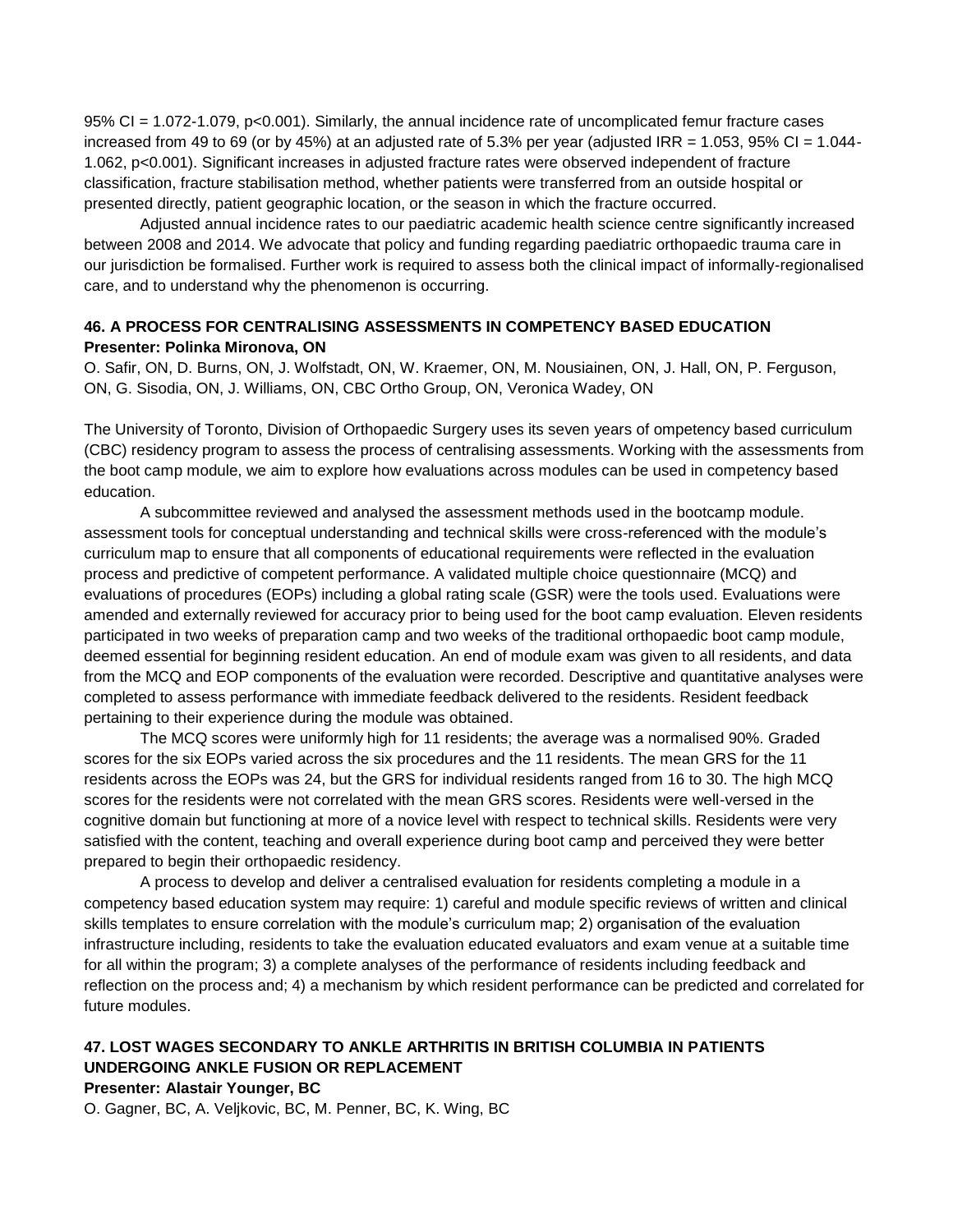Waiting times for ankle arthritis surgery are often over three years. While waiting patients may become unemployed and lose income. The purpose of this paper is to calculate the lost wages annually and over the remaining work lifetime of a cohort of patients, and use this to extrapolate the lost wages for patients undergoing ankle arthritis surgery in the Province of British Columbia.

A series of patients undergoing surgery for end stage ankle arthritis at a single Canadian teaching hospital were prospectively enrolled. Patients under the age of 60 were studied. This retrospective study used the report of employment at the time of surgery, at two-years follow-up and at longer term (average 6.7 years) followup. The patients were enrolled from 2002 to 2013 and had minimum two years follow-up. Employment status was reported using the MODEMS outcome instrument, patients being asked if they were (1) working, (2) on leave of absence, (3) unemployed, (4) homemaker, (5) a student, (6) retired (not due to ill health), (7) disabled or retired due to ill health. Items two, three and seven were considered unemployed. The lost income for unemployed patients was determined using the statistics Canada website (http://www12.statcan.gc.ca/nhs-enm/2011), stratifying for age and sex using the Province of BC figures from 2011. The lost wages from the year of surgery until 75 years of age were calculated.

Of 276 patients, 127 patients were under the age of 60 at the time of surgery. The average age was 51 years old. Of these, 57 (45%) were working at the time of surgery, nine (7%) did not specify their work status, and 61 were unemployed (48%). The lost wages in the year before surgery for the unemployed cohort was \$2.58 million. Two years after surgery the employment rate improved by 6% (eight patients). However 53 patients were still unemployed for lost wages of \$2.37 million. At longer term follow-up there were 50 working, 12 not specified, and 65 not working. The lost wages were \$2.55 million dollars. Because few patients became employed during follow-up we assume that they will never be employed again. The total lifetime loss of wages for this group was therefore \$51.81 million. There were 140 ankle arthritis operations performed in 2013 in BC, and 64 (46%) patients were likely aged under 60. Twenty-nine (48%) are likely unemployed. The lost wages per year for the working lifetime of these patients by extrapolation is \$22.8 million. Using prior statistics (Younger et al, FAI 2015) the cost of ankle arthritis surgery in BC is around \$1.1 million.

Earlier access to care may maintain the employment status in this patient group. The cost of surgery is justified based on the lost income. It would seem that once these patients are out of the work force they cannot re-enter because they are "damaged goods" in the employment market. Preventing these patients from becoming unemployed by earlier access makes financial sense and is compassionate care.

### **48. CHANGES IN HEALTH STATE IN PATIENTS AWAITING ORTHOPAEDIC FOOT & ANKLE CARE: A PROSPECTIVE HUMAN BEHAVIORAL STUDY**

#### **Presenter: Lauren E. Roberts, BC**

K. Wing, BC, M. Penner, BC, A. Veljkovic, BC, J. Sutherland, BC, J. Nacht, BC

Prolonged wait times for non-urgent, scheduled orthopaedic foot and ankle care are a major barrier to patient care in Canada's solely public healthcare system. The physical and emotional effects of such wait times on the patient's overall health and wellbeing can be significant as previously established in the major joint arthroplasty wait time literature. To our knowledge, this effect has not previously been quantified in patients waiting for nonemergent foot and ankle orthopaedic care. The current study looks at effect of wait times on patients' health status and quality of life as they await Orthopaedic foot and ankle care.

A prospective longditudinal survey design was implemented to assess the health status of local patients awaiting orthopaedic foot and ankle assessment in our local health region. Our local foot and ankle group has established a foot and ankle screening triage clinic (FAST) in which a non-surgical Orthopaedic specialist triages all new referrals received from general practitioners. Those who require strictly non-operative management were not referred on to a surgeon but rather completed their treatment strictly through the FAST clinic. All patients referred to the FAST clinic were considered. Each patient received a set of questionnaires at time of referral. Study participants were surveyed using validated generic instruments to assess pain (PEG-3), anxiety and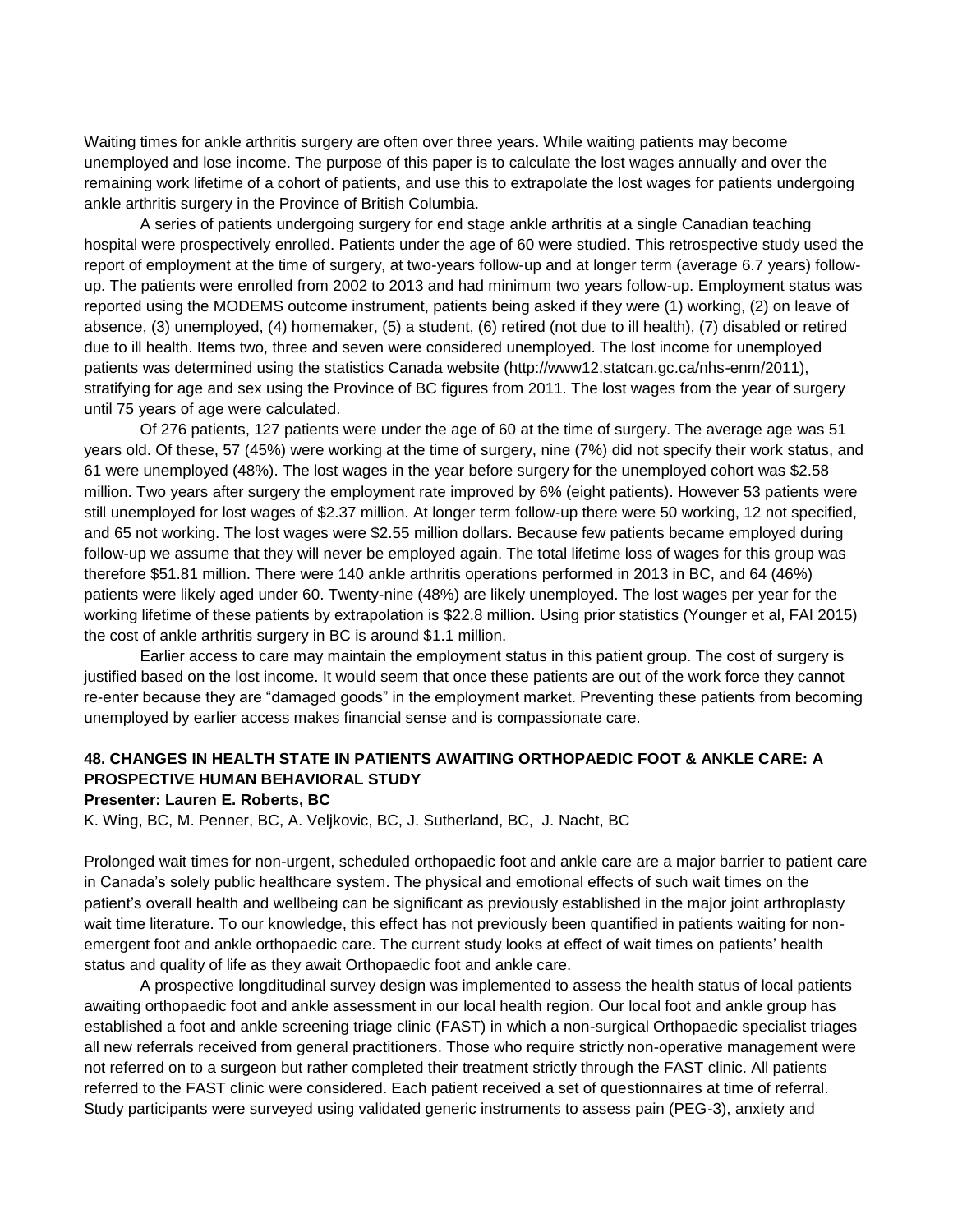depression (PHQ-9). Questionnaires were repeated at each point of contact moving forward culminating at six months following completion of non-surgical or surgical treatment.

As of September 2014, 1,400 patients had received a mail out of the questionnaire at the time of being referred to the FAST clinic by their general practitioner. As of September 2015, 514 patients (36%) responded and five patients withdrew. Of these 514 patients, 111 (21%) had their initial FAST visit whereas, 403 (79%) were still presently awaiting their initial visit. As of September 2015, 221 patients completed initial questionnaires regarding pain (PEG-3) and depression (PHQ-9) at all time points. The total wait to be seen in the triage clinic was 208 days. Those who went through the clinic and on to surgical consult had a total wait time of 251 days. Those treated entirely in the FAST clinic (59%) had significantly lower pain ( $p=0.034$ ) and depression ( $p<0.0001$ ) scores. Those requiring ongoing management by a surgeon had no significant improvement in pain (p=0.5886) or depression (p=0.1408).

Alternate triage models such as the FAST clinic highlighted here are an important means of mitigating wait times and offloading the demand on Canadian surgeons. Our results show that the majority of new referrals from general practitioners can be managed in this non-surgical clinic and do not require surgical opinion. Interestingly, these patients were also found to have significant improvements in pain and depression scores following this particular care pathway compared to their baseline measures.

#### **49. THE UTILITY AND COST-EFFECTIVENESS OF USING HIGH-FIDELITY, SOFT-EMBALMED SPECIMENS FOR TEACHING AND ASSESSMENT OF ORTHOPAEDIC SURGICAL PROCEDURES Presenter: Michelle L. Zec, ON**

G. Venne, QC, R. Eveleigh, ON, R. Ellis, ON, D. Pichora ON

Surgical educators are tasked not only with conveying the knowledge base of their specialty, but also a technical skill set, and the necessary anatomical knowledge to support that skill set. Competency-based surgical curricula therefore require appropriate models for both teaching and assessing these attributes. In this study, we wanted to assess the utility of using (and re-using) soft-embalmed specimens when performing procedures of the hand and wrist. We also wanted to explore the cost-effectiveness of such an approach.

In Phase 1, our aim was to evaluate the utility of using soft-embalmed (SE) specimens vs. fresh frozen thawed (FFT) specimens for teaching procedures of the hand and wrist. Thirteen orthopaedic residents (PGY 1-5) participated in this study. Residents used both FFT and SE specimens to practice surgical exposures as well as reconstructive techniques. Upon completion of this lab, residents were asked to evaluate both types of specimen. In Phase 2, SE specimens were used by residents on three different occasions over a period of four months. Residents serially evaluated the specimens for suitability for ongoing use.

Phase 1: For soft tissue dissection, residents preferred using the SE specimens over the FFT ones by a 10:3 margin (p=0.007). For reconstructive procedures, there was no significant difference in resident preference and 30% of residents perceived the specimens to be comparable. Phase 2: For the first task, 15 residents performed an open carpal tunnel release (CTR), with 66% stating that performing a CTR on an SE specimen was 'very realistic' to 'extremely realistic'. Eighty percent stated that a simulated CTR was a 'very useful' to 'extremely useful' measure of their performance. For the second task, eight residents re-used specimens from the previous session (two months earlier) to perform an LRTI and an ulnar shortening osteotomy. After this session, 83% of the residents agreed with the statement: "It was easy to develop soft tissue planes with this model". Residents disagreed (66%) or strongly disagreed (33%) with the statement: "the specimen showed signs of degradation or decay". At the final session, six residents performed diagnostic elbow scopes as well as exposures about the elbow. After this session, 88% of residents reported that the SE specimens were useful for learning approaches to the elbow and 66% felt they were helpful for learning arthroscopy. Eight out of nine residents felt there had not been significant deterioration in soft-tissue properties. Comparing the cost of the specimens utilised in Phase 2, the embalmed specimens cost \$624 per specimen vs. \$522 for FFT. However, when specimens were re-used 3x, the cost per specimen dropped to \$208.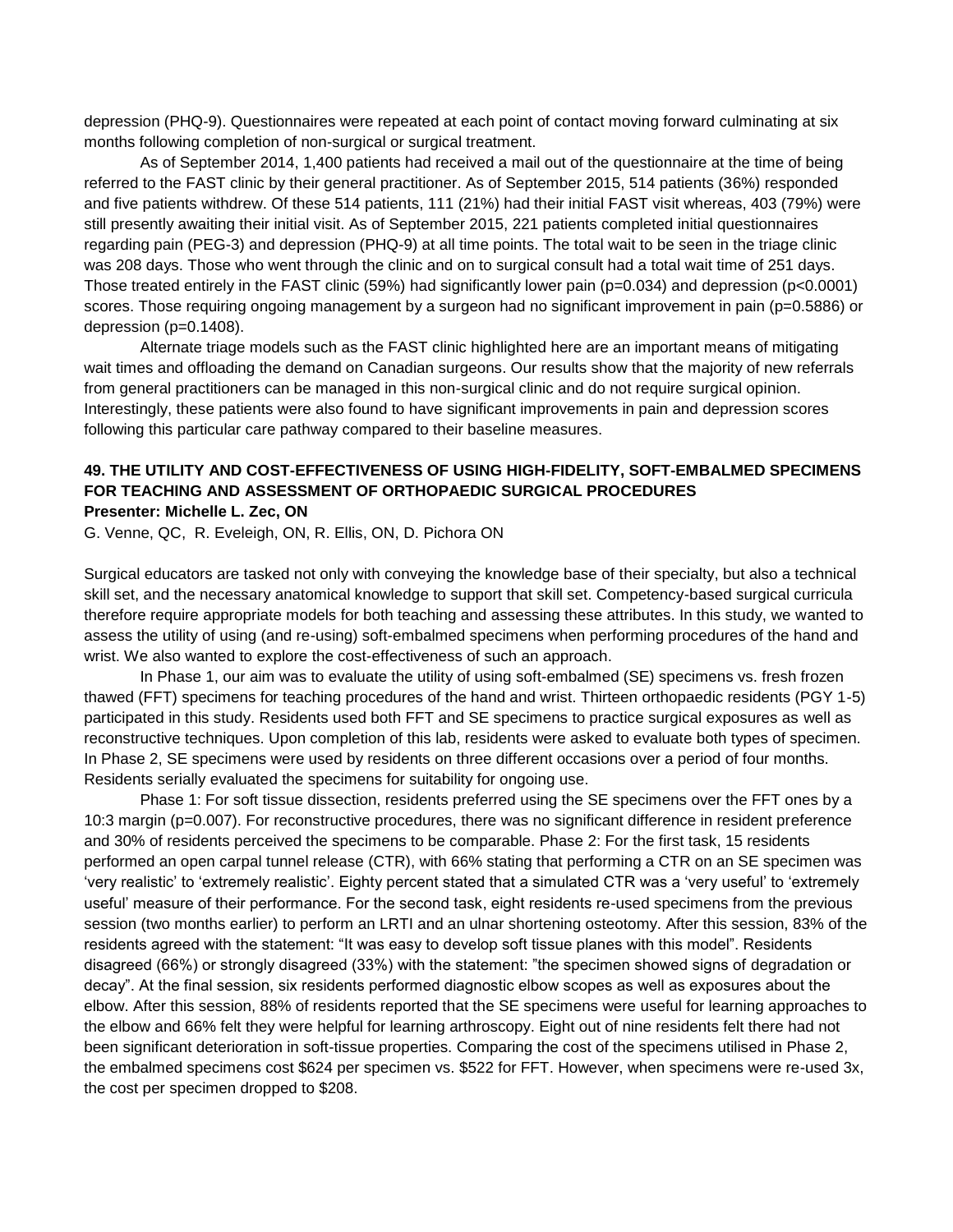SE specimens provide a high fidelity model that residents rate as comparable or superior to FFT specimens. SE specimens may be reused over a long time period. SE specimens are very cost-effective when re-used on multiple occasions.

### **50 – DEVELOPMENT AND IMPLEMENTATION OF A PHYSICIAN ASSISTANT SHOULDER EXPERT ROLE WITHIN A MULTI-PROVIDER REGIONAL HUB**

### **Presenter: Farah Nabi, ON**

S. Gallay, ON, J. Lobo, ON, J. Shantz, ON

The Shoulder Centre TSC at Rouge Valley Health System (Ajax) is the hub of a multi-provider regional collaborative, including orthopaedic surgeons, non-surgeon specialists, primary care providers (PCP), physician assistants (PA), and physiotherapists. After much research, TSC's clinical team chose the PA as the hubs' preferred allied health provider as there is strong support in the literature for their ability to enhance both quality outcomes and patient satisfaction within a multi-provider team. Orthopaedic surgeons may delegate a range of responsibilities to PAs, including performing histories and physicals, ordering and interpreting diagnostic tests, prescribing medications and therapeutic interventions.

The purpose of this study was to develop and implement a 'made in Ontario' shoulder specialized PA role and to demonstrate its capacity to increase patient accessibility to quality specialised shoulder care with improved patient satisfaction and decreased system costs (MRI utilisation and specialist visits).

Key performance metrics to be reported include: Implementation of the PA Medical Directives; Implementation of the Shoulder Specialised PA training program; Average T1 or 'time-to-accurate diagnosis' by the PA (right provider); % Pairing of the right patient to the right provider (i.e. % of Type C assessments by the PA); Reduced cost per consult by the shoulder specialised PA; High PA patient satisfaction scores; Reduced proportion of orthopedic surgeon consults.

TSC team completed / implemented the shoulder specialised PA medical directives. TSC team completed the design / implementation of the shoulder specialised PA training program. TSC completed a Q1/Q2 results report dashboard comprising of the following performance metrics: The average time-to-consult T1 for the PA (Triage Type C) was seven weeks vs. a target of six weeks; The PA saw 33% of all provider consults (100% were triaged as Type C vs. a target of 80%); The cost per consult and follow-up (\$) for the PA was 29% and 50% respectively of that of the orthopaedic surgeon; PA patient satisfaction scores were similar to those of the surgeon; In Q1/2 the PA saw 434 consults and 157 follow-ups in a total of 270 hours of work (or 34 days). This represents 0.28 FTE. Given the yearly salary of the PA is \$100,000, the total cost for the clinical visits during Q1/2 for the PA was \$14,000. The cost of the same work if billed by an orthopaedic surgeon would have been \$40,000. This represents a six month savings of \$26,000. At a 1.0 FTE, using the same proportion of consults/follow-ups, estimated net savings would be \$185,000/year for 3000 consults and 1100 follow-ups.

The shoulder specialised PA makes for an efficient, high quality and cost effective first tier allied provider within a multi-provider specialty team. This role enables improved patient access and satisfaction and the development of a fiscally sustainable model of specialty care. The cost of the PA should be best considered for inclusion within a future alternative funding model (bundled - shared savings models).

### **51. MINIMISING OPIOID EXPOSURE IN ORTHOPAEDIC SURGERY; A PROSPECTIVE, RANDOMISED CONTROLLED TRIAL**

#### **Presenter; Supriya Singh, ON**

C. Clarke, ON, A. Lawendy, ON, D. Sanders, ON, M. Macleod, ON

Prescription narcotic abuse and overdose is a rampant issue with long-term consequences on our patients and society. Prescription opioid related death rates in London, Ontario (8.8/100 000) are more than double the average provincial rate. Orthopaedic surgeons are known to be the third highest opioid prescribers amongst all physicians. The purpose of this prospective, randomised controlled trial was to evaluate the role of a post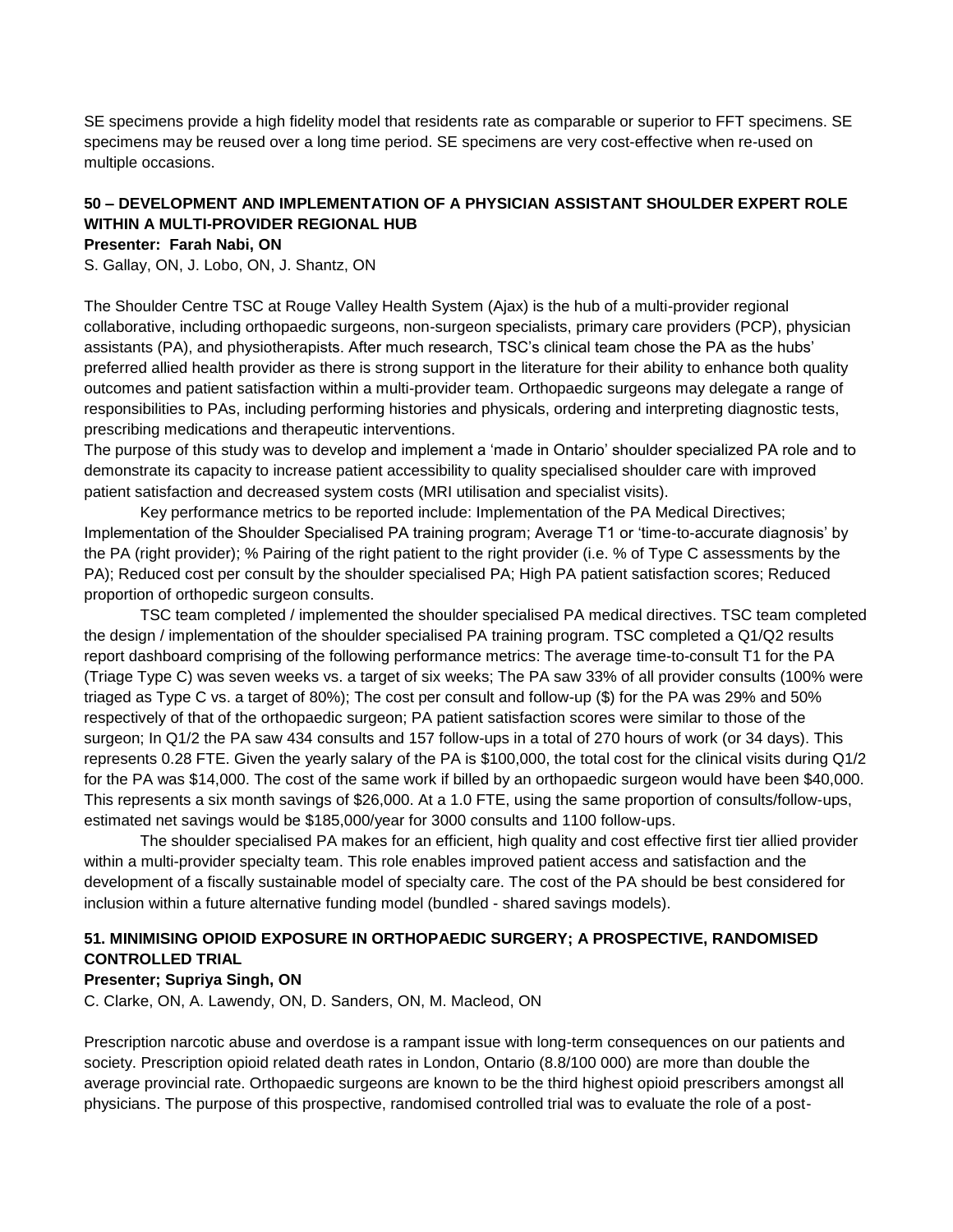operative pain guideline pamphlet on patient's pain satisfaction, on number of patients seeking a renewal prescription and on disposal of leftover prescription medication.

This study included patients' aged 18-65 undergoing elective foot and ankle surgery at London Health Sciences Centre, who are opioid naïve and have no pre-existing chronic pain conditions. Exclusion criteria were chronic pain syndromes, chronic kidney disease, patients with allergies to our standardised protocol medications or patients with previous opioid abuse. Patients consenting to participate were divided into low, medium and high use groups according to anticipated post-operative prescription narcotic usage. Examples of each group: low (hardware removal), medium (first MTP surgery) and high (triple ankle arthrodesis). Patients in each group were randomised to either receive written discharge instructions for management of their post-operative pain or no written instructions. The control group received no pamphlet, whereas the intervention group received a pamphlet outlining post-operative pain expectations and recommendations for opioid medication usage and disposal. Both groups received equivalent prescriptions targeted to the use group. At the four week post-operative mark, a telephone interview was conducted to evaluate the primary outcome of pain satisfaction using the modified brief pain inventory. Secondary outcomes included renewal of opioid prescription and disposal method of leftover medication. Statistical analysis was done using two sample t-test .

An interim analysis of 40 patients (low use: 10, medium use: 18, and high use: 12) was done. Out of the 40 patients, 19 received post-operative pain instructions and 21 did not. On average, pain satisfaction postoperatively was 8.5 +/- 1.4 out of 10, where 10/10 represents completely satisfied. Interference scores averaged 19.4 +/- 13.7 out of 70. Interestingly, not one patient used the entirety of their prescription thus zero patients required a renewal of their prescription. Only 2/40 patients returned their surplus medication to the pharmacy and neither patient had received instructions to do so.

Written instructions may influence post-operative pain satisfaction and opioid use. Orthopaedic patients commonly have leftover prescription medication which they do not dispose of. Overprescribing narcotic medication may contribute to the issue of opioid abuse. As Orthopaedic Surgeons, we should consider our role in minimising opioid prescriptions post-operatively.

### **52. DELAYED ENDOTHELIAL PROGENITOR CELL THERAPY PROMOTES BONE DEFECT REPAIR IN A PRE-CLINICAL RAT MODEL**

#### **Presenter: Brent D. Bates, ON**

C. Godbout, ON, D. Ramnaraign, ON, E. Schemitsch, ON, A. Nauth, ON

Large bone defects commonly occur following open bone fractures, and despite the gold standard grafting treatment by orthopaedic surgeons, these defects often fail to heal, resulting in nonunion. Recent experimentation in animal models has suggested that endothelial progenitor cells (EPCs) are capable of enhancing bone defect repair when applied acutely to surgically created defects. However, acute cell therapy may not completely replicate the situation that occurs clinically because osseous reconstruction is typically delayed following trauma due to increased infection rates associated with immediate treatment. Therefore, the purpose of this study was to investigate the use of EPCs in a more rigorous, clinically relevant model of chronic bone defects, and to compare delayed delivery of EPCs to EPCs delivered in acute fashion.

Five-millimetre segmental defects were surgically created in the right femora of male Fischer 344 rats. The defects were stabilised with mini-plate and screws, and left empty for three weeks. EPCs were isolated from the bone marrow of Fischer 344 rats, and subsequently expanded in culture for seven to eight days. After three week delay, rats were randomised to either open surgical delivery of one million EPCs on a Gelfoam scaffold, or Gelfoam scaffold alone. A second group of rats underwent the same femur fracture surgery, and were immediately treated with either one million EPCs on Gelfoam, or Gelfoam alone. Plain serial radiographs were taken at two week intervals, and animals were sacrificed at 10 weeks post-intervention. Defect repair was then analysed by microCT analysis and biomechanical testing. Two-way ANOVA with multiple comparisons was utilised to test for differences between the groups.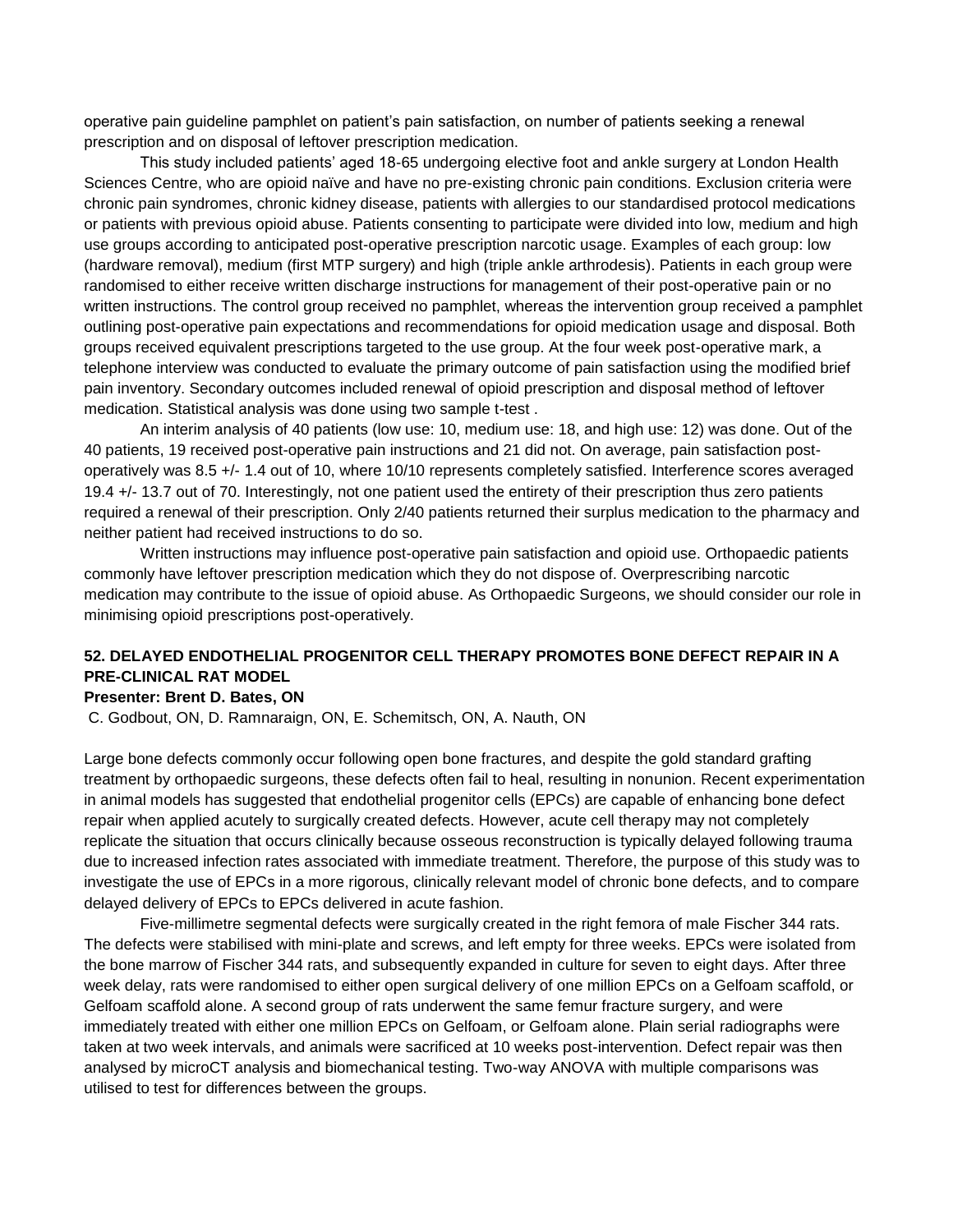All animals treated with EPCs had complete defect union at 10 weeks post-treatment, whereas animals treated with Gelfoam control had complete bridging in only 37.5% of animals. Upon microCT analysis, delayed treatment with EPCs did not significantly increase bone volume fraction compared to control (p=0.115); however, trabecular number and trabecular spacing were significantly improved in the EPC group ( $p=0.005$  and  $p=0.007$ , respectively). Additionally, ultimate torque and torsional stiffness were both significantly increased when defects were treated with EPCs compared to control (p=0.022 and p=0.003, respectively). No radiographic, morphometric or biomechanical differences were observed between acute and delayed treatment with EPCs.

Results from this study indicate that treatment with EPCs promotes increased union rates and greater recovery of biomechanical function compared to a control group, and that this response does not differ between acute or delayed treatment. These data suggest that open surgical delivery of EPCs on a collagen carrier may be effective for the treatment of non-healing bone defects in a clinical scenario, as well as for the acute treatment of bone defects following planned tumour resection.

### **53. BIOMECHANICAL EVALUATION OF THE SCAPHOLUNATE LIGAMENT AND SECONDARY STABILISERS ON SCAPHOID AND LUNATE KINEMATICS**

#### **Presenter: Hakim Louati, ON**

K. Culliton, ON, H. Uhthoff, ON, G. Cron, ON, G. Melkus, ON, A. Sheikh, ON, O. Laneuville, ON, P. Lapner, ON, G. Trudel, ON

The scapholunate ligament (SLL) is a commonly injured intercarpal ligament, and is considered the primary stabiliser of the SL joint, but a complex configuration of secondary stabilisers including the scaphotrapeziumtrapezoid ligament (STTL) and radioscaphocapitate ligament (RSCL) may also contribute to SL kinematics. The anatomy of the SLL and other wrist ligaments have been established, yet the functional role of each ligament in controlling carpal motion remains unclear. This *in vitro* study quantified scaphoid and lunate kinematics during wrist flexion-extension following sequential sectioning of the SLL and secondary stabilisers.

Cadaveric upper limb specimens (n=8, 74±11yrs) were amputated mid-humerus. To quantify carpal motion, optical trackers were attached to the scaphoid and lunate under fluoroscopic control, as well as the third metacarpal and radius. The wrist flexors/extensor tendons were exposed and sutured at their musculotendinous junction. Specimens were mounted on a wrist motion simulator in neutral rotation with the elbow at 90° flexion. Muscle tone loads were produced using servomotors connected *via* cables to each muscle group. Five cyclic motion trials of wrist flexion-extension were performed at 5mm/sec for each stage (S1: intact wrist, S2: dorsal SLL cut, S3: complete SLL cut, S4: SLL & STTL cut, S5: SLL, STTL, & RSCL cut). Data was analysed from ±45° wrist flexion-extension, reported in 5° increments.

In flexion, there was a significant increase in scaphoid flexion ( $p=0.01$ ) and lunate extension ( $p=0.01$ ) following ligament sectioning. Each consecutive sectioning stage significantly increased scaphoid flexion compared to the intact wrist  $(S2 1.5 \pm 1.5^\circ, p=0.02; S3 4.4 \pm 3.3^\circ, p=0.007; S4 4.5 \pm 3.8^\circ, p=0.01; S5 4.6 \pm 3.7^\circ$ , p=0.01). There were significant increases in lunate extension for S3-S5 when compared to the intact wrist (S3 3.5 $\pm$ 3.6°, p=0.03; S4 3.9 $\pm$ 3.8°, p=0.03; S5 4.8 $\pm$ 4.6°; p=0.02). In extension, there were no significant changes in scaphoid motion (p=0.7) but there was a significant increase in lunate extension after ligament sectioning (p=0.03). S4 and S5 caused a significant increase in lunate extension when compared to the intact wrist (S4 3.5 $\pm$ 4.1°, p=0.05; S5 4.3 $\pm$ 4.2°, p=0.02).

SLL sectioning caused significant changes in scaphoid and lunate kinematics, while subsequent STTL and RSCL sectioning induced small but significant changes. Following sectioning of the SLL, STTL and RSCL the scaphoid flexed more during wrist flexion and the lunate extended more throughout wrist flexion and extension. While the magnitude of these changes were relatively small compared to the changes observed in patients with SLL injuries, this suggests that other ligaments may be disrupted or become gradually attenuated over time clinically. A better understanding of the functional role of the primary and secondary ligamentous structures at the SL joint may assist in the development of more effective treatment strategies following SLL injury.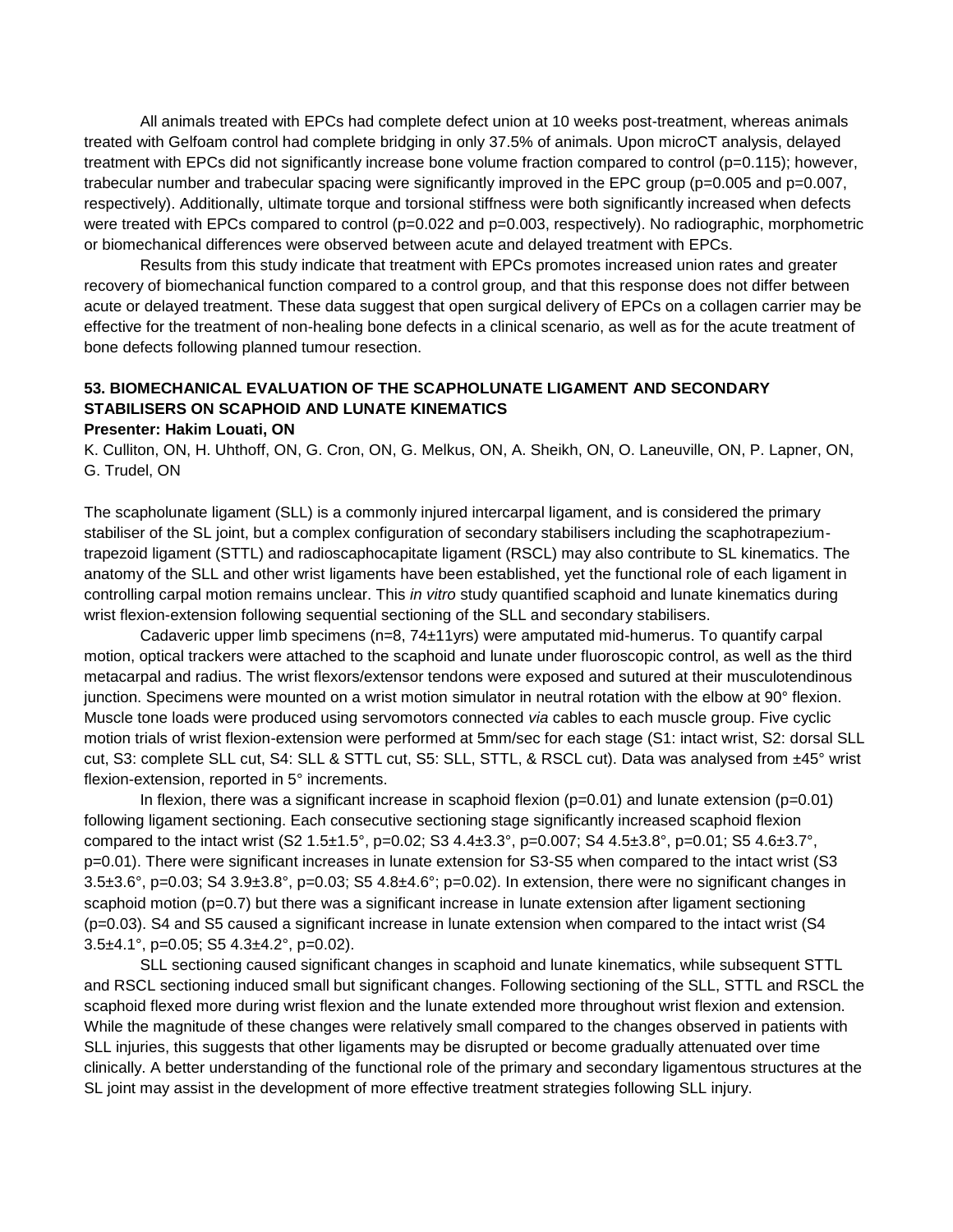# **54 - THE EFFECT OF DISTAL RADIUS DORSAL ANGULATION ON CAPITOLUNATE CONTACT MECHANICS**

### **Presenter: Clare E. Padmore, ON**

H. Stoesser, ON, G.D.G. Langohr, ON, E. Lalone, ON, J. Johnson, ON, G. King, ON

Distal radius fractures are the most frequent fractures experienced by patients. Healing with some degree of dorsal angulation (DA) is extremely common when treated with closed reduction and casting. This may result in reduced wrist motion, weakness and/or pain. Current literature suggests that distal radius DA deformities can alter capitolunate alignment, as an adaptive dorsal intercalated segment instability. However, the changes in articular capitolunate contact, resulting from DA deformities has yet to be quantified. The purpose of this study was to quantify the effect of distal radius DA deformities on the contact mechanics of the capitolunate joint, and compare these results to the native state.

Four cadaveric forearms (mean age 78±9 yrs) were mounted to a custom passive wrist motion simulator, and subjected to flexion-extension motion trials. The 3D position and orientation of the distal radius, lunate, and capitate were measured using an optical tracking system. A distal radius implant was used to simulate distal radius DA deformities (10, 20, and 30 degs), in addition to the native state. Coordinate systems were developed based on ISB standards, and the resulting carpal motions were discretised in flexion-extension. Custom software was used to register the CT data of the distal radius and carpal bones, which were scanned in air to obtain accurate cartilage geometry. The bones were aligned to reproduce their relative positions and orientations during passive wrist flexion-extension motions. The regions of overlap between the cartilaginous surfaces were quantified in an effort to estimate the resulting contact area. The depth of overlap was calculated to provide insight into the cartilage deformation during wrist motion, with the largest cartilage overlap defined as peak articular overlap. Outcome variables were contact area, as well as peak articular surface overlap. Statistical analysis was performed using a repeated measures ANOVA and paired t-tests with a significance level of p=0.05.

Wrist flexion-extension had no significant effect on contact area ( $p=0.49$ ). DA deformities of the distal radius did not have a significant effect on contact area (p=0.55). Articular overlap between the capitate and lunate were not significantly different with wrist flexion-extension (p=0.43), although articular overlap between the capitate and lunate increased as DA increased (p=0.025).

Contact area was not significantly affected by wrist angle or DA, this may be due to the highly conforming nature of the capitolunate joint. Peak articular overlap during wrist flexion-extension, which may be analogous to peak contact stress, significantly increased with greater DA of the distal radius. This may indicative of a greater compression of the articular cartilage as DA deformity severity increases, resulting in increased peak contact stresses within the capitolunate joint. These findings may elucidate why patients commonly report midcarpal pain with DA deformities.

# **55. ARTICULAR CARTILAGE REPAIR WITH MESENCHYMAL STROMAL STEM CELLS FOLLOWING CHONDROGENIC PRIMING IN NORMOXIC AND HYPOXIC CONDITIONS: A PRECLINICAL PILOT STUDY Presenter: Troy D. Bornes, AB**

A. Adesida, AB, N. Jomha, AB

Bone marrow-derived mesenchymal stromal stem cells (BMSCs) are a promising cell source for treating articular cartilage defects. Quality of cartilaginous repair tissue following BMSC transplantation has been shown to correlate with functional outcome in a clinical setting. Therefore, tissue engineering and transplantation variables are currently under investigation with the goal of improving repair tissue quality and outcome. This preclinical study assessed a novel protocol that involved transplantation of BMSCs into full-thickness cartilage defects in sheep following isolation, expansion and a short period (four days) of chondrogenic priming. The impact of oxygen tension during pre-implantation culture was also investigated.

Ovine BMSCs were isolated, expanded to passage two, seeded within a hyaluronic acid (HYAFF) scaffold at 10 million BMSCs per cubic centimeter, and primed *ex vivo* in chondrogenic medium containing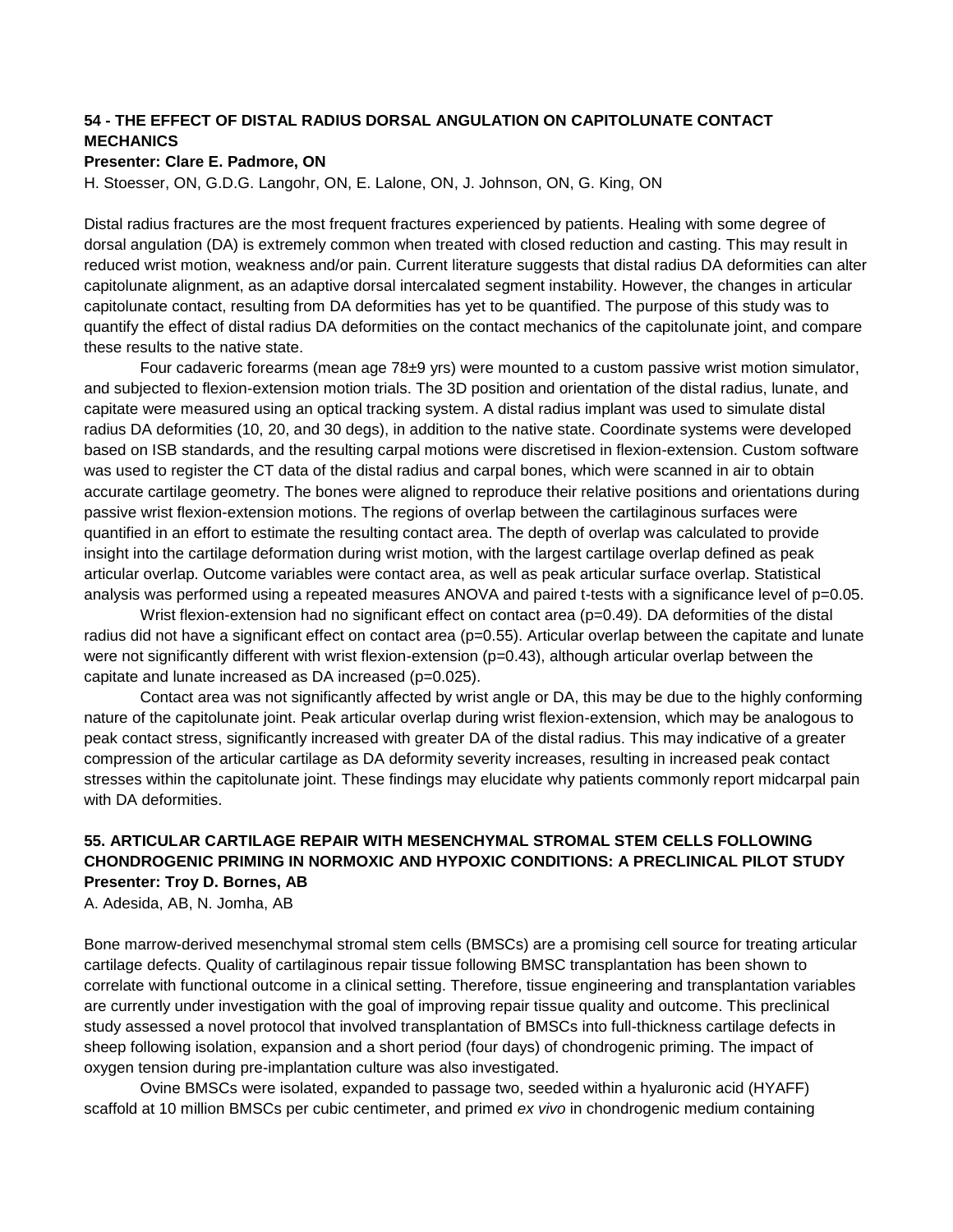transforming growth factor-beta three and dexamethasone for four days under normoxia (21% oxygen) or hypoxia (3% oxygen). Full-thickness, seven-millimeter-diameter articular cartilage defects were created in the medial and lateral femoral condyles of five sheep. Twenty defects were treated with normoxia-cultured BMSC-seeded scaffolds (eight), hypoxia-cultured BMSC-seeded scaffolds (eight), cell-free scaffolds (two), or no implants (two). Pre-implantation priming was evaluated through gene expression analysis using reverse-transcription quantitative polymerase chain reaction. After six months, histological assessment was performed on repair tissues with a modified O'Driscoll scoring system and tissue dimension analysis.

Priming of pre-implantation BMSC-seeded scaffolds in chondrogenic medium for four days resulted in significantly increased gene expression of hyaline cartilage-related collagen II, aggrecan and sex determining region Y-box nine (SOX9) relative to unprimed BMSCs (p<0.05). Chondrogenically primed BMSC-seeded scaffolds were shown to be capable of producing hyaline-like cartilaginous repair tissues that were rich in safranin O-positive proteoglycans. Defects implanted with primed BMSC-seeded scaffolds had significantly larger repair tissue areas, higher percentages of defect fill and improved modified O'Driscoll histological scores than cell-free controls (p<0.05). With respect to oxygen tension, a consistent difference in histological scores was not found between normoxia- and hypoxia-seeded BMSC-seeded scaffolds (p=0.90).

Chondrogenic priming of BMSCs for four days enhanced expression of genes associated with hyaline cartilage. BMSCs that were isolated, expanded and chondrogenically primed prior to implantation were capable of producing hyaline-like cartilaginous tissue that was superior to cell-free controls within full-thickness articular cartilage defects. Incubator oxygen tension during pre-implantation culture did not consistently modulate repair tissue formation in this model.

# **56. HIP MECHANICS AND MUSCLE ACTIVATION LEVELS DURING GAIT IN CAM-INDUCED FEMOROACETABULAR IMPINGEMENT COMPARED TO ASYMPTOMATIC INDIVIDUALS: A ROLE FOR GAIT ANALYSIS?**

**Presenter: Ivan Wong, NS**

J. Moreside, NS, D. Rutherford, NS

Arthroscopic surgery for CAM-induced Femoroacetabular Impingement (FAI) is increasingly prescribed for symptom management and correction of abnormal hip mechanics in young adults. Currently there is little evidence to aid understanding of the implications of FAI on hip function during gait. The purpose of this study was to compare three-dimensional (3D) hip motion, moments and hip muscle activation levels between symptomatic and contralateral limbs of individuals with FAI, and to determine if their symptomatic hip differed from a healthy asymptomatic group during walking.

Eighteen participants with unilateral symptomatic CAM-type FAI scheduled for arthroscopic surgery consented to participate, along with 20 age-matched asymptomatic controls. Using standardised procedures, surface electrodes were placed over gluteus maximus and medius bilaterally, medial and lateral hamstrings and rectus femoris. Participants walked at their preferred speed on an instrumented treadmill (MotekMedical). A Qualisys motion capture system recorded leg and pelvis motion. Electromyograms were collected using an AMT-8 EMG system (Bortec Inc.), low-pass filtered and amplitude normalised to maximum voluntary contractions. Euler rotations were used to derive 3D hip angles and net external moments were calculated using inverse dynamics. Knee (flexion and extension) and hip (flexion, extension, abduction and adduction) strength was measured during maximal contractions and passive range of motion (ROM) measured. Discrete measures were determined from gait waveforms. Independent and paired t-tests determined between group and within participant differences  $(α=0.05)$ .

In the FAI group, no differences between symptomatic and contralateral limbs were found for strength, 3D hip ROM or moments during gait (p>0.05) and only passive flexion ROM was less in the symptomatic hip  $(p=0.004)$ . The FAI group walked slower, with lower knee and hip strength than the asymptomatic group ( $p<0.05$ ).

The FAI group was weaker, walked slower and required a higher percentage of maximum hip flexor and extensor muscle activity to walk. 3D hip motion and moments did not differ when compared to the asymptomatic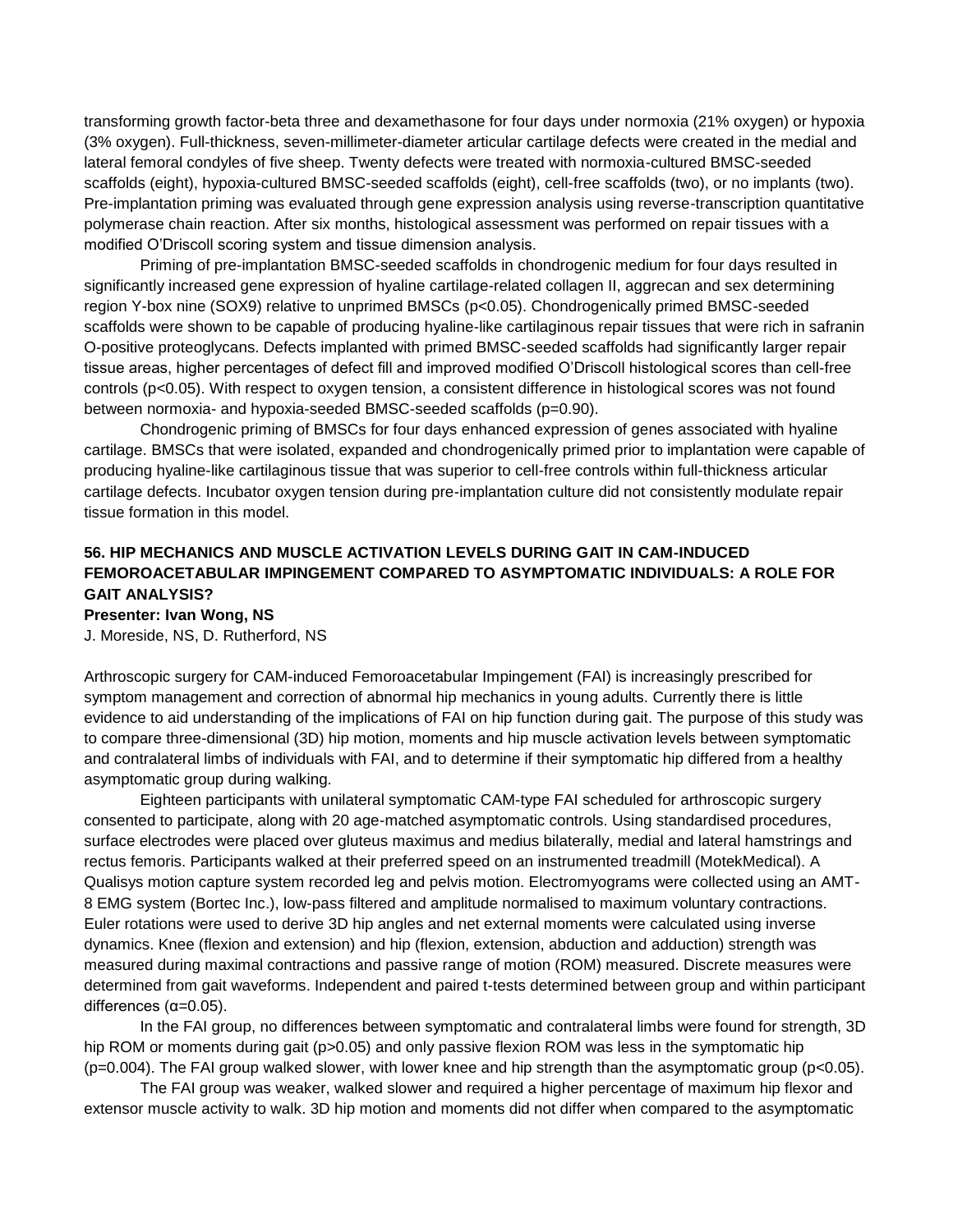group, and few differences existed between symptomatic and contra-lateral hips in those with FAI. Findings suggest lower extremity muscle function (strength and activation) is impaired bilaterally in individuals with FAI however these findings do not appear to directly influence biomechanical variables of walking associated with altered hip joint function; further stress tests (i.e. gait perturbations) are warranted.

# **57. BIOMECHANICAL AND RADIOGRAPHIC EVALUATION OF SUPRASPINATUS ANCHOR REPAIR AND THE EFFECT OF PRE-REPAIR CHANNELLING: A PROSPECTIVE RANDOMISED CONTROLLED ANIMAL STUDY**

### **Presenter: Michael P. Grant, QC**

M. Albesher, QC, L. Epure, QC, J. Antoniou, QC, F. Mwale, QC

Arthroscopic rotator cuff repair using anchors, the current standard of surgical care, continues to be associated with high dehiscence and re-tear rates. Advances in surgical techniques such as microfracturing and channeling the footprint at the time of repair seek to improve surgical outcomes by promoting stem cell recruitment and autologous healing factors, though preclinical evaluation to assess these advances remains limited. The objectives of this study were to 1) characterise healing longitudinally following anchor tendon repair in a rabbit model through quantitative biomechanical and radiographic outcomes and 2) test the efficacy of humeral footprint channelling performed one week before repair.

A supraspinatus (SSP) tenotomy was performed on one shoulder in 112 rabbits followed by channelling of the footprint (channelling group) in half of the rabbits while the other half was not channelled (no channelling group). One week later, the SSP tendon was repaired using a single lateral anchor. The repaired and intact contralateral tendons were harvested at zero, one, two or four weeks after repair. All specimens were subsequently imaged under 7T MRI to measure coronal footprint thickness, and mechanically tested to failure to assess strength, stiffness and failure mode in the three groups.

Mean load at failure and stiffness were 81±32N and 27±9N/mm respectively immediately after repair compared to 166±47N and 66±13N/mm in the contralateral shoulders (both p0.05). The dominant failure mode shifted from the footprint at zero and one week after repair, to bone avulsion and mid-substance at four weeks (p>0.05). There were no significant differences in mean footprint thicknesses at one, two and four weeks post repair (p>0.05). Channeling of the footprint one week before repair did not improve any of the measured outcomes compared to the no channeling groups (all p>0.05).

Biomechanical properties and footprint thickness were stored at four weeks after anchor repair in the rabbit model model. Channelling of the SSP footprint one week prior to repair did not significantly improve the biomechanical or radiographic outcomes in the first four weeks after repair. Further refinement of footprint preparation is required in order to demonstrate the superiority of bone channelling in rotator cuff repair.

# **58. EFFECT OF LINK N ON THE SYNTHESIS AND DEGRADATION OF MATRIX PROTEINS IN HUMAN ARTICULAR OSTEOARTHRITIC CARTILAGE**

### **Presenter: Motaz Alaqeel, QC**

M. Grant, QC, L. Epure, QC, O. Salem, QC, O. Huk, QC, J. Antoniou, QC, F. Mwale, QC

Osteoarthritis (OA) is a degenerative disease of the articular cartilage that affects millions of people. It is characterised by destruction and eventual loss of articular cartilage from affected joints, due to an imbalance in the anabolic and catabolic activities of chondrocytes. It is known that during the progression of OA, the proteoglycan network breaks down and biomechanical properties of healthy cartilage are lost... One catabolic cytokine presumed to be a principle mediator in OA is IL-1β. IL-1β can stimulate chondrocytes to produce matrix metalloproteinases, aggrecanases (ADAMTS) and suppresses the synthesis of aggrecan and collagen type II (Col II). Moreover, chondrocytes in OA express high levels of matrix metalloproteinase 13 (MMP-13), a main culprit in Col II and aggrecan degradation. The interaction between proteoglycans and hyaluronan is stabilised by link protein. It has previously been shown that Link N can stimulate the production of aggrecan in cartilage. We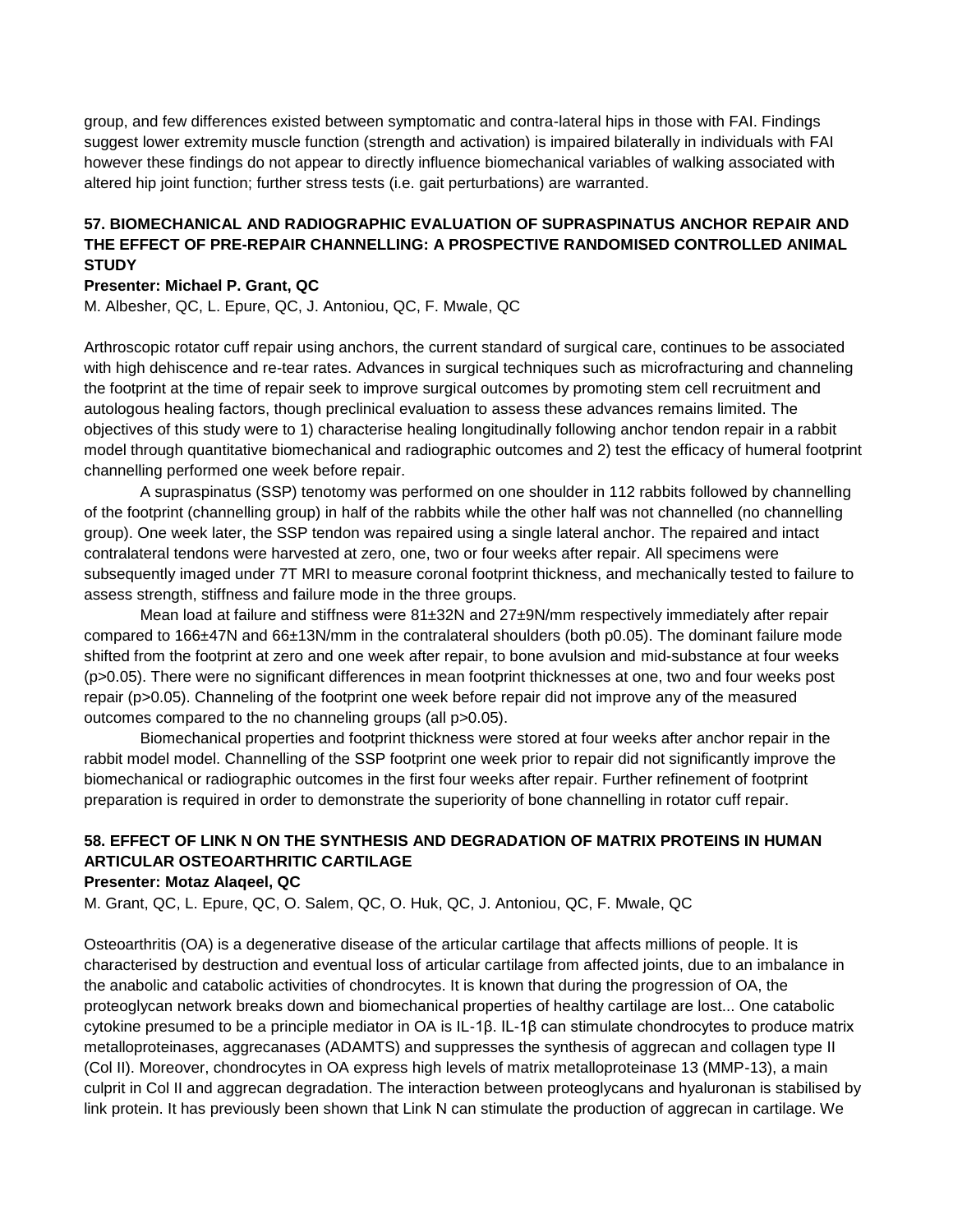have recently demonstrated that Link N can act as a growth factor and stimulate the synthesis of proteoglycans and collagen by human intervertebral disc model. However, it remains unknown if Link N can stimulate matrix production in human OA cartilage and whether it can modulate the catabolic actions of IL-1β.

Articular cartilage was isolated from five donors undergoing total hip/knee replacement. Cells were recovered from the cartilage of each femoral head or knee by sequential digestion with Pronase followed by Collagenase, and expanded in DMEM supplemented with 10% heat-inactivated FBS. Normal chondrocytes (PromoCell, Heidelberg, Germany) were expanded under the same conditions and used as control. After 7 days under standard cell culture conditions, cells were exposed to IL-1β (5 ng/ml), Link N (1 μg/ml), and co-exposed to IL-1β+Link N for a duration of 12 days. Human articular cartilage explants were prepared from the same donors, and included cartilage with subchondral bone, and cultured in the presence of IL-1β (5ng/ml), Link N (1μg/ml) and IL-1β + Link N for 21 days. The release of GAG and the total GAG content were quantified using dimethylmethylene blue (DMMB) spectrophotometric analysis. Cartilage explants were characterised by changes in the expression of OA markers (MMP13, Col X, and IL-1β)by immunohistochemistry. Aggrecan fragmentation and Col II expression from cartilage explants were determined by Western blotting.

Treatment of OA cartilage or chondrocytes with Link N increased the synthesis of matrix proteins. The accumulative proteoglycan release and retention in OA chondrocytes and cartilage explants was higher with Link-N in comparison to control, as assessed by DMMB spectrophotometric analysis and Immunoblotting. As expected, when cartilage tissue and chondrocytes were incubated with IL-1β, matrix protein synthesis was decreased. However, when Link N was co-incubated with IL-1β, the effect of IL-1β on matrix protein synthesis was reversed. The expression of OA markers were also modulated by Link N (MMP-13, Col X and IL-1R), a property consistent with its ability in inhibiting IL-1β function

Our results suggest that Link N can supplement as a growth factor in OA cartilage, demonstrated by its ability to increase the production of cartilage matrix proteins, and behave as a chondroprotective agent, by modulating the catabolic effects of IL-1β.

## **59. APREPITANT INHIBITS MYOFIBROBLAST-MEDIATED COLLAGEN GEL CONTRACTION Presenter: Kevin A. Hildebrand, AB**

M. Zhang, AB, P. Schneider, AB, P. Salo, AB, A. Befus, AB, M. Hollenberg, AB, D. Hart, AB

A myofibroblast-mast cell-neuropeptide (MMN) network has been associated with joint capsule fibrosis in posttraumatic joint contractures (PTJC). The neurokinin 1 (NK1) receptor is the preferred receptor for some relevant neuropeptides, such as substance P (SP). Aprepitant is an NK1 receptor antagonist. The purpose of our study was to determine if Aprepitant can inhibit the MMN network using an *in vitro* surrogate of PTJC, a collagen gel contraction assay.

Following research ethics approval, joint capsules were obtained from six patients with post-traumatic elbow contractures and six rabbit knees with surgically induced contractures. Isolated myofibroblasts (2.5 x 105 cells/mL) and the mast cell line HMC-1 (7.5 x 105 cells/mL) were incorporated into collagen gels. After gelation, the medium was changed to 500 microL serum free DMEM/F12 with 1x serum replacement and 1x antibioticantimycotic, with varying concentrations of Aprepitant (1 x 10-6, 5 x 10-6, 1 x 10-5, 5 x 10-5 M). An optimal concentration of SP was included in the solution (1 x 10-6 M). The gels were incubated for 1h before being released, and were photographed at zero hours, two hours, four hours, six hours, 24 hours, 48 hours, and 72 hours post-release using a ChemiDoc XRS. The area of the gel was calculated using Image J. The gel contraction was expressed as a percentage of the gel diameter at zero hours. Statistical comparisons used a two way (treatment, time) ANOVA with a Post-hoc Tukey test. Significance was set at p≤0.05.

The myofibroblast-mediated collagen gel contraction was slowed with the addition of all concentrations of Aprepitant in a concentration-dependent manner. This effect was evident by two hours post-release when compared to the control Aprepitant-free condition. Differences between concentrations of Aprepitant were significant at six hours and remained to 72 hours post-release. Aprepitant alone had no direct effect on the myofibroblasts in this assay. The results were similar for human and rabbit cells.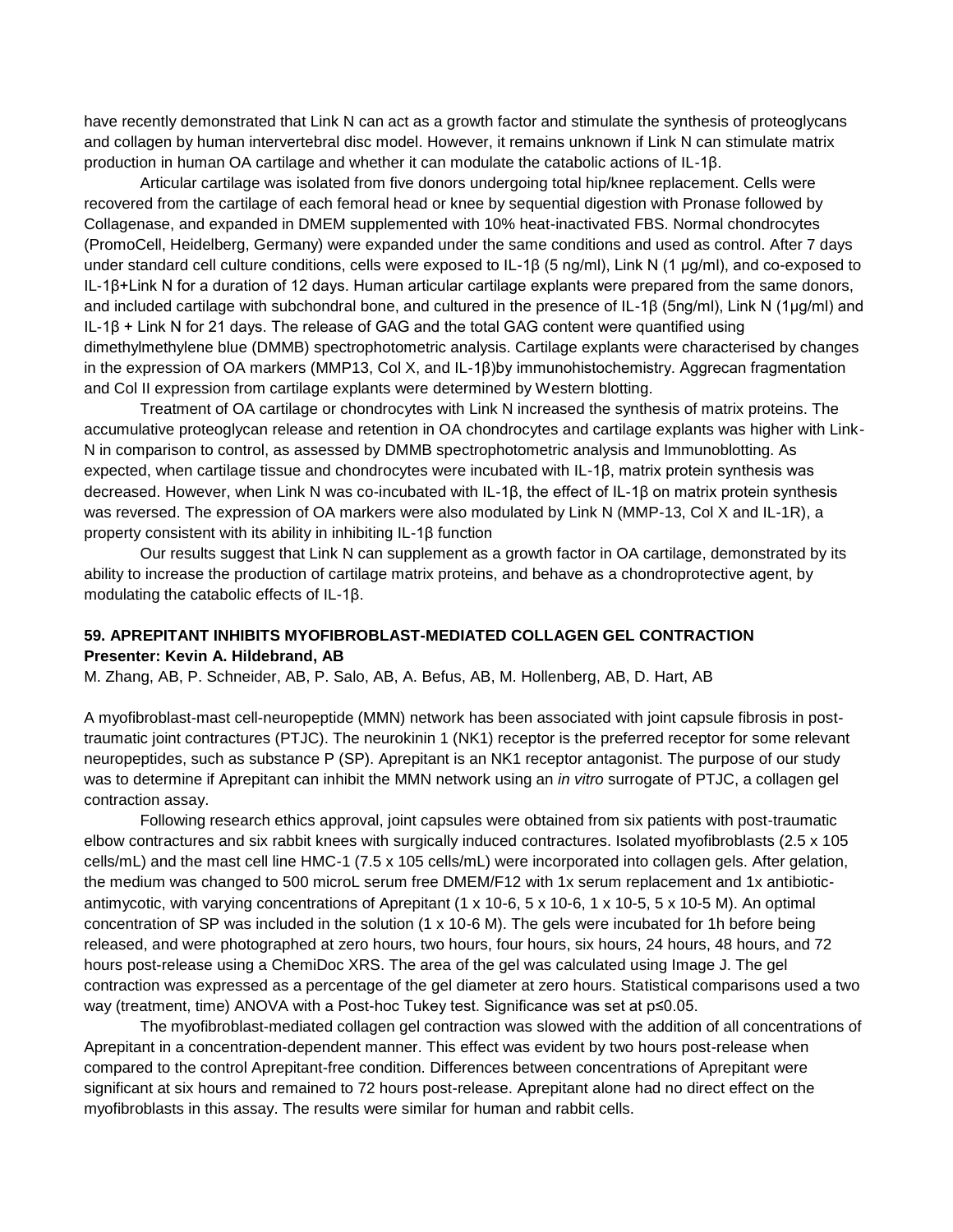Aprepitant resulted in a concentration-dependent inhibition of myofibroblast-mediated collagen gel contraction. Mast cells must be present for Aprepitant to be effective in this surrogate model of PTJC. The Aprepitant effect was similar for human and rabbit myofibroblasts, which further validates our animal model with the human condition and facilitates future *in vivo* research. These results add support to previous reports establishing the MMN network as an underlying mechanism for joint capsule fibrosis. Aprepitant is an oral antiemetic used in cancer chemotherapy and post-operative regimens. Future experiments will evaluate Aprepitant in the rabbit knee model of PTJC. If results are promising, a randomised clinical trial (RCT) will be performed. Our previous research on Ketotifen, a mast cell stabiliser, has proceeded through these *in vitro* and *in vivo* methods, and is currently being evaluated in an RCT. Repurposing established drugs such as Aprepitant or Ketotifen can quickly introduce new safe and cost-effective treatments.

## **60. CYTOKINE PROFILES AS POTENTIAL BIOMARKERS FOR "PRE-OSTEOARTHRITIS" Presenter: Guomin Ren, AB**

J. Whittaker, AB, P. Railton, AB, J. Powell, AB, C. Emery, AB, R. Krawetz, AB

Osteoarthritis (OA) is the most common arthritic disease leading to disability. Joint trauma and bone abnormality are potential risk factors for developing OA. Specifically, studies have shown that ~50% of individuals with a knee injury go on to develop knee OA. Hip impingement and dysplasia are reportedly associated with the development of hip OA. Due to these risk factors, there is believed to be a "pre-OA" stage when cellular processes are underway, but have not resulted in phenotypic/morphologic changes that can be detected by current diagnostics. While new techniques such as T1p MRI can quantify early changes of the joint tissue, these still require some level of tissue remodeling to have occurred. Although a number of biochemical markers have been investigated in clinically diagnosed OA patients, very few studies have reported reliable biomarkers for patients with suspected "pre-OA". In this study we aim to find out if there is any relationship between serum cytokines and "pre-OA" signs.

Fifty participants who sustained a youth sport-related intra-articular knee joint injury, 50 age, sex and sport matched controls and 12 patients with hip abnormality (impingement or dysplasia) were included in this study. Bone marrow lesion (BML), cartilage, meniscus, ligament and synovitis in both injured and non-injured knees were evaluated using MRI OA scores (MOAKS). MRI-defined OA was based on established criteria using MOAKS. Cytokine profiles (include 41 cytokine concentrations) in serum samples were analysed using the Human Cytokine Panel (Millipore) on the Luminex platform. Synovium tissues harvested from hip abnormality patients were probed for CCL22, IP10 and TNFα using immunohistochemistry methods. The correlations between cytokines and MOAKS were assessed using Spearman's correlation test with a false discovery rate of 0.01. The differences in cytokine profiles between participants with and without MRI-defined OA were tested using multivariate analysis of variance.

Thirteen cytokines were correlated with MOAKS. Cytokine profiles were different between participants with and without MRI-defined OA (<0.0001). To test if these systemically detected cytokines could be coming from the joint, CCL22, IP10 and TNFα expressions were examined in synovial membrane biopsies from the hip abnormality patients and were found to be present.

We have shown that 13 serum cytokines correlate with MOAKS and the cytokine profiles differ between participants with and without MRI-defined OA. These results suggest that cytokines might be potential biomarkers of early joint deterioration. We also observed that CCL22, IP10 and TNFα were present in synovium tissues in patients with hip abnormality. This indicates that these cytokines may play a role in the progression of pre-OA to OA in the hip. Overall, we have provided preliminary evidence that suggests that specific cytokines may be valuable as potential biomarkers for the "pre-OA" stage of the disease.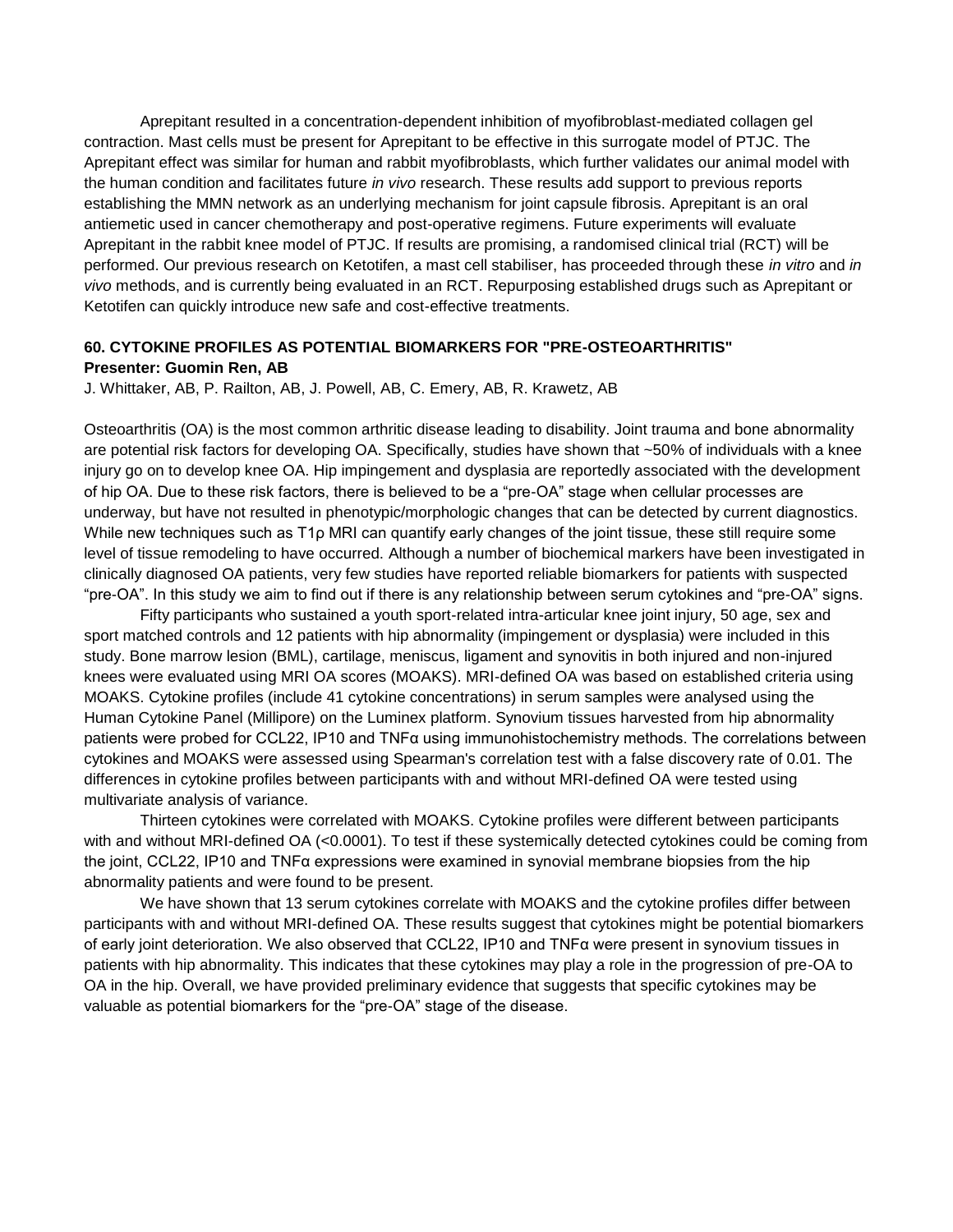### **COA Adult Reconstruction Hip 1**

### **61. LOW DOSE INTRA-ARTICULAR TRANEXAMIC ACID REDUCES HEMOGLOBIN DROP AND D-DIMER FORMATION AFTER TOTAL HIP AND KNEE REPLACEMENTS: DOUBLE BLINDED RCT Presenter: Eric Bohm, MB**

T. Turgeon, MB, D. Hedden, MB, C. Burnell, MB, S. Aragola, MB

Tranexamic acid has had a major impact on blood loss and transfusion rates following joint arthroplasty. Despite this, there is still controversy as to the most effective dose, dosing technique, and risk of thrombotic events. Attempts have been made to reduce the dose by using a bath containing tranexamic acid at the end of the case. Intra-articular injection of a reduced-dose solution of tranexamic acid after wound closure has not been studied.

A double-blinded randomised placebo-controlled trial was carried out on consented subjects. Subjects underwent either a primary unilateral total knee arthroplasty or primary unilateral hip arthroplasty and were free from bleeding diatheses and anemia. Subjects underwent the treating surgeon's standard surgical technique. Subjects were randomised to receive either saline solution or the saline solution with 0.5g of tranexamic acid. After fascial closure, a 50 mL solution of saline was injected into the joint space. All physicians involved with the patient's care were blinded to the injected solution. All total knees were carried out with cemented fixation. All hips were carried out using uncemented implants. Hemoglobin was measured pre-operatively and post-op day one for all subjects. Any subjects still in hospital on post-op day two and three also had additional hemoglobin values. Troponin serum values were measured every six hours for the first 24 hours. D-dimer levels were measured on post-op day one and post-op day two.

A total of 127 subjects were enrolled in the study (67 knee and 60 hip cases). There were no differences between the groups in terms of gender, weight, height, BMI, or pre-operative hemoglobin. Despite randomisation, age did differ between the two groups with the tranexamic acid group being a mean of five years older than the placebo group. The hemoglobin level on post-op day one did not differ between the two groups, however the calculated blood loss based on the difference between pre-operative and post-operative day one hemoglobin values did differ with a mean loss of 880mL for the treatment group and 1075mL for the placebo controlled group (p=0.026). Post-operative day two hemoglobin values were also statistically different with mean hemoglobin of 112 in the treatment group and 106 in the placebo control. No transfusions were given in either group during the study. There were no differences between the groups in the troponin levels. The d-dimer levels were significantly reduced in the treatment group on both post-op day one and post-op day two by 35% and 45%, respectively (p=0.015, p<0.001).

The intra-articular injection of tranexamic acid at a lower dose appears to be safe and still reduce the drop in post-operative hemoglobin. Given the low rates of transfusion, this study was unable to detect a difference in transfusion rates. The lack of any changes in the troponin group suggests cardiac safety with this approach as does the reduction in the d-dimer levels with the use of tranexamic acid locally.

# **62. A TRIAL OF FRACTURE FIXATION IN THE OPERATIVE MANAGEMENT OF HIP FRACTURES Presenter: Emil Schemitsch, ON**

FAITH Investigators, ON

High rates of re-operations after initial hip fracture fixation, the associated morbidity, mortality, and costs motivated the Fixation using Alternative Implants for the Treatment of Hip fractures (FAITH) randomised controlled trial.

We randomised 1,079 patients with a low-energy hip fracture requiring fracture fixation in 81 centres to a single large diameter screw with a side-plate (sliding hip screw) or the current standard, multiple small diameter cancellous screws (Clinical Trials Identification Number: NCT01908751). The primary outcome was hip reoperation within 24 months. Health-related quality of life (HRQL) was measured by the SF-12, EQ-5D, and WOMAC score.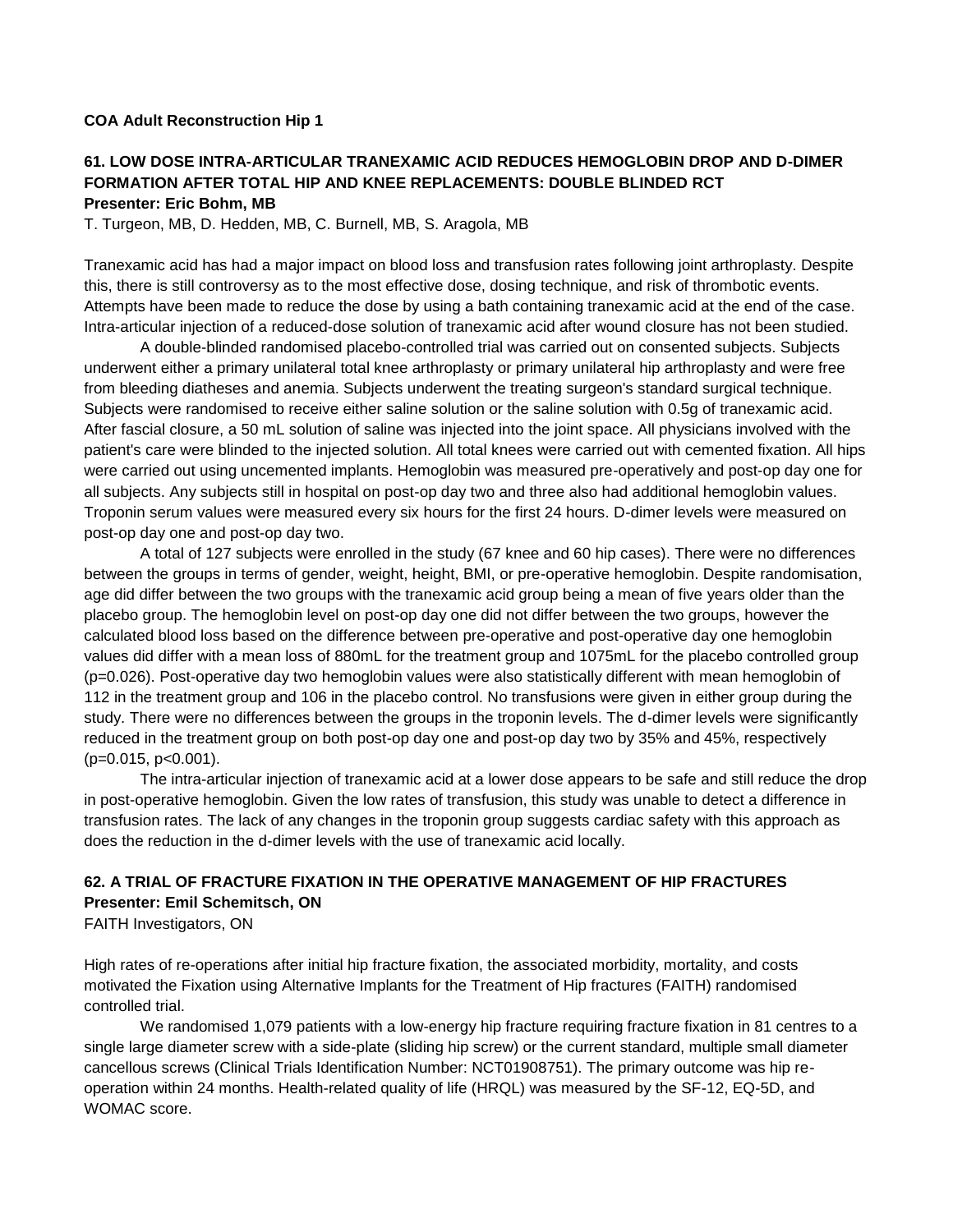Re-operations did not differ by type of surgical fixation: 107 of 542 patients (19•7%) in the sliding hip screw group and 117 of 537 patients (21•8%) in the cancellous screws group (hazard ratio, 0•83; 95% CI, 0•63 to 1•09; p=0•18). Avascular necrosis was more common in the sliding hip screw group than in the cancellous screws group (50 patients [9•2%] vs. 28 patients [5•2%]; hazard ratio, 1•78; 95% CI, 1•09 to 2•91; p=0•02). The three HRQL instruments were consistent in showing no important difference by treatment group at 24 months. *A priori* subgroups suggested lower re-operation rates with sliding hip screws in patients with displaced fractures (interaction p=0•04), base of femoral neck fractures (interaction p=0•04), and current smokers (interaction p=0•02); current smoking appeared the dominant effect modifier in an analysis that included all three variables.

Among patients with a hip fracture there was no convincing difference in hip re-operations or HRQL among patients allocated to sliding hip screw compared to cancellous screws. Avascular necrosis was higher with sliding hip screws.

## **63.SIMULTANEOUS VS. STAGED BILATERAL TOTAL JOINT ARTHROPLASTY: A MATCHED COHORT STUDY**

#### **Presenter: Raghav Saini, AB**

Hoa Kong, AB, C. Smith, AB, S. Mahdavi, AB, S. Puloski, AB, J. Powell, AB, R. Sharma, AB, K. Johnston, AB

There is often reluctance to offer simultaneous bilateral total joint arthroplasty due to the perceived higher incidence of post-operative medical complications. Utilising a province-wide database, we compared patients undergoing bilateral simultaneous total hip and bilateral simultaneous total knee arthroplasty to patients who had undergone staged bilateral hip and knee arthroplasty respectively. We specifically looked at whether there is an increase in post-operative complications, length of stay (LOS), blood transfusion and 30-day readmission rates among the simultaneous bilateral group.

Our study included 1645 patients who had undergone bilateral total hip arthroplasty (BTHA) and 4125 patients who had undergone bilateral total knee arthroplasty (BTKA) between April 1, 2009 and January 31, 2016. The number of patients who had undergone simultaneous BTHA and BTKA were 204 and 310 respectively. To minimise the effect of selection bias, we matched the simultaneous BTHA and BTKA patients with staged BTHA and BTKA respectively for age, gender and number of pre-surgical risk factors using propensity score. We were able to find a closest perfect match for 195 patients of simultaneous BTHA and for 302 patients of simultaneous BTKA group in a matching ratio of 1:1. We compared the post-operative medical complications, length of hospital stay, blood transfusion, and 30-day readmission rates between simultaneous and staged cohorts for both hip and knee groups.

Simultaneous bilateral hip and knee arthroplasty was performed more frequently in younger, healthier and male population cohort. There is no significant difference in post-operative medical complications between simultaneous and staged BTHA matched cohort groups (adjusted OR[1.3], p=0.73). However, simultaneous BTHA cohort had statistically significant shorter length of stay (adjusted difference LOS= -1.8 days, p<0.001) and higher odds for blood transfusion (adjusted OR[4.3], p<0.001). as compared to the matched staged BTKA cohort. Different from the BTHA group, we found no difference in 30-day readmission rate (adjusted OR[0.6], p=0.3) between simultaneous and staged BTKA matched cohorts.

Simultaneous BTHA and BTKA have comparable post-operative medical complications with the additional benefits of shorter length of hospital stay compared to staged procedure. However, due to the higher odds of receiving a blood transfusion, this may be reserved for patients without baseline anemia.

# **64. IS ORTHOPAEDIC DEPARTMENT TEACHING STATUS ASSOCIATED WITH ADVERSE OUTCOMES OF PRIMARY TOTAL HIP ARTHROPLASTY?**

### **Presenter: Emmanuel Illical, NY**

M. Boylan, NY, Q. Naziri, NY, F. Segreto, NY, R. Elmallah, NY, C. Paulino, NY, M. Mont, NY, D. Perfetti, NY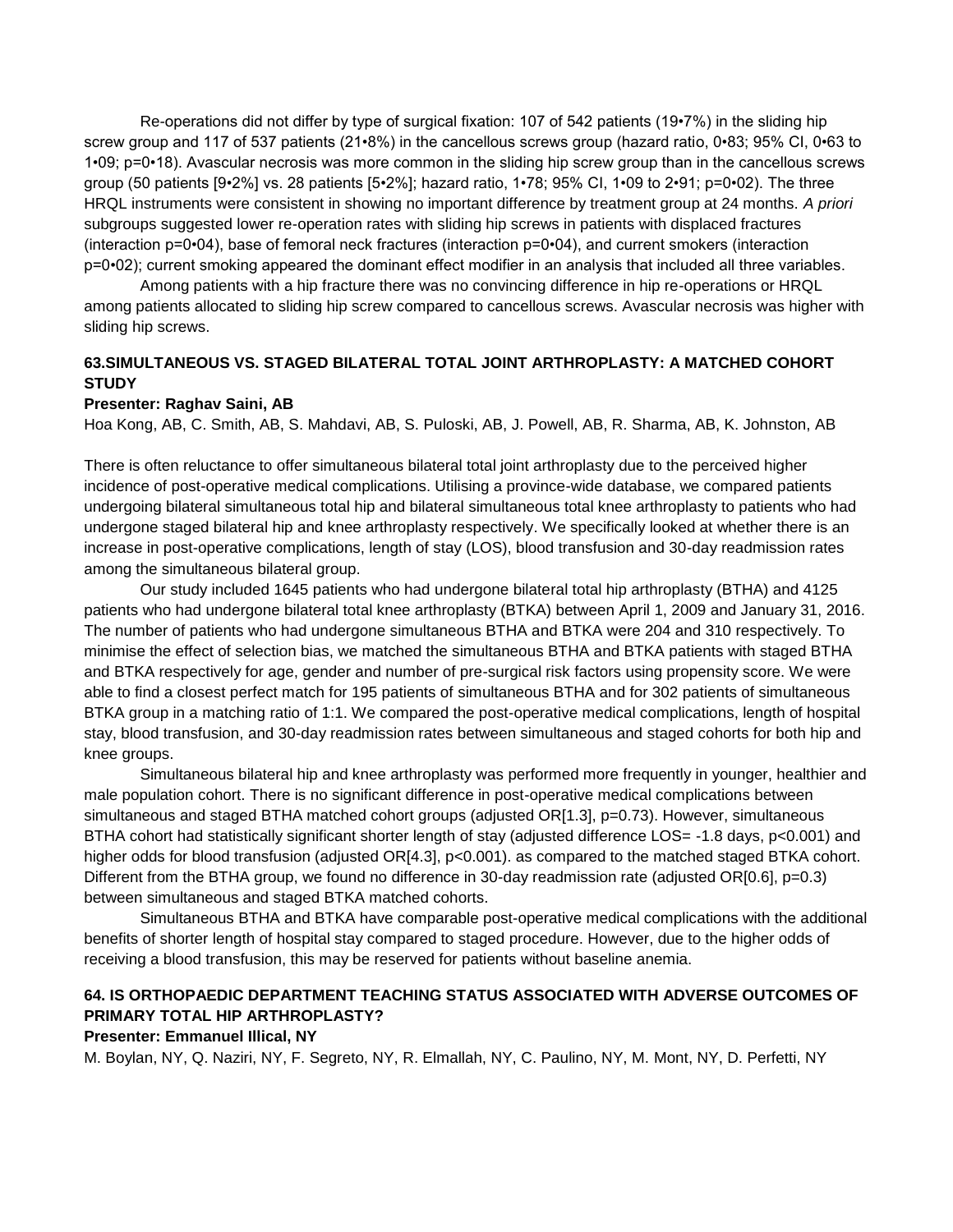The purpose of this study is to compare outcomes of patients undergoing total hip arthroplasty between teaching vs. non-teaching in regard to complications and 90-day readmission.

A total of 60,894 patients underwent primary total hip arthroplasty between January 1, 2009 and September 30, 2012 in the New York Statewide Planning and Research Cooperative System.

Perioperative medical and surgical complication categories were created using ICD-9-CM diagnosis codes. Medical complications included acute myocardial infarction, pulmonary embolism, pneumonia, acute renal failure, deep vein thrombosis, sepsis, urinary tract infection, and stroke. Surgical complications included wound hemorrhage, wound disruption, wound infection, implant infection, irrigation and debridement, and post-operative dislocation. Costs were calculated using cost-to-charge ratios. Mixed-effects regression models accounted for hospital clustering and year of surgery and were controlled for age, gender, race, insurance, major complication or comorbidity status, and Deyo comorbidity score.

Mean length of stay was longer at teaching compared to non-teaching hospitals (3.77 vs. 3.71 days; p=0.002), and this difference remained significant in regression modeling (beta: 5.2%, p=0.007). Perio-perative medical complications were less common at teaching compared to non-teaching hospitals (3.7% vs. 4.7%; p<0.001) but this was not significant in regression modeling (OR=0.88, p=0.122). Perioperative surgical complications were similar at teaching compared to non-teaching hospitals (0.8% vs. 0.9%, p=0.130), remaining insignificant after regression modeling (OR=0.99, p=0.948). Mean costs were higher at teaching compared to non-teaching hospitals (21,568 vs. 19,579 USD; p<0.001) and this difference remained highly significant in adjusted regression modeling (beta: 15.3%, p<0.001). Disposition to inpatient rehabilitation was more common at teaching compared to non-teaching hospitals (20.4% vs. 14.2%, p<0.001), remaining significantly different in adjusted regression modeling (OR=2.40, p<0.001). The rate of unplanned 90-day readmission was less common with patients undergoing THA at teaching compared to non-teaching hospitals (6.1% vs. 7.2%, p<0.001), but this difference was not significant after adjusted regression modeling (OR=0.95, p=0.249).

Primary total hip arthroplasty at teaching hospitals is associated with higher costs, increased length of stay and increased utilisation of inpatient rehabilitation facilities. Teaching hospitals did not significantly differ from non-teaching hospitals in terms of inpatient complications or unplanned 90-day readmission. These findings suggest that orthopaedic teaching hospitals may be adversely affected by regional pricing. While indirect medical education payments help defray the costs of inefficiency in United States teaching hospitals, administrators and policy makers must ensure that financial incentives for efficiency are not impeding resident education.

## **65. COMPARISON OF COBALT AND CHROMIUM RESULTS FROM TWO CANADIAN LABORATORIES Presenter: Raghav Saini, AB**

J. Boyd, AB, P. Railton, AB, P. Faris, AB, H. Sadrzadeh, AB, J. Powell, AB

Metal-on-Metal (MoM) prosthesis for hip replacement have proven to be popular as they exhibit less wear than their metal on polyethylene counterparts. Following MoM joint replacement, it is expected that the levels of cobalt and chromium, become elevated in the blood. The surgeon may monitor blood levels as an indicator of implant failure and/or to assess for possible toxicity. At present, there is little consensus on the use of blood cobalt and chromium measurements, especially with respect to the specimen of choice (whole blood vs. serum). In addition, we have found inconsistencies in reported results from different labs. Our lab recently switched referral labs for trace metals testing from Lab A, who performed cobalt and chromium in whole blood, to Lab B, who measures cobalt in whole blood and chromium in serum. Here we present the results of a study comparing the cobalt and chromium results from these two labs.

Lab A and B are both located in Canada and use inductively coupled plasma-mass spectrometry (ICP-MS) for trace element analysis. Patients with existing MoM hip replacement being monitored by orthopaedics were included in the study. Following their regular blood draw for whole blood cobalt and serum chromium which was sent to Lab B as per normal laboratory protocol. An alliquot of the whole blood tube was taken and sent to Lab A for whole blood chromium and cobalt analysis. Results were collated and analysed using our in house patient comparison spreadsheet.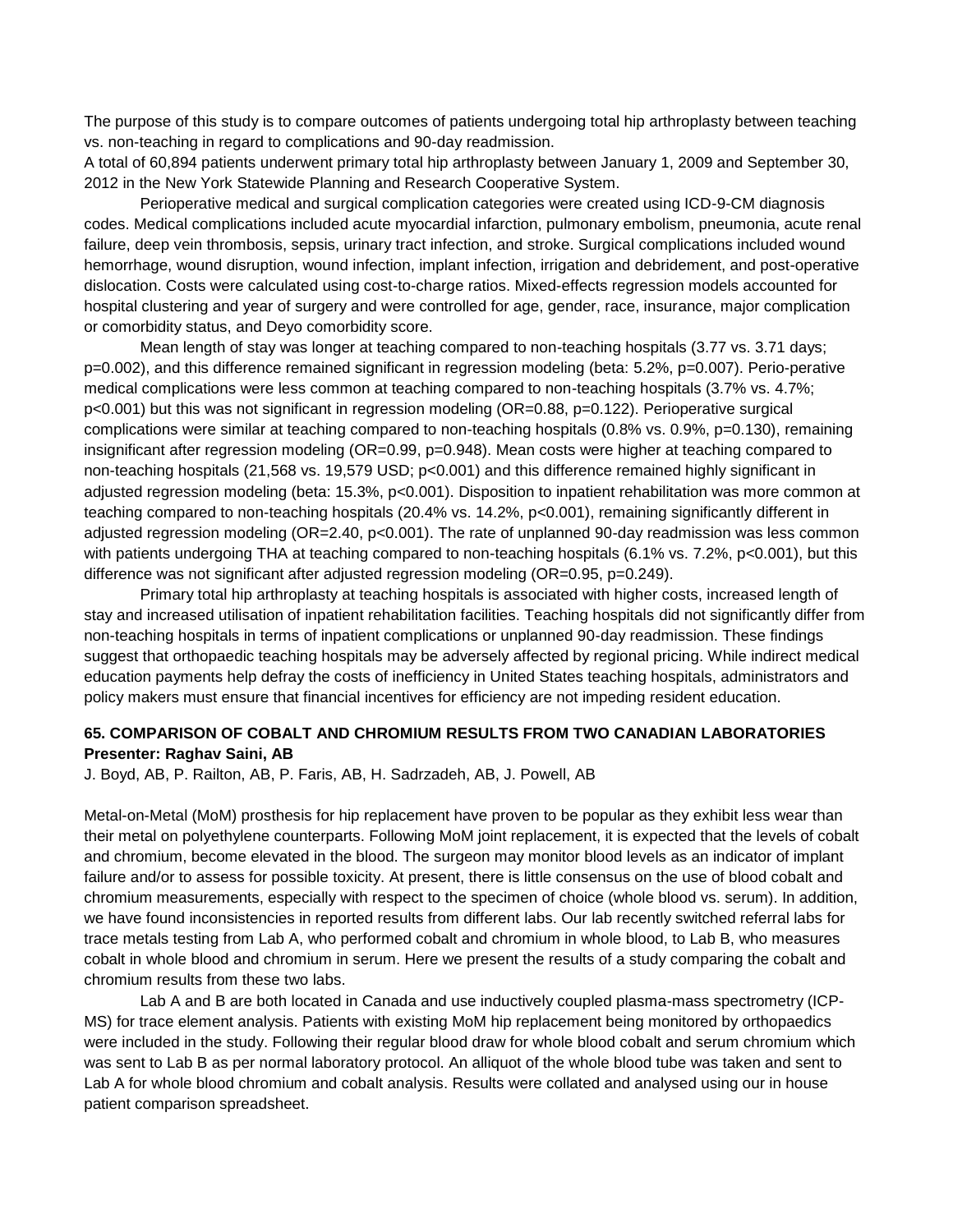Results have been obtained from 68 patients with a MoM joint replacement. Whole blood cobalt comparisons between Lab A and B had an R2 value of  $0.9969$  ( $y=0.79x + 2.163$  and displayed a bias towards Lab A. With cobalt concentrations below 100 mmol/L, the percent bias ranged from +10% to -30%. Above 100 ng/mL, the percent bias was consistent at -20%. This was of interest as we expected better agreement between the two labs when using the same specimen type. The comparison of whole blood chromium (Lab A) to serum chromium (Lab B) showed a clear positive bias towards Lab B (R2 =  $0.9944$ ; y=1.41x-5.05). The majority of chromium values obtained were below 100 ng/mL and exhibited a % bias ranging from -30% to +60%. Two patients were collected with values above 150 ng/mL and had percent biases of +40 and +58%.

Cobalt and chromium measurements can differ substantially between labs, even when using the same specimen type. Surgeons need to be aware that these differences can exist when guiding clinical care.

# **66. THE ASSOCIATION BETWEEN HOSPITAL ARTHROPLASTY SURGICAL VOLUME AND PATIENT OUTCOMES**

### **Presenter: Jason Werle, AB**

H. Khong, AB, C. Smith, AB

It is postulated that high-volumearthroplasty hospitals (>300 cases/year) will have markedly improved patient outcomes than hospitals that carry out a lower volume of these procedures. The trend toward focussed centres of excellence is widespread and yet few studies compare the outcomes of different care delivery models to one another. This study was designed to compare risk-adjusted outcomes of patients receiving arthroplasty surgery in low and high-volumecentres.

This study evaluates the outcomes of all patients undergoing primary total hip, primary total knee, hip resurfacing, or unicompartmental knee arthroplasties in 13 hospitals in Alberta from Jan. 1, 2010 to Dec. 31, 2014. Hospital volume was divided into low (<= 300 arthroplasties per year) and high (>300/year). Outcome measures included acute and total length of stay (LOS), inpatient mortality rates, WOMAC at three months postop, EQ5D at three months post-op, transfusion rates, deep infection rates, mechanical adverse events, medical adverse events, and readmission rates. Outcomes were risk-adjusted for age, gender, procedure, and presurgery risk factors. Chi-square test was used to compare categorical variables in two or more groups. Exact-test was used to compare very rare events (ie. mortality). T-test was used to compare the means of two groups and Anova was used to compare the means of three or more groups.

A total of 38,755 patients were included in this study at 13 hospitals. The surgeries were performed by a total of 88 different surgeons. Procedures performed at low-volume hospitals totaled 4,233 and totaled 34,522 at the high-volume hospitals. The pre-surgery risk factors were not significantly different between the two hospital groups. There were no significant differences in pre- or post-op WOMAC or EQ5D patient reported outcomes between the two hospital groups. There were no significant differences in inpatient mortality, medical adverse events, or deep infection rates between the low-volume or high-volume hospital groups. Low-volume hospitals had significantly lower Acute LOS (3.9 days vs. 4.3 days, p<0.001).

This study compares the outcomes of primary arthroplasty surgery performed at low-volume (<=300/year) and high-volume (>300/year) hospitals in Alberta. It is reassuring that the results for patient reported outcome measures, inpatient mortality, medical adverse events, and infection rates were similar regardless of hospital volume. LOS was better at small volume hospitals. This may be related to focussed nursing teams, available home care, and care path utilisation and adherence. Transfusion rates, mechanical adverse event rates, and readmission rates were better at high-volume hospitals.

# **67. RISK FACTORS FOR INFECTION, REVISION, MORTALITY, BLOOD TRANSFUSION AND LONGER HOSPITAL STAY AFTER PRIMARY TOTAL HIP OR KNEE ARTHROPLASTY AT THREE MONTHS AND ONE YEAR POST-OPERATIVELY**

#### **Presenter: Chanseok Rhee, NS**

L. Lethbridge, NS, G. Richardson, NS, M. Dunbar, NS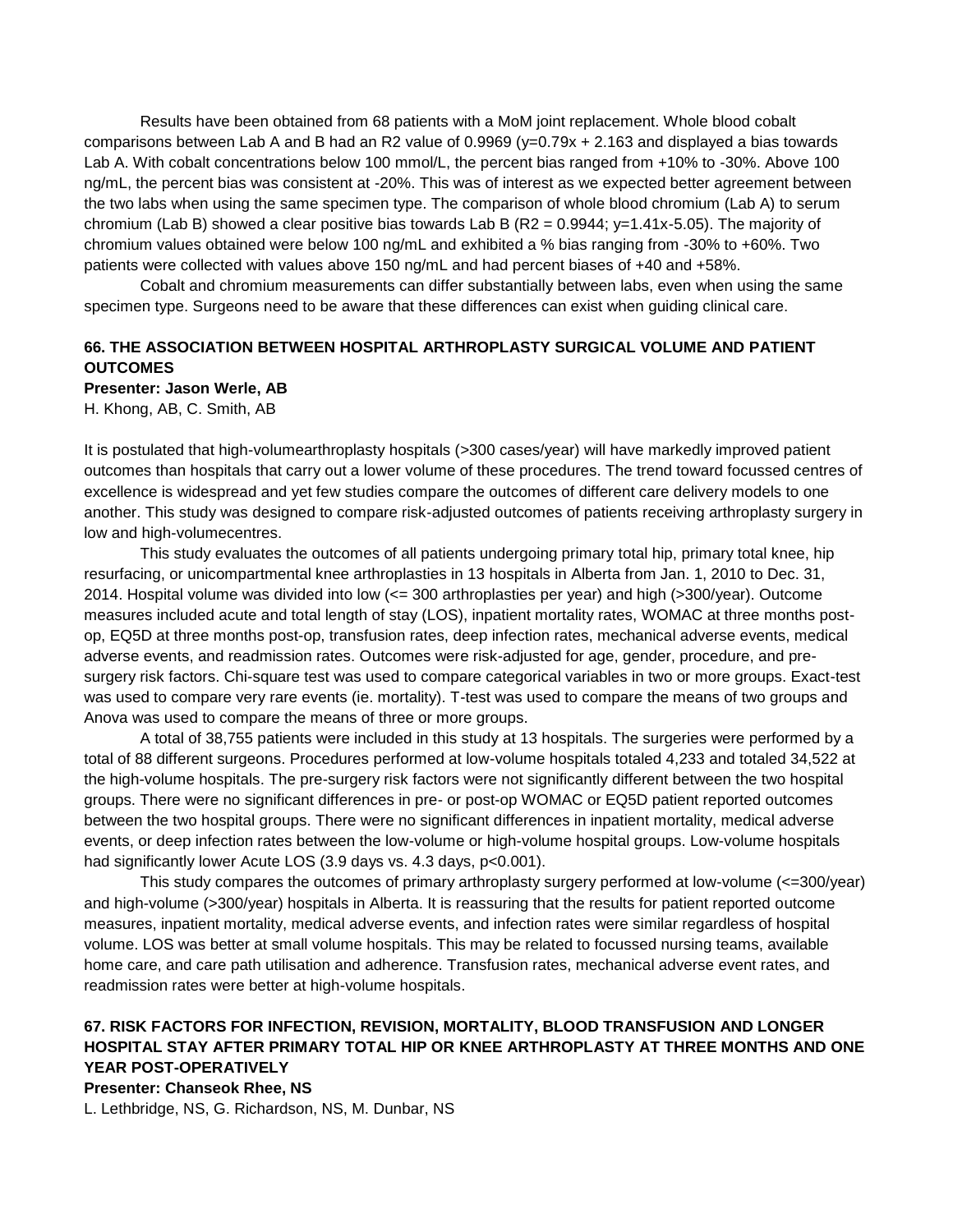Total joint replacement (TJR) is increasingly performed in older and more comorbid. These populations are considered high risk for post-operative complications, yet little information is available to provide individualised risks of complications as a part of the informed consent process. In this study, we identified and calculated the odds ratio of the risk factors for infection, revision and mortality at three months and one year after TJR, and also for post-operative blood transfusion and prolonged admission.

We analysed all primary hip and knee arthroplasty cases in Nova Scotia, Canada, during the fiscal years 2001-2013, as identified from the hospital Discharge Abstract Database. The Charlson co-morbidity index was used to include medical conditions to be included in the analysis. Hospital and physician billings data as well as Nova Scotia Vital Statistics data were used to identify the post-operative events in this cohort. Multivariate regression analysis was used to examine individual associations between risk factors and patient outcomes and associations are presented as odds ratios (ORs).

In total, there were 9,131 primary total hip arthoplasty (THA) and 15,432 primary total knee arthroplasty (TKA) cases performed during the study period. Significant risk factors for infection were heart failure (OR=5.8 at three months and 4.7 at one year) and diabetes (OR=1.8 at three months) for THA, and mild liver disease (OR=4.5 at three months and 4.6 at one year) and transfusion (OR=1.7 at one year) for TKA. Revision rates were higher for patients with rheumatologic disease (OR=2.3 at three months and 2.0 at one year) and paraparesis/hemiparesis (OR=11.1 at three months and 5.4 at one year) for THA, and patients with metastatic disease (OR=9.0 at three months and 3.2 at one year) for TKA. Significant risk factors for mortality included metastatic disease, 80 years of age or older, heart failure, myocardial infarction, dementia, rheumatologic disease, renal disease, blood transfusion, and cancer. Multiple medical comorbidities such as diabetes, myocardial infarction, heart failure, ischemic heart disease, osteoarthritis, dementia, rheumatologic disease, peptic ulcer disease, renal disease and cancer, and older age were associated with increased rate of blood transfusion, and there was significant variability in transfusion rates among the different hospitals. The average length of hospital admission after TJR has been decreasing during the study period, with multiple medical conditions, transfusion, older age and female sex being associated with longer hospital stay.

The current study identified the risk factors associated with higher rates of post-operative complications and longer admission after TJR. Furthermore, the OR of each risk factor for the related post-operative complication was calculated. The results from this study allow individualised risk stratifications during the preoperative consultation.

# **68. REVISION RISK CURVES FOR HIP AND KNEE REPLACEMENTS FROM THE CANADIAN JOINT REPLACEMENT REGISTRY**

#### **Presenter: Carolyn Sandoval, ON**

K. Molodianovitsh, ON, E. de Sa, ON, N. De Guia, ON, G. Webster, ON, M. Dunbar, NS, E. Bohm (on behalf of the Scientific Advisory Committee of the CJRR), MB

To present revision risk curves for hip and knee replacements based on national data sources for joint replacement data. Assessing time to revision for hip and knee replacement patients and risk factors involved can help inform clinical and health care system improvements.

Primary hip and knee replacements performed between April 1, 2012 and March 31, 2015 were obtained from the Canadian Joint Replacement Registry (CJRR). Only data from mandated provinces (British Columbia, Manitoba and Ontario) were included, thus ensuring high coverage (>90%). The first revision was captured using CIHI's Discharge Abstract Database (DAD) and National Ambulatory Care Reporting System (NACRS), which contain all hip and knee joint replacements performed in Canada (inpatient and day surgery). End of follow-up was March 31, 2015. Cumulative revision risk is presented via survival curves using the Kaplan-Meier method. Results are presented by gender, age, type of procedure and type of femoral fixation (where available).

This analysis provides a high-level view of the revision risk over the first three years by patient and surgical characteristics. While the cumulative revision is relatively low at three years post-operatively for both hip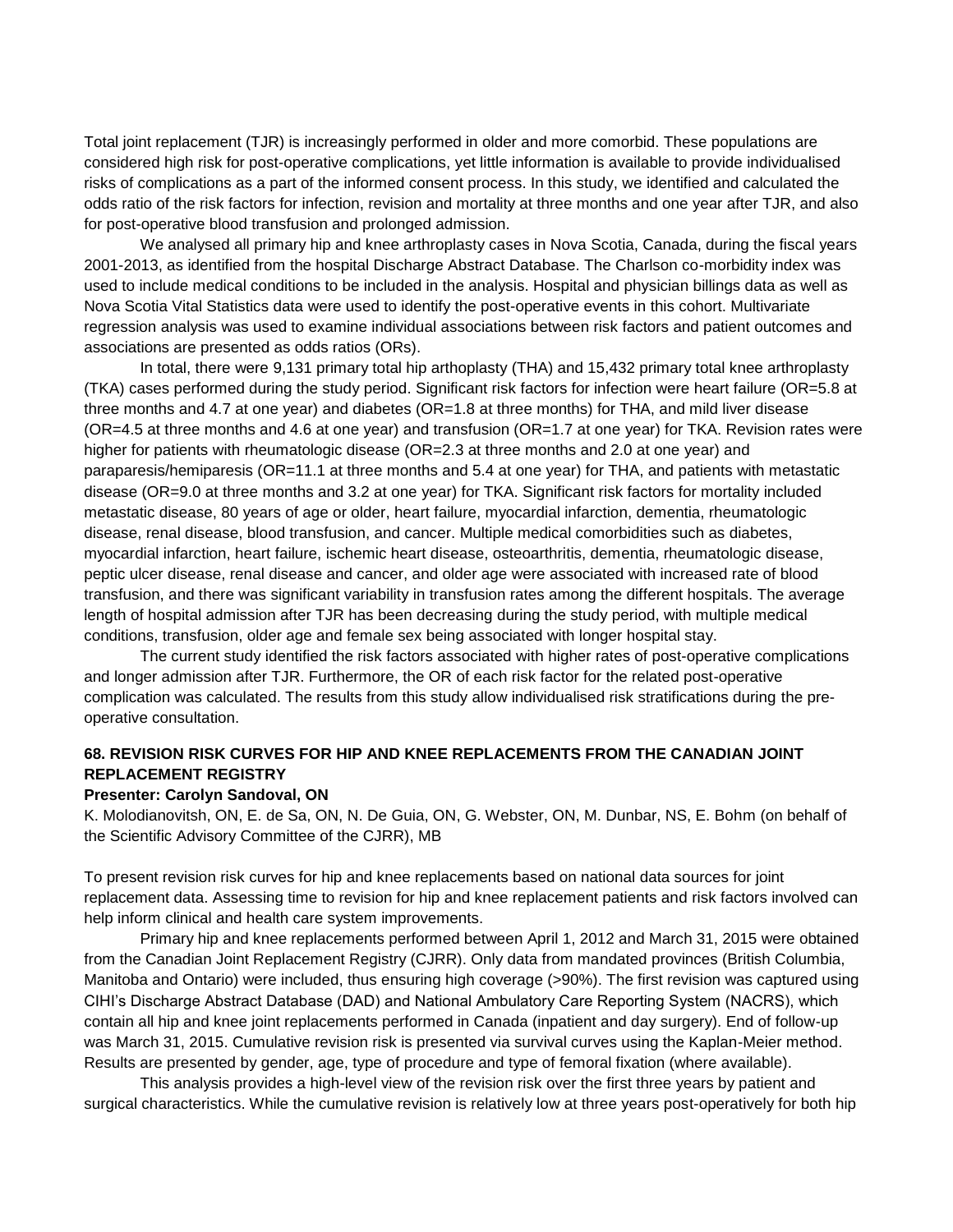and knee replacements, there are some differences in revision risk by age group at one-year and two-years. The cumulative revision rate after two-years for all types of partial knee replacements was significantly higher than for total knee replacements. Hip arthroplasty for fracture undertaken with cementless fixation had a higher two-year revision risk than cemented fixation.

This analysis lays the foundation for further patient and implant sub-group analyses and for informing clinical and procurement functions related to these prostheses and approaches. It also highlights the value of collecting clinical and prosthesis information at the national level, allowing for longitudinal analysis of patients who undergo hip and knee replacements. Such analyses can help inform clinical and system-level decisions, which can lead to improvements in the quality of joint replacement surgeries, result in improvements in patient outcomes and reduce the cost of revision surgeries.

# **69. A RETRIEVAL ANALYSIS TO DETERMINE THE VIABILITY OF HIP RESURFACING CONVERSION TO DUAL-MOBILITY PROSTHESES**

### **Presenter: Brent Lanting, ON**

T.C. Gascoyne, MB, T. Turgeon, MB, M. Teeter, ON

Revision of a hip resurfacing prosthesis may involve the retention of the acetabular component, should it be found to be well-fixed. In such cases, physicians have opted to pair the retained acetabular component with a dualmobility prosthesis for the revision construct. There is little documentation of *in vivo* wear and damage present on these acetabular components and thus the long-term implications are unknown regarding wear of the dualmobility prosthesis against the retained cup. The purpose of this study was to analyse retrieved hip resurfacing components to document their damage patterns, assess the *ex vivo* surface finish, and quantify dimensional changes as a result of wear.

Implant retrieval databases in London, ON and Winnipeg, MB collaborated to identify patients who underwent revision of their Birmingham Hip Resurfacing (BHR) between 2004 and 2016. Patient data were collected from clinical databases and hospital charts, including; age, gender, body mass index (BMI), time *in vivo*, and reason for revision. Analysis was performed on the retrieved acetabular components in the following three stages; 1) damage characterisation and scoring performed by three observers, 2) contact profilometry of identified damage areas, and 3) surface reconstruction through coordinate measurement machine to quantify dimensional changes of the bearing surface due to wear.

Thirty retrieved BHRs were retrieved from 11 females, 19 males with a mean age of 62 years (SD 6.6) and mean BMI of 30.7 kg/m2 (SD: 6.9). Time *in vivo* was on average 4.9 years (SD: 2.1 years) with reasons for revision including those related to the metal-on-metal bearing (9), infection (7), unexplained pain (5), and others (9). All retrievals showed scratching damage with 25 of 30 having >50% coverage of the bearing surface. Other damage features were less common; grooves 26 of 30 samples, pitting 14 of 30, metal transfer nine of 30, and stripe wear 15 of 30. Average surface roughness in scratched regions was 0.04 µm, compared to 0.10 µm, 0.07 µm, 0.19 µm, and 0.03 µm in grooved, pitted, metal transfer, and stripe wear areas. Significant cup wear was measured in 12 of 30 retrievals, with a mean diametric change of 0.20 mm (SD: 0.12 mm).

The high occurrence of damage on the retrieved BHR implants, coupled with the increased surface roughness suggests that conversion to a dual-mobility bearing may not be advisable in the long-term. *In vitro* studies have shown that surface roughening can increase polyethylene wear by 6-10x compared to the pristine condition. Further, diametric change of the bearing couple can increase contact stress on the polyethylene, risking further wear and possible delamination. Hip instability, osteolytic-particle burden, and component dissociation may become concerns in the long-term for these patients. Additional work is underway to determine which patients may be appropriate candidates for conversion to dual-mobility prostheses.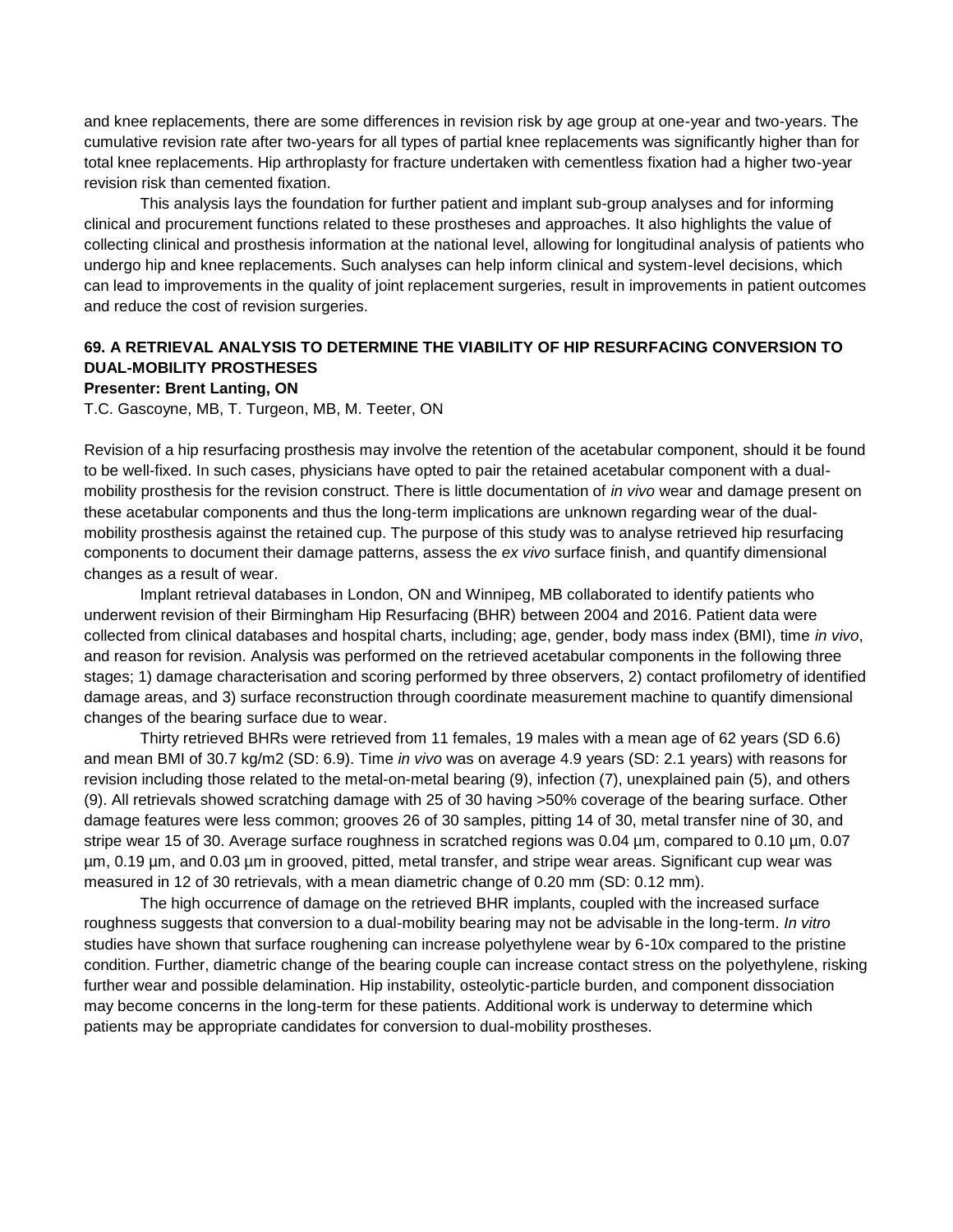# **70 - Intravenous and Topical Tranexamic Acid in Primary Total Hip Arthroplasty: The Tranexamic Acid Comparison in Hip Replacement (TeACH-R) Randomised Controlled Trial Presenter: Richard Nadeau, BC**

J. Howard, ON, F. Ralley, ON, L. Somerville, ON, D. Naudie, ON

Tranexamic acid (TEA), administered via either the intravenous or topical route, has been shown to reduce perioperative blood loss and allogeneic blood transfusion. However, there are very few prospective randomised controlled trials comparing the relative efficacy of TEA administered *via* either of these routes. The purpose of this study was to determine whether there is any clinically significant difference in blood loss after intravenous or topical TEA administration during primary total hip arthroplasty (THA).

The Tranexamic Acid Comparison in Hip Replacement (TeACH-R) randomised controlled trial is a blinded prospective study of 124 participants undergoing primary cementless THA. Sixty-seven participants received a weight-based bolus infusion of intravenous TEA (20 mg/kg) ten minutes prior to skin incision, and 57 participants received a 1.5-gram dose of topical TEA infiltration at the time of arthrotomy closure. Peri-operative hematocrit levels were used to calculate and compare the total volume of blood loss. The peak post-operative change in hemoglobin from baseline (delta-Hgb) and number of blood products transfused were used as secondary outcome measures. A tertiary outcome was the measurement of plasma levels of tranexamic acid (ug/ml) by tandem mass spectrometry one hour after administration. Participants were followed for three months after THA in order to capture any postoperative complications.

There was no significant difference in mean peri-operative blood loss for those participants having received either topical or intravenous TEA (1431  $\pm$  503 mL and 1449  $\pm$  507 mL, respectively; p=0.811). Peak delta Hgb was  $33 \pm 13$  mg/dL for the intravenous group, and  $33 \pm 12$  mg/dL for the topical group (p=0.858). Two participants, one in each treatment arm, required a transfusion of packed red blood cells post-operatively. Plasma levels were drawn from 29 patients who received IV TEA, and from 15 patients who received topical TEA. Those participants receiving topical TEA had four-fold lower TEA levels at one hour post-operatively (mean 12.44 ± 17.59 versus 52.54 ± 23.94 µg/mL, p=0.000). No symptomatic thromboembolic events were noted in either treatment group during the 3-month follow-up period.

Topical and intravenous TEA show similar clinical efficacy in reducing peri-operative blood loss after primary THA. While there are advantages to administering TEA intravenously, the results of this study suggest that topical administration offers similar efficacy with significantly lower circulating plasma levels of TEA. The relationship between circulating TEA levels and the incidence of complications, such as venous thromboembolic events, remains unclear and requires further study.

## **Tumour**

# **71. INVESTIGATING THE ONCOLYTIC EFFECT OF MARABA VIRUS [MG1] AGAINST SARCOMA:** *IN VITRO***,**  *EX VIVO* **AND** *IN VIVO*

### **Presenter: Hesham Abdelbary, ON**

F. Le Boeuf, ON, J-S. Diallo, ON, J. Werier, ON, D. Butterwick, ON

Advanced bone and soft sarcoma remain challenging to treat with standard regimens available due to the heterogeneity of the disease. Oncolytic viruses (OV) has shown great promise in a number of clinical trial against broad spectrum of tumour types. However potential therapeutic benefit of OV in sarcoma still need to be demonstrated. Only a few pre-clinical studies have evaluated the efficacy of OV therapies in sarcoma models. In this study, we evaluate the oncolytic potential of a subset of promising OV in parallel against human sarcoma cell lines and human sarcoma explants obtained following surgery. The most effective OV based on those results was subsequently tested in an immunocompetent animal sarcoma model.

Three OV platforms were screened for their ability to infect and kill sarcoma cells using *in vitro* human sarcoma cell lines, murine *in vivo* model as, well as 21 human sarcoma live ex-vivo tissues. Herpes Simplex virus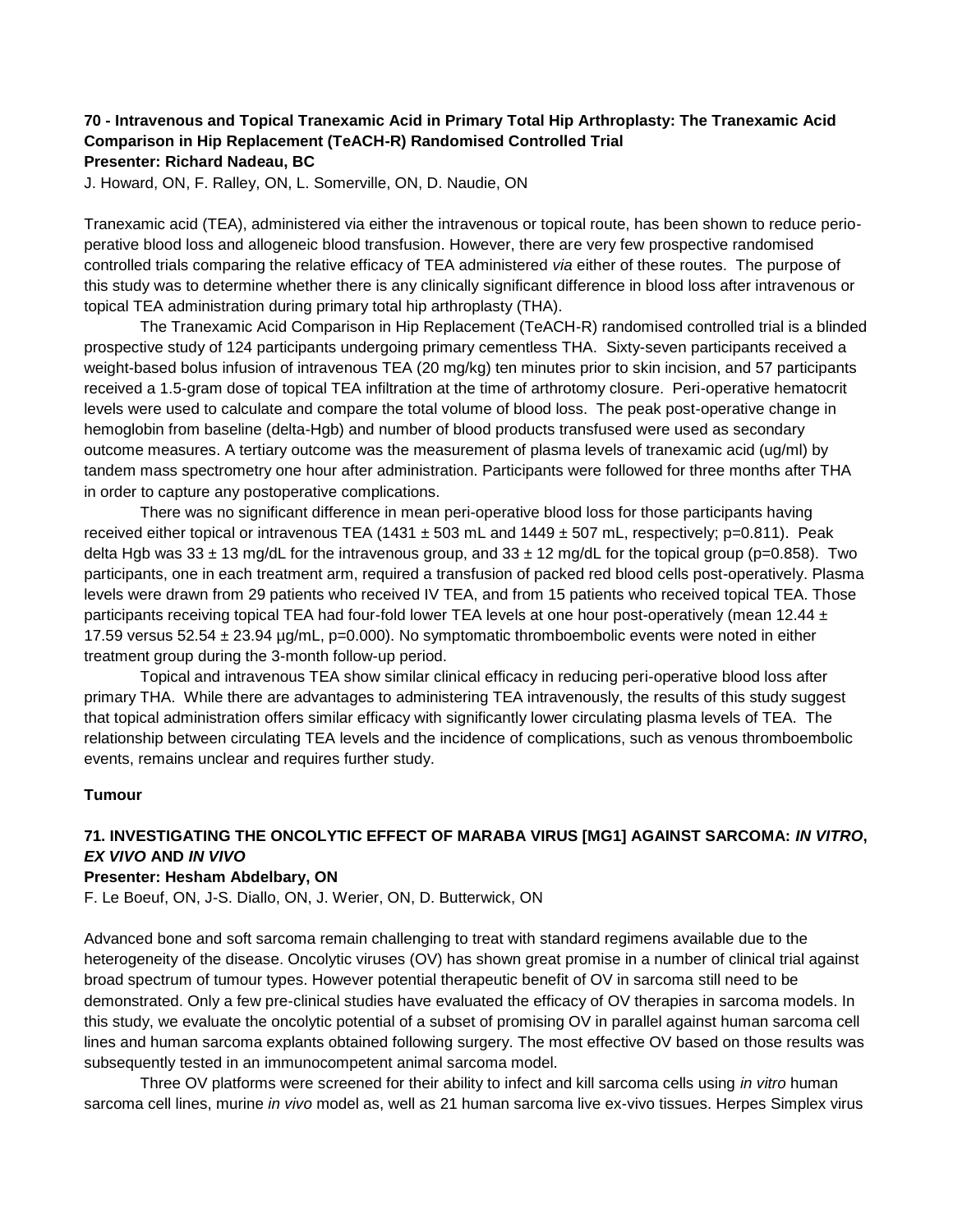(HSVN212-eGFP), Reovirus (Reolysin), Vaccinia virus (VVdd-eGFP) and two Rhabdoviruses, Vesicular Stomatitis Virus (VSVd51-eGFP) and Maraba virus (MG1-eGFP) were used. The susceptibility of four different sarcoma cell lines, human Osteosarcoma (143B), Canine Osteosarcoma (D17), human Ewing's sarcoma (RD-ES) and human synovial sarcoma (SW982) were tested against the panel of OV . EC50 values were then determined for each OV. For the *in vivo* model, S180 (1x10e6) tumours were established subcutaneously in immune-competent Balb/C mice (N=10 per group). Palpable tumours formed within 11 days after seeding. Maraba MG1 virus was administered (1x10e7pfu/mouse).

Twenty-one individual samples were processed corresponding to various types of sarcoma as: osteosarcoma OST (29%), undifferentiated pleomorphic sarcoma UPS (24%), chondrosarcoma CDS (14%), leiomyosarcoma LMS (10%), rhabdomyosarcoma RMS (5%) and other types of sarcoma O (19%). Comparing this data, MG1 was clearly more effective than Vaccinia in its capacity to productively replicate in human sarcoma tissues across the board. MG1 clearly kills sarcoma cells *in vitro*, infected and replicated in more than 80% of human sarcoma tissues tested. Treatment of S180 *in vivo* model using MG1 strongly increased the outcome with 80% cured mice (11/15; Pvalue=0.0276) by slowing down the progression of the tumour.

This study demonstrated that oncolytic MG1 had therapeutic potential against sarcoma cells. It is still unclear whether there will be a direct correlation between infection of *ex vivo* patient tissue and anti-tumour effect in sarcoma patients. This study can open the door to further clinical research to explore the potential of MG1 in treating sarcoma patients.

# **72. IDH1 AND IDH2 MUTATIONAL ANALYSIS CAN HELP DISTINGUISH BETWEEN CHONDROBLASTIC OSTEOSARCOMA AND DEDIFFERENTIATED CHONDROSARCOMA IN HISTOLOGICALLY AMBIGUOUS CASES**

### **Presenter: Eyal M. Ramu, ON**

Q. Wei, ON, K. Gundle, OR, A. Griffin, ON, B. Dickson, ON, R. Kandel, ON, P. Ferguson, ON, B. Alman, NC, J. Wunder, ON

Distinguishing chondrosarcoma (CSA) from osteosarcoma (OS) can be challenging in the setting of a biopsy specimen. The diagnosis is critical for appropriate treatment decision making and prognosis. The treatment for OS is neoadjuvant chemotherapy and surgical resection; however CSA is treated by surgical resection alone. The chondroblastic subtype of OS contains both chondroid matrix and osteoid-forming tumour areas, as such sampling errors can lead to an erroneous diagnosis of chondrosarcoma if the chondroid portion of the tumour is sampled. Similarly, the dedifferentiated subtype of CSA contains a non-cartilaginous component, commonly resembling osteosarcoma. Sampling the non-cartilaginous component can result in an erroneous diagnosis of OS, leading to significant implications for treatment. Mutations in the Isocitrate dehydrogenase genes (IDH1 and IDH2) have been described in a variety of tumours, recently in CSA. Currently, no IDH1 or IDH2 mutations have been identified in OS. The purpose of this study was to determine if IDH mutational status could be used to differentiate between patients with OS and CSA when biopsy results are equivocal.

Five patients with primary high grade bone tumours based on radiological imaging, but with ambiguous histological diagnoses between OS and CSA based on biopsy results were analysed. The genomic DNA of each tumour was prospectively assessed for IDH1 and IDH2 mutations using Capillary Sanger sequencing after PCR amplification of exon 4 of both genes.

IDH mutations were identified in three tumours, one in IDH1 and two in IDH2, while in two cases the IDH genes were found to be wild type. The two patients with wild type IDH1/2 tumours were younger (< age 30) and had radiological imaging that was more consistent with OS. The three patients with the IDH1 and IDH2 mutations were older (> age 60) and had radiological imaging more consistent with CSA. One patient, with a tumour harboring a mutated IDH1, was initially treated with neoadjuvant chemotherapy due to the initial histological diagnosis of OS with chondroblastic differentiation. However, the chemotherapy was stopped due to continued growth of the tumour. Following surgical resection, histological analysis based on evaluation of the resected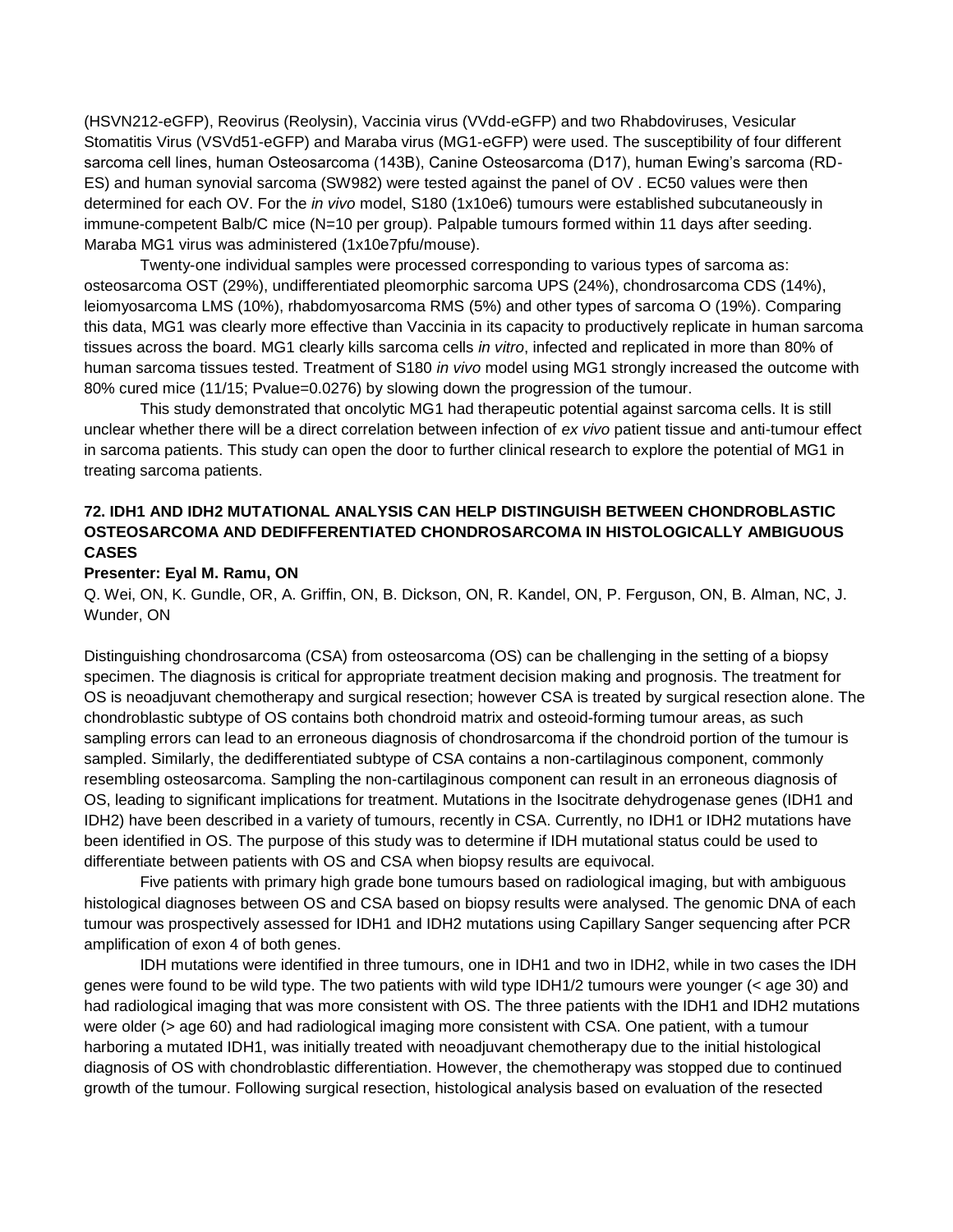tumour was changed to dedifferentiated CSA. This diagnosis would explain the lack of response to chemotherapy and was consistent with the presence of an IDH1 mutation.

Our study supports the use of IDH1 and IDH2 mutation analysis in cases where the diagnosis is not in keeping with the imaging and there is concern that the biopsy is unable to distinguish between chondroblastic OS and dedifferentiated CSA. Interestingly, recent *in vitro* studies in which transfection of mutant IDH genes into mesenchymal stem cells led to upregulation of only chondroid markers of differentiation(1) which may explain the mechanism whereby IDH mutation may result in these histological features. References: 1. Jin Y et al, PlosOne, PMID 26161668.

# **73. BARRIERS AND FACILITATORS EXPERIENCED IN COLLABORATIVE PROSPECTIVE RESEARCH IN ORTHOPAEDIC ONCOLOGY**

## **Presenter: Michelle Ghert, ON**

M. Swinton, ON, S. Rendon, ON, N. Bernthal, CA, N. Evaniew, ON, P. Ferguson, ON, P. McKay, ON, B. Miller, IA, P. Schneider, ON, R. Velez, Spain, K. Weiss, PA, J. Zumarraga, Brazil, T. Damron, NY, M. Serra, Argentina, M. Boffano, Italy, W. Hettwer, Denmark, L. Nystrom, IL, W. Parizzia, Argentina, A. Spiguel, FL

Due to the rarity of bone and soft-tissue malignancies, multicentre prospective collaboration is essential for broadly meaningful research and evidence-based advances in patient care. The objective of this study was to identify barriers and facilitators encountered in large-scale collaborative research by orthopaedic oncology surgeons involved or interested in prospective multicentre collaboration.

All surgeons who were involved in or had expressed interest in the ongoing Prophylactic Antibiotic Regimens in Tumour Surgery (PARITY) trial were invited via email to participate in an in-person focus group to discuss their experiences with collaborative research in orthopaedic oncology. The focus group discussion was digitally recorded, transcribed verbatim and anonymised. The focus group transcript was analysed using qualitative description – an analytic approach which aims to organise the data in the language of the participants with little theoretical interpretation.

The 13 orthopaedic surgeons who participated in the focus group discussion represented orthopaedic oncology practices from seven different countries (Argentina, Brazil, Italy, Spain, Denmark, United States and Canada). Four categories and associated themes emerged from the discussion: (1) the need for collaboration in the field of orthopaedic oncology due to the rare incidence of disease and the need for higher level evidence to guide treatment; (2) motivational factors for participating in collaborative research including establishing proof of principle, learning opportunity, answering a relevant research question and being part of a collaborative research community; (3) barriers to participating in collaborative research including funding, personal barriers, institutional barriers, trial barriers, and administrative barriers; and (4) facilitators for participating in collaborative research including institutional facilitators, leadership, authorship, trial set-up, and Methods Centre support.

Orthopaedic surgeons involved in an ongoing international randomised controlled trial (RCT) were motivated by many factors to participate in the trial and experienced a number of barriers to and facilitators for their participation. There was a collective sense of fatigue experienced in overcoming barriers to participating in collaborative research which was mirrored by a strong collective sense of the importance of, and need for collaborative research in the field of orthopaedic oncology. The experiences were described as essential, educational first steps to move forward collaborative studies in the field. Knowledge gained from this study will inform the development of future large-scale collaborative research in orthopaedic oncology.

# **74. A COMPARISON OF OUTCOME OF TWO TREATMENT PARADIGMS FOR SACRAL CHORDOMA: DOES PRE-OPERATIVE RADIATION IMPROVE PROGNOSIS?**

**Presenter: Matthew T. Houdek, ON**

P. Rose, MN, J. Wunder, ON, F. Sim, MN, P. Ferguson, ON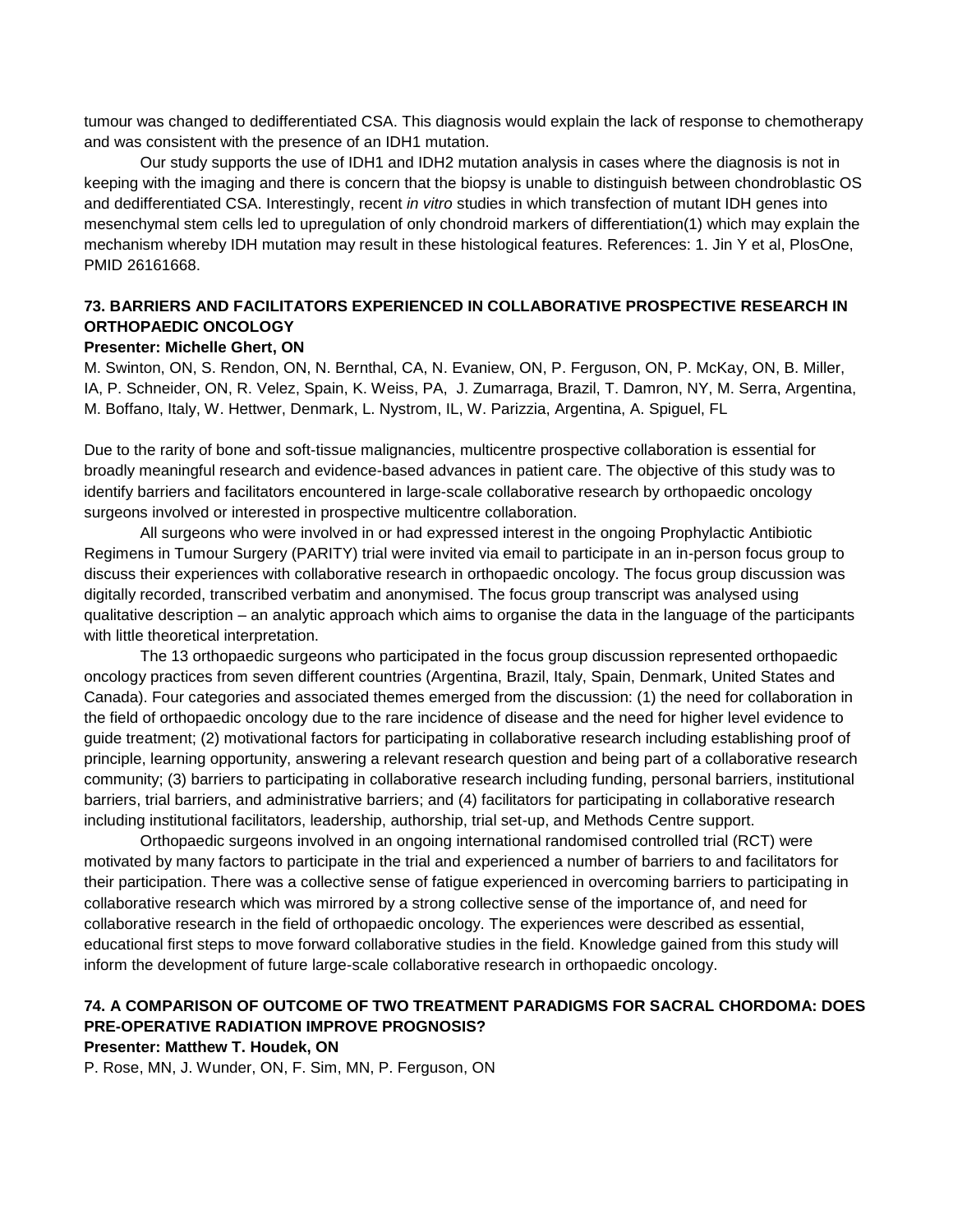The mainstay of treatment for sacrococcygeal chordomas is en-bloc excision with wide margins, however this often leads to significant morbidity for patients. Even following complete surgical resection there is purportedly a high risk of local recurrence. As a result, some institutions combine pre-operative radiotherapy with surgical excision in an attempt to reduce the risk of local recurrence in the setting of the close resection margins which are inherent to these procedures. The purpose of this study was to compare cohorts from two large tertiary sarcoma centres in North America (USA and Canada) to determine if the addition of radiation to the treatment protocol for patients with chordoma can improve outcomes.

We identified 112 patients who underwent surgical excision of a sacrococcygeal chordoma at two sarcoma centres. The patients' radiographic and medical records were reviewed for clinical outcomes as well as post-operative complications. There were 39 females and 73 males, with a mean age of 58 years at the time of surgery and a mean follow-up of eight years (range one to 25 years). All patients underwent resection with curative intent. The resection was accomplished through a combined anterior/posterior (n=69) or a solitary posterior (n=43) approach. Negative margins were obtained in 95 patients. The most common cephalad resection level was S2 (n=47). Neoadjuvant radiotherapy was given to 23 patients.

The 10-year disease-free and overall survivals were 50% and 63%, respectively. Patients with a positive surgical resection margin were at significantly increased risk of mortality (HR 2.54, P=0.02) and tumour recurrence (HR 2.70, P=0.03). Tumour size greater than 9cm in maximal dimension was associated with increased risk of local recurrence (HR 1.99, P=0.02). Post-operative complications occurred in 55% of patients; most commonly, wound break down leading to surgical debridement (n=32). Pre-operative radiotherapy did not reduce the risk of mortality (HR 1.42, P=0.45), local recurrence (HR 0.55, P=0.23), or development of distant disease (HR 0.98, P=0.97). However, pre-operative radiotherapy did increase the risk of post-operative wound complications (OR 3.23, P=0.01).

Complete surgical resection was the most important factor in the treatment of sacral chordomas. In this retrospective study, pre-operative radiotherapy did not reduce the risk of mortality, local tumour recurrence or development of metastatic disease. It was however associated with a significantly increased risk of wound complications. Future prospective studies comparing surgical excision with or without pre-operative radiotherapy are needed in order to completely examine its utility in the management of patients with sacral chodromas.

## **75. COMPLICATIONS AND OUTCOMES FOLLOWING FREE FIBULA RECONSTRUCTION FOR SPINAL PELVIC DEFECTS FOLLOWING RESECTION OF A MALIGNANT TUMOUR IN THE AXIAL SKELETON Presenter: Matthew T. Houdek, ON**

K. Bakri, MN, F. Sim, MN, P. Rose, MN, S. Moran, MN

Following tumour resection of the axial skeleton and pelvis, reconstructive surgeons are often left with large composite bone and soft tissue defects in a physiological poor host. Vascularised bone transfer, namely free fibula transfer, can be used in order to supplement stability to the spine and pelvis in the setting of large osseous defects. In the extremities the use of these flaps has been reliable, however, due to the various host factors the use of vascularised bone transfer has associated with a high complication rate in the setting of oncological reconstruction. Currently there is a paucity of data on the use of these flaps in the axial skeleton and pelvis, with historically a high rate of failure without vascularised bone transfer.

We retrospectively reviewed the records of 25 cases of vascularised fibula transfer performed to reconstruct a bony defect following an oncological resection of the spine, sacrum or pelvis from 2000 and 2014. Pertinent demographics as well as information regarding the surgical procedure and disease status at latest follow-up were reviewed. The cohort consisted of 14 males and 11 females; with a mean age at surgery of 38 years (14-68 years) and a mean follow-up of five years (range one to14 yrs). The most common pathology was osteosarcoma (n=5) and chondrosarcoma (n=5).

The overall two, five, and 10-year survival was 73%, 53%, and 35%. In regards to disease specific survival, the overall two, five, and 10-year survival was 76%, 66% and 44%. Disease recurrence occurred in seven patients (local only, n=2, distant, n=3, local and distant, n=2), leading to death in five patients. Although not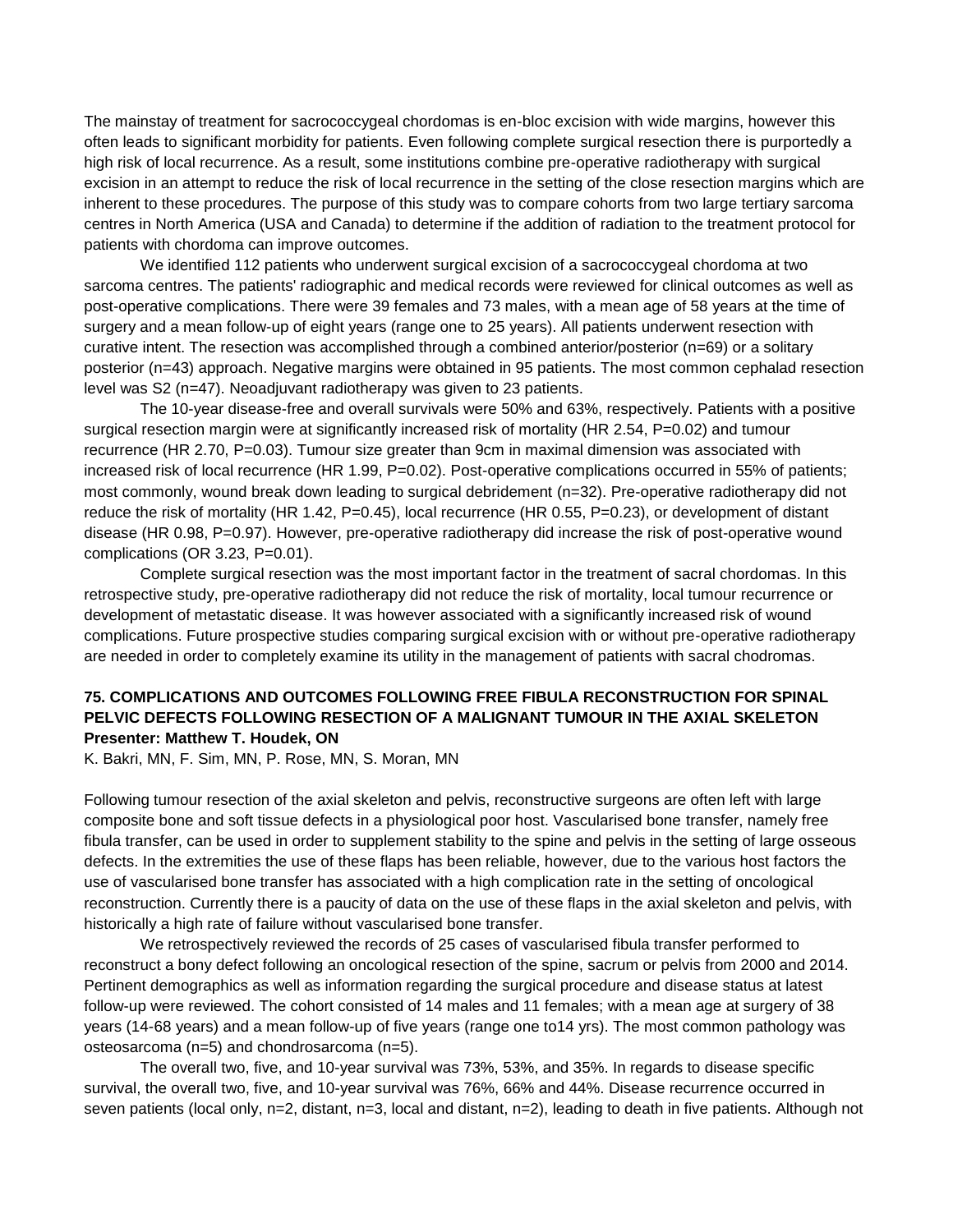significant, there were no cases of failure when a double rod construct was used compared the four failures where a single rod construct was used (P=0.26). The mean time to union was eight months (range 4-13 months) with an overall union rate of 76%. Complications were common following this procedure, with 19 (72%) patients sustaining at least one post-operative complication. Following the procedure the mean MSTS functional score was 16 (range 4-26). Thirteen patients were ambulating following the procedure.

The free-fibula is considered the work horse vascularised bone graft for extremity reconstruction, however data on the use of the vascularised fibula in the axial skeleton and pelvis is limited. The results of this study show the fibula can supplement reconstruction and fusion, with graft union in a majority of patients. Complications were high following the procedure and likely related to the physiological poor host and size and complexity of the surgery. Currently we advocate for the use of a double rod construction, as this could potential reduce rates of failure.

# **76. THE ONCOLOGIC AND FUNCTIONAL OUTCOMES OF ILIOSACRAL RESECTION FOR PRIMARY BONE TUMOURS**

### **Presenter: Anthony M. Griffin, ON**

S. Gupta, Scotland, K. Gundle, OR, L. Kafchinski, TX, J. Wunder, ON, P. Ferguson, ON

A type I iliosacral pelvic resection for tumour often creates a large segmental pelvic ring defect, the management of which remains controversial as the surgeon may or may not reconstruct the resultant pelvic defect. When no reconstruction is performed, the residual ilium collapses back onto the remaining sacrum over time thereby creating an iliosacral pseudarthrosis.

The goal of this study was to evaluate the oncologic outcome, complications and functional outcomes of type one pelvic resections with or without reconstruction.Thirty-seven patients who required a type one pelvic resection for tumour with resultant pelvic ring discontinuity between 1989 and 2015 were identified from our prospectively collected database. Local recurrence-free, disease-free and overall survival were assessed using the Kaplan-Meier method. Patient function was assessed using the Musculoskeletal Tumour Society (MSTS) scoring system and the Toronto Extremity Salvage Score (TESS).

The 14 women and 23 men had a median age of 32 years (15-85). The diagnoses were 19 chondrosarcoma, four osteosarcoma, four Ewing sarcoma, five other bone sarcomas and five giant cell tumours. At a mean follow-up of 83 months (1-217), 30 patients were alive without disease, five were dead of disease and two were deceased of other causes. Four patients presented with metastatic disease; there were no local recurrences and five patients developed subsequent metastatic disease. Five-year local recurrence free survival was 100%, Five-year metastasis-free survival was 83.8% and overall survival was 80.2%. Only 4/37 (11%) patients had a reconstruction of the defect. Nineteen patients (51%) experienced at least one complication, including all four patients with reconstructions: 15 wound healing complications/ infections, three fractures and one pulmonary embolism. Most complications were early; Four patients had multiple complications. The mean score for MSTS 87 was 21.1 (+/- 7.8), MSTS 93 was 65.9 (+/-23.8) and TESS was 76.4 (+/-19.3).

Patients requiring type one pelvic resections had a very good oncologic outcome. Complication rates were reasonable and generally acute in nature. Reconstructing the type 1 defect appears to be associated with more frequent complications without improved functional outcome, thereby bringing into question its benefit.

## **77. OUTCOMES FOLLOWING SURGICAL MANAGEMENT OF METASTATIC LONG BONE DISEASE Presenter: Anas Nooh, QC**

K. Goulding, QC, M. Isler, QC, S. Mottard, QC, A. Arteau, QC, N. Dion, QC, R. Turcotte, QC

Bone metastases represent the most frequent cause of cancer-related pain. Although most bony metastatic lesions can be managed non-operatively, surgical management remains the standard of care for patients with severe pain, impending or established pathological fractures. Studies have demonstrated functional improvement post-operatively as early as six weeks, but little data exists on exact timing of these improvements post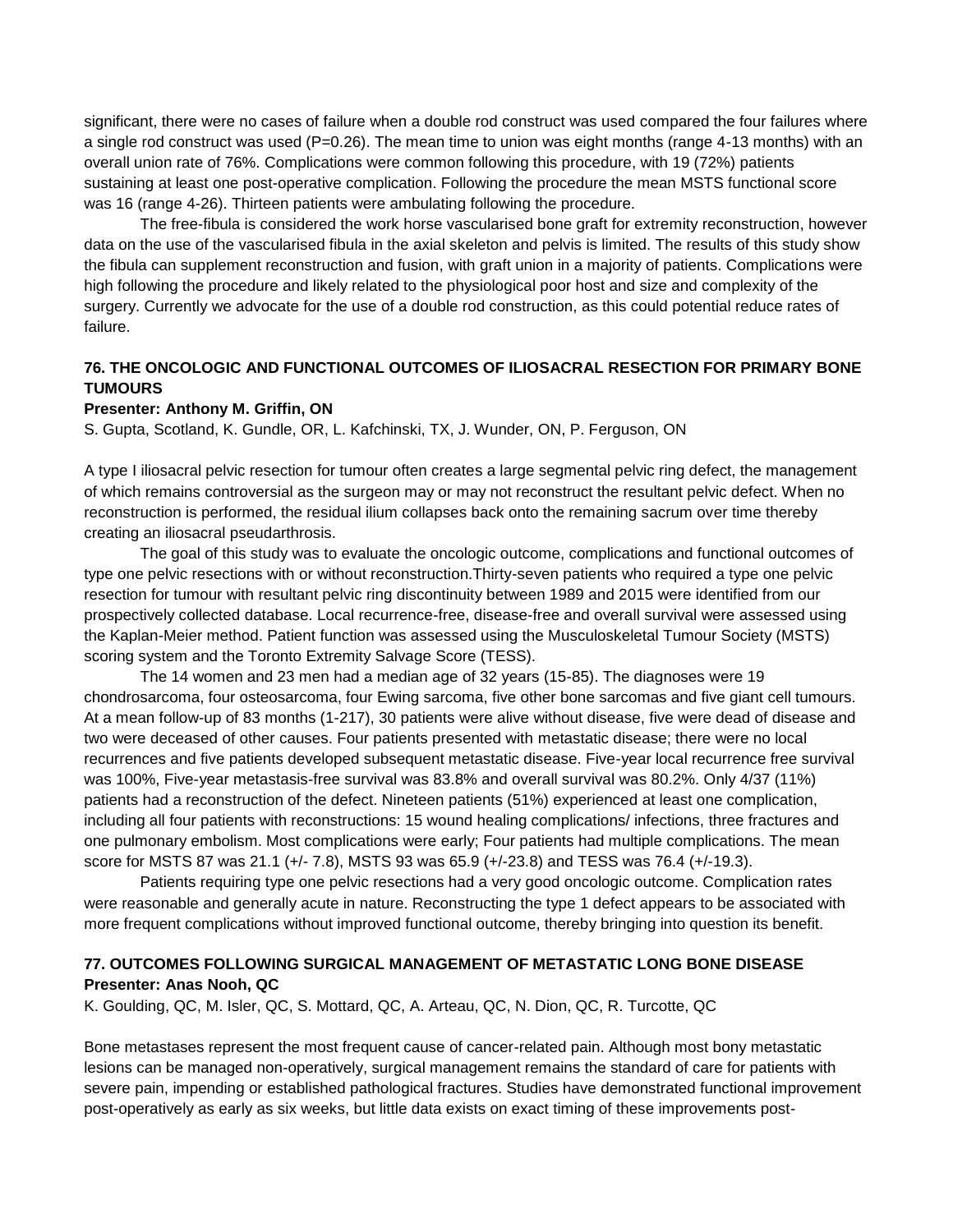operatively. In this study, we sought to examine: whether patients' functional outcome, pain and quality of life improved following surgery for long bone metastases, the overall and 30-day rate of rate of complications; and the oncologic outcomes including local disease progression.

A multicentre, prospective study was conducted between 2008 and 2016. A total of 187 patients were enrolled in the study, with full post-operative data available for 139 patients. The Musculoskeletal Tumour Society (MSTS) functional score, the Toronto Extremity Salvage Score (TESS), the Brief Pain Inventory (BPI) form, and the Quality Of Life During Serious Illness (QOLLTI-P) form were administered pre-operatively and postoperatively at two, six, 12, 26 and 52 weeks. The majority of patients (69.8%) had lower limb lesions while 30.2% had upper limb tumours. Pathological fractures were present in 47 (33.8%) patients. Fifty-four (38.9%) patients were treated with intramedullary nailing, 48 (34.5%) patients underwent endoprosthetic replacement, 31 (22.3%) had plate osteosynthesis, four (2.9%) underwent curettage only, and two (1.4%) were managed with allograft reconstruction. Thirty-seven (26.6%) patients completed the 52-week follow-up. Analysis of variance was conducted to test for significance between pre- and post-operative scores.

MSTS scores demonstrated a statistically significant improvement at two, six, 12, 26 as well as 52 weeks when compared to the preoperative scores (P<0.001). There was no difference in TESS scores at two weeks postoperative compared to pre-operative, however, there was a significant difference at six, 12, 26 and 52 weeks when compared to the preoperative scores (P<0.001). With regard to pain relief, the BPI scores demonstrated a reduction in pain scores at two, six, 12, 26 as well as 52 weeks when compared to the preoperative scores (P<0.001). There was no difference in quality of life as measured by the QOLLTI-P score. The overall rate of complications was 33%, with 50 complications reported in 46 patients. The 30-day rate of systemic complications was 13%, with only one early death. Local disease progression occurred in 16 patients (11.5%).

Surgical management of metastatic long bone disease improves patients' functional outcome and pain scores as measured by the MSTS, TESS and BPI scores. These improvements were significant as early as two weeks post-operatively for MSTS and BPI. These results suggest that surgical management is beneficial in patients with metastatic bony disease with expected short-term survival.

## **78. ASSESSING THE NEED FOR MULTIDISCIPLINARY METASTATIC BONE DISEASE CLINIC AT A TERTIARY CANCER CENTRE**

### **Presenter: James Lee, ON**

M.A. Sobeai, ON, V. Kansal, ON, J. Werier, ON, H. Abdelbary, ON

A skeletal related event (SRE) is a bone metastasis that can cause pathologic fracture or spinal cord compression and might require radiation therapy, radiologic intervention and/or surgery. Early detection and timely management of SREs is crucial in improving quality of life for patients with metastatic bone disease (MBD). The question of this study is to identify gaps in the care delivered to patients with MBD and assess the need for a multidisciplinary metastatic bone disease clinic to bridge these gaps.

From January 2013 to December 2014, a total of 109 cases of MBD patients who required surgery were identified. A retrospective review of these cases was performed. The following information was extracted from the electronic medical records: primary cancer of bone lesion, age distribution, referral patterns, types of orthopaedic intervention, survival post-surgery, patterns of adjuvant radiotherapy, length of stay in hospital post-surgery.

The most common primary site for MBD was breast followed by lung and prostate (40%, 21%, 9% respectively). In regards to referral patterns, approximately 50% of cases were referred from the emergency department (ED), and a referring source was not identified in 20% of cases. Out of all cases referred from the ED, 61% of patients had a previous known diagnosis of cancer with bone metastasis and 24% had known history of cancer, but without diagnosis of bone metastasis. Approximately 60% of cases presented with a pathologic fracture. In 18%, patients required more than a single operation to control their symptoms and the most common orthopaedic intervention was plating and medullary nailing and then joint prosthesis (35%, 34%, 21% respectively). Over 80% of patients survived over three months post-operatively. Fifty-two percent of cases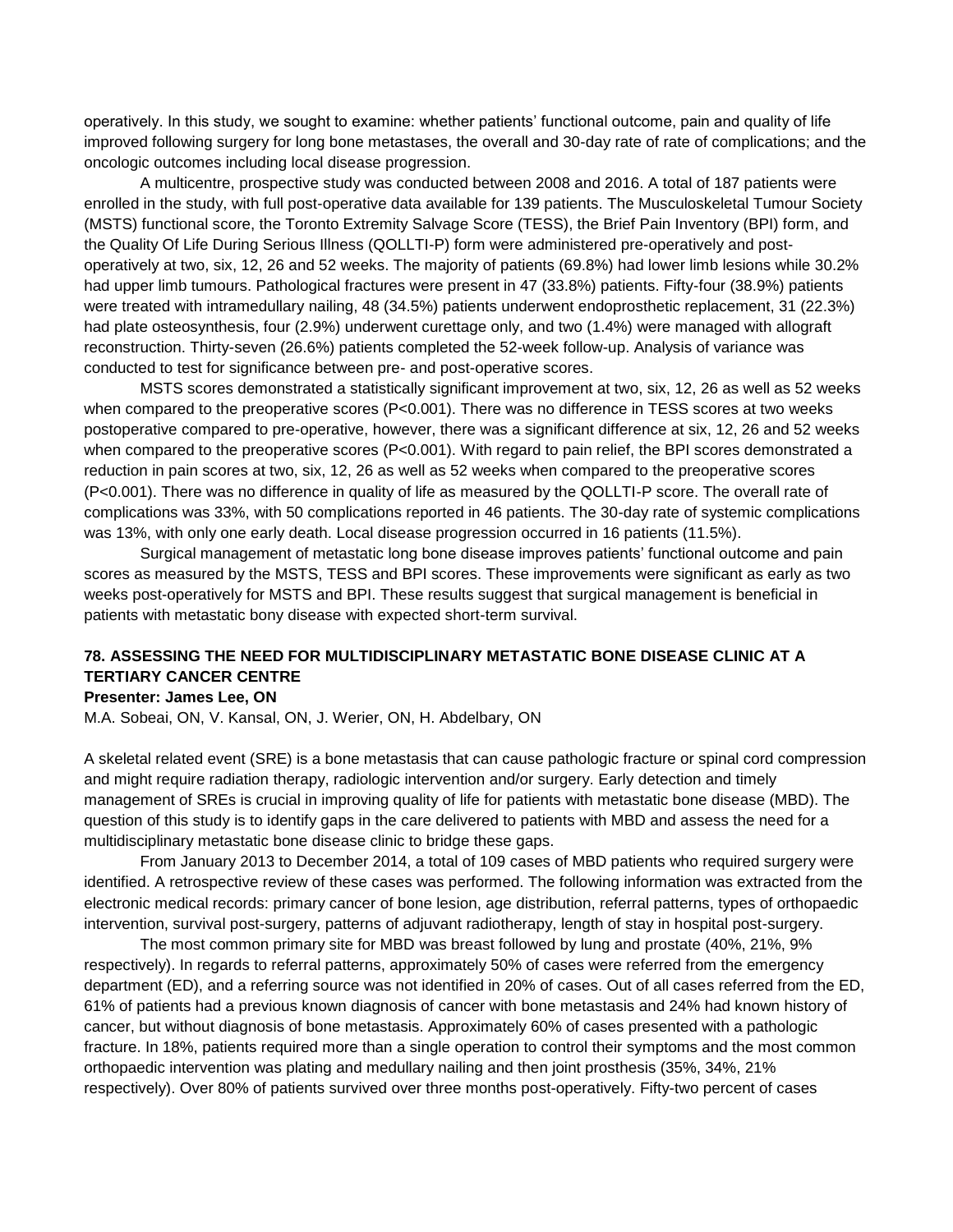required a length of hospital stay greater than 10 days. Increased length of stay correlated with age, lack of radiotherapy as being referred from the ED.

From the data analysis, there was a lack of well defined referral and clinical care pathway for MBD. This lack of standardisation led to significant gaps in care, increased length of hospital stays and delayed identification of patients requiring rapid surgical intervention. The data also indicated that prolonged length of hospital stay correlated with factors such as, lack of standardised radiotherapy protocols and being referred from ED. This clinical data eludes to the important need for a multidisciplinary MBD program to provide rapid access to care and streamline clinical pathway. For patients, such a program will improve their experience by saving anxiety and effort that they otherwise expend in a fragmented health system.

## **79. VENOUS THROMBOEMBOLIC EVENTS IN SARCOMA PATIENTS: RETROSPECTIVE ANALYSIS OF AN INSTITUTIONAL DATABASE**

### **Presenter: Krista A. Goulding, QC**

A. Fakeeh, QC, R. Turcotte, QC, T. Alcindor, QC

Venous thromboembolic events (VTE) are a well-known complication of cancers, most notably adenocarcinomas and hematological malignancies. Sarcomas are usually not considered thrombophilic, but little has been published on the incidence and risk factors of VTE in sarcoma patients. The objectives of this study were 1) to determine the incidence of VTE in patients with extremity and axial bone and soft tissue sarcoma (STS), 2) to identify predictive factors for the development of VTE in these patients treated with surgery, radiation or chemotherapy.

A prospectively collected, institutional database identified 72 of 995 consecutive sarcoma patients (49M; 23F) with the diagnosis of at least one VTE by ultrasound or dedicated computed tomography. Mean patient age was 55 years; diagnosis was STS in 51 (71%) and bone sarcoma in 21 (29%). Tumours were located in the lower extremity (63.9%), axial location (15.2%), upper extremity (12.5%) and retroperitoneum (8.3%). Sixteen patients had distant metastases, one had nodal metastases and three had both. The database was also reviewed for presence of vessel compression and existence of predisposing factors (post-operative setting, central venous catheter placement).

Seventy-two of 995 patients developed at least one VTE, with an incidence of 7.23%. Excluding postoperative setting and central venous catheter placement, the number of sarcoma-associated VTEs was 37 (incidence of 3.7%). Despite anticoagulation with high dose low-molecular-weight heparin (LMWH), 14 more cases of recurrent VTE were detected. Factors associated with recurrent or multiple VTE were STS (P=0.03) and treatment with surgery and chemotherapy (p=0.021). The most common sarcoma subtypes associated with VTE were liposarcoma, osteosarcoma, and leiomyosarcoma. Tumour grade and anatomic location were not apparent risk factors.

Thromboembolic events are infrequent in sarcoma patients and are associated with aggressive disease behavior as well as medical interventions. Given the overall low frequency of VTE in these patients, routine thromboprophylaxis does not appear to be warranted, except in high-risk situations such as surgery.

# **80. THE IMPACT OF 3D PRINTED BONE NEOPLASM MODELS ON SURGICAL EXCISION PLANNING Presenter: Leonid Chepelev, ON**

H. Abdelbary, ON, T. Hodgdon, ON, J. Werier, ON, A. Sheikh, ON, F. Rybicki, ON

To explore the impact of the use of patient specific 3D printed bone neoplasm models on surgical planning for bone neoplasm excision, specifically the nature of the procedure, surgeons' confidence, and patient satisfaction with consent.

A total of 20 consecutive patients with complex pelvic neoplasms were included in the study. Diverse neoplasms were addressed, including metastatic and primary pathologies. CT images with IV contrast were acquired for all patients and reconstructed with isotropic voxels and axial slice thickness of 1.25mm. Resultant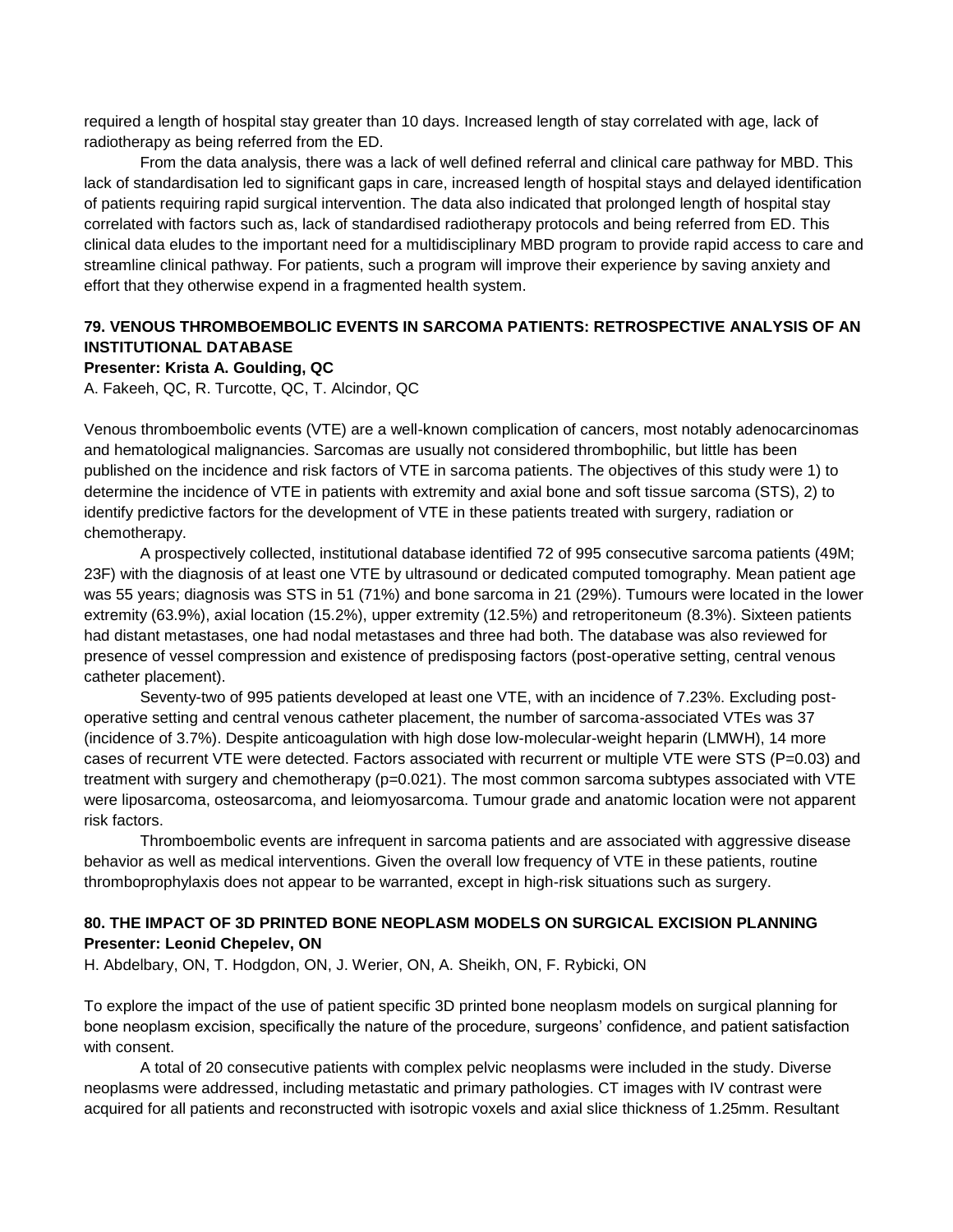DICOM images were segmented using Materialize software (Leuven, Belgium) to identify neoplasms and to delineate the involved neurovascular structures. Models produced in this segmentation were printed using Objet260 printer (Stratasys, Eden Prairie MN). Two orthopaedic surgeons with no prior knowledge of the patients were then asked to provide a preliminary resection and reconstruction plan using only PACS software and rate their confidence. They were then exposed to a 3D printed model and asked to rate their confidence on a Likert scale after modifying their plan, if necessary. All surgical plans were then computationally converted to resection volumes and digitally compared. Finally, in obtaining informed consent for neoplasm excision, patients were asked to rate their satisfaction with consent before and after exposure to 3D models of their disease, on a Likert scale.

A total of 20 diverse neoplasm models, including metastatic (n=15) and primary (n=5), were successfully fabricated and used in pre-operative planning. Exposure to 3D printed models significantly increased surgeons' confidence in their plans and substantially altered surgical plans in all cases, as identified by volume comparison. Patients exposed to 3D models of their disease reported overall higher satisfaction.

Within the limits of this study, tangible, interactive 3D printed models of bone neoplasms in the context of vital proximal neurovascular structures were demonstrated to have a significant objective and subjective impact on improving surgical planning and patient communication.

## **COA Foot and Ankle**

### **81. ANKLE ARTHROSCOPY FOR DIAGNOSIS AND TREATMENT OF FULL THICKNESS CARTILAGE LESIONS IN THE SETTING OF ANKLE FRACTURE Presenter: Rachael Da Cunha, NY**

M. Drakos, NY, W. Shrairer, NY, S. Karnovsky, NY

Ankle fractures treated with anatomic open reduction and internal fixation (ORIF) can still be associated with poor clinical outcomes. The presence of radiographically occult intra-articular chondral injury is a known entity, however the clinical relevance of this is not well established. The purpose of this study was to evaluate the prevalence of chondral lesions, in particular full thickness talar dome lesions, with concurrent arthroscopy in acute ankle fracture ORIF and determine if there is a correlation with patient and fracture characteristics. In addition, we aimed to evaluate the treatment effect on clinical outcomes to establish the role of concurrent arthroscopy in ankle fracture management and aid in guiding treatment.

A retrospective chart review was conducted from prospectively collected registry data. All patients that underwent an acute ankle fracture ORIF with concurrent arthroscopy were identified. Fracture type by the Lauge-Hansen classification as well as by anatomic location were determined. Charts were reviewed to determine the prevalence and grade of chondral lesions. The treatment performed for each chondral lesion was determined. Clinical outcomes with a minimum of one year follow-up were assessed using the foot and ankle outcome score (FAOS).

One hundred and sixteen consecutive patients undergoing acute ankle fracture ORIF with concurrent arthroscopy were included. A chondral lesion was identified in 78% (90/116). Of those, a Grade IV full thickness talar dome chondral lesion was identified in 52% (47/90). Partial thickness lesions were most commonly treated with a debridement alone whereas full thickness injuries most commonly underwent debridement and microfracture with or without defect filling. Patient age was a significant predictor, with patients less than thirty being less likely to have a chondral injury compared to those age greater than thirty (59% vs. 85%, p=0.0063). Fracture type by either the Lauge-Hansen or anatomic classification was not significantly correlated with having a chondral injury (p=0.39 and 0.34). Of the patients that sustained a dislocation at the time of injury, 100% had a chondral lesion which was statistically significant (p=0.030). Patients with complete syndesmosis disruption were more likely to have a chondral lesion, but this did not reach statistical significance.

Arthroscopy performed at the time of acute ankle fracture ORIF is useful in diagnosing chondral injuries which may be underdiagnosed by imaging alone. Chondral lesions, in particular full thickness talar dome chondral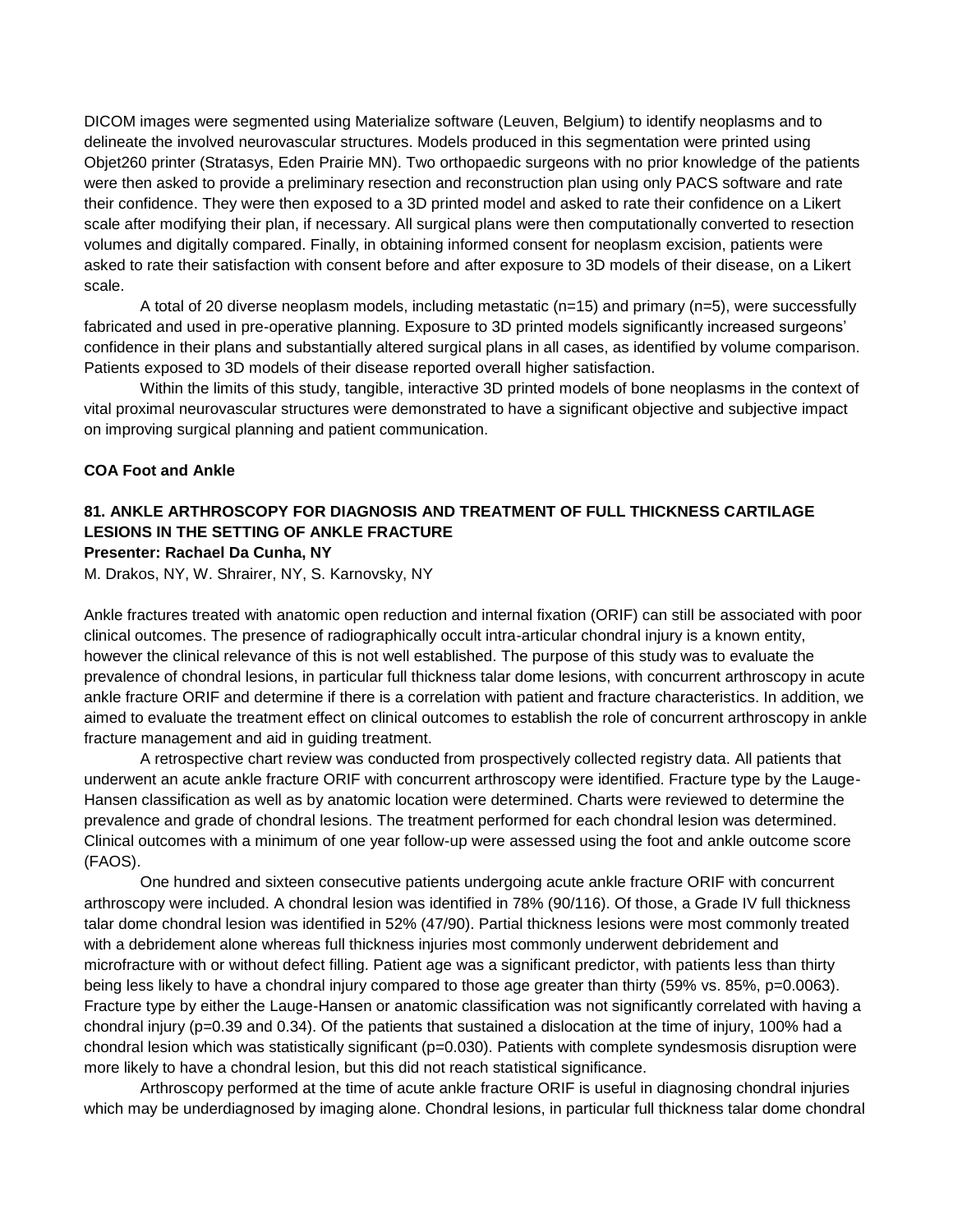lesions, are common. Increased fracture severity, as indicated by the presence of a dislocation at presentation, or a syndesmotic injury may be more likely to present with a chondral lesion and thus should raise suspicion. Concurrent arthroscopy allows for acute treatment of a chondral lesion and may positively affect clinical outcomes.

# **82. 3D PRINTING OF CALCANEAL FRACTURES: AN ANALYSIS OF INTEROBSERVER RELIABILITY IN USING THE SANDERS CLASSIFICATION SYSTEM**

**Presenter: Chris Small, NL**

A. Furey, NL, M. Bartellas, NL

Calcaneus fractures are the most common tarsal fractures and often lead to chronic pain and disability. These fractures are challenging to describe and outcomes are dependent upon accurate reduction and adequate fixation. The current, accepted classification system has a reasonable reliability and is used to facilitate preoperative planning. 3D printing is a method of recreating complicated anatomical structures quickly and economically. We set out to recreate 3D models of fractured calcanei in order to test whether these models could be classified as accurately as the CT images themselves.

CT scans of intra-articular calcaneus fractures were chosen at random from the local PACS system and the OR records of staff surgeons. DICOM files are generated by the CT scanner. These files are then converted to .stl files. Osiris and Mesh lab software are used to manipulate the image, removing the other bones. Four models were provided to staff as a preliminary analysis. A copy of the Sanders classification chart was provided. Results were tabulated and assessed using a weighted kappa statistic.

We calculated Fleiss' Kappa at 0.52 (95% CI -0.009 to 1) and a percentage agreement at 0.70 (95% CI 0.149 to 1).

Classification of the printed models showed moderate agreement similar to that found using conventional imaging. Our small sample size creates large confidence intervals. Our goal is to now print 30 models to have reviewed by staff and compare the inter observer reliability to that found using CT images of the same fractures.

# **83. SIMULATED ARTHROSCOPIC HALLUX MT ARTHRODEIS UTILISING FULL THREAD COMPRESSION SCREWS SHOWS SIMILAR STIFFNESS AND LOAD TO FAILURE COMPARED TO LOCKING PATE, WITH LESS PLANTAR GAPPING**

**Presenter: Alastair Younger, BC**

K. Hunt, CO, J. Kelly, CO, R. Fuld, CO, N. Anderson, CO, T. Baldini, CO

To determine the comparative strength and stiffness of an arthroscopic MTP fusion construct compared to standard locked plates. To determine the relationship between each construct and bone density. The first ray of eight matched pairs of fresh-frozen cadaveric feet underwent dissection and DEXA scanning to measure bone mineral density (BMD). The "plate" group was prepared with cup-and-cone reamers, and fixation of the MTP joint with one compression screw and low profile dorsal compression and locked plate. The matched pair "screws" group was prepared through a simulated arthroscopic technique, achieving fixation with two new generation fullthread compression screws, while preserving capsular attachments, to mimic arthroscopic fusion. Each specimen was loaded on the distal phalanx in a cantilever fashion to 90 N at a rate of 3 Hz for a total of 250,000 cycles. Plantar MTP gap was recorded for each cycle using a calibrated extensometer; Load-to-failure testing was performed for all specimens that endured the entire cyclical loading; and stiffness was calculated from the final load-to-failure. Data was analysed with a Student's t-test, with significance set a p<.05. Pearson Correlation coefficient (r) was calculated for stiffness and load to failure vs. BMD.

The plate group demonstrated significantly more plantar gapping during cyclic loading (Figure 1). There was no significant difference in stiffness, 31.6 N/mm (plates) and 51.7 N/mm (screws) (p=0.24) or load to failure, 198.6 N (plates) and 290.1 N (screws) (p=0.07). During the first loading cycle, none of the locked plate specimens failed, and two of eight screws specimens failed. During cyclic loading, three of eight locked plate specimens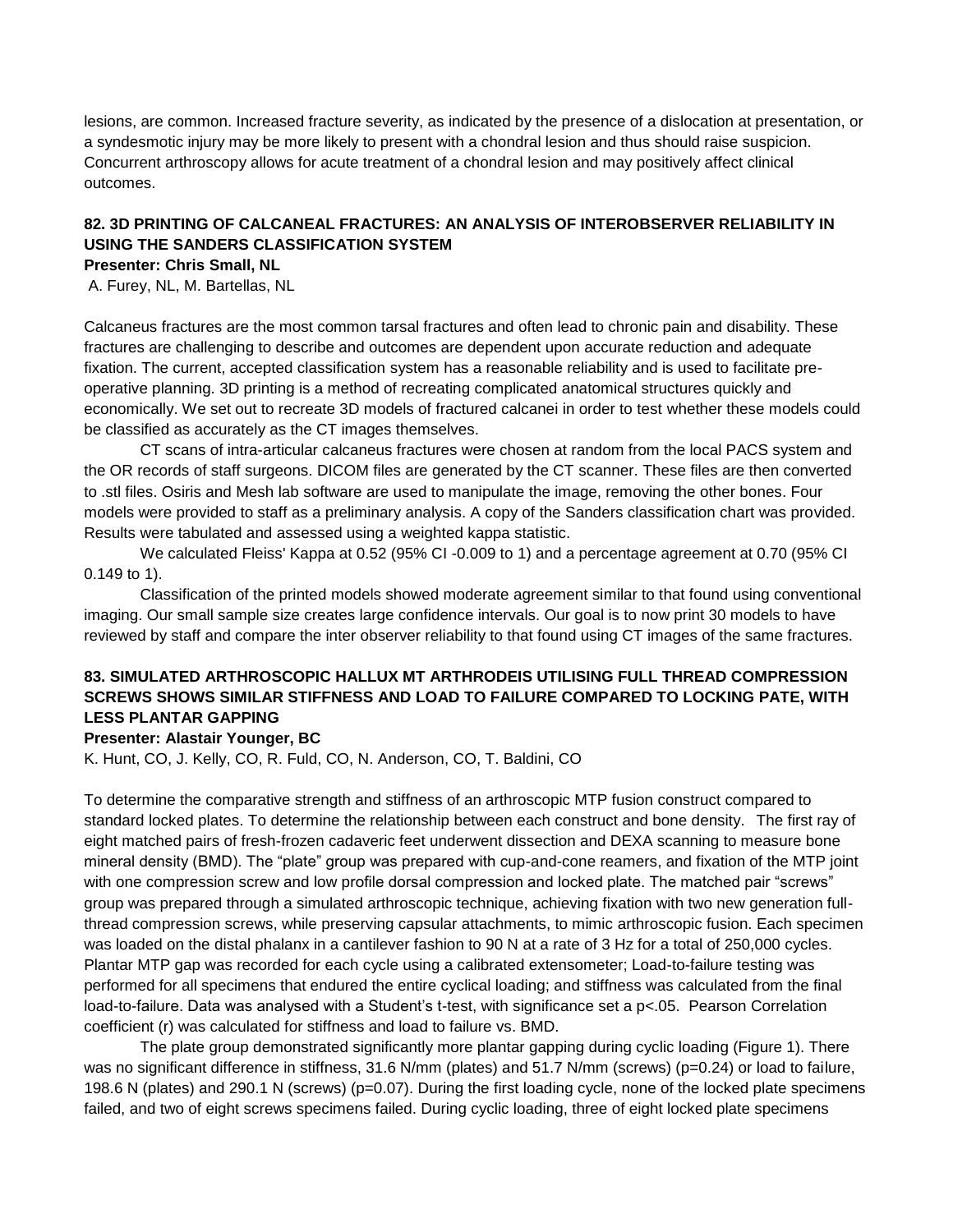failed, and no screws only specimens failed. Stiffness and load to failure were highly correlated to BMD for both the plate group, r=0.85 and r=0.62, respectively, and the screws only group, r=0.82 and r=0.94, respectively. Decrease in strength of the construct with diminished bone density was therefore more relevant for the screw group.

These data demonstrate that arthroscopic fusion of hallux MTP arthrodesis utilising full thread compression screws has less plantar gapping compared to dorsal locking plates, while being similar in mean stiffness and load-to-failure. These results indicate the possibility of an increased role of arthroscopic fusion clinically. Of note, the two preload failures of the screws only cohort occurred in specimens with the lowest BMD, potentially indicating a clinical contraindication with this technique. BMD and metatarsal width may aid in predicting early failure such that appropriate fixation construct and post-operative protocol might improve results for these patients. Screw fixation should likely be avoided in severe osteoporosis, or combined with limited weight-bearing and/or immobilisation.

# **84. A PROSPECTIVE COHORT-STUDY ON THE RETURN TO WORK AND FUNCTION TWO YEARS AFTER SURGICAL TREATMENT OF TIBIOTALAR ARTHRITIS**

### **Presenter: Olivier Gagne, BC**

A. Veljkovic, BC, M. Glazebrook, NS, T. Daniels, ON, M. Penner, BC , K. Wing, BC, P. Dryden, BC, A. Younger, BC

Ankle arthritis is a debilitating condition. People who are affected by end stage ankle arthritis are as symptomatic as arthritis in other main articulations of the lower extremity, and often present with concurrent medical conditions and comorbidities. Once these patients cannot perform their job due to disabling arthritic ankle, they leave the workplace and require financial aid. The purpose of this study was to determine the work status before and after surgery for end stage ankle arthritis in the working age population. We hypothesised that middle-age patients at the time of surgery [55 years-old and younger] were able to go back to work within two years of their index ankle procedure and not depend on social/subsidised programs.

Since 2001, patients treated for end-stage ankle arthritis in three Canadian centres were offered to partake in the Canadian Orthopaedic Foot and Ankle Society (COFAS) Prospective Ankle Reconstruction Database. The modalities of treatment included total ankle replacement and ankle arthrodesis (open and arthroscopic). A survey was given to patients at various points of the study, which included the MODEMS questionnaire from AAOS and SF-36. This study used the pre-operative survey, including the along with the same survey filled by patients two years post-operatively. Degenerative osteoarthritis, post-traumatic osteoarthritis and inflammatory arthritis requiring surgical intervention was the main inclusion criteria. Patients over 55 years old at the time of surgery were excluded.

This group had 211 patients of age 47±8 and was balanced as far as sex (113M) and side (102L). The employment rate for this group should be 79.2 per Statistics Canada. The employment rate prior to surgery was 56% and increased to 63% two years later. The additional 7% were on leave of absence or disability prior to surgery. At the two-year follow-up, 92 patients reported less pain with work, 88 patients reported that the surgery met their expectations and 78 reported minimal interference with their work. With regards to WCB, Disability and Social Security, 115 (56%) were never on any of the above, 41 (20%) were no longer on any two years postoperative and 9 (4%) entered at least one program.

The two-year follow-up after tibiotalar arthrodesis or arthroplasty in patients younger than 55 years old shows that more people are able to get back to work than go off work. It also shows that more people are able to get off subsidised programs and that there is an overall satisfaction with regards to pain, inference with work and expectation. After surgery, this patient population still has a lower employment rate than the normal population. More research would be needed to better outline strategies that could reduce the disability within this group and maintain them in the workforce.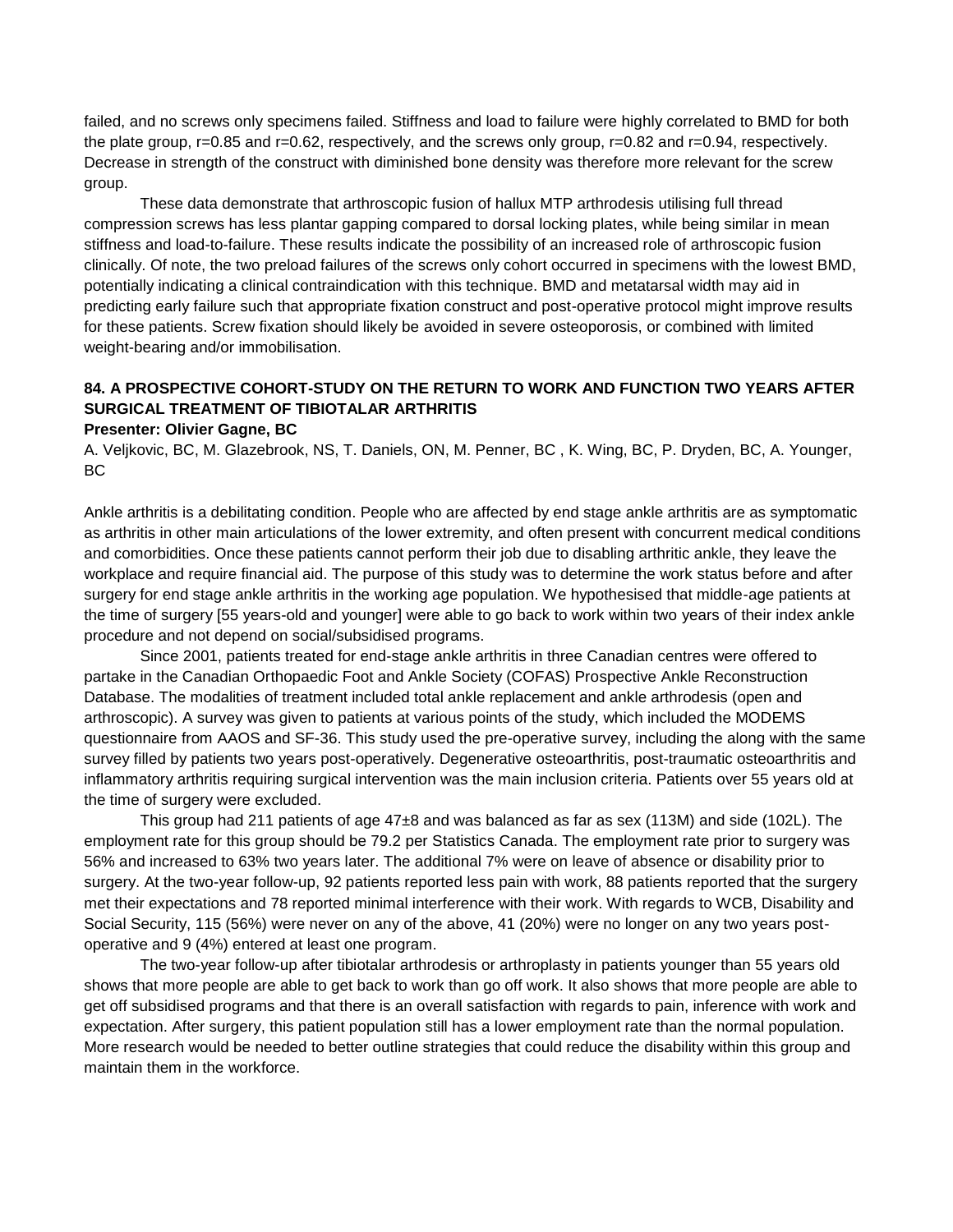# **85. RATES OF ACUTE AND DELAYED ACHILLES TENDON RUPTURE IN BRITISH COLUMBIA AND THE RELATIONSHIP TO THE WILLITS PUBLICATION**

### **Presenter: Sam Park, BC**

A. Younger, BC, A. Veljkovic, BC, M. Penner, BC, K. Wing, BC

The findings from a landmark randomised trial in 2010, which showed similar rates of re-rupture following acute repair of Achilles tendon ruptures and non-operative functional rehabilitation, questioning the need for surgical intervention for such injuries. However, some concern has been raised as to the strength of the muscle tendon complex if the Achilles tendon is too long following conservative treatment, potentially increasing the rate of late repair. This retrospective observational study aimed to analyse the rates of acute vs. delayed repair before and after the publication of the 2010 landmark trial.

All patients in our geographical health region who underwent surgical repair of an Achilles tendon rupture between 1997 and 2015 were identified using administrative billing data. Acute repairs were identified as surgery within six weeks of presenting with injury, while delayed repairs were surgical intervention performed after six weeks. The rates of acute and delayed surgery were plotted prior to 2010 and after 2010. The rates of surgical repair were fitted against time using a linear and binomial plot. The rate of surgery for both acute repair and chronic repair were compared using ANOVA prior to and since 2010.

The rate of acute repair in British Columbia increased from 271 repairs in 1997 to over 400 repairs per year in 2008/2009. The rate of acute repair has since dropped to just over 300 repairs per year since 2010. This is reflected in a binomial plot showing a peak and decrease in time. This is also reflected in that there was a significant increase in time prior to 2010 using a person correlation (r2 0.8, p0.05). Between 1997 and 2014 the late repair rate has consistently increased in time (r2 0.8, p<0.001).

The landmark 2010 paper has resulted in a reduction of acute repair. However the increase in late repair is concerning and indicates that the muscle tendon weakness observed in the 2010 paper on strength testing at one year review in the non surgical group may be causing an increased rate of late repair. Further evaluation and development of both surgical and non surgical technique is required if the need for late repair is going to be avoided that likely reflects poor patient outcomes.

## **COA Upper Extremity**

# **86. LATISSIMUS DORSI TRANSFER AUGMENTATION - SUPERIOR OUTCOME IN PATIENTS WITH SUBSCAPULARIS TEAR**

### **Presenter: Jennifer Much, QC**

C. Sidler-Maier, ON, M. Sidler, ON, D. Leivadiotou, ON, J. Payandeh, ON, D. Nam, ON

Latissimus dorsi tendon transfer has become an established reconstructive procedure for massive irreparable rotator cuff tears, but has had variable results. As the latissimus dorsi tendon is tenuous, we describe a modified tendon transfer procedure specifically augmented by an acellular dermal allograft to reinforce the native tendon and increase its tensile properties during the harvest, transfer and healing phases.

This retrospective study included 24 patients managed with latissimus dorsi transfer using acellular dermal tissue augmentation between March 2009 and December 2015. The allograft was sutured to the latissimus dorsi tendon as an onlay to the bursal side and was not used as an interposition for tissue loss, such that the host latissimus tendon was in direct contact with the prepared lateral bone trough, the medially retracted tendon stump and the superior fibers of subscapularis if present or tenodesed to the lesser tuberosity in case of absent subscapularis. At the completion of the reconstruction, full superior humeral head coverage was achieved. Outcome measures included the Constant score and the DASH score. The acromio-humeral distance was measured on standardised radiographs.

All 24 patients were men with a mean age of 57 years (range 48 to 70 years). Seven patients had a previously failed rotator cuff repair and 10 patients presented with a deficient subscapularis tendon. At last follow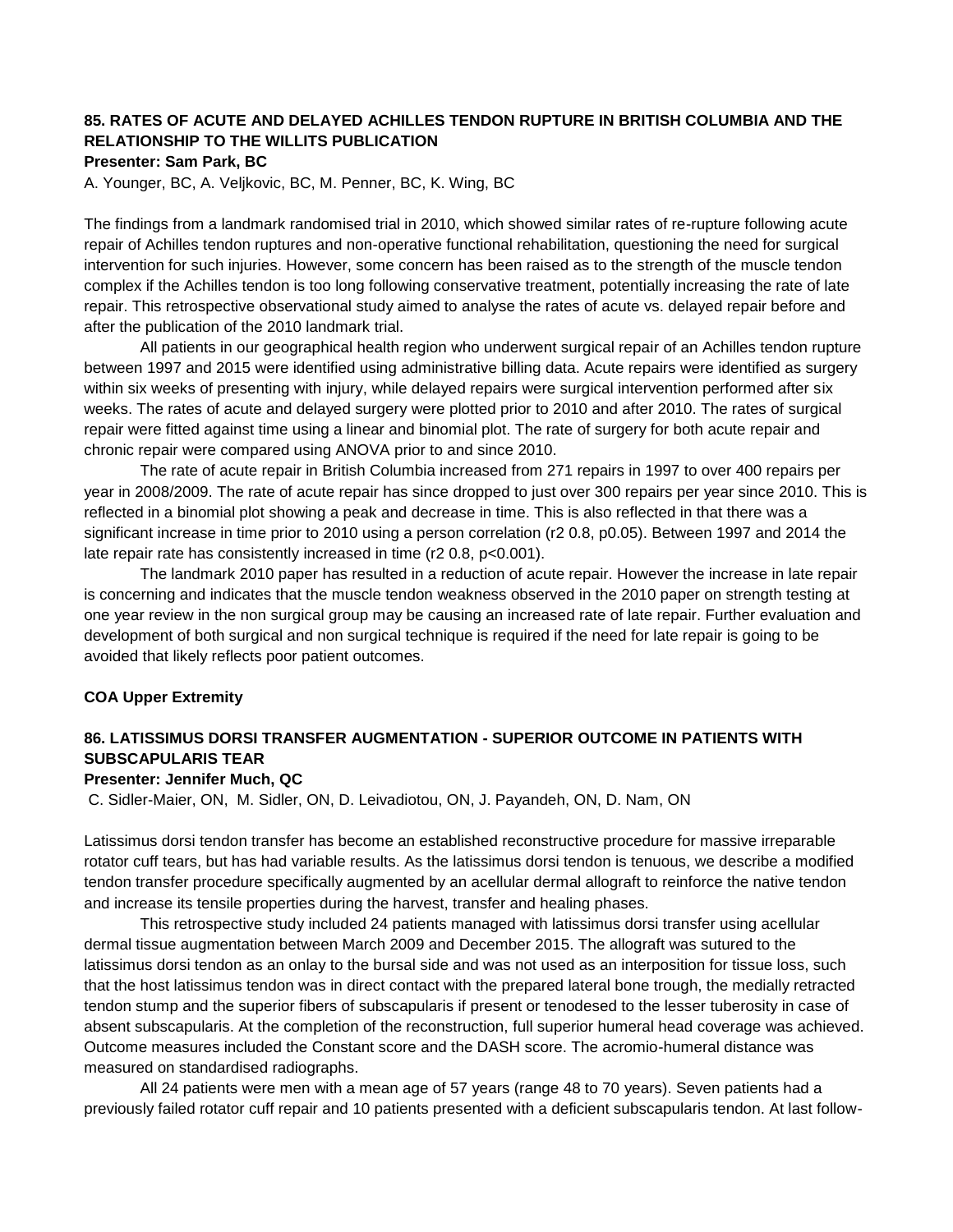up (mean 27 months), all patients but one were satisfied with their outcome and had substantial pain reduction. The unsatisfied patient had a documented retear. Overall, there was significant improvement in active forward flexion (mean increase 31°; p=0.016), and abduction by 25° (p=0.059). The acromio-humeral distance (ACHD) remained stable. Neither a history of previous rotator cuff surgery nor the presence of a subscapularis tear had an impact on functional outcome. In fact, patients with subscapularis tears showed a greater gain in abduction (mean 43°; p=0.075) and had better post-operative Constant Scores (p=0.01) than patients without subscapularis tears.

Latissimus dorsi tendon transfer augmented by acellular dermal allograft restored good function and substantially reduced pain with a low failure and complication rate. It was demonstrated to be a reliable procedure for patients with previously failed primary rotator cuff repair and especially in patients with a deficient subscapularis tendon, currently considered a relative contraindication for this procedure.

# **87. TEMPORAL AND REGIONAL TRENDS IN THE MANAGEMENT OF PROXIMAL HUMERUS FRACTURES ACROSS A 13 MILLION PATIENT DATABASE**

#### **Presenter: Lauren Nowak, ON**

M. Bonyun, ON, A. Nauth, ON, M. Mckee, ON, E. Schemitsch, ON

The treatment of proximal humerus fractures remains controversial due to a lack of conclusive evidence supporting any specific treatment type. To date, no study has evaluated temporal and regional patterns of treating proximal humerus fractures in Canada. The purpose of this study was to utilise administrative data to characterise proximal humerus fracture treatment patterns and outcomes in older adults over time, and across geographic regions of a 13 million population database of Canadians.

We collaborated with the Institute for Clinical Evaluative Sciences to evaluate coded and linkable health datasets for this study. We identified all patients 50 years and older who presented to an emergency room with a "main diagnosis" of proximal humerus fracture from April 1, 2004 to March 31, 2013. We used a combination of intervention and fee codes to place patients into replacement, fixation, closed reduction with no fixation, or nonoperatively treated groups, and identify those who returned for a complication-related operation within two years of the index fracture. We assessed geographic variation using Local Health Integration Networks (LHINs); health authorities responsible for the regional administration of public healthcare services.

We identified 32,760 patients with proximal humerus fractures from April 1, 2004 to March 31, 2013. Across LHINS, the proportion of patients in each treatment group varied significantly (p<0.05). Patients receiving joint replacement ranged from 3.3% (95%CI 2.4-4.5%) to 6.5% (95%CI 5.5-7.8%) while fixation rates ranged from 5.0% (95%CI 4.1-6.1%) to 11.9% (95%CI 10.9-12.9%). The rate of closed reduction procedures ranged from 3.4% (95%CI 2.8-4.5%) to 13.7% (95%CI 12.0-15.3%) and non-operative treatment rates ranged from 71.8% (95%CI 69.6-73.9%) to 83.1% (95% CI 81.7-84.4%). The rate of complication-related operations within two years of initial treatment also varied significantly across LHIN's for patients in the fixation and non-operative groups. Of the patients treated initially via fixation, the proportion of patients returning to the operating room within two years ranged from 21.2% (95%CI 16.8-26.4%) to 35.2% (95%CI 28.6-42.5), p = 0.005. Of those treated non-operatively, the proportion with a complication-related operation within two years of the initial fracture ranged from 1.1% (95%CI to 0.7 - 1.8%) to 3.4% (2.7 - 4.6%), p<0.001.

Despite uncertainty surrounding the value of surgery, the rate of operative treatment of proximal humerus fractures in this population has remained relatively constant from 2004 to 2013. We found significant variation in treatment patterns across regional health authorities, which could potentially suggest over- or under- use of surgery in some areas. We also found significant variation in patient outcomes across regional health authorities. This study provides a basis for further evaluation into why we are observing such variation, and examining potential sources.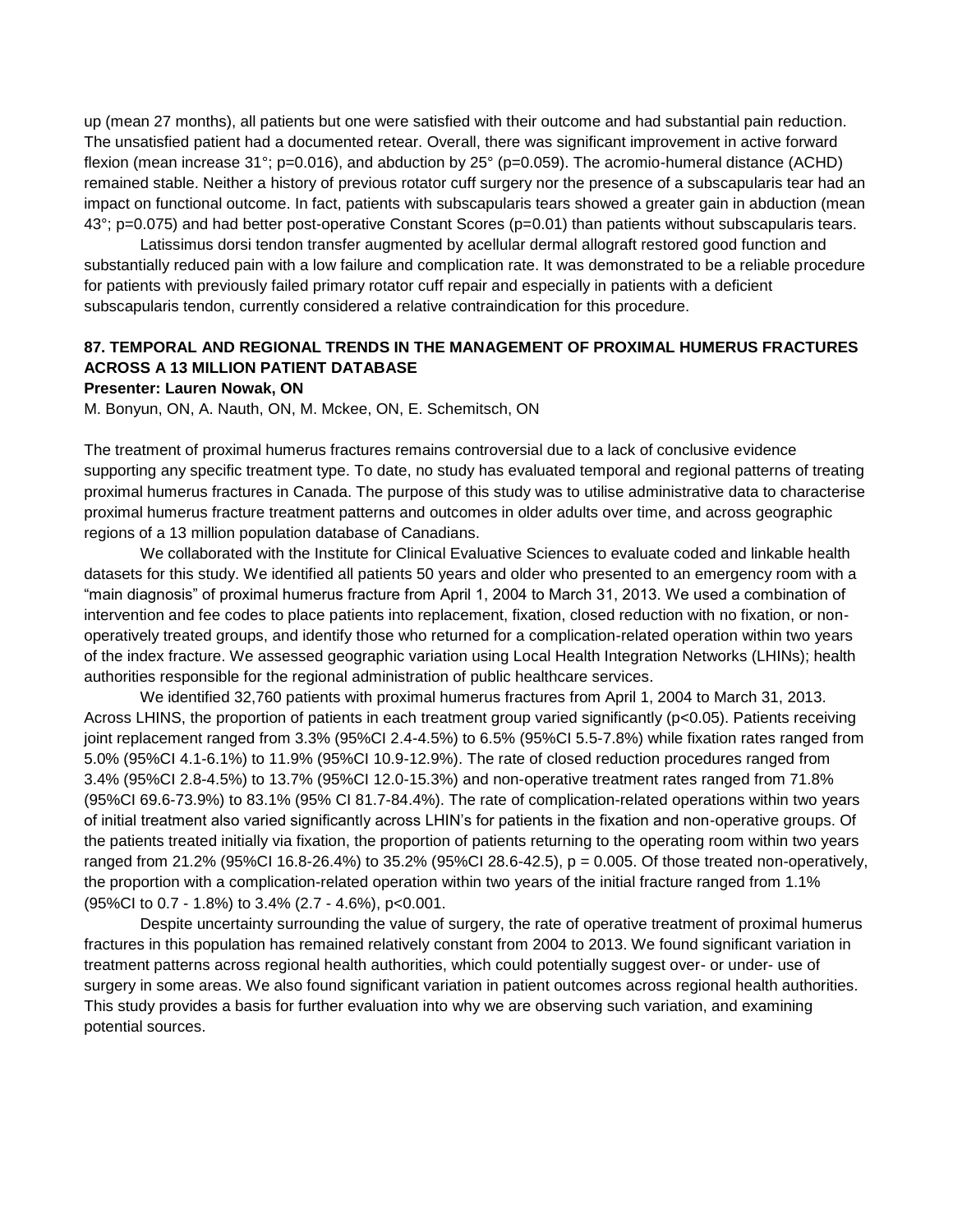# **88. THIRTY AND NINETY-DAY READMISSION FOLLOWING TOTAL SHOULDER ARTHROPLASTY: A POPULATION-BASED ANALYSIS OF RATE, RISK AND REASON FOR READMISSION Presenter: Timothy Leroux, ON**

B. Basques, IL, R. Frank, IL, R. Thorsness, IL, N. Verma, IL, A. Romeo, IL, J. Griffin, VA

Health care payers are increasingly evaluating reimbursement based on quality measures. Recent initiatives to improve hospital quality of care include critically assessing unplanned hospital readmission rates. The purpose of this study was to evaluate readmission rates and risk factors for readmission after total shoulder arthroplasty (TSA) in order to identify patient factors and medical comorbidities that may variably impact rates of readmission.

Using Current Procedural Terminology (CPT) and International Classification of Diseases, 9th Revision (ICD-9) procedure codes, we queried a national Medicare database for patients undergoing TSA between 2005 and 2012. Patients were divided into various cohorts utilising ICD-9 codes and other comorbidities and analysed accordingly. Readmission rates were assessed with ICD-9 and CPT codes. Patient characteristics were compared between procedure groups with chi-squared analysis. Multivariate logistic regression was used to compare groups in terms of post-operative complications within 90 days, and readmission within 30 and 90-days. Multivariate regression controlled for differences in baseline patient characteristics.

A total of 103,345 Medicare patients underwent TSA and were identified from 2005 to 2012. 1,012 patients (1.3%) were readmitted within 30 days and 3,516 (3.4%) were readmitted within 90 days following TSA. Thirty-day readmission occurred more commonly in obese patients as well as those with diabetes (20%), chronic obstructive pulmonary disease (COPD) (18%), coronary artery disease (CAD)(19%), and chronic kidney disease (CKD) (4.7%) (p

There was a significant increase in readmission rates within 30 and 90 days in patients over the age of 80. The odds of post-operative readmission after TSA within 30 or 90 days was significantly greater in patients with COPD, CKD, CAD, obesity and smokers. Major and minor medical problems, dislocation, and infection make up some of the most common reasons for readmission after TSA. These results may have important implications in terms of surgical decision-making, outpatient arthroplasty, patient counselling, and quality control measures.

# **89. SUBSCAPULARIS REPAIR IS UNNECESSARY AFTER LATERALISED REVERSE SHOULDER ARTHROPLASTY**

## **Presenter: Richard J. Hawkins, SC**

M. Kissenberth, SC, E. Shanley, SC, S. Tolan, SC, K. Lonergan, SC, T. Roberson, SC, J. Griscom, SC, Q. Hunt, SC, C. Granade, SC, K. Adams, SC, J. Tokish, SC

Reverse shoulder arthroplasty has become a valuable approach to patients with shoulder arthropathy and a deficient rotator cuff. Design characteristics and technical aspects in this procedure continue to be refined. One such technical controversy is whether to repair the subscapularis after reverse shoulder arthroplasty. In the setting of a Grammont-style medialised prosthesis, repair has become controversial with some studies demonstrating that post-operative subscapularis deficiency is associated with higher complication rates such as instability. Few studies have evaluated functional outcomes after reverse shoulder arthroplasty stratified by repair vs. non repair of the subscapularis, and no study has evaluated this question in the setting of a lateralised prosthetic design. The purpose of this study was to evaluate the effect of repairing the subscapularis after reverse total shoulder arthroplasty with regard to complications, objective findings, and patient reported validated outcomes measures.

One hundred twenty four patients who had undergone reverse shoulder arthroplasty by one of four fellowship trained shoulder surgeons were retrospectively reviewed. All patients underwent a reverse shoulder arthroplasty with a lateralised design. Fifty-five patients had subscapularis repair at the conclusion of the index case, while 69 did not. Patients in each group were compared with a SANE, PENN, and ASES score at a minimum of two year follow-up. Data on demographics, range of motion, and complications were also compared. A one-way ANOVA was performed to determine the difference in performance and outcome scores based on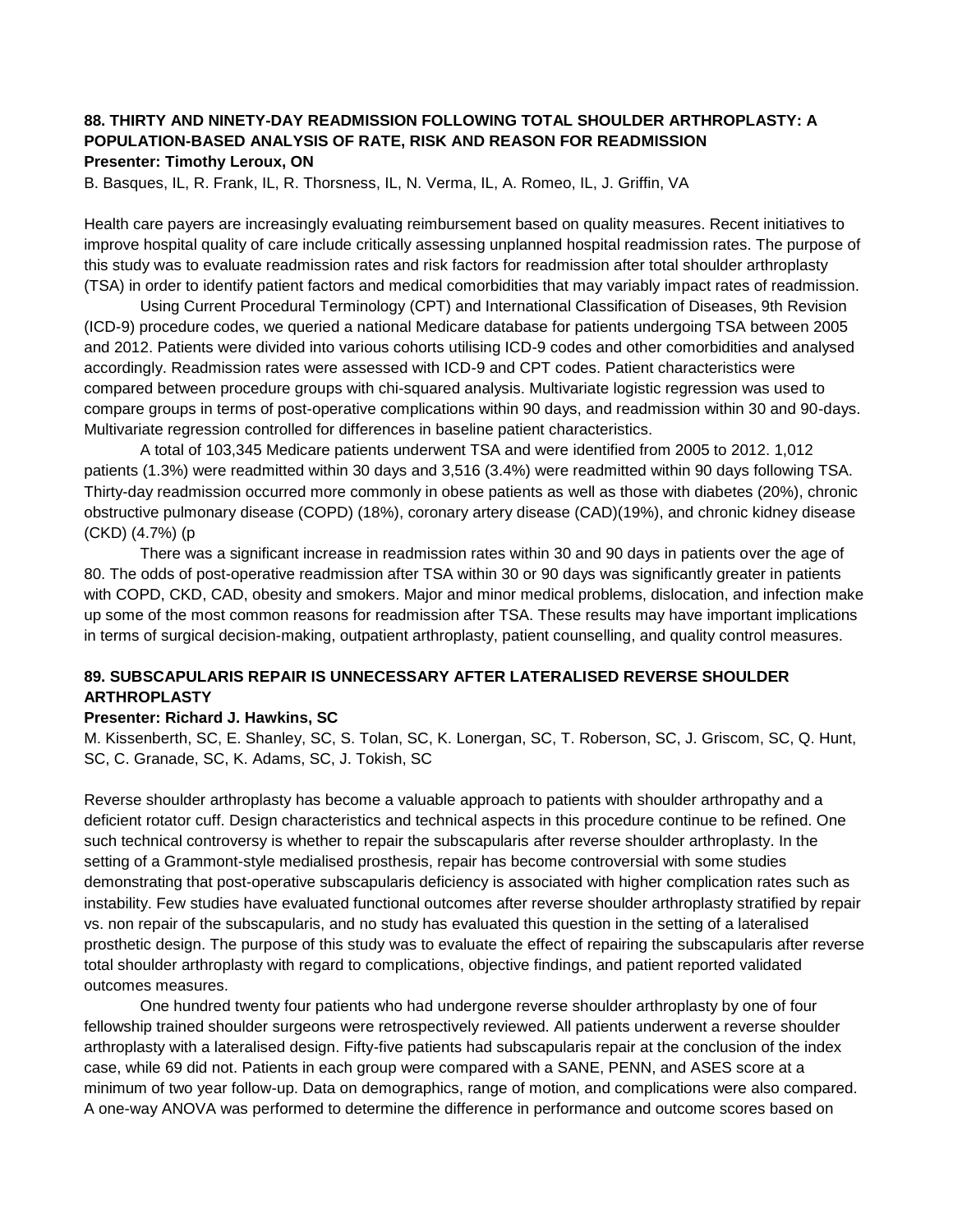repair status of the subscapularis. A chi-square analysis was performed to compare the frequency of complications between groups.

Patients who underwent subscapularis repair demonstrated a maximum of an eight point difference in PENN (mean 68) , SANE (mean 70), and ASES (mean 69) scores, which was not statistically significant. Significantly younger patients received a subscapularis repair as compared to older patients (67.3±7.6 vs. 70.4±7.6;p= 0. 02). Patients were similar in gender (p=0.36) and comorbidities (p=0.6). Post-operative ROM was similar for forward elevation (127.1±30.1 vs. 119.3 ±31.7;p= 0.15) and external rotation (31.7±15.2 vs. 28.8±12.1;p= 0. 29) when comparing patients with a subscapularis repair to those without repair. Ten percent of patients in the repair group experienced a complication, which was not significantly different from patients who did not undergo repair (5%)(p=0.51).

Repair of the subscapularis is unnecessary in patients undergoing reverse shoulder arthroplasty with a lateralised design. Patients who undergo repair demonstrate similar patient reported outcomes, range of motion, and complication rates. We no longer recommend repair of the subscapularis in this setting.

## **90. OUTPATIENT TOTAL SHOULDER ARTHROPLASTY: A POPULATION-BASED STUDY COMPARING ADVERSE EVENT AND READMISSION RATES TO INPATIENT TOTAL SHOULDER ARTHROPLASTY Presenter: Timothy Leroux, QC**

B. Basques, IL, R. Frank, IL, J. Griffin, VA, G. Nicholson, IL, B. Cole, IL, A. Romeo, IL, N. Verma, IL

The rate of total shoulder arthroplasty (TSA) is rising, which impacts health care expenditure. One avenue to mitigate cost is outpatient TSA. There are currently no published reports of this practice. In this study, we determine the 30-day adverse event and readmission rates following outpatient TSA, and compare these rates to inpatient TSA.

A retrospective cohort study using a population database in the United States was undertaken. Patients who underwent primary TSA between 2005 and 2014 were identified and divided into two cohorts based upon length of stay (LOS): outpatient TSA (LOS 0 days) and inpatient TSA (LOS >0 days). Patient and procedure characteristics were collected. The 30-day adverse event and readmission rates were calculated for each cohort. A multivariate logistic regression determined if the odds of an adverse event or readmission were significantly different between the inpatient and outpatient TSA cohorts.

Overall, 7,197 patients underwent TSA between 2005 and 2014, of which 173 patients (2.4%) underwent outpatient TSA. The 30-day adverse event rate in the outpatient and inpatient TSA cohorts was 2.31% and 7.89%, respectively. The 30-day readmission rate in the outpatient and inpatient TSA cohorts was 1.74% and 2.93%, respectively. In the multivariate logistic regression, the odds of an adverse event or readmission were not significantly different (OR 0.4 [p=0.077] and OR 0.7 [p=0.623], respectively).

There are no significant differences in the 30-day adverse event and readmission rate between outpatient and inpatient TSA. In the appropriately selected patient, outpatient TSA is safe and cost-effective.

### **91. COMPARISON OF SUBSCAPULARIS TENOTOMY TO SUBSCAPULARIS PEEL IN SHOULDER ARTHROPLASTY: A PROSPECTIVE, RANDOMISED, CONTROLLED TRIAL Presenter: Peter Lapner, ON**

A. Sheikh, ON, T. Zhang, ON, G. Athwal, ON

Controversy exists regarding the optimal technique of subscapularis tendon mobilisation during shoulder arthroplasty. The purpose of this randomised double-blind study was to compare subscapularis strength and functional outcomes between the subscapularis tenotomy and subscapularis peel during shoulder arthroplasty.

Patients undergoing total shoulder arthroplasty were randomised to receive either a subscapularis tenomtomy or a subscapularis peel. The primary outcome was subscapularis strength, as measured by an electronic hand-held dynamometer at 12 months post-operatively. Secondary outcomes included the WOOS and ASES scores.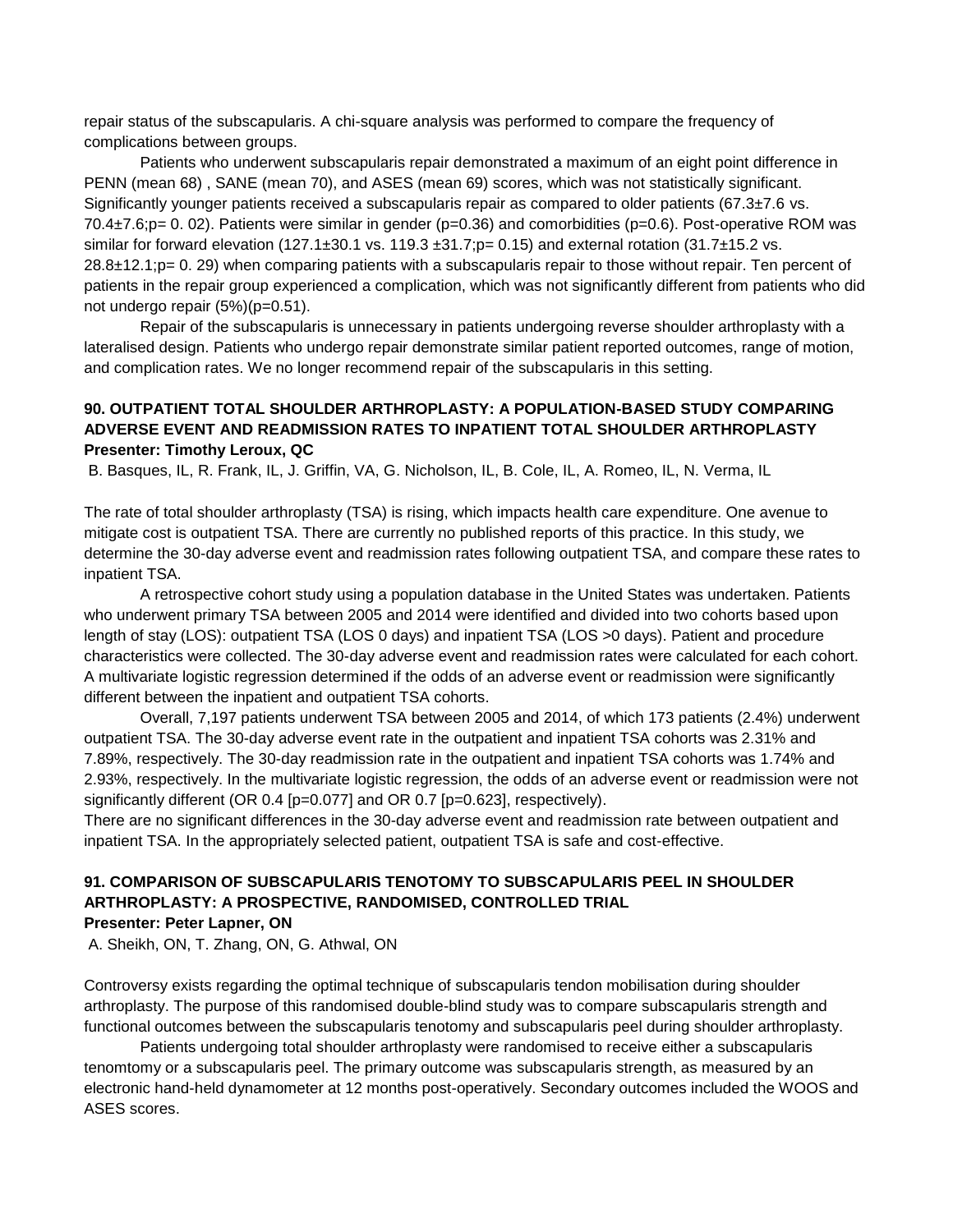Forty-six patients were allocated to subscapularis tenotomy, and 51 patients to subscapularis peel. Seventy-four percent of the study cohort returned for the 12 months follow-up. The primary outcome of subscapularis strength at 12 months follow-up revealed no significant difference (p=0.43) between the tenotomy (4.1 kg, SD 3.2) and the subscapularis peel (4.7 kg, SD 2.3). Comparison of secondary outcomes including the WOOS, and ASES scores demonstrated no significant differences between groups at any time point. Compared to baseline measures, mean subscapularis strength, WOOS, and ASES scores all improved significantly in both groups at 12 months follow-up (p<0.001).

No statistically significant differences in the primary or secondary outcomes of function were identified between the subscapularis tenotomy and subscapularis peel. For the parameters investigated, this trial does not demonstrate any clear advantage of one subscapularis management technique over the other.

# **92. COMPARING SURGICAL REPAIR TO CONSERVATIVE TREATMENT AND SUBACROMIAL DECOMPRESSION ALONE FOR THE TREATMENT OF ROTATOR CUFF TEARS: A META-ANALYSIS OF RANDOMISED TRIALS**

### **Presenter: Christine Schemitsch, ON**

J. Chahal, ON, M. Vicente, ON, P-H. Flurin, France, F.L. Heerspink, Netherlands, P. Henry, ON, A. Nauth, ON

Degenerative rotator cuff tears are a common cause of dysfunction in patients aged 60 years or older. While it is generally agreed upon that acute, traumatic tears in young patients should be managed with surgical repair, the optimal treatment for managing symptomatic chronic/degenerative tears in these patients remains controversial. The purpose of this study was to compare the effectiveness of surgical repair to conservative treatment and subacromial decompression for the treatment of rotator cuff tears in this population by performing a meta-analysis of randomised trials in the literature.

Pubmed, Cochrane database and Medline were searched for randomised controlled trials published until August 2015. Included studies were assessed for methodologic quality (using the Detsky scale) and data were extracted for statistical analysis.

The results of the search yielded 2,537 studies. Five studies were included in this review. Two of the studies directly compared surgical repair to conservative treatment. Two of the studies directly compared surgical repair to subacromial decompression alone. One study compared surgical repair to conservative treatment and subacromial decompression alone in three separate groups. A meta-analysis of the Constant Murley Score (CMS) one year following intervention demonstrated that surgical repair resulted in significantly improved scores compared with conservative treatment (mean difference, 7.58; 95% CI, 3.08 to 12.08; P=0.0010). A meta-analysis of the CMS one year following intervention also showed that surgical repair yielded significantly improved scores as compared to subacromial decompression (mean difference, 5.3; 95% CI, 1.77 to 8.85; P= 0.003). In the conservatively treated group, 11.9% of patients eventually crossed over to surgical repair following unsatisfactory results.

This meta-analysis demonstrates that surgical repair of rotator cuff tears provides significantly improved outcomes when compared to conservative treatment or subacromial decompression alone. The mean difference in the CMS between surgical repair and conservative treatment approached the minimum clinically important difference previously reported in the literature. On the basis of this review, it is likely that rotator cuff repair results in a significant and clinically important improvement in outcomes, although conservative treatment may be appropriate in some patients given the magnitude of the effect of surgery and the "success rate" of conservative treatment.

# **93 – PRE-OPERATIVE NARCOTIC USE AMONG PATIENTS UNDERGOING TOTAL SHOULDER ARTHROPLASTY: AN ANALYSIS OF TRENDS AND INFLUENCE ON POST-OPERATIVE LENGTH OF STAY, COMPLICATIONS, AND READMISSION**

## **Presenter: Timothy Leroux, ON**

B. Basques, IL; J. Griffin, VA; R. Frank, IL; N. Verma, IL; A. Romeo, IL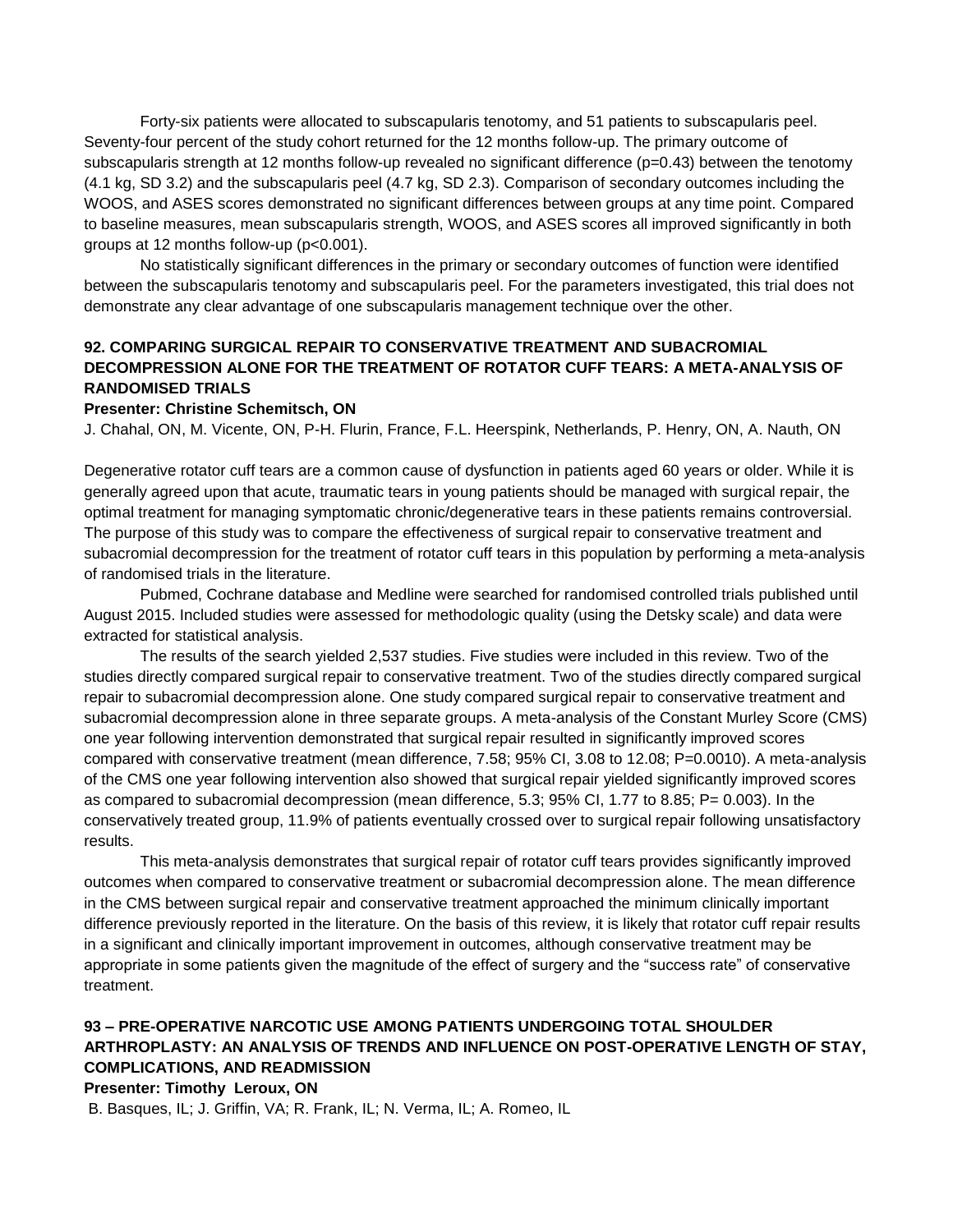Despite evidence to suggest that pre-operative narcotic use is increasing and negatively influences post-operative outcomes following lower extremity arthroplasty and spine surgery, there exists a paucity of data pertaining to the rates of pre-operative narcotic use and their influence on post-operative outcomes among patients undergoing primary total shoulder arthroplasty (TSA). In the present study, we used a large population database of patients in the United States (US) to 1) determine the annual rate of patients undergoing primary TSA with a history of preoperative narcotic use in the 90 days preceding TSA, and 2) compare post-operative hospital length of stay, 90 day complication rates, and 30- and 90-day readmission rates between patients undergoing primary TSA with and without a history of pre-operative narcotic use in the 90 days preceding TSA.

A retrospective analysis of private payer data was performed to identify patients undergoing primary TSA in the US between 2007 and 2014. Patients were stratified into two groups based upon a history of pre-operative narcotic use in the 90 days preceding the index TSA procedure, as determined by using the private payer claims database. The rate of patients undergoing primary TSA with a history of pre-operative narcotic use was determined annually from 2007 to 2014. A multivariate logistic regression was used to compare the two groups in terms of length of stay, complications within 90 days (overall and complication-specific rates), and readmission within 30 and 90 days. The multivariate regression controlled for differences in baseline patient characteristics (age, sex, comorbidities, and smoking history), and results were reported as odds ratios (OR) with alpha set at 0.05.

Overall, we identified 11,030 patients undergoing primary TSA between 2007 and 2014, of which 2,424 (22.0%) had a history of pre-operative narcotic use in the 90 days preceding the index TSA. Patients with a history of pre-operative narcotic use were significantly younger (p<0.001), female (p<0.001), smokers (p<0.001), and had higher rates of common comorbidities (diabetes [p=0.02], chronic obstructive pulmonary disease [p<0.001], congestive heart failure [p<0.001], chronic kidney disease [p=0.003]). Over the seven year period, there was no significant increase in the proportion of patients undergoing primary TSA with a history of preoperative narcotic use (2007: 18.7% vs. 2014: 19.7%, p=0.06). Following primary TSA, there were no significant differences in length of stay (p=0.58) or 90-day complication rates (p>0.05) between patients with and without a history of pre-operative narcotic use. Patients with a history of pre-operative narcotic use were at increased odds of readmission within 90 days of the index TSA (9.2% vs. 7.4%, OR 1.2, p=0.009), but not 30 days (OR 1.2, p=0.09).

In spite of evidence in the orthopaedic literature to suggest that pre-operative narcotic use is increasing and can adversely impact outcomes, we did not find that a history of narcotic use within 90 days of a primary TSA had any significant impact on length of stay or complications, nor has there been a change in the use of preoperative narcotics over time. Although we observed the 90-day readmission rates was significantly higher among patients with a history of pre-operative narcotic use, the clinical significance of this difference remains in question.

### **Adult Reconstruction Hip 2**

### **2017 Anica Bitenc Fellow**

### **MODIFIED LATERAL APPROACH IN PATIENTS WITH SEVERE HIP DYSPLASIA UNDERGOING THA Presenter: Ivan Bohacek Croatia**

Goran Bicanic<sup>,</sup> Croatia, Ana Aljinovic<sup>,</sup> Croatia Domagoj Delimar, Croatia

We present a modification of the direct lateral approach to the hip, which provides excellent exposure to both, femur and acetabulum. This approach allows adequate shortening of the proximal femur and further leg length equalization in dysplastic hip without necessity for any accessory procedure, such as trochanteric osteotomies, transverse cuts or detachment of abductor muscles.

Two groups of patients with dysplastic hips were compared: a) test group - Crowe 3 and 4 patients, which underwent THA using modified lateral approach; and b) control group - Crowe 1 and 2 patients which underwent THA using direct lateral approach. ROM, strength and balance board testing together with general functional assessment scores were examined before surgery and 6 months after surgery.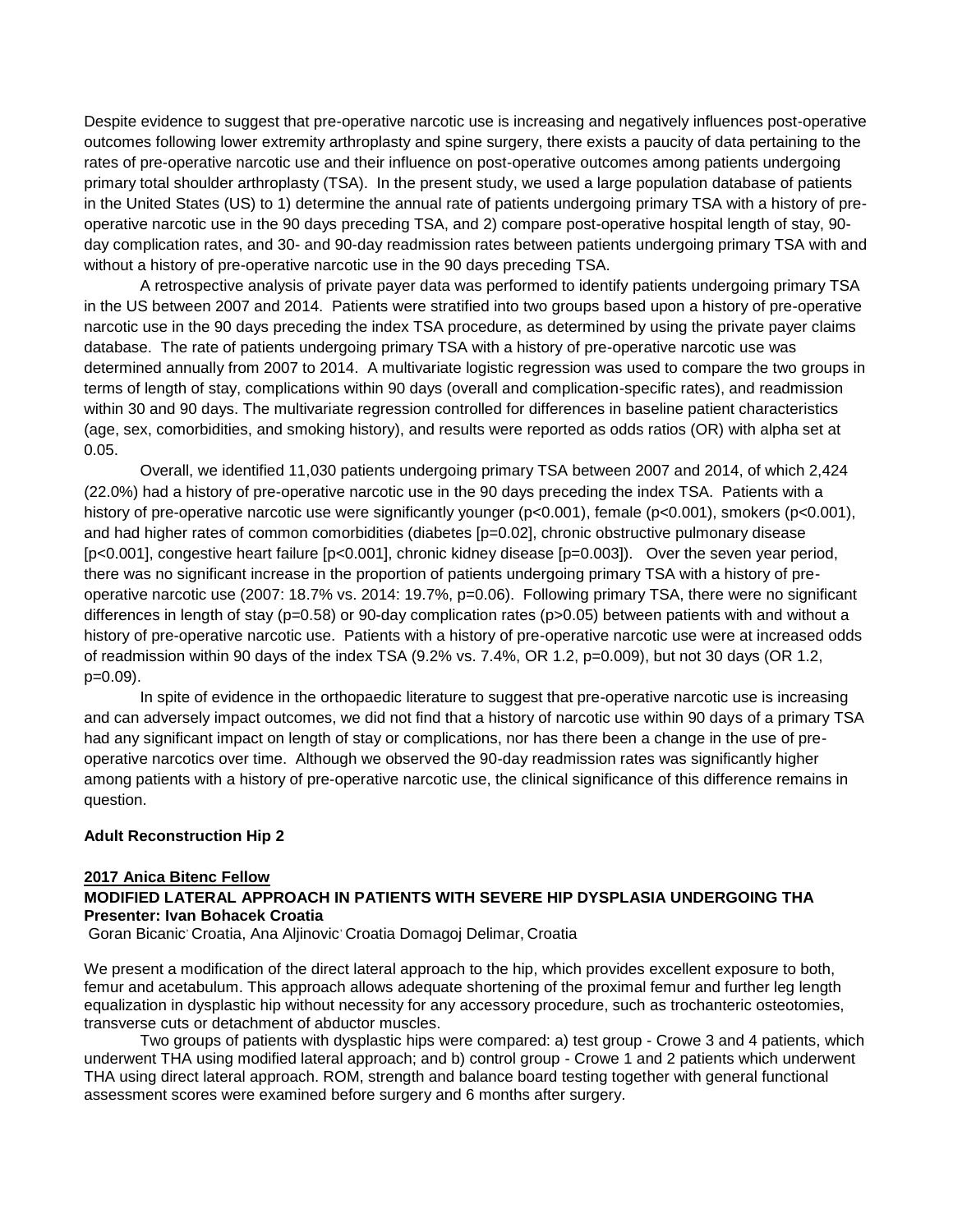ROM, strength and balance board testing were significantly improved postoperatively in both, test and control groups. There was no significant difference between the groups, except in some specific (combined) motions: reduced flexion and internal rotation in test group; and reduced extension, abduction, and external rotation in control group. General functional assessment scores demonstrated significant improvement after surgery in both groups, while, more importantly, there was no significant difference between groups.

We may conclude that the use of modified lateral approach in patients with Crowe 3 and 4 dysplastic hips allows equal functional result compared to Crowe 1 and 2 patients who underwent same procedure with use of standard direct lateral approach. Therefore, we recommend the use of modified lateral approach in patients with severe hip dysplasia undergoing THA.

## **94. HOSPITAL MORTALITY AFTER HIP FRACTURE SURGERY IN RELATION TO LENGTH OF STAY BY CARE DELIVERY FACTORS**

### **Presenter: Boris Sobolev, BC**

P. Guy, BC, K. Sheehan, BC, The Canadian Collaborative Study on Hip Fractures, BC

Two hypotheses were offered for the effect of shorter hospital stays on mortality after hip fracture surgery: worsening the quality of care and shifting death occurrence to post-acute settings. We tested whether the risk of hospital death after hip fracture surgery differed across years when post-operative stays shortened, and whether care factors moderated the association.

We conducted an analysis of acute hospital discharge abstracts for subgroups defined by hospital type, bed capacity, surgical volume, and admission time for 153,917 patients 65 years or older surgically-treated for first hip fracture. The outcome measure was risk of hospital death.

We found a decrease in the 30-day risk of hospital death from 7.0% (95%CI: 6.6-7.5) in 2004 to 5.4% (95%CI: 5.0-5.7) in 2012, with an adjusted odds ratio [OR] 0.73 (95%CI: 0.65-0.82). In subgroup analysis, only large community hospitals showed the reduction of ORs by calendar year. No trend was observed in teaching and medium community hospitals. By 2012, the risk of death in large higher-volume community hospitals was 35% lower for weekend admissions, OR = 0.65 (95%CI: 0.45-0.4) and 39% lower for weekday admissions, OR = 0.61 (95%CI: 0.41-0.92), compared to 2004. In large lower-volume community hospitals, the 2012 risk was 56% lower for weekend admissions,  $OR = 0.44$  (95%CI: 0.26-0.76), compared to 2004.

The risk of hospital death after hip fracture surgery decreased only in large community hospitals, despite universal shortening of hospital stays. This supports the concern of worsening the quality of hip fracture care due to shorter stays.

## **95. IS VITAMIN D ASSOCIATED WITH IMPROVED PHYSICAL FUNCTION AND REDUCED RE-OPERATION RATES IN ELDERLY PATIENTS WITH FEMORAL NECK FRACTURE TREATED WITH INTERNAL FIXATION?**

### **Presenter: Nathan O'Hara, BC**

G. Slobogean, MD, E. Bogoch, ON, B. Petrisor, ON, A. Garibaldi, M. Bhandari, ON, Sheila Sprague, ON, FAITH Investigators, ON

Daily vitamin D supplementation is recommended for individuals over the age of 50, as vitamin D is necessary for general bone health. There has been increased interest within the orthopaedic community on the potential for vitamin D to improve outcomes in fracture patients. The recently completed FAITH trial (cancellous screws vs. sliding hips screws in femoral neck fracture patients over the age of 50 (NCT01908751)) provides a unique opportunity to investigate this further. The objectives of this study are: 1) to determine the proportion of patients who consistently take vitamin D following their fracture and 2) to determine if vitamin D supplementation is associated with improved post-injury physical function and reduces rates of re-operation within two years of the fracture.

The FAITH trial is a multicentre randomised controlled trial of 1,111 femoral neck fracture patients treated with cancellous screws or sliding hip screws. A subset of 625 patients included within this study were asked about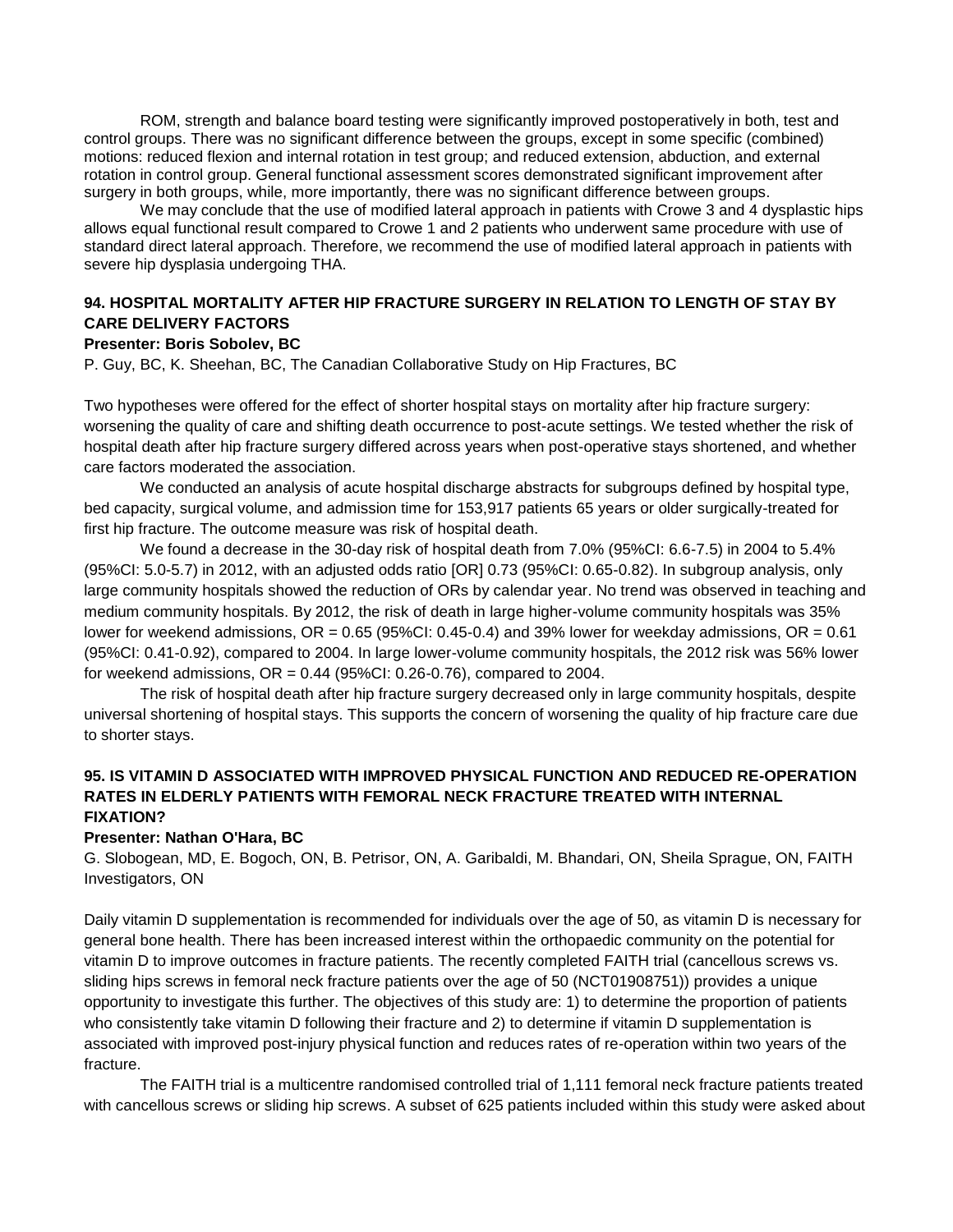vitamin D supplementation at each of the follow-up visits over a two-year period. Based on their frequency of vitamin D supplementation in the first six-months of follow-up, patients were categorised as either consistent (three to four visits), inconsistent (one to two visits), or non-compliant in their vitamin D supplementation. Patients with one or fewer follow-up visits in the first six-months were excluded from the analysis. Multivariate regression was used to compare the effect of vitamin D supplementation on physical function (defined as the physical component score of the Short Form-12 (SF-12)) at 12-months post-fracture and re-operation, adjusting for baseline SF-12 score, gender, and fracture displacement.

Five hundred and seventy-five patients were included in the final analysis. The mean age was 74.5, the majority were female (65.8%), and had undisplaced fractures (72.6%). 18.7% reported never taking vitamin D, 35.6% reported taking vitamin D inconsistently, and 45.7% reported taking vitamin D consistently. Our adjusted analysis found that consistent vitamin D supplementation post-fracture was associated with a 2.29 increase in the physical component of the 12-month SF-12 score (p=0.045). Vitamin D supplementation was not associated with re-operation rates.

Despite highly publicised vitamin D supplementation guidelines we found that a surprisingly low proportion of elderly hip fracture patients are consistently taking vitamin D, which suggests a need for additional strategies to promote compliance with vitamin D supplementation in this population. Our research also found that vitamin D may be associated with improved physical function following a hip fracture. Further research is needed to confirm these findings given the observational nature of this study.

## **96. OUTCOME OF REVISION HIP ARTHROPLASTY FOR INSTABILITY: RISK FACTORS FOR FAILURE AND RE-OPERATION**

### **Presenter: Donald S. Garbuz, BC**

A. Herman, Isreal, B. Masri, BC, N. Greidanus, BC, C. Duncan, BC

Instability after total hip replacement (THR) is a common complication with a rate of 0.3% to 5% and 28% after primary or revision total hip replacement, respectively. Several surgical options are available to treat recurrent dislocation after total hip replacement; however, few comparative studies report on these revision outcomes and failures while controlling for other potential confounders such as patient demographics and case-mix. The purpose of this study was to evaluate outcome of revision THR for instability and to specifically evaluate for risk factors associated with failure and re-operation.

A review of our institutional arthroplasty database identified 402 revision THR procedures performed for recurrent instability prior to December 31st, 2013, with a minimum of two years of follow-up, or who were deceased more than one year after surgery. Failure was defined as an aseptic re-revision of the hip or recurrent dislocation. Multivariate proportional hazard model was constructed by model selection using the Akaike Information Criteria (AIC) including patient specific factors, implant specific factors, and other known predictors of THR instability. Results are reported as hazard ratio (HR) and its 95% confidence interval (95% CI).

The analysis included 379 operations, of these 88 (23.2%) had aseptic revision or recurrent dislocation. Of the 88 failures identified: 66 (75.0%) failures were re-revisions due to dislocation, 10 (11.4%) due to dislocation with no re-revision surgery, five (5.7%) due to aseptic loosening of components, five (5.7) due to osteolysis, three (3.4%) due to pseudotumour and one (1.1) due to periprosthetic fracture. Multivariate analysis identified the following factors as significant for increased risk of failure; the use of fully constrained liner (HR=1.84, 95%  $Cl=1.04-3.26$ ,  $p=0.034$ ), augmented liners (lipped, oblique and high offset liners; HR=1.89, 95% CI=1.15-3.08, p=0.010), periprosthetic fracture of the femur (HR=2.88, 95%CI=1.39-5.97, p=0.004), age over 65 (HR=0.63, 95%CI=0.40-0.98, p=0.041), and pelvic discontinuity requiring the use of a cage (HR=3.32, 95%CI=1.49-7.37, p=0.003). In patients with abductor dysfunction the use of a focal constrained liners was found to decrease the risk of failure (HR=0.15, 95%CI=0.020-1.11, p=0.064). The use of dual mobility or tripolar liners was not found to make a statistically significant difference.

Our comprehensive multivariate analysis suggests that there are specific and significant risks for failure following revision THR for instability. These risks include patient age, associated bone and soft tissue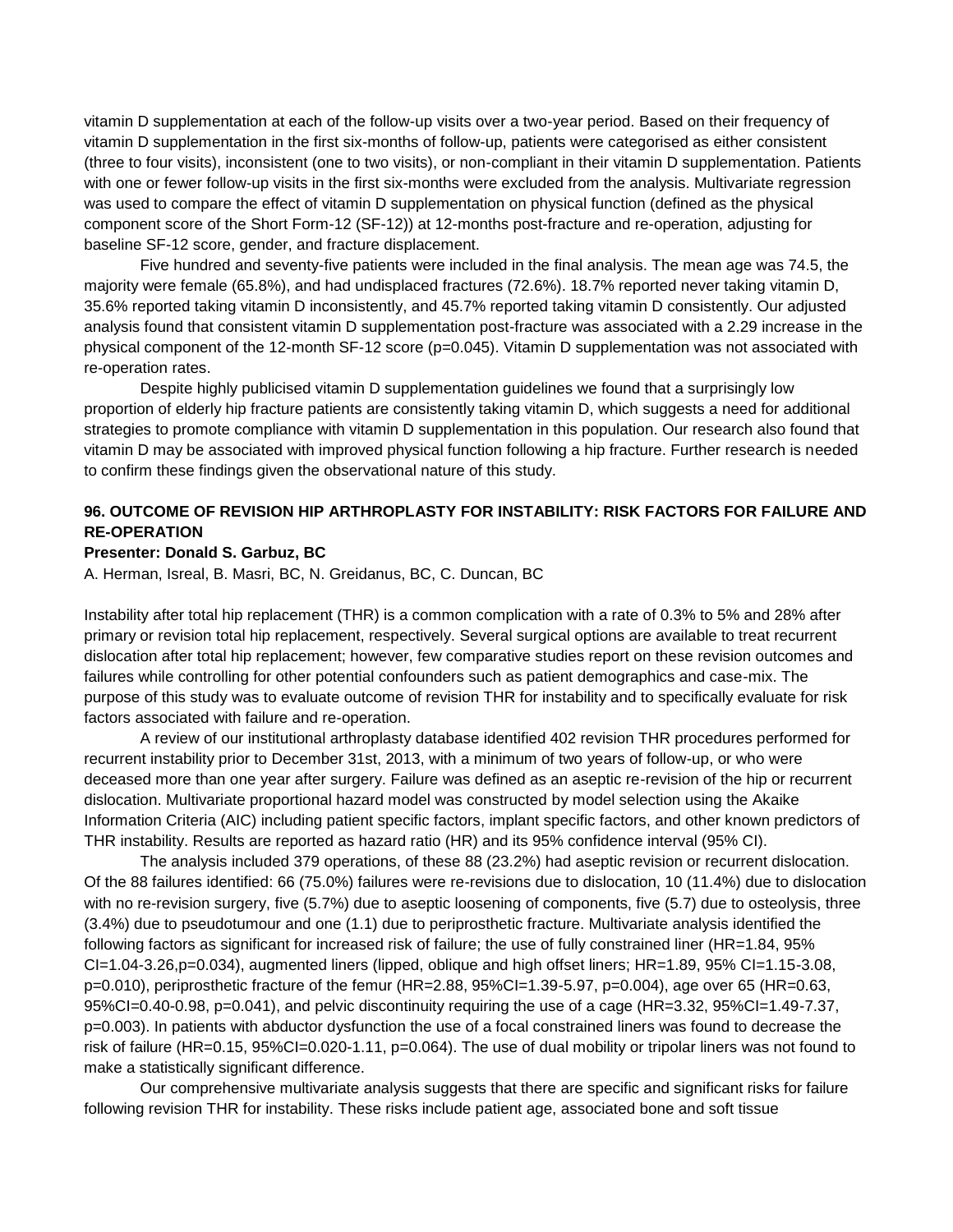defects/pathology, characteristics of liner/bearing or constraint selected. In surgical treatment for recurrent dislocation of the hip, it has been shown that fully circumference and augmented liners (lipped, oblique or high offset liners) are associated with the highest failure rates. Focal constrained liners might offer a good alternative for abductor deficient patients.

# **97. HIGH PERIPROSTHETIC FRACTURE RATE ASSOCIATED WITH USE OF UNCEMENTED TAPERED WEDGE STEMS IN FEMORAL NECK FRACTURES**

### **Presenter: Jin Soo Andy Song, NS**

D. Dillman, NS, D. Wilson, NS, M. Dunbar, NS, G. Richardson, NS

Hemiarthroplasty is the most common treatment for displaced femoral neck fractures in elderly patients. Previous literature has shown a higher rate of periprosthetic fracture (PF) and re-operation in uncemented stems than cemented stems. Yet there is reluctance for widespread adoption of cementation in the frail elderly due to the potential of intra-operative cardiopulmonary complications. Although there is a lack of literature evaluating the safety of short tapered wedge (TW) cementless stems, there is an increase in use at our institution. The goal of this study is to evaluate the rate of PF, re-operation, and all-cause mortality between cemented and uncemented femoral stem designs in hip fracture patients.

This is an IRB approved retrospective chart review of all patients who received hemiarthroplasty for hip fractures from 2010-2016. Patient outcomes included all-cause mortality, all PF (including intra-operative), all cause re-operation and re-operation due to PF within one year of index surgery. Patient variables including age, gender, ASA and Dorr classification were obtained from electronic medical records to elucidate any correlation with surgical outcomes. The uncemented group was further subdivided into TW stems (a broach only system), traditional uncemented stems (all designs requiring reaming of femoral canal) and Austin Moore (AM) stems. Results were compared using Chi-Square tests.

We included 709 patients in total, with 346 and 363 patients in the uncemented and cemented stem groups respectively. In the uncemented group there were 197 TW, 97 traditional uncemented and 52 AM stems. PF rates were 36 (10.34%) and 14 (3.88%) in the uncemented and cemented groups (p=0.001) respectively, resulting in 10 (2.87%) and two (0.55%) re-operations for PF (p=0.017). There were six fractures requiring reoperation in the TW stems (3.0%), three in the traditional uncemented stems (3.1%), one in an AM (1.9%) and two in the cemented stem group (0.55%). There was a significantly higher rate of PF in the TW stems than the cemented group (p=0.026). There were no significant differences in PF between cemented and all other uncemented stem types (p>0.05). For re-operations due to any cause, there were 14 (4.02%) and five cases (1.39%) for cemented and uncemented stems respectively (p=0.030). There were 46 (13.21%) and 42 (11.63%) deaths in the uncemented and cemented groups respectively (p=0.522).

Uncemented TW stems have a higher rate of re-operation due to PF compared to cemented stems, and a similar rate of re-operation for PF as the traditional uncemented designs. There was no statistically significant difference in all-cause mortality between the uncemented and cemented femoral stem groups. Given the high rate of re-operation in uncemented TW stems, the results of this study support historical literature advocating for use of cemented femoral stems in the hip fracture population.

## **98. AN EARLY REPORT OF THE USE OF A MODULAR DUAL MOBILITY ARTICULATION SYSTEM IN REVISION ACETABULAR RECONSTRUCTION**

#### **Presenter: Owen Diamond, BC**

S. Konan, UK, N. Greidanus, BC, D. Garbuz, BC, B. Masri, BC, C. Duncan, BC

Instability remains one of the main problems following revision hip surgery. The modular dual mobility (MDM) articulation has recently been introduced in North America for clinical use. The attractions of the MDM include the ability to initially use screw fixation for the shell in the challenging revision acetabulum and then the dual mobility articulation confers increased stability, without the restriction of intra-prosthetic impingement or risk of aseptic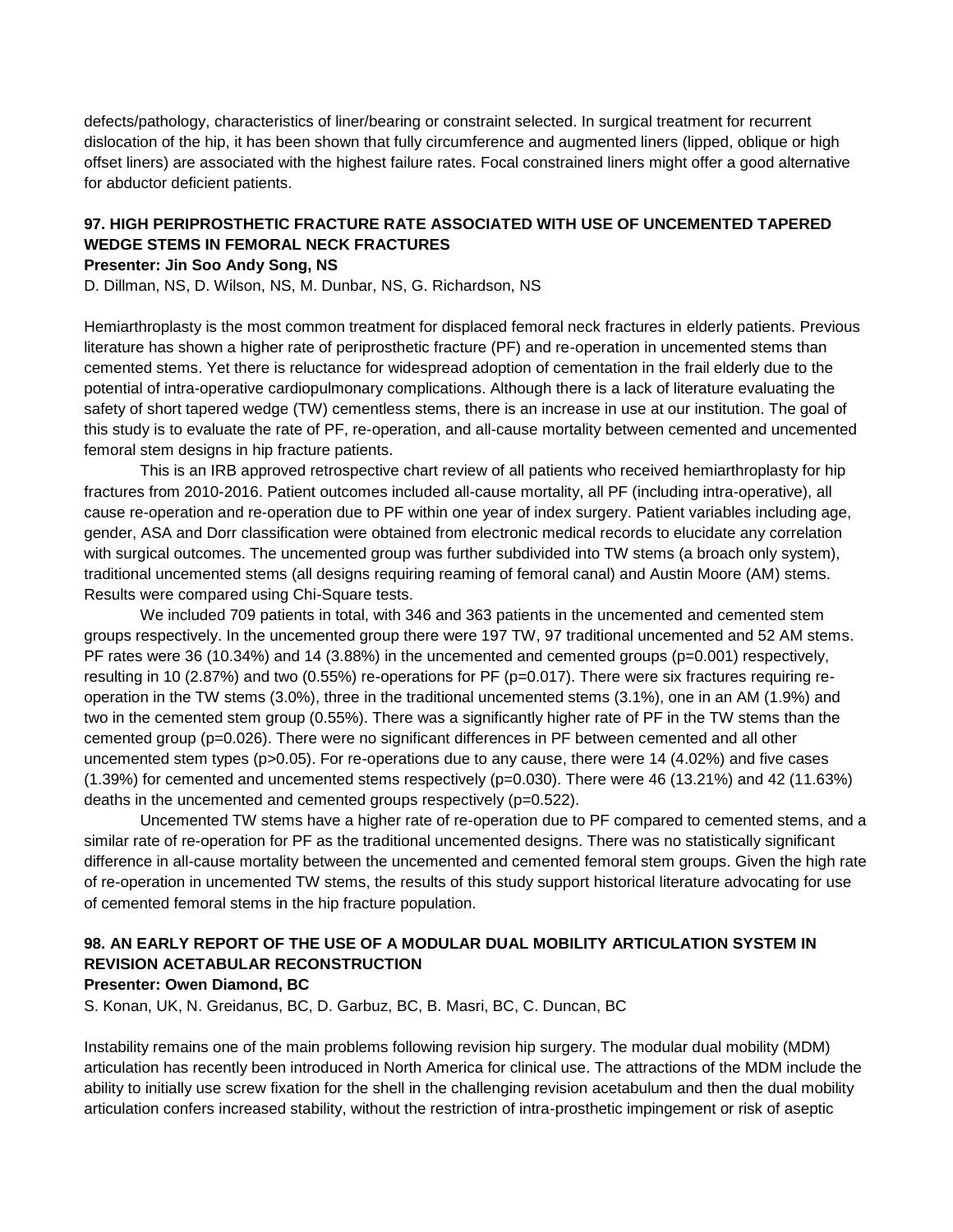loosening with a constrained liner. The aim of this study was to review the clinical, radiological and patient reported outcomes with the use of modular dual mobility articulation for revision acetabular reconstruction. We also investigated if the modular acetabular components of the dual mobility articulation increase the risk of fretting corrosion by measuring serum trace metal ion levels in a subset of these patients given recent concerns identified in a series of MDM cups used in primary total hips.

Institutional Review Board approved this retrospective cohort study. The Adult Reconstruction Database identified sixty-three consecutive patients as having a minimum 24 months follow-up after insertion of an MDM at the time of revision hip surgery. Patients had an MDM cup inserted because either they were having a revision because of recurrent instability or they were felt to be at increased risk of dislocation at the time of their revision surgery. All patients were contacted via mail or telephone to complete functional outcome scores (WOMAC, SF12, Oxford Hip Score, Satisfaction Scale and UCLA scores), clinic notes and x-rays were reviewed. A subset of patients were invited to have metal ion (Cobalt and Chromium) levels checked.

At most recent follow-up three patients had died, three patients have been revised because of on-going instability and three patients have had revision surgery due to infection. One patient has symptomatic subluxation of the hip but does not want surgery. One patient has impingement with apparent notching on the femoral neck. Overall functional outcome (mean WOMAC function 76, UCLA 5.6, mean Oxford 74.7, SF-12 physical 41.6 / mental 53.3 ) and overall pain relief (mean WOMAC pain score 78.3) were good. The mean satisfaction score was 78 out of 100. The median serum trace metal chromium and cobalt levels at most recent follow-up was 0.3 µg/L (range 0.1 to 6.1 µg/L) and 0.47 µg/L (range 0.21 to 9.42 µg/L) respectively. The survival with revision for instability as the end point was 95.2% at two years.

MDM cups represent an excellent option for the patient having revision hip surgery in the setting of recurrent instability or fear of instability, such as in the case of abductor insufficiency. This series presents good patient reported outcome measures and a low complication and revision rate.

## **99. LONG-TERM FOLLOW-UP OF A SECOND GENERATION METAL-ON-METAL TOTAL HIP ARTHROPLASTY**

### **Presenter: Muhammad Albesher, QC**

N. Stavropoulos, O. Huk, QC, L. Epure, QC, D. Zukor, QC, J. Antoniou, QC

The Metasul (Sulzer, Basel, Switzerland) articular MM interface was one of the second-generation MM THA that was introduced as a promising interface with improved manufacturing technology, better clearances and enhanced metal hardness. In December 2001, the manufacturer recalled these implants due to the failure of cup osseointegration. Cup failure was due to residual machining oil contaminant that prevented cup-bone osseointegration and led to early cup loosening and failure. This study reports our long-term results (minimum follow-up of 15 years) in a cohort of patients that received the Metasul bearing.

Between July 1997 and August 2001, 105 consecutive primary Metasul MM THAs were performed in 94 patients (57 males and 37 females). All patients were implanted with a cementless titanium femoral and acetabular porous-coated component and a 28mm cobalt/chrome femoral head. The mean age of patients at time of surgery was 50 (range: 17-65) years. Cobalt (Co) and chromium (Cr) levels were measured by inductively coupled plasma-mass spectrometry (ICP-MS). The cup inclination and anteversion was measured by Einzel-Bild-Roentgen-Analyse (EBRA) software (University of Innsbruck, Austria) on the radiographs at the last follow-up visit**.**

At a minimum follow-up of 15 (range 15-18) years, the mean Harris Hip Score and UCLA scores for the surviving THAs were 88.9 and 6.3, respectively. Fourteen THAs were revised at a mean period of 2.5 years (range: 0.1-12.5 years). Eleven of the revised hips were due to failure of osseointegration of the recalled acetabular component. One patient required revision for an undersized stem, one patient required irrigation, debridement and liner exchange for early post-operative infection and one patient was revised for pseudotumour. When excluding contamination from manufacturing defects and infections, the survivorship of the bearing in this cohort at a minimum of 15 years is 97.5%. At the last follow-up, the median Co and Cr level in the whole blood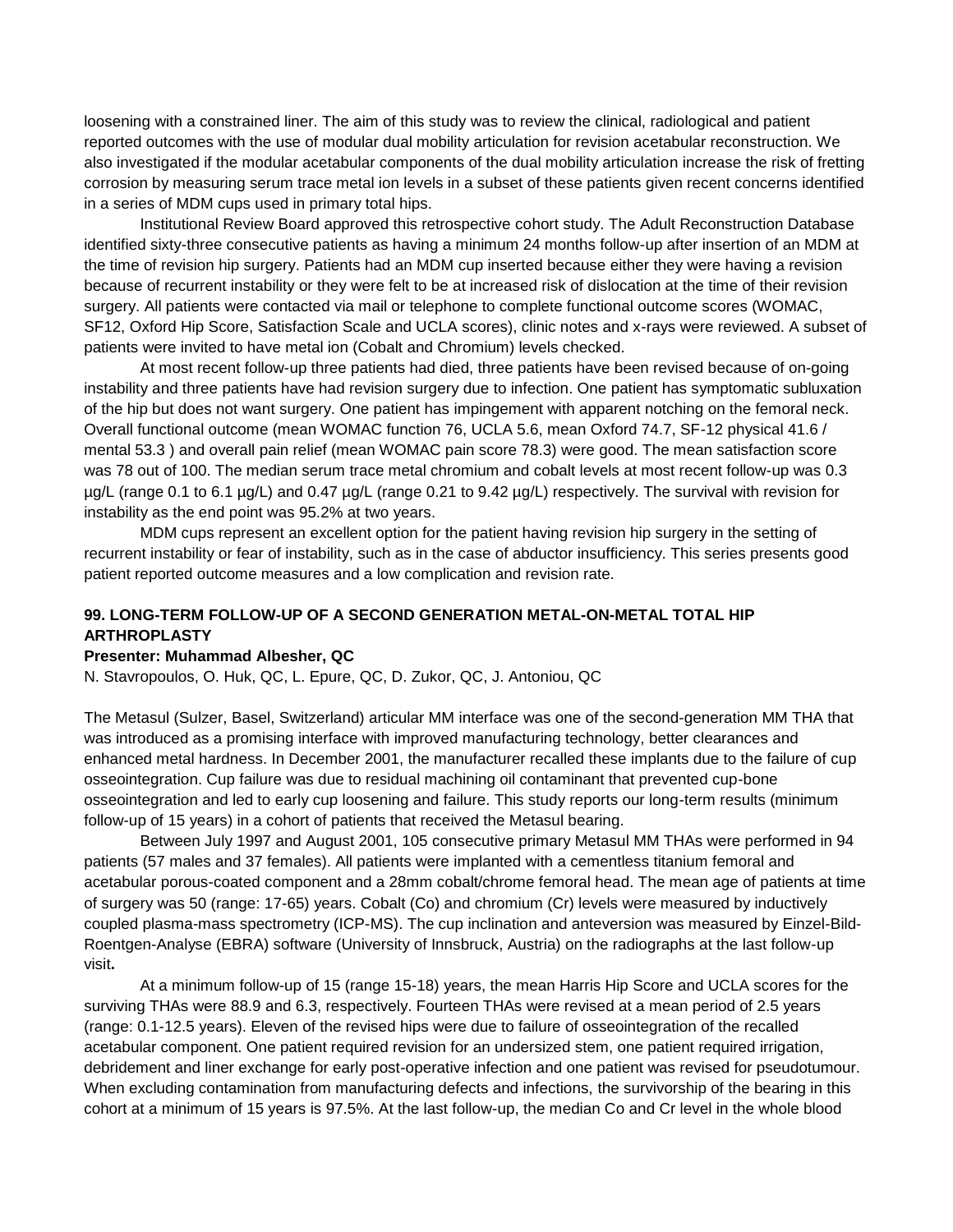were 1.24 and 0.83 μg/L, respectively. Only three patients presented increased level of Co and Cr (> 7 μg/L). The acetabular component was placed at an average inclination of  $42.23^{\circ} \pm 6.1$  (from 26° to 63°) with an average angle of anterversion of  $16.99^{\circ} \pm 6.2$  (from 3.3° to 20.3°).

Excluding the recalled components, Metasul articular interface has performed extremely well at a minimum follow-up of 15 years in this relatively young and active patient population. There was a revision for one pseudotumour representing less than 1% of the cohort. We believe that the metallurgy of this interface and the exclusive use of 28mm heads has led to the successful survivorship of these THAs.

# **100. SURGICAL CORRECTION OF HIP DEFORMITIES AND ITS IMPACT ON THE DEGENERATIVE PROCESS WITHIN THE HIP JOINT**

### **Presenter: Paul E. Beaulé, ON**

A. Speirs, ON, H. Anwander, Switzerland, G. Melkus, ON, K. Rakhra, ON, H. Frei, ON, M. Lamontagne, ON

Cam morphology in association with femoroacetabular impingement (FAI) is a recognised cause of hip pain and cartilage damage and proposed as a leading cause of arthritis. The purpose of this study was to analyse the functional and biomechanical effects of the surgical correction of the cam deformity on the degenerative process associated with FAI. We hypothesised that surgical correction of the cam deformity would alter the degenerative process in the cartilage and subchondral bone of the hip as measured by quantitative computer tomography and MRI biomarkers.

Ten male patients with cam-FAI who had undergone corrective surgery with a mean age of 34.3 years old (range: 23.1 – 46.5) and mean BMI of 26.66 kg/m2 (SD: 4.79) were included. The inclusion criteria were: age less than 50 years, cam-FAI deformity, no prior hip surgery or post-traumatic deformity, a minimum two-year follow-up period. FAI was diagnosed based on clinical and radiological examination. The hip deformity was quantified using multi-planar imaging by assessing the femoral head-neck contour using the well-validated alpha angle. The alpha angle was measured on computed tomography (CT) images in oblique axial planes at 3:00 (Axial) and 1:30 (Radial) o'clock position. The cam-type deformity was defined as an alpha angle > 50.5 degree at 3:00 o'clock position or/and > 60 degree at 1:30 o'clock position. The mean axial and radial alpha angles were 53.6 degrees (Range: 45.6 - 67.2), and 66.4 degrees (Range: 56.8 – 74.1), respectively. Each patient completed a CT scan, MRI of the hips, squat motion analysis, and self-administered functional questionnaires (HOOS) both pre- and post-operatively.

At a mean follow-up of 24.5 months, functional scores and the squat performance improved significantly. Looking at the zone of impingement at the antero-superior acetabular rim, the mean change in BMD at follow-up was -31.8 mg/cc (95% CI: -11 to -53, p=0.008), representing a 5% decrease in BMD. This was also associated with significant decrease in T1rho; values reflecting a stabilisation of the cartilage degeneration. Significant correlations were noted between clinical functional scores and changes in T1rho; (r=-.86, p=.003) as well as the BMD and Maximum vector forces (r=.878, p=.021).

Using multiple objective end points, bone density and hip biomechanics, we have demonstrated that there is a direct cause and effect of surgical correction of the cam deformity with hip joint forces as well as overall condition of the cartilage. These changes showed reversal of changes in the acetabular bone leading to an alteration of the biochemical environment of the overlying cartilage. Surgical correction of a hip deformity in patients with symptomatic FAI not only improves clinical function but also significantly alters the degenerative process. These findings are the first to show that alteration of the hip biomechanics through surgical intervention improves the overall health of the hip joint.

## **101. QUANTITATIVE ANALYSIS OF MATERIAL LOSS AT THE HEAD-NECK JUNCTION IN TOTAL HIP ARTHROPLASTY: THE EFFECT OF HEAD SIZE, STEM MATERIAL AND STEM OFFSET Presenter: Giuseppe Valente, ON**

B. Lanting, ON, M. Teeter, ON, D. Van Citters, ON, S. MacDonald, ON, J. Howard, ON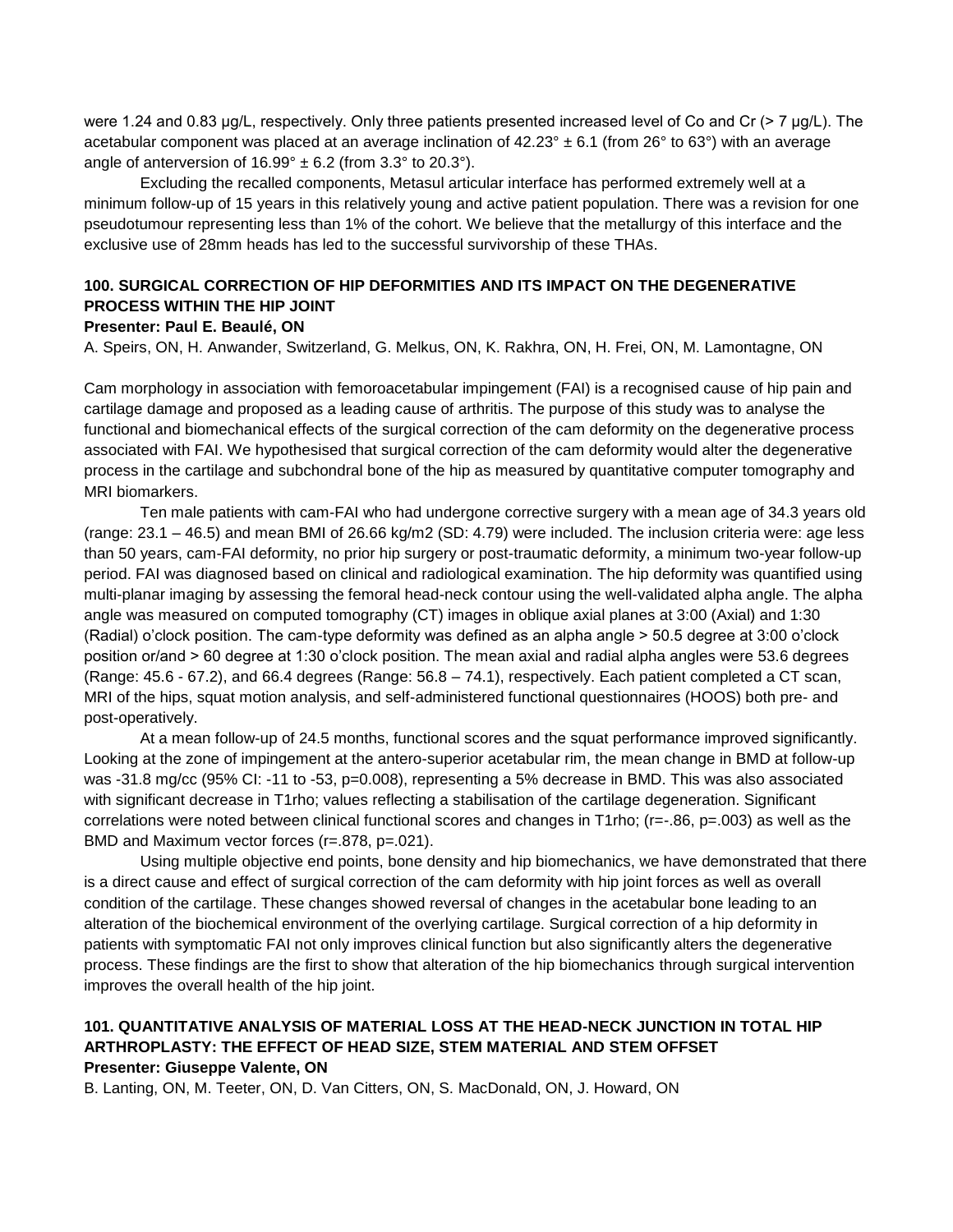Corrosion and fretting at the head-neck junction in total hip arthroplasty may cause adverse clinical symptoms and implant failure. The predictive variables that lead to increased corrosion and fretting are widely debated throughout literature. The purpose of this study was to examine the effects of head size, stem material and stem offset on fretting and corrosion of the head-neck taper interface of a single trunnion design in retrieval implants of metal on polyethylene bearing surfaces.

A retrieval study was performed from our institutional implant retrial database to identify all 28mm and 32mm femoral heads from a 12/14mm taper for a single implant design implanted for greater than two years. This included  $n = 56$  of the 28mm heads (-3:  $n = 10$ , +0:  $n = 24$ , +4:  $n = 13$ , and +8:  $n = 9$ ), and  $n = 23$  of the 32mm heads  $(-3: n = 2, +0: n = 8, +4: n = 1,$  and  $+8: n = 6$ ). The 28mm femoral heads were all matched to 32mm femoral heads on the basis of time *in vivo* and head length. A coordinate measuring machine was used to acquire axial scans within each head, and the resulting point clouds were analysed with a custom Matlab program. Maximum linear wear depth (MLWD) was calculated as the maximum difference between the material loss and as-machined surface. Differences in MLWD for head diameter, stem material, and stem offset were determined.

There were no differences between groups for age, gender, BMI, or implantation time. There was no difference in MLWD (p = 0.59) between the 28 mm (5.9  $\pm$  6.2 µm) and 32mm (5.5  $\pm$  6.2 µm) matched paired head diameters. There was also no difference in MLWD ( $p = 0.79$ ) between titanium (5.2 ± 5.9 µm) or cobalt-chromium  $(6.2 \pm 6.4 \,\mu\text{m})$  stems, and no difference (p = 0.95) between regular (5.5  $\pm$  5.3  $\mu$ m) or high-offset (6.3  $\pm$  8.8  $\mu$ m) stems.

Numerous previous studies examining corrosion and fretting at the head-neck junction in retrieval implants of metal on polyethylene bearing surfaces utilised visual damage scoring to quantify the amount of damage present. This study utilised a quantitative means to precisely measure the MLWD. There is no statistical difference in maximum linear wear depth at the head neck junction in total hip arthroplasty between 28mm and 32mm head diameters, titanium or cobalt-chromium stems, and regular or high offset stems.

# **102. COMPARING THE DIRECT ANTERIOR APPROACH WITH THE POSTERIOR APPROACH TO THE HIP: EARLY STEM MIGRATION AND COMPLICATIONS**

#### **Presenter:Kathryn Culliton, ON**

H. Louati, ON, G. Gharib, ON, J. Dobransky, ON, A. Pagé, ON, W. Gofton, ON, P.E. Beaulé, ON

The direct anterior approach (DAA) to the hip for total hip arthroplasty (THA) has proven to be less invasive and to lead to faster recoveries when compared to the posterior approach (PA). However, there remains concerns with regards to early complications, particularly femoral component under sizing and the association with migration and implant loosening. The objectives of this study were to 1) compare early stem migration rates following THA using the DAA with those done using the PA and 2) compare early clinical outcomes and complication rates in both cohorts.

All patients that underwent primary THA at our institution between January 1 2008 and December 31 2013 were reviewed. Inclusion criteria were: the use of a ProFemur TL stem (MicroPort), primary OA, and a metal on polyethylene head-liner combination. A single surgeon preformed the DAA and two surgeons preformed the PA surgeries. Migration evaluation was done using EBRA-FCA; radiographic exclusions were based on the software comparability standards and a minimum follow-up of two years. The one-year, two-year subsidence rates, and the percentage of patients to reach a subsidence of -1.5 and -2.7 mm in the first two years were calculated. These values were chosen as they have previously been associated with subsequent aseptic loosening. All patients were reviewed for complications throughout the follow-up duration. Clinical outcomes (Harris Hip, WOMAC, UCLA and SF-12) were also assessed pre-operatively and at two year follow-up.

At our institution, 388 hips (352 patients) fit the inclusion criteria. EBRA-FCA based exclusions resulted in DAA and PA groups sizes of 71 and 97 hips respectively. There were no significant differences in age, gender and BMI between groups. There were no significant differences in the one-year and two-year subsidence rates, and the total subsidence at 24-months between groups. A higher percentage of DAA hips reached subsidence values of -1.5 mm and -2.7 mm in the first two years compared to PA hips, 25% vs. 16% and 11% vs. 4%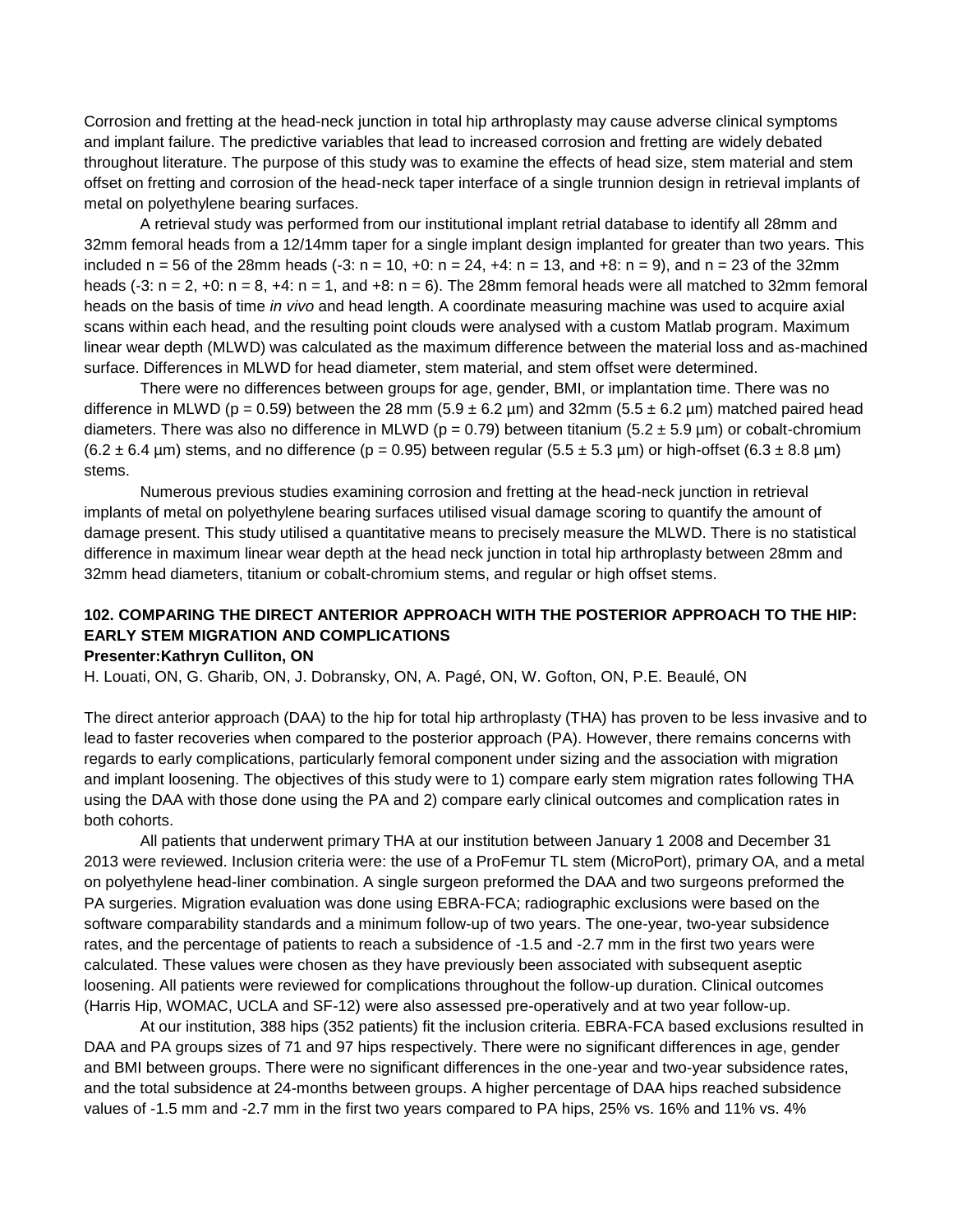respectively though the differences were not statistically significant (All p>0.05). Hips operated on using the PA had higher instances of dislocations, femoral fractures and a higher overall revision rate compared to hips operated on using the DAA, though none of these differences were statistically significant (All p>0.05). There was a significant increase in all clinical outcomes at 24-months with no differences between the two approaches.

While, in this early follow-up study, the DAA hip trended towards greater early subsidence, there was no association between the DAA and any significant increase in femoral component migration. The DAA was not associated with any increase in post-operative complications or subsequent revisions and resulted in similar clinical outcomes to PA treated hips. Mid-term and long-term data is required to assess if there exists a true increased risk of aseptic loosening secondary to migration in association with the DAA.

## **103. INCREASING BMI IN PRIMARY AND REVISION TOTAL HIP ARTHROPLASTY; INFLUENCING LENGTH OF STAY, COMPLICATIONS AND ADVERSE EVENTS. A RETROSPECTIVE REVIEW Presenter: Irfan Abdulla, AB**

H. Khong, AB, S. Mahdavi, AB, R. Gill, AB, J. Powell, AB, K. Johnston, AB, R. Sharma, AB

Total hip arthroplasty (THA) is a reliable surgical option to treat pain and disability secondary to degenerative hip disease. THA has demonstrated improvements in overall health, quality of life and function. Obesity is a modifiable risk factor contributing to significant morbidity and is a contributing factor in the acceleration of degenerative joint disease. Using the data in the Alberta Bone and Joint Health Institute (ABJHI), the purpose of this study is to retrospectively compare length of stay, complications and adverse events in patients undergoing Primary or Revision hip arthroplasty with increased BMI to those with normal BMI.

We reviewed the data compiled in the ABJHI (Alberta Bone and Joint Health Institute) registry between March 2010 and July 2016. Ten thousand, nine hundred and two (6076 Female, 4826 Male) Primary arthroplasty (PA) patients and 717 (388 Female, 329 Male) Revision arthroplasty (RA) were included in the study. We reviewed outcomes with respect to length of stay, discharge destination, 30-day readmission, transfusion requirements, adverse events and in hospital post operative mechanical complications.

In Primary arthroplasty (PA), patients with Class II (43.9%) and Class III (47.4%) obesity were more likely to have two or more surgical risk factors. In Revision arthroplasty (RA) this was the case in all obesity classifications. (Pr<0.0001). Obesity had no effect on in-hospital periprosthetic fracture or dislocations and also not a risk factor for medical complications. In PA, class I (7.8%), II (6.7%) or III (6.3%) all had lower rates of blood transfusion compared to patients who were normal weight (17.2%). RA patients classified as overweight (22.8%), Class I obese (30.6%), Class II obese (18.3%), or Class III obese (22.0%) all had lower rates of blood transfusion compared to patients who were normal weight (34.8%). PA patients with BMI reaching class II (OR=1.64; 95%  $Cl = 1.19 - 2.25$ , and III (OR= 1.59;  $95\%$  CI= 1.10-2.31) had higher rates of 30-day readmission while in RA patients, this risk was increased in class I (OR= 1.36; 95% CI= 0.57-3.25), class II (OR=1.47; 95% CI=0.53-4.08) and class III (OR= 1.98; 95% CI= 0.64-6.07) patient population. In PA, BMI values reaching class II (4.3 days) and class III (4.3 days) obesity had longer length of acute hospital stays than patients who were classified as normal weight, overweight or obese. In RA, Class I, Class II and Class III obese patients all had a longer acute length of hospital stay (p<0.001). In PA, class II (OR=1.72; 95% CI=1.37-2.16) and class III (OR= 3.16; 95% CI=2.44-4.08) obesity patients were less likely to be discharged home than patients with normal BMI while in the RA group this was the case for class III (OR= 1.25; 95% CI= 0.52-3.04) only.

Our study quantifies the effects of obesity in primary and revision hip arthroplasty. This data can help the physician and their patients understand the risks in the obese population when contemplating joint arthroplasty.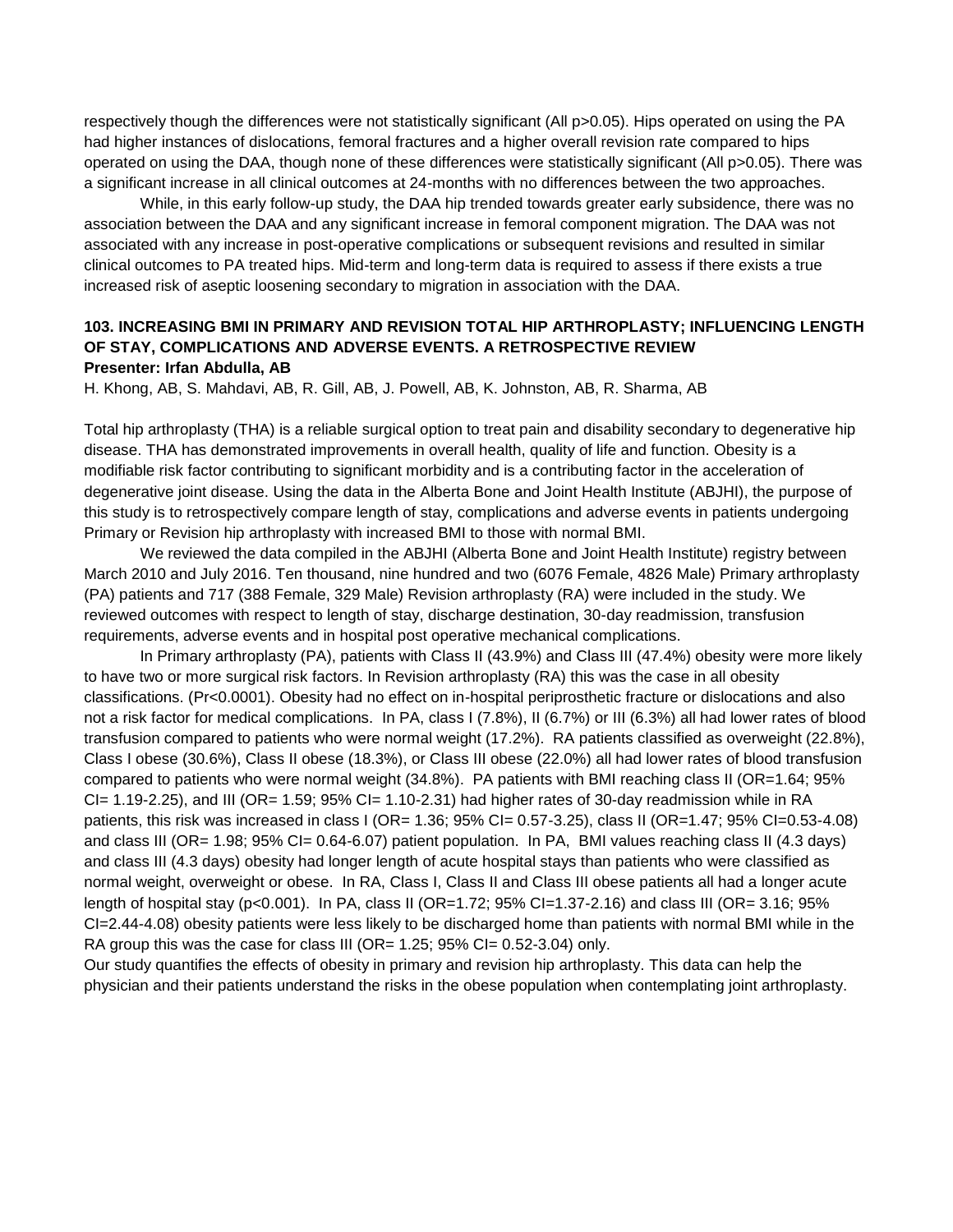## **COA Adult Reconstruction Knee**

# **104. A COMPARISON OF FIXED AND MOBILE BEARING UNICOMPARTMENTAL KNEE ARTHROPLASTY AT MINIMUM 10-YEAR FOLLOW-UP**

#### **Presenter: Michael E. Neufeld, BC**

A. Albers, QC, N. Greidanus, BC, D. Garbuz, BC, B. Masri BC

There is little comparative data on outcomes of fixed vs. mobile bearing UKA at long-term follow-up from independent centres. The primary goal of our study was to compare the implant survivorship of fixed and mobile bearing UKA at minimum 10-year follow-up. Secondary goals were to evaluate and compare patient reported outcomes and modes of failure of both UKA designs, and to identify factors associated with revision.

Using our institutional database we identified a consecutive series of 106 primary medial UKAs performed in 89 patients between October 2000 and May 2006. Quality of life was measured pre-operatively (WOMAC, Oxford Knee Scores, SF-12) and at minimum 10-year follow-up together with patient-reported satisfaction. Radiographs were evaluated using Kellgren & Lawrence and Merchant scores pre-operatively and at latest followup. Revision to TKA or subsequent surgery to the affected knee was noted and the cause of failure determined. Kaplan Meier statistics were performed to evaluate 10-year implant survivorship with subgroup analysis performed for the two different implant designs. Proportional hazard models were used to evaluate predictors of revision to TKA.

There were 46 males and 43 females with a mean age of 63 years (41.4-84.3) at the time of surgery. Seven patients died within 10 years of the index procedure (no revisions). Eighty patients (95 knees) were alive at current follow-up (mean 12.5 years, range 10.1-15.5). Five patients were lost to follow-up. With revision to TKA as the end point, Kaplan Meier implant survival for the entire cohort was 88% at 10 years. Survivorship was 83% for the mobile bearing and 95% for the fixed bearing component (44 knees) in current use at our institution (p=0.079). The mean time to revision was 7.7 years (range 0.8-14.5). Modes of failure were pain with radiographic progression of arthritis (53%), pain without radiographic progression of arthritis (40%), and symptomatic aseptic loosening (13%). Patients reported significant increases in all outcome scores compared to baseline and 92% of patients were very satisfied or somewhat satisfied with their operations. Patient reported outcomes between fixed and mobile bearing subgroups were similar (p>0.05). No patient, radiographic, surgical, or implant variables evaluated were associated with revision to TKA (p>0.05).

This study supports the use of UKA in treatment of medial compartment knee arthritis, showing suitable long-term results with both fixed and mobile bearing designs. Although the risk of revision to TKA between designs was non-significant, better survivorship was seen with the fixed bearing design. This may represent the exclusive use of mobile bearing implants during the initial learning curve performing UKA at our centre. Lastly, this series demonstrates outstanding survivorship and represents the longest follow-up in the literature for the fixed bearing component in current use at our institution.

## **105. A PROSPECTIVE COMPARATIVE STUDY BETWEEN SYNOVIAL JOINT BIOMARKERS IL-1BETA, TNF-ALFA VS. DIAGNOSTIC X-RAY FINDING USEFULNESS IN DIAGNOSTIC & THERAPEUTIC ASSESSMENT FOLLOW-UP OF KNEE JOINT OA GRADE II, III, A CLINICAL STUDY FOR TWO YEARS Presenter: Ahmed Alkhuzai, Iraq**

We evaluate soluble mediators' synovial biomarkers IL-1 Beta, TNF-Alfa in knee joints aspirates, plus radiological x-ray finding in early diagnostic pre-treatment and post-therapeutic treatment in osteoarthritic knee joint patients grade II, III study follow-up for two years. Aim of study: to evaluate knee synovial joints biomarkers IL-1 Beta, TNF-Alfa level, plus radiological x-ray finding in diagnosis of knee osteoarthritis grades II, III early and posttherapeutic treatments follow-up.

In prospective comparative study patients with knee osteoarthritis grade II, III. To see the advantages of synovial aspirates of IL-1 Beta, TNF-Alfa biomarkers level, in compare to radiological finding of knee joints OA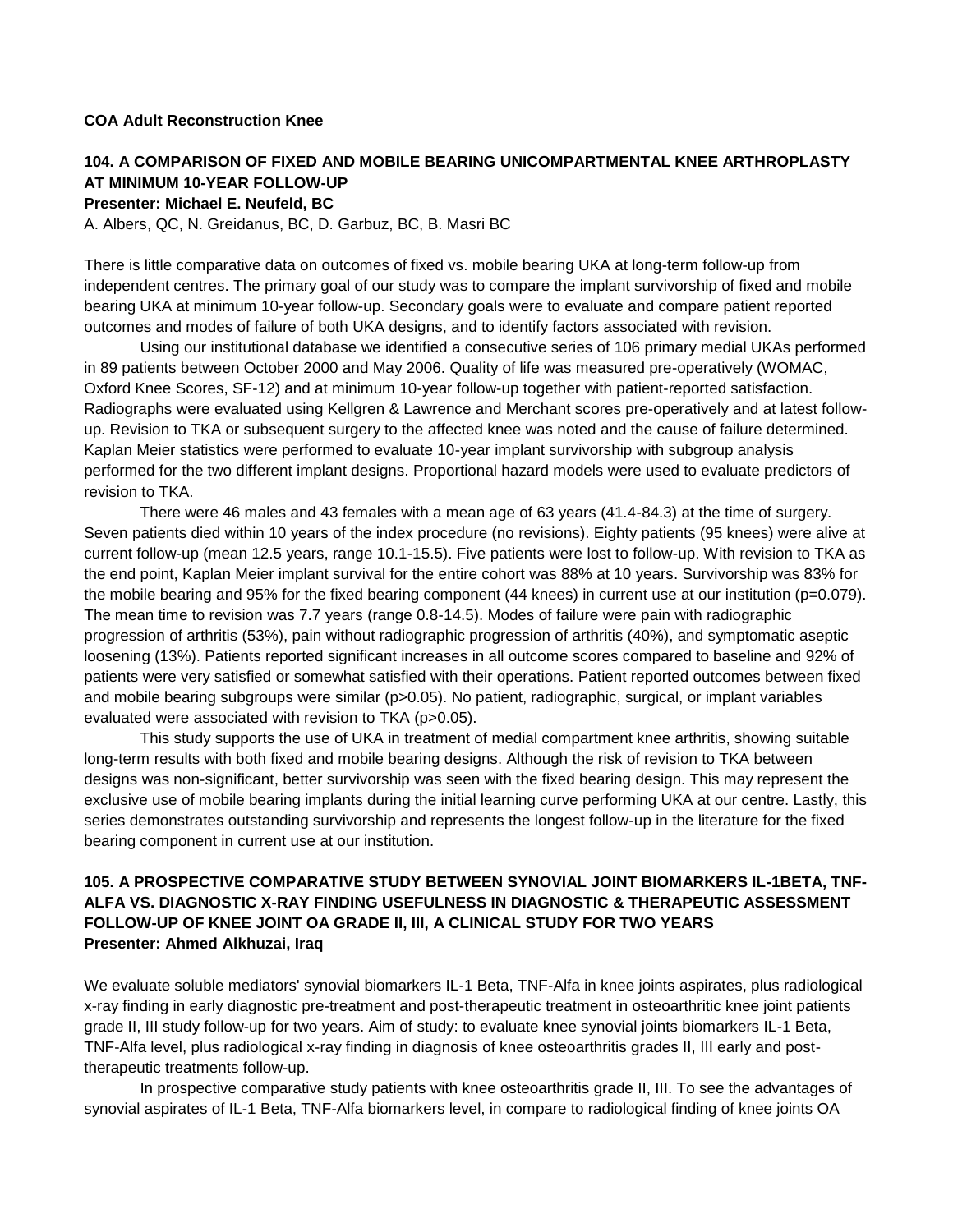grade II, III. Were randomised according to inclusion exclusion criteria into two groups. Group A 50 patients were depend on synovial aspirates of IL-1 Beta, TNF-Alfa biomarkers level from knee joints OA grade II, III early pretreatment then post therapeutic treatment period. Compared to group B 50 patients were depend on radiological x-ray finding alone in early pre-treatment plus post therapeutic treatment of knee joints OA in same grade II, III. The post therapeutic treatment in both groups will be used arthroscopic drilling with intra-articular injections of stem cell. The patients were followed up for 12, 24 months period.

In group A detection of synovial fluid aspirates of IL-1 Beta, TNF-Alfa biomarkers level from knee joints OA grade II, III in early pretreatment compare to post therapeutic treatment period showed significant reduction of these biomarkers level. Compare to group B were depend on x-ray alone in diagnosis then post therapeutic treatment will showed no obvious radiological change however, significant progressive clinical improvement with progressive reduction in the level of synovial fluid biomarkers during follow-up period 12, 24. (P-value < 0.0001).

We concluded that these synovial biomarkers mediators IL-1 Beta, TNF-Alfa are superior to radiological x-ray finding alone depending on progressive clinical improvement with progressive reduction in synovial biomarkers level for two years study.

## **106. ARTERIAL CALCIFICATION ON PRE-OPERATIVE KNEE RADIOGRAPHS AS A PREDICTOR OF POST-OPERATIVE CARDIOVASCULAR EVENTS FOLLOWING PRIMARY TOTAL KNEE ARTHROPLASTY Presenter: David Cantu-Morales, ON**

J. de Beer, ON, D. Petruccelli, ON, C. Kabali, ON, M. Winemaker, ON

The most common cause of death after an elective Total joint replacement (TJR) is an acute Myocardial infarction (MI). The POISE trial reported that 6.9% of patients, with known risk for cardiovascular disease, undergoing noncardiac surgery will experience a major adverse cardiac event. Some pre-operative clinical risk factors have been well defined but are absent in at least half of all the patients who suffer an MI, demonstrating a clear need for improved pre-operative risk stratification. Lower-extremity artery calcification (LEAC) has been shown to correlate with the presence of Coronary artery disease (CAD). The purpose of this study was to determine association of LEAC with post-operative Cardiovascular events (CVE) among Total knee arthroplasty (TKA) patients.

A cross-sectional study of TKA patients at one academic arthroplasty centre over one year was conducted. Pre-operative TKA radiographs were reviewed by two surgeon observers. Regression modeling was used to examine association of radiographic presence of LEAC and perioperative CVE, 30-day CVE readmit, and 30-day and one-year mortality. Adjusted Odds ratio (OR) and 95% confidence interval (CI) were reported.

The sample included 900 TKA patients. LEAC was identified in 21.1% (190/900) of patients. Of LEAC cases 1.6% had an acute MI vs. 0.1% of non-LEAC cases (p=0.031). Perioperative CVE rate was 5.8% for LEAC vs. 1.5% for non-LEAC cases (0.002). Having a perioperative CVE was identified by the regression model as a significant risk factor for having LEAC (OR 2.83, 95% CI 1.09-7.35). Due to limited number of acute MI events, absence of 30-day CVE readmit, 30-day mortality and few one-year mortality events, computing OR for these variables was not possible. The odds of LEAC cases having an acute MI was 11.37 (95% CI 0.09-597.93) however due to large random errors this finding must be interpreted with caution. The OR associated with oneyear mortality was 1.88 (95% CI 0.17-13.20) but random errors were also large.

Our study shows that LEAC around the knee is associated with an increased risk of having a perioperative CVE (OR 2.83, 95% CI 1.09-7.35). While our data shows some association between LEAC and risk of acute MI, the very wide CI suggests that we cannot make a firm conclusion on this finding. The 1.6% perioperative MI event rate however, is clinically relevant given the previously reported perioperative MI rate of 0.9% among TJR patients at our institution over a 12-year period, which is in keeping with other reported rates of 0.25% to 1.9% following TJR. It is our contention that crude detection of LEAC has the potential to improve risk stratification by informing the surgeon of the need for further pre-operative cardiac workup. Given the importance of truly informed consent for an elective surgical procedure, this enhances the surgeon's ability to more accurately inform TKA patients regarding their individual perioperative risk of a CVE.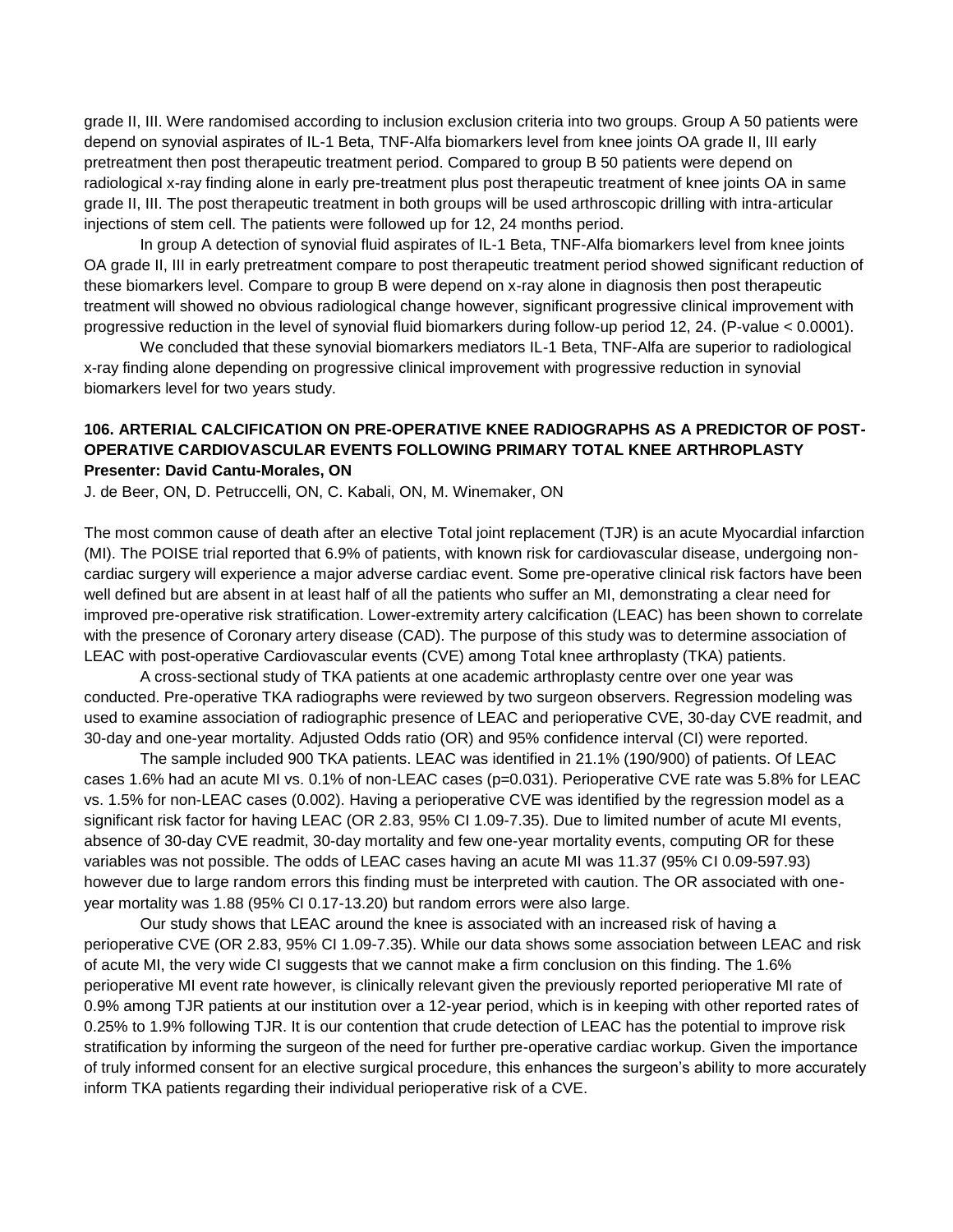# **107. EVALUATION OF CONVENTIONAL AND PATIENT-SPECIFIC INSTRUMENTATION IN TOTAL KNEE ARTHROPLASTY USING RADIOSTEREOMETRIC ANALYSIS**

## **Presenter: Douglas Naudie, ON**

E. Vasarhelyi, ON, J. Marsh, ON, J. Howard, ON, M. Teeter, ON, R. McCalden, ON, X. Yuan, ON

Patient specific instrumentation (PSI) for total knee arthroplasty (TKA) was introduced to increase efficiency and reduce operating room (OR) time. The cost-effectiveness of this technology has been questioned, however, and evaluation with Radiostereometric analysis (RSA) has been limited. The purpose of this study was to evaluate PSI compared to Conventional instrumentation (CI) for TKA with regards to resource utilisation, surgical waste, patient outcomes, radiographic alignment, cost, and implant migration with RSA.

The study was designed as a prospective, randomised controlled trial of 50 patients, with 25 patients each in the PSI and CI groups, powered for the RSA analysis. Patients in the PSI group received an MRI and standing three-foot x-rays to construct patient-specific cut-through guides for the femur and tibia. All patients received the same posterior-stabilised implant with marker beads inserted in the bone around the implants. Intraoperative variables such as time, number of instrumentation trays used, and mass of surgical waste were recorded. Outcome measures (WOMAC, SF-12, EQ5D, and UCLA) were recorded pre- and post-operatively. All costs associated with the procedure were recorded, including length of time in the OR, equipment opened, inhospital stay, and any costs associated with complications or additional surgical procedures. Patients underwent supine RSA exams at multiple time points. Migration of the tibial and femoral components was calculated using model-based RSA software.

There were no demographic differences between groups. The PSI group required less instrument trays than the CI group (mean 4.8 vs. 8.1 trays, p<0.0001), but procedure time was equivalent (mean 79 vs. 74 min, p=0.06). The PSI group produced less recyclable waste (mean 0.3 vs. 1.4 kg, p<0.001), but total waste was equivalent between groups (mean 10.1 vs. 10.6 kg, p=0.32). At six months, there was no difference between groups for WOMAC, SF-12, EQ5D, or UCLA scores. One patient in the PSI group was revised for infection, and three patients required manipulation, with no revisions or manipulations in the CI group. The average cost per procedure was significantly greater for the PSI group than the CI group (mean difference  $= $1,787.38, 95\%$  CI  $=$ 951.10 to 2623.67, p<0.01). At six months, there was no difference in maximum total point motion between groups for the tibia (mean  $0.50$  vs.  $0.50$  mm,  $p=0.98$ ) or femur (mean  $0.46$  vs.  $0.48$  mm,  $p=0.87$ ).

The PSI group provided minimal or no advantage over the CI group for operative time, instrumentation used, or surgical waste produced. There was an increase in the need for manipulation in the PSI group. Although the PSI group did require fewer instrument trays, this did not offset the additional pre-operative and surgical procedure costs. At early RSA follow-up, the two groups were broadly similar in implant fixation and demonstrated acceptable migration patterns.

# **108. POOR OUTCOME OF ARTHROLYSIS, SYNOVECTOMY AND LINER CHANGE FOR STIFFNESS AFTER PRIMARY TOTAL KNEE ARTHROPLASTY**

### **Presenter: Nelson V. Greidanus, BC**

D. Garbuz, BC, B. Masri, BC, A. Herman, Israel

Knee stiffness is a complication following knee arthroplasty which can result in compromised range of motion, reduced patient-reported quality of life, and dissatisfaction. Surgical options include arthroscopic arthrolysis, open arthrolysis synovectomy and liner downsising and revision of components. The purpose of this study was to specifically describe the patient-reported outcomes and range of motion associated with knee revision surgery involving arthrolysis, synovectomy and liner downsising.

We performed a retrospective study, using our institutional arthroplasty database to identify patients with knee revision for stiffness who obtained arthrolysis, synovectomy and liner change (no femoral or tibial component revision) and reviewed these patients to evaluate quality of life, satisfaction, and range of motion outcomes. Patients were a minimum of two years after revision surgery at the time of their most recent review. All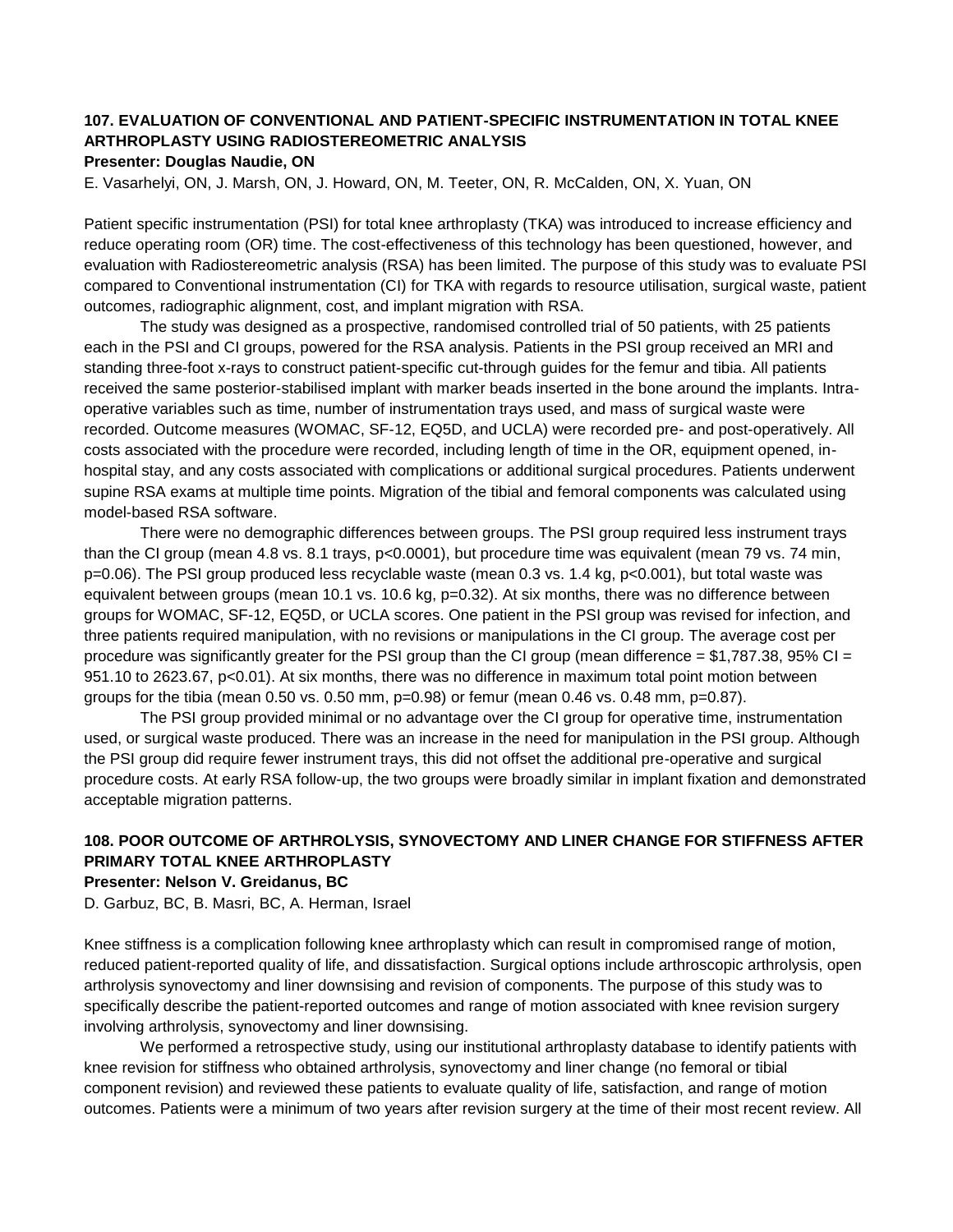patients completed quality of life questionnaires: Short-Form 12 (SF-12), Oxford knee score (worst score: 0 best score: 48) and WOMAC overall, pain, stiffness and function scores (normalised scale: 0-100) and patient reported satisfaction (0-100: worst-best). Range of motion outcome was recorded using a goniometer.

We identified 583 revision knee procedures which were performed between the years 2007-2014. There were 42 patients who specifically received arthrolysis, synovectomy, and liner change without any revision of femoral or tibial prosthesis, for stiffness after primary knee replacement. Twenty five of these patients completed the study. Mean follow-up time was 4.8 years (SD=2.1) and at a mean time from TKR to revision surgery of 1.9 years (SD=2.4). Range of motion improvement occurred across the cohort with a mean extension and flexion improvement of six degrees (SD=16.3) and 20.9 degrees (SD=32.8), respectively. Mean pre-revision and postrevision range of flexion (ROM) were 56.6 (SD=25.6) and 75.6 (SD=35.16) degrees, respectively. Mean improvement in the overall arc of motion was 26.9 degrees (SD=29.8). Patient reported quality of life was as follows: mean SF-12 physical and mental score were 43.23 (SD=20.66) and 62.66 (SD=19.21), respectively. Oxford knee score mean 24.5 (SD=9), WOMAC overall score 47.9 (SD=17.4), and WOMAC pain, stiffness, and function domain scores were: 45.3 (SD=19.4), 53.3 (SD=22.1) and 48.6 (SD=18.4), respectively. Mean satisfaction score was 45.2 (SD=37.5). Satisfaction score, overall WOMAC score, WOMAC stiffness and function were better in patients that had final flexion greater than 90 degrees.

Surgical arthrolysis, synovectomy, and liner change results in an improvement in observed and recorded knee range of motion however quality of life scores demonstrate significant residual disability and the majority of patients are dissatisfied. A subgroup of patients with a final arc of flexion greater than 90 degrees demonstrated an improved outcome. Surgeons and their patients should be aware that this procedure is not likely to provide a significant functional improvement in range of motion, and are likely to report a poor functional outcome and dissatisfaction. Armed with this information, most patients would opt to avoid this surgical intervention.

# **109. DOES SURGEON ARTHROPLASTY VOLUME REALLY AFFECT PATIENT OUTCOMES? Presenter: Jason Werle, AB**

H. Khong, AB, C. Smith, AB

The literature suggests that higher volume arthroplasty surgeons have better patient outcomes. This study compares the outcomes of surgeons that perform a low annual volume (<=50 cases per year) to surgeons that perform a high annual arthroplasty surgical volume (>50 cases per year) within the Canadian context.

This study evaluates the outcomes of all patients undergoing primary total hip, primary total knee, hip resurfacing, or unicompartmental knee arthroplasties in 13 hospitals in Alberta from January 1, 2010 to December 31, 2014. Surgeon volume was divided into low (<=50 arthroplasties per year) and high (>50/year). Outcome measures included Acute and Total Length of Stay (LOS), inpatient mortality rates, WOMAC at three months post-op, EQ5D at three months post-op, transfusion rates, deep infection rates, mechanical adverse events, medical adverse events, and readmission rates. Outcomes were risk-adjusted for age, gender, procedure, and pre-surgery risk factors. Chi-square test was used to compare categorical variables in two or more groups. Exacttest was used to compare very rare events (ie. mortality). T-test was used to compare the means of two groups and Anova was used to compare the means of three or more groups.

A total of 38,755 patients were included in the study at 13 hospitals. The surgeries were performed by a total of 88 different surgeons. Twenty-two surgeons were considered low-volume and 66 were considered highvolume. Procedures performed by low-volume surgeons numbered 1,500. Procedures peformed by high-volume surgeons numbered 37,255. High-volume surgeons treated a greater number of patients with no pre-surgical risk factors and slightly younger patients (mean age 66.4 vs. 67.6, p<0.001). There were no significant differences in pre- or post-op WOMAC or EQ5D patient reported outcomes between the two surgeon groups. There were no significant differences in medical adverse events, mechanical adverse events, deep infection rates, or readmission rates between the low-volume and high-volume surgeon groups. High-volume surgeons had significantly lower Acute LOS (4.2 days vs. 4.9 days, p<0.001) and significantly lower transfusion rates (15.5% vs.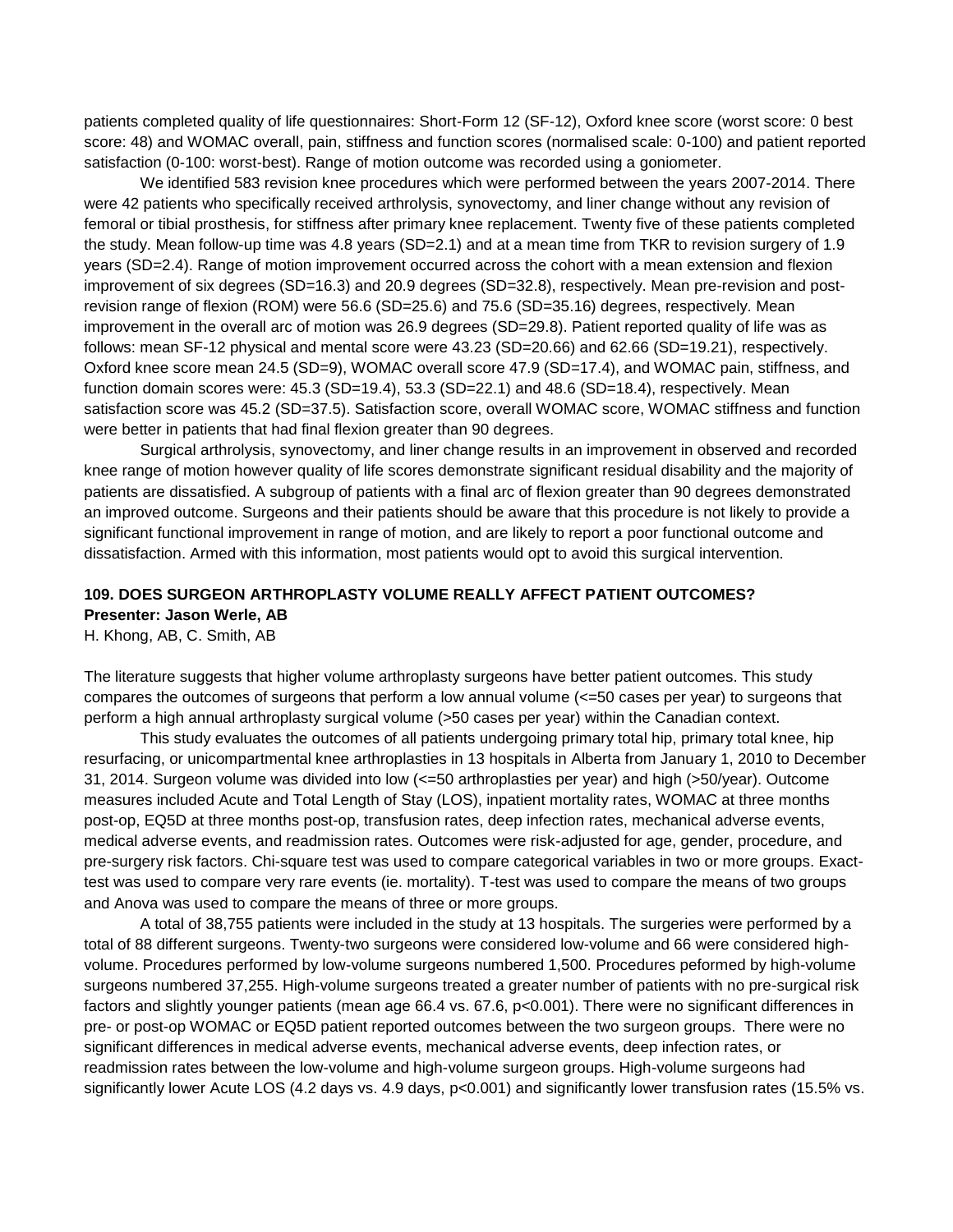18.9%, p<0.001). Low-volume surgeons had significantly higher inpatient mortality rates (2.7% vs. 0.6%, p=0.002).

This study compares the outcomes of primary arthroplasty surgery performed by low-volume (<=50/year) and high-volume (>50/year) surgeons in Alberta. It is reassuring that the results for patient reported outcome measures, medical adverse events, mechanical adverse events, readmission rates and infection rates were similar regardless of surgeon volume. High-volume surgeons had a lower mean LOS, lower transfusion rates, and lower inpatient mortality rates. These findings have implications for inpatient hospital costs and resource planning.

# **110. TIBIAL POST FATIGUE FRACTURE IN POSTERIOR STABILISED TOTAL KNEE ARTHROPLASTY USING HIGHLY CROSS-LINKED POLYETHYLENE**

## **Presenter: Owen Diamond, UK**

B. Masri, BC

Highly Cross-Linked Polyethylene has been accepted as a definite improvement in outcomes for total hip replacement. In total knee arthroplasty, despite improved wear characteristics, highly cross-linked polyethylene has not been as ubiquitously accepted, mainly due to concerns about reduced strength, fatigue resistance and fracture toughness. In particular, in posterior stabilised total knee arthroplasty there are concerns about increased risk of fracture of the tibial post.

This is a report of five cases of tibial post fracture from a single surgeon series of 955 consecutive posterior stabilised total knee arthroplasty using Prolong highly cross linked polyethylene using the Nexgen PS-High Flex total knee system. Between April 1<sup>st</sup> 2007 and January 17<sup>th</sup> 2016, 955 posterior stabilised total knee arthroplasty cases were performed using Prolong highly cross-linked polyethylene under the care of a single surgeon. The departmental arthroplasty database identified five cases of revision knee surgery for fracture of the tibial post. The same surgeon also has performed 2,943 cases using the same posterior stabilised total knee arthroplasty system but with conventional polyethylene and there are no reported cases of tibial post fracture.

Five cases of tibial post fracture from 955 total knees with Prolong polyethylene gives a conservative estimate of the frequency of this complication of 0.52%. All five cases presented at with either increasing pain or instability and giving way, in previously well functioning total knees. There was no history of trauma or precipitating incident. Mean time to presentation and diagnosis was 57.2 months (Range 25 - 94). Successful treatment of involves revision surgery by exchange of the polyethylene liner to a conventional cross-linked polyethylene.

Given the increased risk of tibial post fracture with highly cross-linked polyethylene presented here and no definite clinical advantage ever displayed over conventional polyethylene when reviewing the literature, we would advocate against the routine use of highly cross linked polyethylene in posterior stabilised total knee arthroplasty. It is understood that fabrication techniques vary widely among highly cross-linked polyethylene products and therefore these results are representative of the risk only with this particular polyethylene in this posterior stabilised total knee system.

#### **112. CONTRIBUTION OF NON ORTHOPAEDIC SURGEON ORDERED MRI TO THE DIAGNOSIS AND MANAGEMENT OF KNEE PAIN IN PATIENTS OLDER THAN 55 YEARS Presenter: Thomas M. Hupel, ON**

P. Grosso, ON, R. Lau, ON, M. Snider, ON, S. Yoon, ON

Despite the overall decline in the number of knee arthroscopies performed for knee osteoarthritis with or without a meniscal lesion, our group has noted an increasing trend towards patients presenting for orthopaedic consultation with a pre-consult MRI, ordered by a non-orthopaedic physician. We hypothesise that in a majority of cases a preconsult MRI does not contribute to the establishment of a diagnosis and management plan for knee pain.

This is a retrospective review of prospectively collected patients, greater than the age of 55, referred to an orthopaedic surgeon with knee pain. All patients had an MRI of the knee prior to orthopaedic consultation. The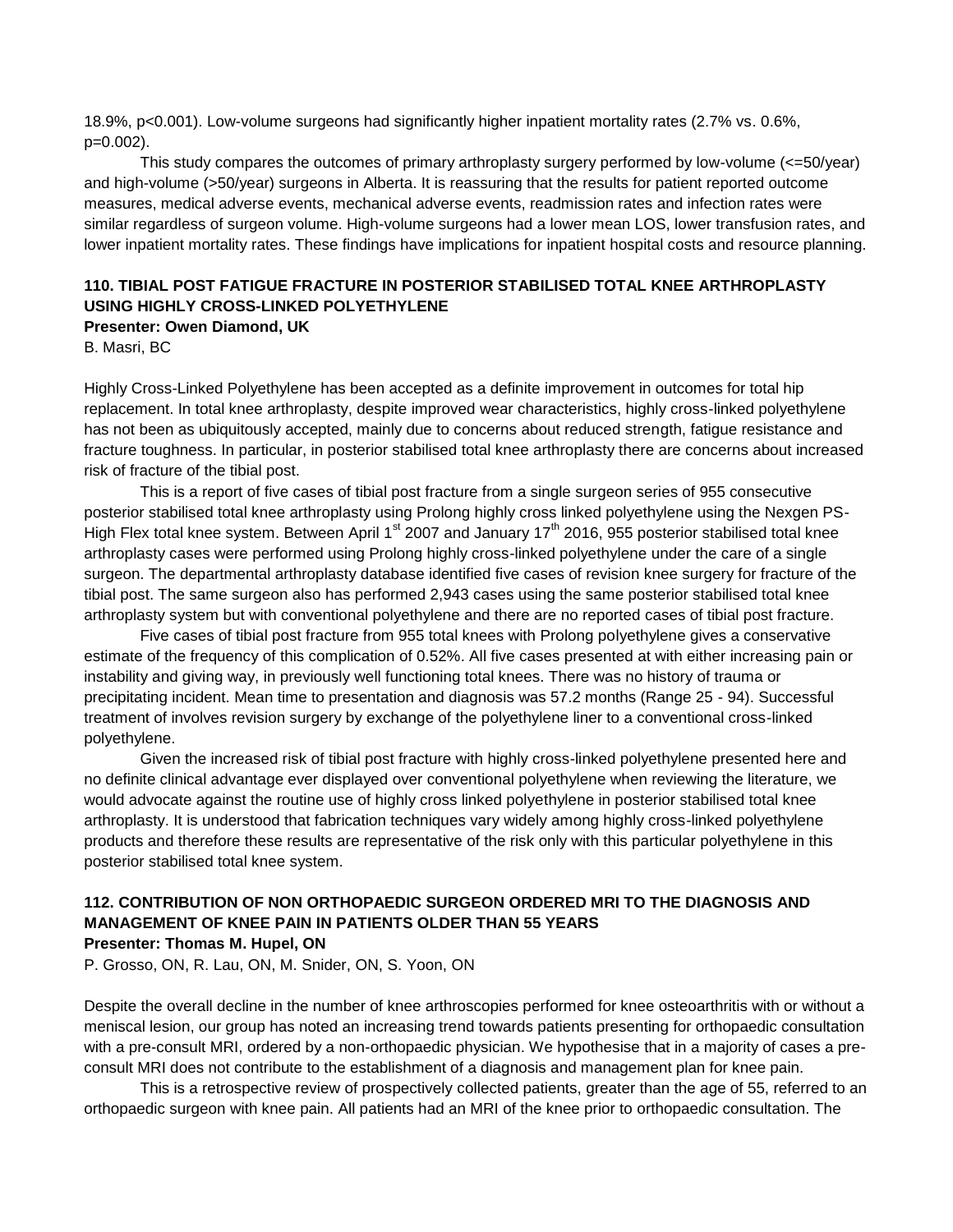data collected include: patient demographics, whether or not a pre-MRI plain radiograph was performed, and the consulting surgeon's opinion on whether the MRI was required in establishing the diagnosis and management of the patient's knee pain. The MRI was determined to be useful if it confirmed the diagnosis of a symptomatic meniscal tear by the consultant and determined to be not useful if the patient's symptoms resolved at the time of consultation or if a clear diagnosis of symptomatic osteoarthritis was established by plain radiographs.

Overall 103 patients with 110 pre-consult MRIs were identified from October 2015 to October 2016. There were 58 women and 45 men, ranging in age from 55 to 91, with a mean age of 64. Sixty percent (61/103) of patients were referred for a meniscal tear identified by MRI. Only 46/103 patients (45%) had a knee radiograph prior to the MRI. In 78% of cases the pre consult MRI did not contribute to the clinical diagnosis established by the orthopaedic surgeon. Seventy-three percent of patients were diagnosed with osteoarthritis based on history, physical exam, and plain radiographs; the MRI was determined to be non-contributory to the diagnosis. According to age distribution, the contribution of MRI imaging to the establishment of a diagnosis was as follows: age 55-59, pre consult MRI was useful in 43% of cases, age 60-64, 18% useful, 65-69, 17% useful, 70-74, 15% useful, greater than 75, 0% useful.

Overall this prospective case study demonstrates that in patients age 55 or older, the vast majority (78%), did not require an MRI for the diagnosis or management of knee pain by an orthopaedic surgeon. This study also highlights the low frequency in which knee radiographs are completed in the setting of knee pain. Further study needs to be done around the work-up of knee pain in primary care. Improved access to orthopaedic surgeons and/or limiting the access to MRI until after orthopaedic consultation, could result in significant savings to the health care system.

#### **COA Trauma**

#### **113. PREDICTING LOSS TO FOLLOW-UP RISK IN ADULT TRAUMA PATIENTS IN RANDOMISED CONTROLLED TRIALS: AN EXAMPLE FROM THE FLOW TRIAL Presenter: Kim Madden, ON**

T. Scott, ON, P. McKay, ON, B. Petrisor, ON, K. Jeray, NC, S. Tanner, NC, M. Bhandari, ON, S. Sprague, ON, FLOW Investigators, ON

High loss-to-follow-up (LTF) rates are a risk to even the most rigorously designed randomised controlled trials (RCTs). We hypothesise that certain baseline characteristics are associated with greater likelihood of being LTF. Our primary objective was to determine which baseline characteristics are associated with LTF within 12 months of an open fracture in adult trauma patients participating in the Fluid Lavage of Open Wounds (FLOW) trial.

Data for this study are taken from the FLOW trial. We conducted a binary logistic regression analysis with LTF as the dependent variable to determine patient characteristics associated with higher risk of LTF.

Complete data were available for 2,381 out of 2,447 participants. One hundred and sixty three (6.7%) participants were LTF. Participants who received treatment in the United States were more likely to be LTF than those who received treatment in other countries (OR: 3.28, 95% CI: 2.29 ±822; 4.71, p<0.001). Participants who were male (OR=1.59, 95% CI: 1.05 ±822; 2.41, p=0.29), current smokers (OR=1.73, 95% CI: 1.22 ±822; 2.44, p=0.002), or consumed a higher number of alcoholic drinks per week (OR=1.01, 95% CI: 1.0 ±822; 1.03, p=0.045) all had significantly higher odds of being LTF. Conversely, participants who are older (OR=0.98, 95% CI: 0.97 ±822; 0.99, p=0.002), sustained polytrauma (OR=1.49, 95% CI: 0.35 ±822; 0.69, p<0.001), or had a Gustilo-Anderson Type IIIA/B/C fracture (OR=0.56, 95% CI: 0.37 ±822; 0.85, p=0.007) had lower odds of being LTF. Work-related injury and Gustilo-Anderson type II fractures were not significantly associated with LTF.

Despite intensive efforts to minimise LTF in the FLOW trial, nearly 7% of participants were LTF. Males, current smokers, participants who consume more alcohol, and participants in the US are more likely to be LTF and therefore, strategies should be targeted at these participants.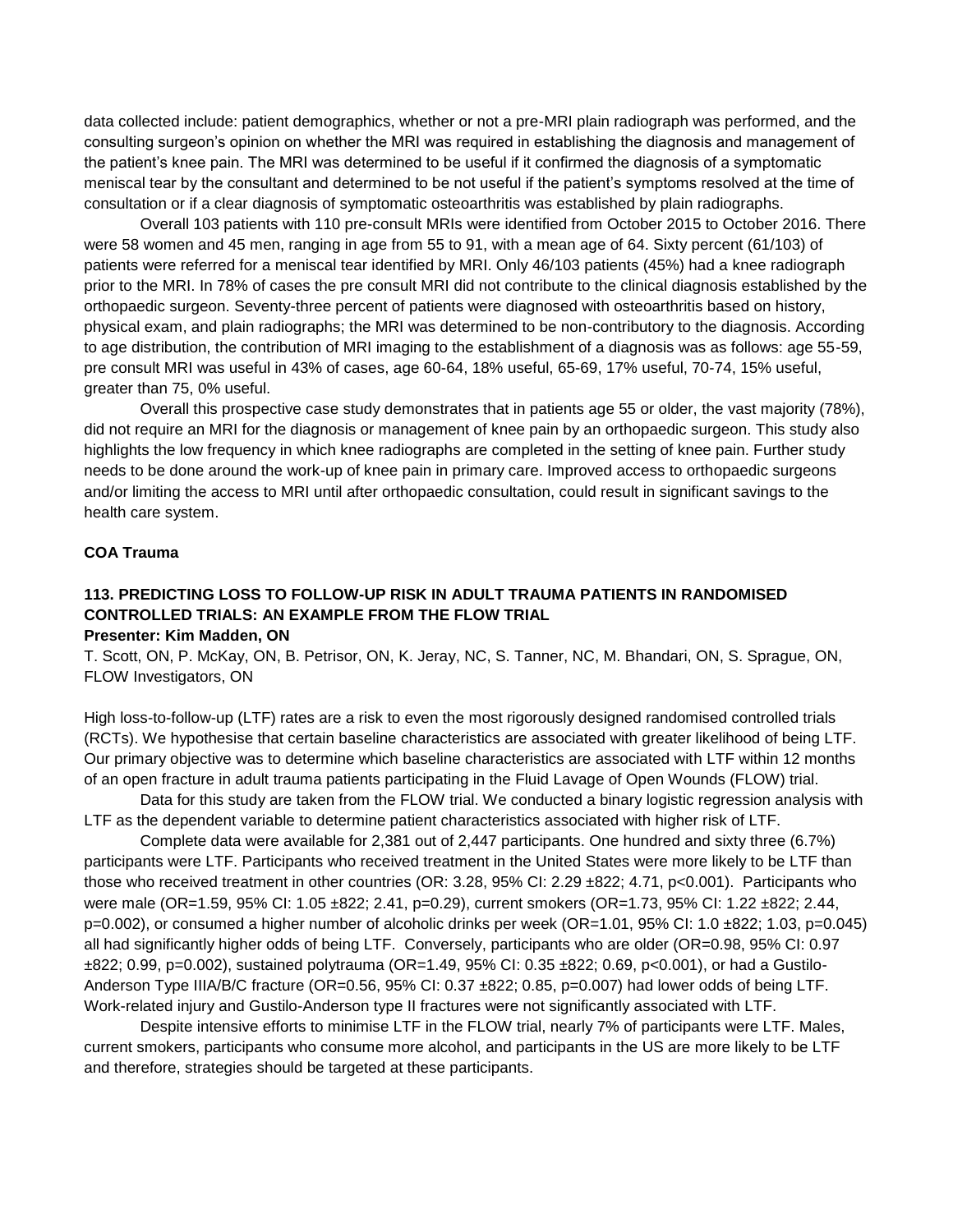# **114. PATIENT COPING AND EXPECTATIONS ABOUT RECOVERY PREDICT DEVELOPMENT OF CHRONIC POST-SURGICAL PAIN, PAIN INTERFERENCE, AND REDUCED QUALITY OF LIFE AFTER TRAUMATIC OPEN EXTREMITY FRACTURE REPAIR**

**Presenter: Jason Busse, ON**

S. Makosso-Kallyth, ON, B. Petrisor, ON, K. Jeray, NC, T. Tufescu, MB, Y. Laflamme, QC, P. McKay, ON, R. McCabe, ON, Y. Le Manach, ON, M. Bhandari, ON, FLOW Investigators, ON

Within the orthopaedic community, there has been an increasing interest in the role that psychological factors, including patients' beliefs and attitudes regarding their medical condition, play in their recovery from severe physical trauma. The purpose of this study is to explore the role of patients' beliefs regarding their recovery on persistent pain, quality of life, and pain interference after traumatic open extremity fracture.

We previously developed and validated an instrument designed to capture the impact of patients' beliefs on functional recovery from injury; the Somatic Pre-occupation and Coping (SPOC) questionnaire. At both one and six weeks post-surgical fixation, we administered the SPOC questionnaire to a separate population of 1,360 patients with operatively managed open extremity fractures. We constructed multi-variable regression models to explore the association between SPOC scores and pain and functional outcome at one year, as measured by the short form-12 (SF-12) and the EuroQol-5D.

Of 1,111 open fracture patients with data available for analysis, 725 (65%) reported pain at one year. Addition of SPOC scores to an adjusted regression model to predict persistent pain improved the c-statistic from 0.66 to 0.73 (p<0.001 for the difference) and found the greatest risk was associated with high (≥78) SPOC scores (OR 5.29, 95% CI 3.75 to 7.46). Thirty-six percent (406 of 1125) reported pain interference at one-year. Addition of SPOC scores to an adjusted regression model to predict pain interference improved the c-statistic from 0.66 to 0.74 (p<0.001 for the difference) and found the greatest risk was associated with high SPOC scores (OR 5.83, 95% CI 4.12 to 8.26). In our adjusted multivariable regression models, SPOC scores at one-weeks post-surgery accounted for 11% of the variation in SF-12 physical component summary scores and 13% of SF-12 mental component summary scores at one-year. All associations were conserved with one week SPOC scores, but the magnitude of associations for SPOC scores at six-weeks was significantly larger across all models.

Patient's coping and expectations of recovery, as measured by the SPOC questionnaire, is a strong predictor of persistent pain, quality of life, and pain interference after traumatic open extremity fracture. Future studies should explore whether these beliefs can be modified, and if doing so improves prognosis.

## **115. FAILURE PATTERNS OF YOUNG FEMORAL NECK FRACTURES: WHICH COMPLICATIONS SHOULD WE CHOOSE?**

#### **Presenter; David J. Stockton, BC**

K. Dua, MD, P. O'Brien, BC, M. Hoshino, CA, A. Pollak, MD, G. Slobogean, MD

The higher functional demands of non-geriatric patients with femoral neck fractures often necessitate surgical fixation instead of arthroplasty management. While it is unclear if implant selection can improve fracture healing outcomes, it is also unknown if the fixation failure patterns in adult patients resemble osteoporotic failures or if the patterns are associated with the surgical implant selected. The purpose of this study was to describe the failure patterns of young femoral neck fracture fixation, and secondarily to determine if the pattern of failure varies by implant type.

Adult patients (ages 18-55) that experienced a "fixation failure" following internal fixation of a femoral neck fracture were identified from five Level One trauma centres. Failure was defined by screw cutout, implant breakage, varus collapse (<120° neck-shaft angle), or severe fracture shortening (≥;1cm). When multiple complications were identified, mechanical failures were preferentially noted for the analysis. The chi-square statistic and fisher's exact-test was used to compare the failure patterns between patients that received multiple cancellous screws vs. a sliding hip screw ± derotation screw (SHS).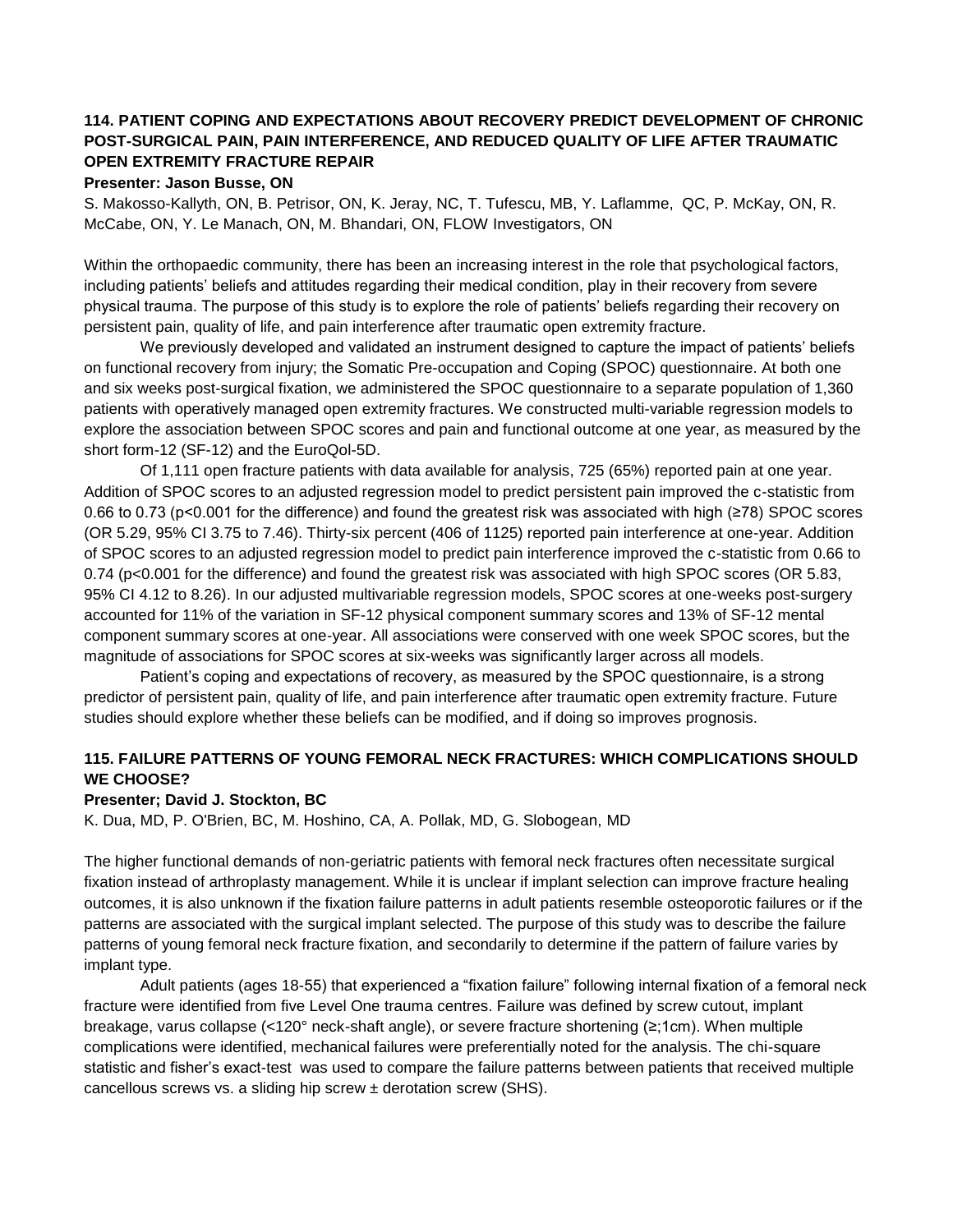Forty-four patients with treatment failures were identified from the overall cohort of 215 patients. Twentyeight patients with fixation failures were treated with multiple cancellous screws, while the remaining patients received a SHS construct. The failure rate for cancellous screws was 24%, while SHS fixation failed 19% of the time. Severe fracture shortening was the most common complication identified (61%), followed by screw cutout (18%), varus collapse (16%), and implant breakage (5%). A significant difference in the distribution of failure patterns was identified between the treatment groups (p=0.024). No differences in the incidence of severe shortening (p=0.750) or implant breakage (p=1.000) were detected between the fixation groups; however, fixation method was associated with varus collapse and screw cutout. Among the failures with a SHS construct, a greater portion were related to screw cutout (SHS 38% vs. screws 7%, p=0.019); whereas, failures from multiple screws were more commonly associated with varus collapse (Screws 25% vs. SHS 0%, p=0.037).

Severe shortening is the most common fixation failure and neither implant appears to prevent this complication. Our results confirm that femoral neck fracture fixation in younger adults fail in a similar pattern as elderly patients: SHS constructs are associated with screw cutout, and multiple cancellous screws typically fail by varus collapse. While neither fixation technique has demonstrated improve fracture healing outcomes, selecting a surgical implant based on its likely failure pattern may allow surgeons to minimise the severity of the failure or its need for secondary conversion to hip arthroplasty.

## **116. SIMPLE DECOMPRESSION VS. ANTERIOR TRANSPOSITION OF THE ULNAR NERVE FOR DISTAL HUMERUS FRACTURES TREATED WITH PLATE FIXATION - A MULTICENTRE RANDOMISED CONTROLLED TRIAL**

#### **Presenter: E. Schemitsch, ON**

N. Dehghan, ON, M. Vicente, ON, A. Nauth, ON, J. Hall, ON, M. McKee, ON, Canadian Orthopaedic Trauma **Society** 

Isolation, decompression and protection of the ulnar nerve is required for the fixation of distal humerus fractures performed through a posterior approach. The management of the ulnar nerve at the conclusion of the surgical procedure is a matter of controversy, focused upon either leaving the nerve *in situ*, vs. anterior transposition. This study sought to address this controversy by comparing simple decompression to anterior subcutaneous transposition of the ulnar nerve following plate fixation of fractures of the distal humerus.

This is a multicentre randomised controlled trial performed across eight trauma centres in Canada. All patients underwent dual plate fixation of a distal humerus fracture, and were randomised to receive either 1) simple decompression or 2) anterior subcutaneous transposition of the ulnar nerve at the conclusion of the procedure. Inclusion criteria were: age 16-80 years; displaced distal humerus fractures (OTA 13A, 13C), ≤ 28 days post-injury; closed or grade I/II open fractures. Comprehensive neurological, functional, sensory, motor, and electrophysiological outcome assessments were conducted. The primary outcome was the Ulnar Nerve Entrapment Score classification system of Gabel and Amadio. Patients were followed at six weeks, three months, six months, one year post-operatively.

Thirty-one patients were randomised to decompression, and 27 to anterior transposition. The mean age was 52 years, and 60% were female. There was no difference between the two groups with regards to age, sex, BMI, smoking, diabetes, injury characteristics, time to OR, length of OR, or surgical approach. Overall, ulnar nerve symptoms and functional outcomes significantly improvement from baseline to one year post-operatively. When comparing outcomes of simple decompression and anterior transposition, there was no difference between the two groups at any time point with regards to Ulnar Nerve Entrapment Score, MEPS scores, DASH, VAS, or two-point discrimination. An abnormal nerve conduction study was present in 62% of patients, with no difference between the two groups. Complications included four superficial wound infections, two deep infections, four nonunions, and 11 revision surgeries, and were equally distributed between the two groups.

This randomised controlled study demonstrates that the majority of patients with plate fixation of a distal humerus fracture develop symptoms of ulnar nerve irritation post-injury, however the majority improve by one year post-surgery. Functional outcomes also improve significantly in the first year. There was no difference in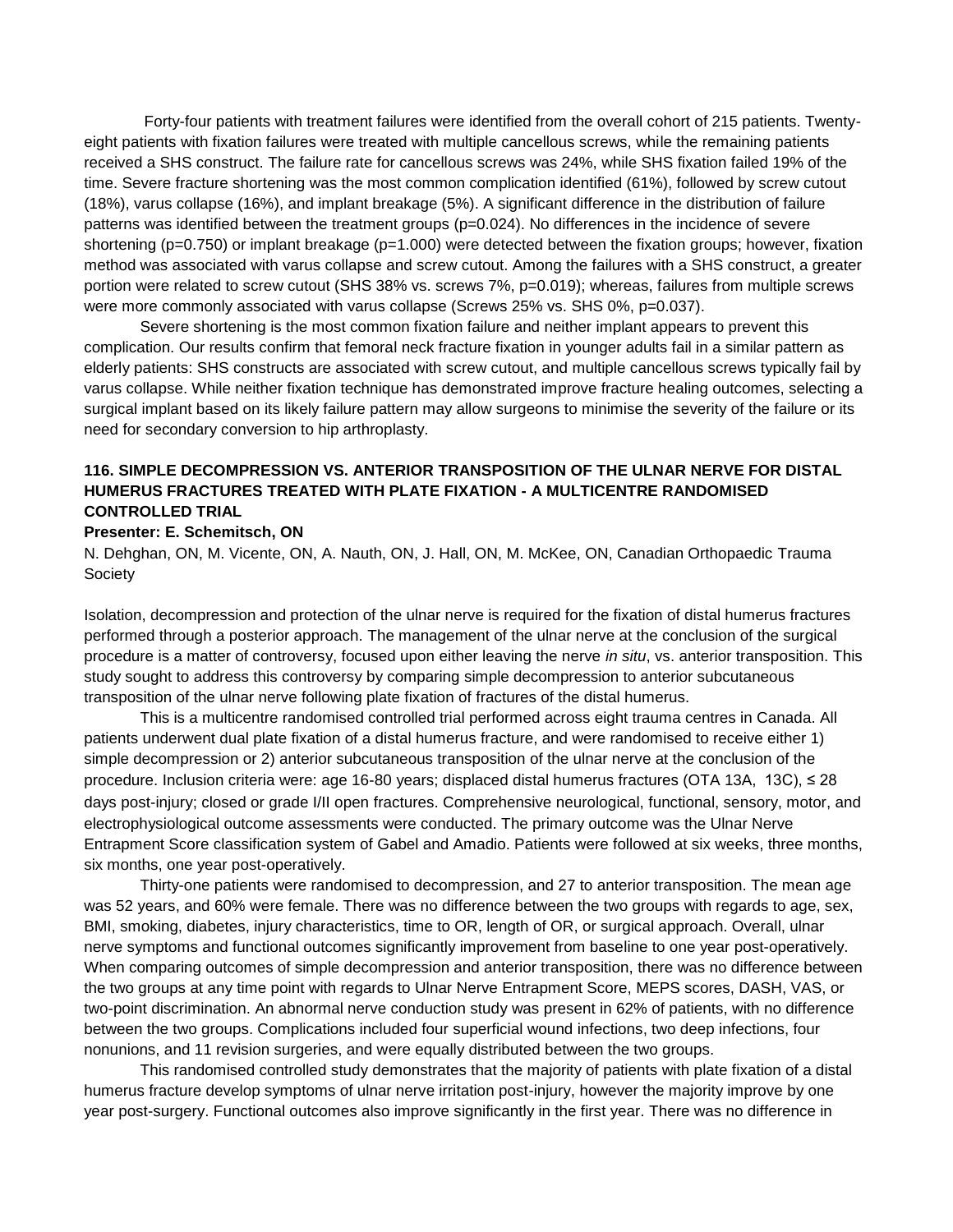ulnar nerve symptoms, outcomes, or complications, between treatment with simple decompression or anterior transposition of the ulnar nerve. Either strategy for managing the ulnar nerve is acceptable, and can be used at the discretion of the treating surgeon.

# **117. DOES THE IMMEDIATE POST-OPERATIVE RADIOGRAPH CHANGE PATIENT MANAGEMENT AFTER SURGICAL FRACTURE FIXATION? A SYSTEMATIC REVIEW**

## **Presenter: Tammie Teo, BC**

E. Schaeffer, BC, A. Cooper, BC, K. Mulpuri, BC

Immediate post-operative radiography is often performed 0-3 days after fracture fixation to check adequacy of reduction and identify complications or need for re-manipulation. However, recent publications suggest that if not clinically indicated, it may not provide enough useful information to warrant the cost and excess radiation. We performed a systematic review of available literature to evaluate immediate post-operative radiography in the management of patients who have undergone fracture fixation.

A systematic review was conducted according to PRISMA guidelines using the MEDLINE, EMBASE, CDSR, CENTRAL and Google Scholar databases encompassing the years 1946-2016. Two independent reviewers screened potential studies for inclusion and resolved disagreements through discussion or third-party opinion. Only RCTs, non-randomised controlled trials and prospective and retrospective cohort studies that included an immediate post-operative radiograph and directly addressed management changes in upper extremity, lower extremity and hip fractures were eligible for inclusion. Data were independently extracted using predefined data fields. A random-effects model was applied and pooled effects were calculated based on available data.

In total, 702 articles were identified. After full-text review, 12 articles (one prospective, 11 retrospective cohort studies) were included for data extraction. Of these, six (50%) examined patients with femoral neck fractures, two (17%) ankle fractures, two (17%) forearm fractures, one (8%) tibial shaft fracture and one (8%) both upper and lower extremity fracture. Post-operative radiographs were taken within zero to three days of surgery in all studies. Reported patient ages ranged from 0.92-103 years. All outcomes were reported in patient and/or fracture numbers. Combining the 11/12 articles that reported by patient numbers, the absolute benefit increase (ABI) of immediate post-operative radiography in identification of complications was 0.86% (95% CI: 0.54-1.35%; number needed to treat (NNT) = 116). The ABI for management change was 0.26% (95% CI: 0.11-0.59%; NNT = 386). One article reported outcomes exclusively by fractures and was not included in quantitative analysis; however, zero complications or management changes were found over the 67 fractures studied.

Current literature suggests that immediate post-operative radiography does not lead to management change in the majority of patients after fracture fixation. Removal of potentially unnecessary radiography would decrease radiation exposure in patients and increase resource availability for other hospital needs. More comprehensive reporting, along with further prospective comparative research, will be necessary to increase the level of evidence. Given the remodeling potential in paediatric patients, there is an even lower likelihood of postoperative radiography leading to management change; further studies are thus needed specifically for the paediatric population.

## **118. THE TRAJECTORY OF SHORT AND LONG-TERM RECOVERY OF TIBIAL SHAFT FRACTURES FOLLOWING INTRAMEDULLARY NAIL FIXATION**

#### **Presenter: Sebastian J. Ko, BC**

P. O'Brien, BC, P. Guy, BC, H. Broekhuyse, BC, P. Blachut, BC, K. Lefaivre, BC

We performed a study to determine the trajectory of recovery following tibial shaft fracture treated with intramedullary nail over the first five years, and to evaluate the magnitude of the changes in functional outcome at various time intervals.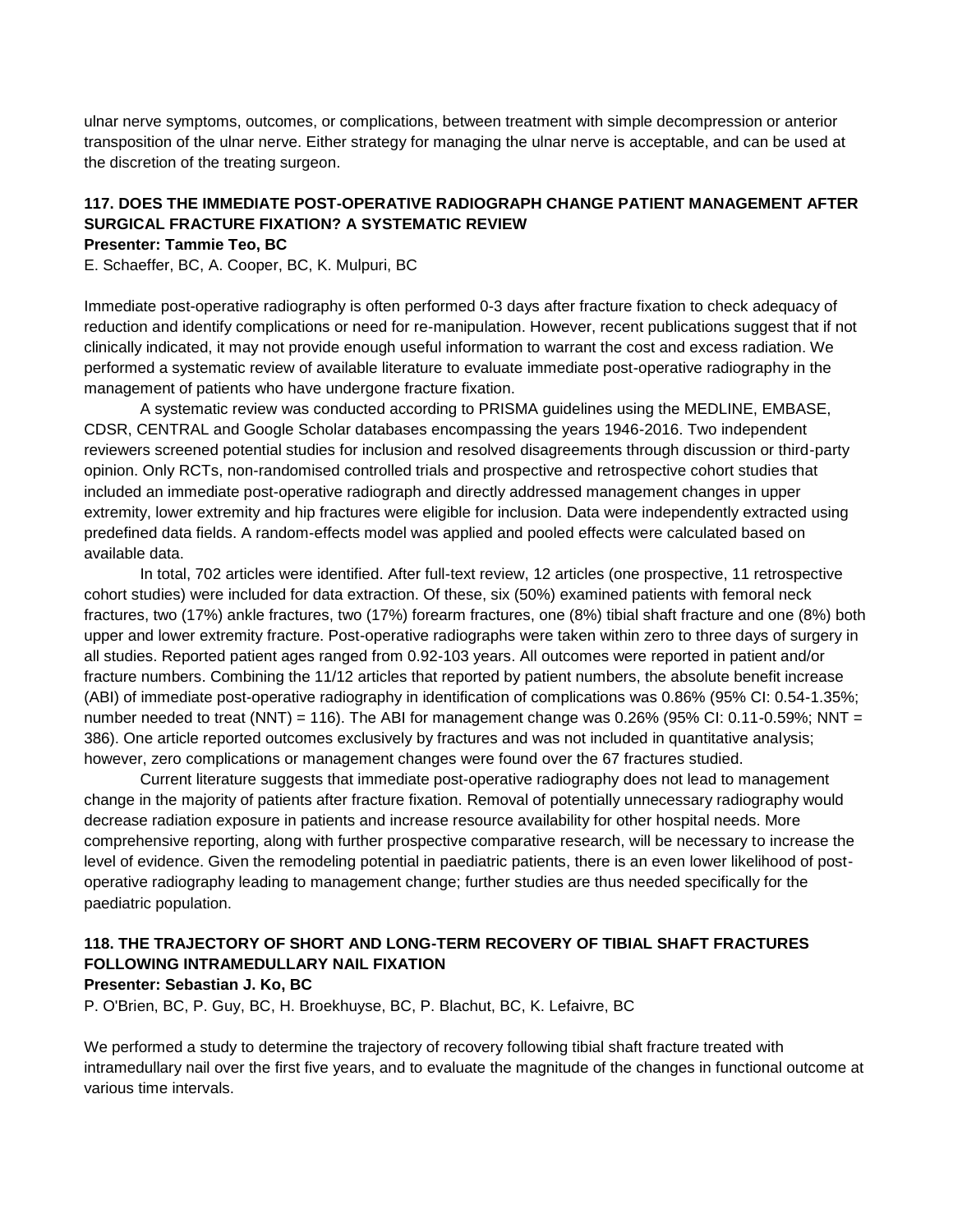With ethics board approval, data were prospectively collected on patients at least 18 years of age who sustained a tibial shaft fracture (OTA 42-A,B,C), treated with intramedullary nailing at a Level 1 Trauma Centre. Basic demographic and injury information was collected, including age, gender and injury severity score (ISS). Patients were asked to complete two functional outcome questionnaires: the short form (SF)-36 and short musculoskeletal function assessment (SMFA) at baseline (pre-injury recall), six months, 12 months, and five years. Pre-injury recall was utilised for baseline scores, as it has been suggested with functional questionnaires to be more appropriate than general population norms. The SF-36 is a validated, reliable, functional questionnaire constructed on normal population data to reflect the general health status of patients. The SF-36 is a 36-item questionnaire that is summarised into a physical component score (PCS) and a mental component score (MCS). A higher SF-36 score implies higher function. The SMFA is a validated, two-part 46-item functional questionnaire specific to patients with musculoskeletal injuries. It is divided into a dysfunction index and a bother index. With the SMFA, a lower score implies higher function. Mean functional outcome was calculated at each time point using each questionnaire, and statistical significance of the difference in means between time points was calculated. The minimum clinically important difference (MCID) can be described as the smallest change in an outcome score that patients perceive as important. By convention, the MCID for the SF-36 and SMFA is five points, and the proportion of patients making a clinically important change at each time point was calculated.

Mean SF-36 physical component scores improved between six to 12 months (p=0.0008) and between one to five years (p=0.0029). Similiarly, mean SMFA physical function scores improved between six to 12 months (p=0.0254) and between one to five years (p=0.0106). In both scores, the rate or slope of this improvement is flatter between one to five years than it is between six to 12 months. Furthermore, SF-36 and SMFA scores did not reach baseline at five years (SF-36  $p < 0.0001$ , SMFA  $p=0.0026$ ). SF-36 detected that 52% of patients were still achieving MCID in the one to five year interval.

The trajectory of functional recovery after tibial shaft fracture is characterised by an initial decline in function, followed by improvement between six to 12 months. There is still further improvement beyond one year, but this is of flatter trajectory. The five-year results indicate that function does not improve to baseline by five years post-injury.

# **119 - OPERATIVE TREATMENT OF DISPLACED MIDSHAFT CLAVICLE FRACTURES: HAVE EVIDENCE-BASED RECOMMENDATIONS CHANGED PRACTICE PATTERNS?**

**Presenter: Prism Schneider, AB** 

J. Agel, OR, R. Bransford, OR, E. Harvey, QC

In 2007, members of the Canadian Orthopaedic Trauma Society (COTS) conducted a randomised clinical trial (RCT) comparing open reduction and internal fixation (ORIF) with non-operative management of displaced midshaft clavicle fractures (COTS, 2007). The findings were improved functional outcome scores and decreased mal-union and non-union rates with ORIF. A survey of members of the Canadian Orthopaedic Association reported 73% of respondents stated that the COTS RCT changed their practice pattern (Khan et al., 2013). However, to date, this perceived change in practice pattern has not been quantified. This study aimed to quantify practice pattern changes for management of displaced mid-shaft clavicle fractures.

This study is a dual-centre, retrospective radiographic review comparing treatment patterns prior to and following the RCT published by COTS in January 2007. Eligible patients were identified through data registries as being aged 16 to 60 years of age with displaced mid-shaft clavicle fractures (AO/OTA 15B-1, 15B-2, 15-B3) between January 2001 and December 2014 at each of the two participating Level 1 trauma centres. Exclusion criteria were open fractures, pathological fractures, or patients previously enrolled in the COTS trial. Two groups were identified: Pre-trial cohort (injury date between January 2001 to January 30, 2003 - prior to COTS study enrolment) and Post-trial cohort (January 2007 to December 2014). Statistical analysis used independent samples T-tests for comparing groups, with significance established at p < 0.05. Odds ratios (OR) were calculated for subgroup analysis of gender, age  $\left($  < 40 years vs.  $>$  40 years), and pre and post-trial.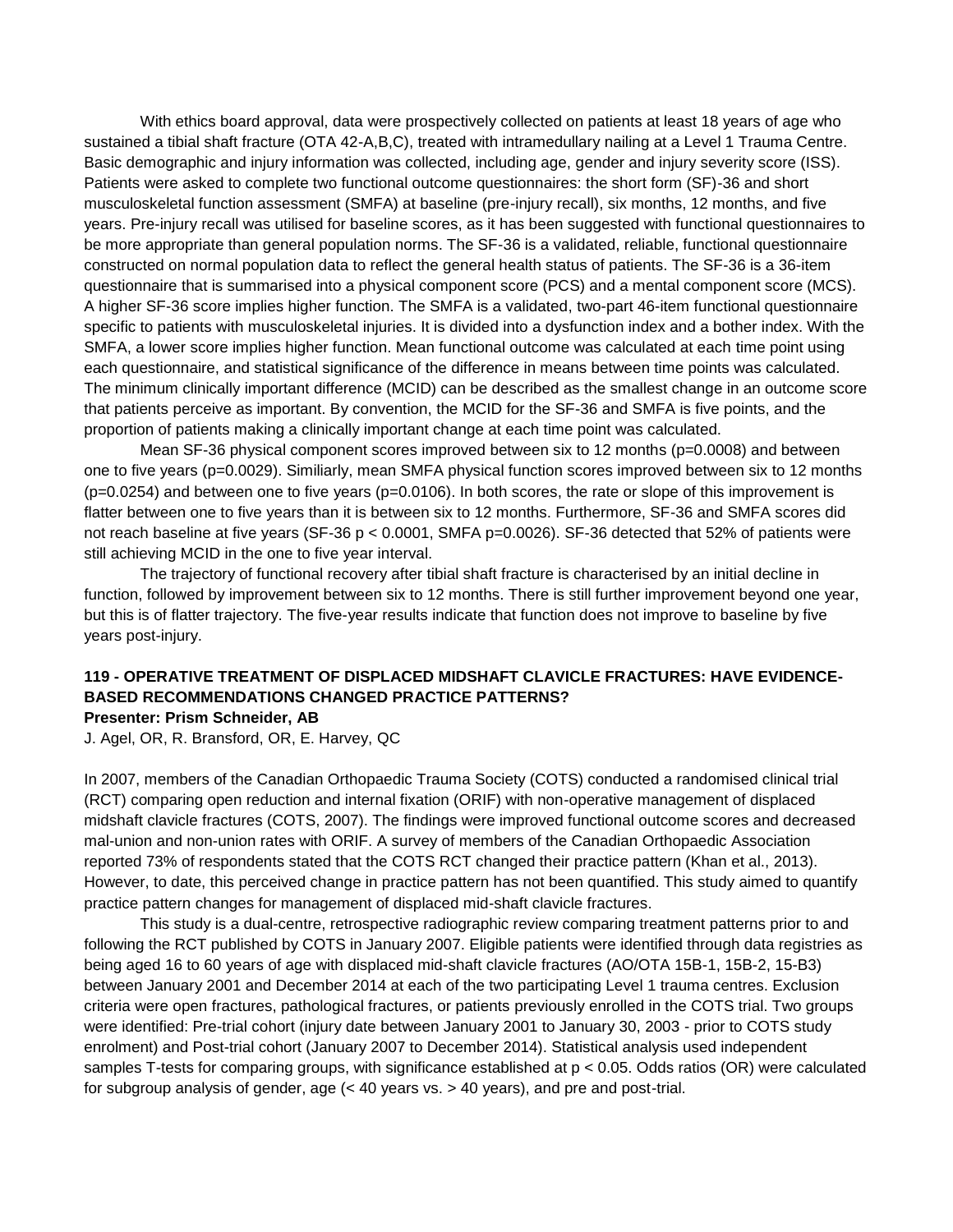A total of 686 patients met inclusion criteria. The pre-trial cohort (n = 108) was comprised of 76.1% males, with a mean age of 37.7 ( $\pm$  13.9) years. The post-trial cohort (n = 578) was comprised of 68.5% males, with a mean age of 41.9 ( $\pm$  12.7) years. The mean Injury Severity Score (ISS) for the pre-trial group was 21.3 ( $\pm$  13.8), compared to the post-injury cohort mean ISS of 25.1 ( $\pm$  13.7) ( $p = 0.01$ ). There was no significant difference between groups for gender ( $p = 0.117$ ), however the pre-trial cohort was younger ( $p = 0.005$ ) compared with the post-trial cohort. There were no differences between the participating sites for age or gender. There was nearly a 10-fold significant increase in the proportion of patients treated with ORIF from the pre-trial cohort (3.7%) to the post-trial cohort (34.1%) (p <0.001). Patients were more likely to undergo ORIF is their age was <40 years (OR = 2.2,  $95\%$  CI = 1.53-3.10) or if they were treated at a participating study centre (OR = 5.2;  $95\%$  CI = 3.32-8.21). There was a trend towards increased ORIF for patients with an ISS >9 (OR=1.6; 95% CI = 0.89-2.99). There was no increased likelihood of surgical treatment based on gender.

Quantifying changes in practice pattern following publication of evidence-based recommendations is important to further our understanding of the impact large RCTs are having on clinical practice, duration of time required for practice patterns to change, and the longevity of practice pattern changes. This study demonstrated a significant practice pattern shift towards more frequent ORIF for displaced mid-shaft clavicle fractures following the COTS trial and a greater change in practice within centres participating in the RCT.

# **120. A COST-ANALYSIS OF TREATMENT STRATEGIES FOR COMMINUTED THREE AND FOUR PART PROXIMAL HUMERUS FRACTURES IN ELDERLY INDIVIDUALS: A COMPARISON OF CONSERVATIVE AND OPERATIVE MANAGEMENT APPROACHES**

#### **Presenter: Herman Johal, ON**

B. Ristevski, ON, K. Rajaratnam, ON, M. Denkers, ON, M. Bhandari, ON

Comminuted proximal humeral fractures in the elderly remain a treatment challenge with variable and frequently unsatisfactory outcomes. Reverse total shoulder arthroplasty (RTSA) in the acute setting has potential to yield improved outcomes given positive outcomes among the rotator cuff deficient elderly population; however, higher associated treatment costs have fuelled arguments against its routine use. The purpose of this study was to evaluate the cost-effectiveness of conservative and operative management options in the treatment of displaced, comminuted three and four part proximal humerus fractures in the elderly. Treatment strategies examined included non-operative, ORIF, hemiarthoplasty and RTSA.

A decision-analysis model was constructed to estimate the cost-effectiveness of conservative and operative management options for the treatment of comminuted proximal Humerus fractures in the elderly (>65years old). A single payer perspective was taken, with a ten year time horizon. Model inputs including clinical outcome probabilities, and health utility values, were derived from a review of the literature. Treatment costs were obtained from the local healthcare system and regional healthcare authority. Threshold sensitivity analyses were performed to evaluate the impact of implant costs, complication rates, and patient outcomes on the costeffectiveness of the treatment strategies.

Compared to non-operative management, patients receiving Hemiarthoplasty had an incremental increase in costs of \$8,464.78, with a moderate improvement in Quality Adjusted Life-Years (QALYs) of 0.08. ORIF had an incremental increase in costs of \$8,538.29 over conservative management, and did not result in any increase in QALYs. Lastly, RTSA had an incremental cost of \$10,683.46 and resulted in 0.15 QALYs gained compared to non-operative management (Table 1). When assessing overall cost effectiveness, ORIF was dominated by the other treatment strategies, Hemiarthoplasty resulted in an incremental cost-effectiveness ratio (ICER) of \$100,946.33/QALY gained and RTSA resulted in an ICER of \$37,924.64/QALY gained. Whether a threshold of \$50,000 or \$100,000/QALY gained is used, RTSA is a cost-effective option while ORIF and Hemiarthoplasty are not (Figure 1). Sensitivity analysis revealed that hemiarthroplasty could only be made a cost effective option as the index treatment and implant costs were reduced by 35%. Model results were robust for RTSA, as long as index treatment and implant costs remained below \$15,758.99.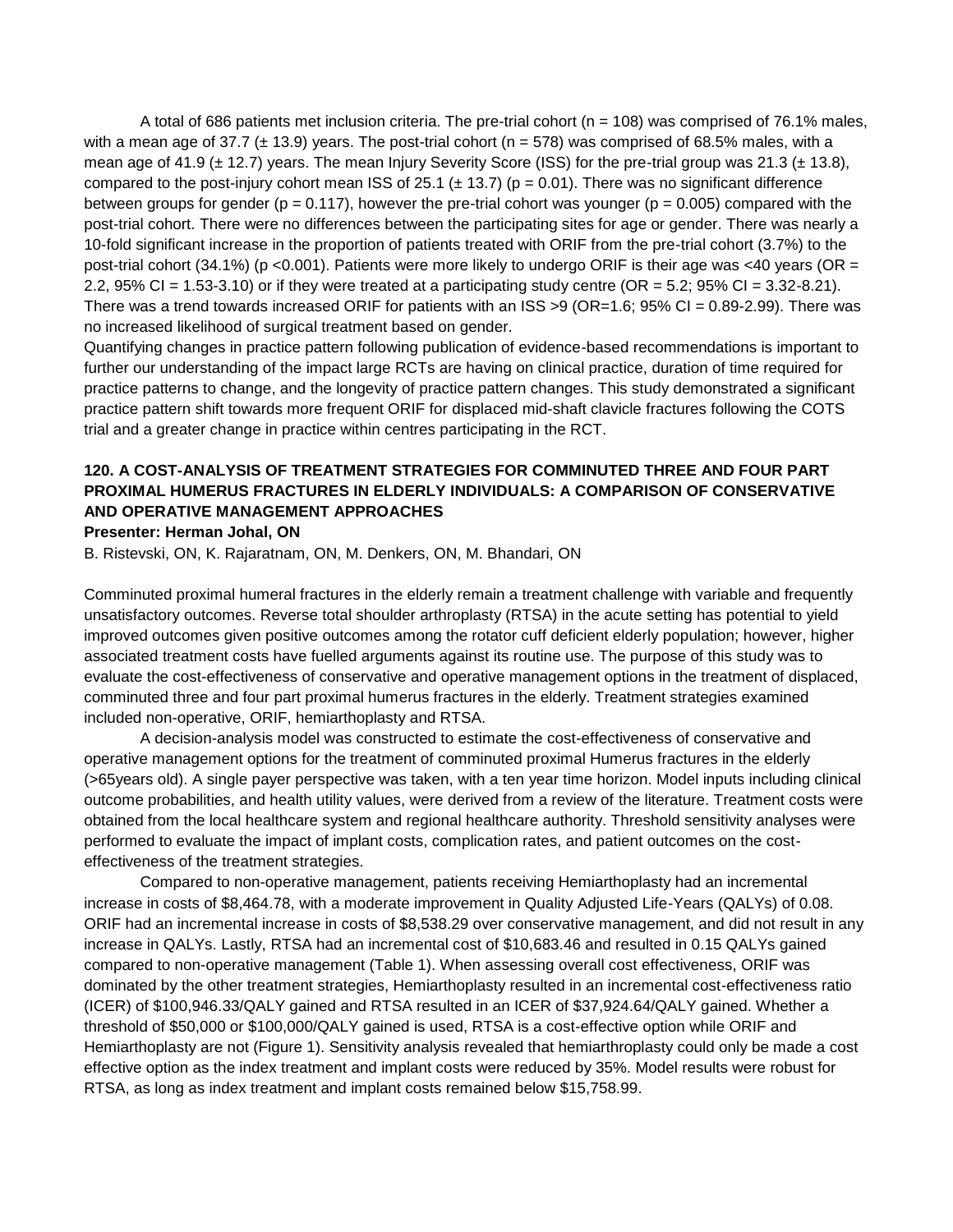The cost-effectiveness of treatment options for comminuted, displaced three and four part proximal Humerus fractures in the elderly is dependent on the cost of the implant, and the associated complications relative to conservative management. Our findings show that, compared to conservative management, hemiarthroplasty and ORIF are not cost-effective approaches, while RTSA may result in improved outcomes with an acceptable increase in up-front and one-year treatment costs.

# **121. FIXATION FAILURE AND TIME TO RE-OPERATION AFTER INTERNAL FIXATION OF YOUNG FEMORAL NECK FRACTURES: A POPULATION-BASED STUDY IN BRITISH COLUMBIA, CANADA Presenter: David J. Stockton, BC**

L. O'Hara, MD, N. O'Hara, MD, K. Lefaivre, BC, P. O'Brien, BC, G. Slobogean, MD

Young femoral neck fracture patients treated with internal fixation frequently experience re-operations for painful hardware, femoral head avascular necrosis, and femoral neck nonunion. Conversion to total hip arthroplasty (THA) is a definitive marker of failed joint preservation and the need for salvage surgery. The primary aim of this study was to determine the failure rate and time to re-operation events following internal fixation of young femoral neck fractures.

This study used the linked administrative databases managed by Population Data BC to create a retrospective cohort of all British Columbia residents who underwent internal fixation for a femoral neck fracture during 1985 – 2009. This ensured all patients would have a minimum of five years of follow-up, based on the most current data available for analysis. All included patients were between the ages of 18-50. Exclusion criteria were concomitant pelvis or acetabular fracture; ipsilateral femur shaft fractures were included. Univariate distributions were reported for demographic variables such as age, gender, and median time to re-operation. Bivariate distributions were reported by type of operation, with a particular focus on time to hardware removal, proximal femoral osteotomy, and total hip arthroplasty (THA). All statistical analyses were conducted using SAS 9.4 (SAS Institute).

One thousand nine hundred and eighty-eight patients with complete data met eligibility criteria. Patient injury demographics indicate that the population was primarily male (67%) with a median age of 41 years (IQR: 32 – 47). Five hundred and forty-nine patients (28%) experienced at least one re-operation at a median of 21 months from injury (IQR: 9 – 49). The majority of first re-operations were hardware removals (n=246, 12%), conversion to total hip arthroplasty (n=146, 7%), and revision nonunion surgeries (n=57, 3%). Among the 109 patients that required a second re-operation, the median time to their third fracture-related surgery was 15 months following their first revision (IQR: 6 – 39). The overall median time from injury to total hip arthroplasty was 36 months from initial fracture (n=196, IQR:  $17 - 90$ ).

Based on this large population-based cohort study, approximately 10% of young femoral neck fracture patients treated with internal fixation will require conversion to THA within a median of three years from their injury. When including other fracture-related indications for re-operations, over 20% of these patients will undergo at least one re-operation. These results highlight the common need for re-operation after a young femoral neck fracture and patients must be counseled accordingly. Treatment for this difficult fracture requires more research to improve results.

## **COA Sports Medicine**

# **122. ANATOMIC ANTERIOR CRUCIATE LIGAMENT RECONSTRUCTION - A PROSPECTIVE EVALUATION USING THREE-DIMENSIONAL MAGNETIC RESONANCE IMAGING**

**Presenter: Adam Hart, QC**

T. Sivakumaran, QC, M. Burman, QC, T. Powell, QC, P. Martineau, QC

The recent emphasis on anatomic reconstruction of the anterior cruciate ligament (ACL) is well supported by clinical and biomechanical research. Unfortunately, the location of the native femoral footprint can be difficult or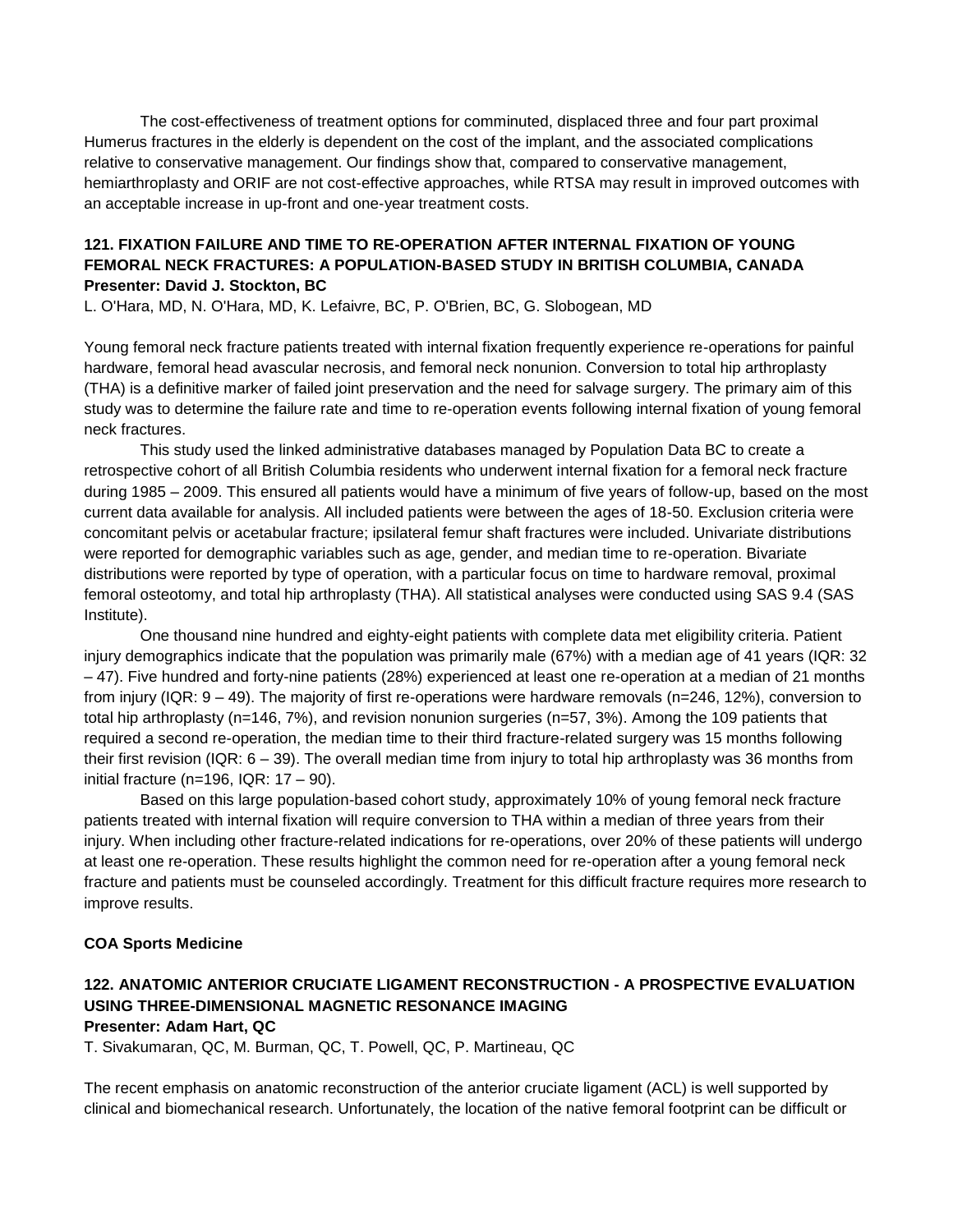even impossible to see at the time of surgery. Most surgeons therefore rely on anatomic landmarks, custom drill guides, or general rules-of-thumb to guide femoral tunnel placement; however, the accuracy of these techniques to reconstruct each patient's native anatomy is poorly understood. The objective of this study was to use a previously described isotropic magnetic resonance sequence (3D MRI) to image patients with torn ACLs before and after reconstruction and thereby assess the accuracy of graft position on the femoral condyle in comparison to each patient's native ACL footprint.

Forty-one patients with unilateral ACL tears were prospectively recruited into our study. Each patient underwent a 3D MRI of both the injured and uninjured knees before surgery. The contralateral (uninjured) knee scan was used to define the patient's native footprint. Patients then underwent ACL reconstruction with hamstring autograft by one of four experienced fellowship-trained sports orthopaedic surgeons. The injured knee was reimaged after surgery. The location and percent overlap of the reconstructed femoral footprint was compared to the patient's native footprint.

The centre of the native ACL femoral footprint was a mean of 16.4 +/- 4.6 mm distal and 5.3 +/- 2.9 mm anterior to the apex of the deep cartilage. The position of the reconstructed graft was significantly different, with mean distance of 10.4 +/- 2.7mm distal (P<0.0001) and 7.7 +/- 3.1 mm anterior (P=0.001). The mean distance between the centre of the graft and the centre of the native ACL femoral footprint (error distance) was 5.7 +/- 3.6 mm. Comparing error distances amongst the four surgeons demonstrated no significant difference using the Kruskal-Wallis one-way ANOVA (P=0.78). On average, 21% of the graft was within the native ACL femoral footprint. Of the 41 patients, 16 (39%) had the graft placed entirely outside the native ACL footprint.

Despite contemporary techniques and a concerted effort to perform anatomic ACL reconstructions by four experienced sports orthopaedic surgeons, the position of the femoral footprint was significantly different between the native and reconstructed ligaments. Furthermore, each of the four surgeons uses a different technique but all had comparable errors in their tunnel placements. In order to achieve a truly anatomic reconstruction, surgeons may consider using a pre-operative 3D MRI, which enables excellent visualisation of the ACL's native anatomy and could potentially be used as a roadmap to guide anatomic tunnel placement.

## **123. A RANDOMISED CLINICAL TRIAL COMPARING PATELLAR TENDON, HAMSTRING TENDON AND DOUBLE-BUNDLE ACL RECONSTRUCTIONS: PATIENT-REPORTED CLINICAL OUTCOMES AT FIVE-YEAR FOLLOW-UP Presenter: Nicholas G.H. Mohtadi, AB**

D. Chan, AB, R. Barber, AB

This prospective, double-blind RCT compares reconstruction for isolated ACL deficiency using patellar tendon, quadruple hamstring or double-bundle hamstring tendon grafts, by measuring disease-specific quality-of-life outcome at five-years post-operative.

Patients (n=330; 183M/147F; 14-50yrs) were randomised to an anatomic ACL autograft reconstruction technique (110/group): 1) Patellar Tendon (PT; mean 28.7yrs), 2) Quadruple-stranded Hamstring Tendon (HT; mean 28.5yrs), or 3) Double-Bundle using hamstring tendons (DB; mean 28.3yrs). Computer-generated varied block randomisation occurred intra-operatively. Patients and an independent trained examiner were blinded to treatment allocation. Outcomes were measured at baseline, three, six months and one, two, five years. Two-year results were previously reported. Primary: Anterior Cruciate Ligament Quality-of-Life (ACL-QOL). Secondary: IKDC subjective score and objective grades, pivot shift, kneeling pain, Tegner activity, Cincinnati Occupational Scale. Proportions of complete re-ruptures, partial re-ruptures and combined total traumatic re-injuries were compared. Radiographs were taken at baseline, two and five years; analysis is ongoing. An analysis of variance for repeated measures using Bonferonni post-hoc was used for mean outcomes; Chi-square analyses for categorical data. A 5% significance level was used.

Three-hundred-and-fifteen patients (95%) completed five-year follow-up; four withdrew, 11 were lost-tofollow-up. Baseline characteristics between groups were not different. ACL-QOL scores increased from baseline for all groups (p=0.000). Mean five-year ACL-QOL scores were not different (p=0.548): PT=82.5 (SD 17.9, 95%CI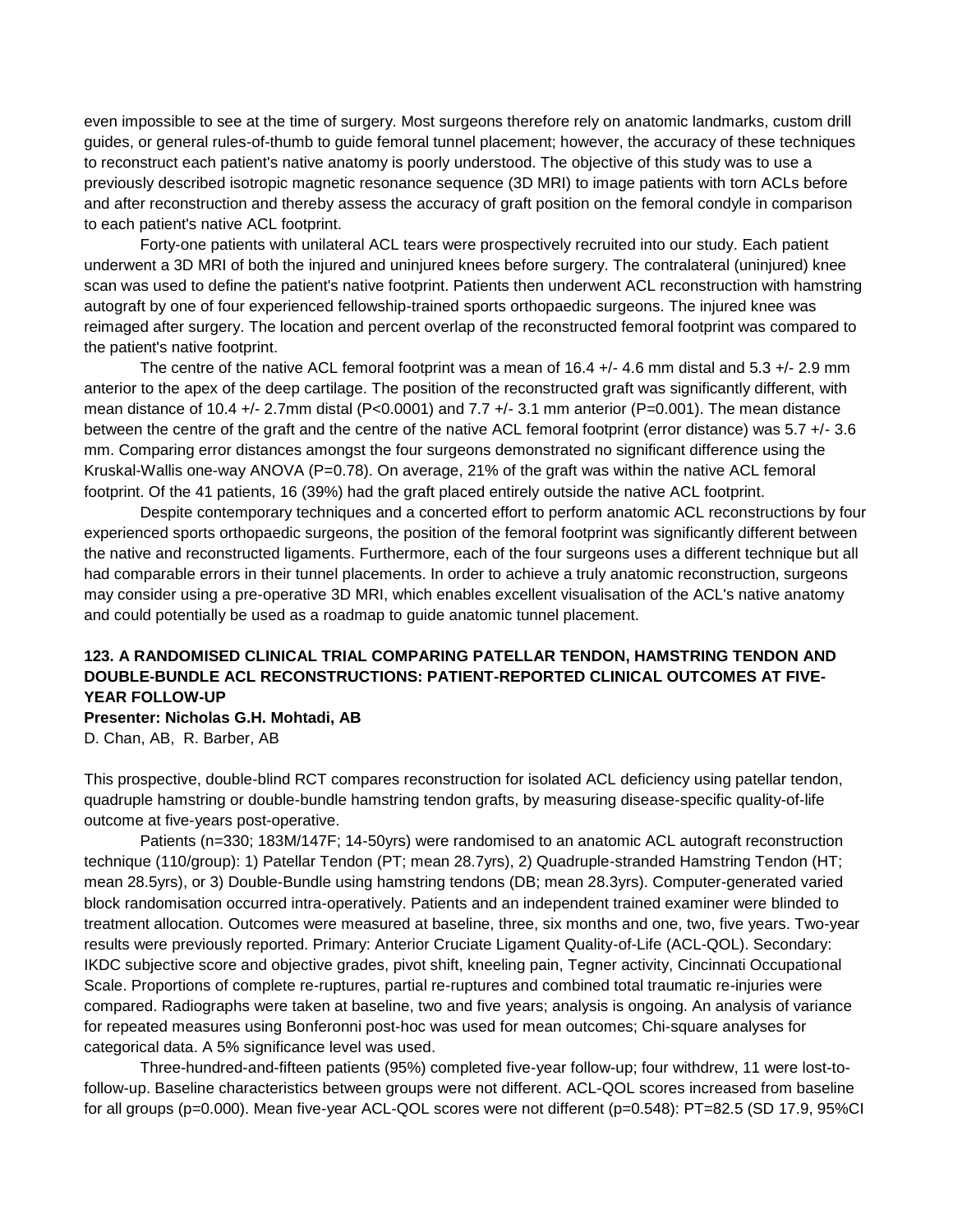79.0–86.0); HT=83.9 (SD 18.2, 95%CI 80.3–87.4); DB=81.1 (SD 19.3, 95%CI 77.4–84.8). At five-years, the proportion of patients with pivot shift grade >or= two were not different (p=0.106; PT=11/98 (11%); HT=16/99 (16%); DB=23/103 (22%)). Five-year secondary outcomes were not different between groups: IKDC subjective (p=0.770): PT=83.9 (SD 12.9, 95%CI 81.4–86.5); HT=85.2 (SD 13, 95%CI 82.7–87.7); DB=84.3 (SD 13.4, 95%CI 81.7–86.9); IKDC Normal/Nearly Normal knees (p=0.093): PT=85/98 (87%); HT=82/99 (81%); DB=75/103 (76%); Tegner activity (p=0.872); Cincinnati Scores (p=0.813). Kneeling pain remained more common in the PT group (PT=10/98; HT 4/98; DB 2/101; p=0.029). More complete traumatic graft ruptures occurred in the HT and DB groups (PT=4/103; HT=11/105; DB=11/107; p=0.145). Revision ACL reconstruction was performed on 22 patients. An additional 11 patients had partial graft re-ruptures (PT=0; HT=5; DB=6). Less traumatic re-injuries occurred in the PT group (PT=4; HT=16; DB=17, p=0.010). Four patients had additional surgery to the index knee, excluding revision, between two and five years.

At five-years, there was no difference in disease-specific quality-of-life outcome between the ACL reconstructions, but significantly more traumatic graft re-injuries in the HT and DB than the PT group.

# **124. MEDIAL PATELLOFEMORAL LIGAMENT RECONSTRUCTION REDUCES RADIOGRAPHIC MEASURES OF PATELLA ALTA IN ADULT PATIENTS**

#### **Presenter: Jarrett M. Woodmass, AB**

N. Johnson, OK, R. Cates, MN, A. Krych, MN, M. Start, MN, D. Dahm, MN

Patellar height has long been considered a risk factor for patellofemoral instability with as many as 58% of patients meeting criteria for patella alta. However, recent paediatric literature has demonstrated a reduction in radiographic patellar height measurements following medial patellofemoral ligament (MPFL) reconstruction. The objective of this study is to assess the mean change in patellar height and the percentage of patients with patellar height ratios reduced to within normal limits following MPFL reconstruction in skeletally mature patients.

Adult patients undergoing primary MPFL reconstruction between 2005 and 2013 for recurrent lateral patellar instability were identified. Pre-operative and post-operative (within one year of surgery) lateral knee radiographs were assessed for patellar height indices including Caton-Deschamps, Blackburn-Peel, and Insall-Salvati ratios. The change in patellar height and the number of patients reduced from an abnormal to normal patellar height ratios were assessed following MPFL reconstruction.

Overall, 32 adult patients were included in the study with a mean age of 25.7 (range, 18 to 55). There were 21 females (66%) and 11 males (34%). Insall-Salvati, Blackburn-Peel, and Caton-Deschamps ratios all demonstrated significant reductions in patellar height between pre- and post-operative lateral knee radiographs (p<0.001). All three indices showed a reduction in the number of patients meeting the criteria for patella alta following MPFL reconstruction. Over two thirds of patients with an abnormal pre-operative Caton Deschamps ratio reduced to within normal limits post-operatively.

Medial patellofemoral ligament reconstruction in adult patients provided consistent reductions in patellar height measurements. This was most evident using the Caton-Deschamps ratio where 67% of patients with preoperative patella alta ( $CD > 1.2$ ) were reduced to within the normal reference range following MPFL reconstruction. A reduction in patellar height should be expected by surgeons treating patellofemoral instability and this knowledge should be considered when evaluating the need for more invasive distalisation procedures.

# **125. A PROSPECTIVE COHORT STUDY ASSESSING THE DEVELOPMENT OF CAM FEMORO-ACETABULAR IMPINGEMENT MORPHOLOGY**

### **Presenter: Paul Jamieson, ON**

S. Carsen, ON, K. Rakhra, ON, K. Highmore, ON, L. Ward, R. Willis, ON, P.E. Beaulé, ON

Femoro-Acetabular Impingement (FAI) is an important cause of adolescent hip pain and has been postulated to be the major cause of hip osteoarthritis in adults. Despite this, there is a paucity of literature surrounding its etiology. A 2014 cross-sectional study by Carsen et al. found that of 44 asymptomatic paediatric patients, 14% of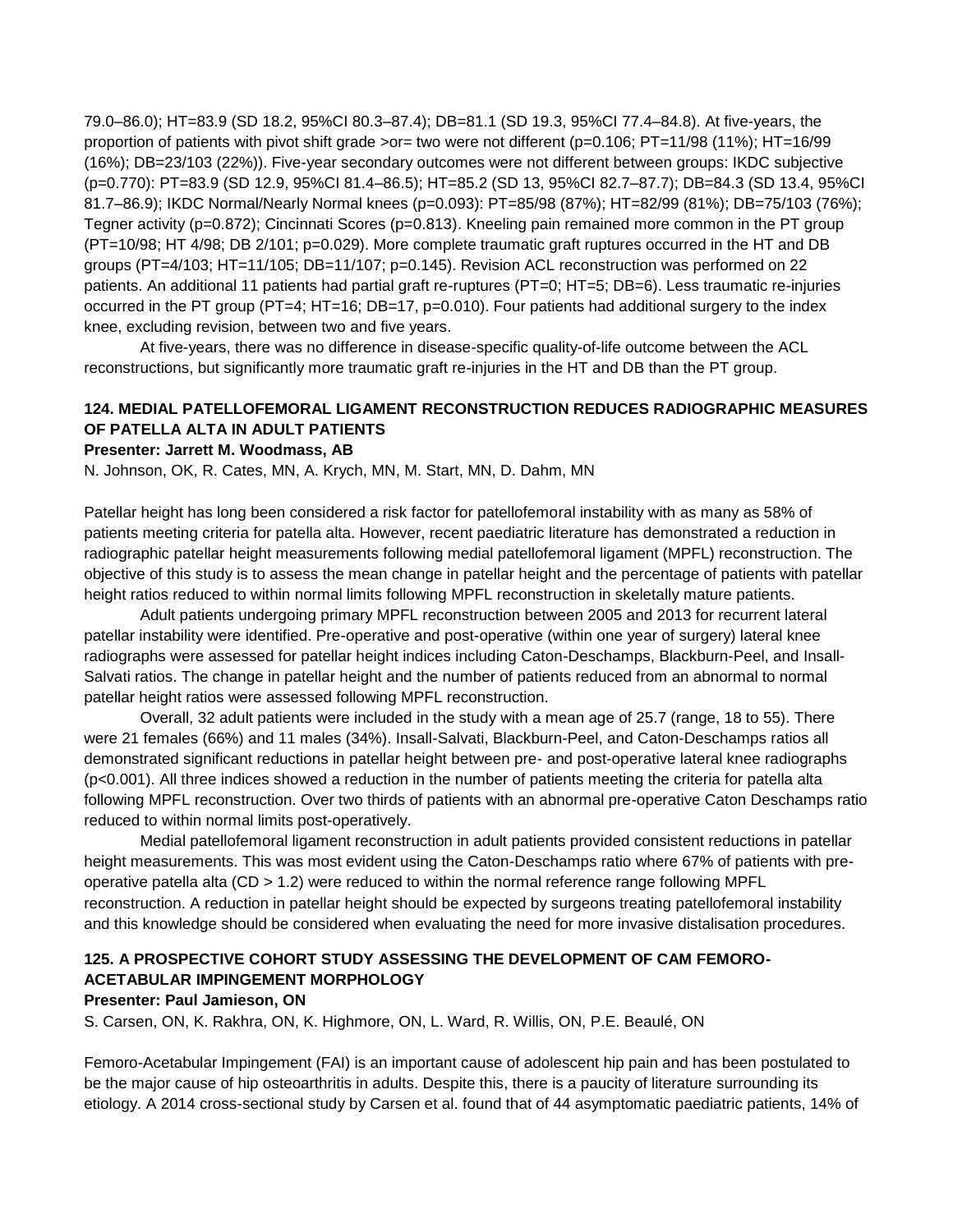post-physeal closure patients had evidence of cam morphology on MRI whereas 0% of pre-physeal closure patients had evidence of cam morphology. Moreover, patients with evidence of cam morphology had significantly higher daily activity scores, further supporting the theory that physical activity during the critical years of physeal growth and closure may be a risk factor for development of FAI. The purpose of this study was to prospectively follow the cohort of pre-physeal closure patients through skeletal maturity to identify the incidence of development of FAI morphology. The secondary objective of this study is to quantify activity level as a risk factor for the development of FAI morphology.

This is a prospective cohort study of all patients with open physes from the initial cross-sectional study. These were asymptomatic volunteers with no prior hip pathology and an average age of 10.5 years old. Patients were followed for six years to allow for skeletal maturation after which a non-contrast MRI of both hips was performed according to our institutions FAI MRI protocol. Alpha angles were measured at the three (anterior head-neck junction) and 1:30 o'clock (antero-superior head-neck junction) positions. Cam morphology was defined as an alpha angle ≥50.5°. Activity scores were measured using the Hospital for Special Surgery Paediatric Functional Activity Brief Scale (HSS Pedi-FABS).

Twenty-three patients were enrolled in the study, 11 males and 12 females. Three patients refused participation and were excluded from analysis. Twenty patients (nine males, mean age 17.1 years; 11 females, mean age 15.5 years) were included for analysis. The mean alpha angle at the three o'clock position was 38.11° and 47.5° at the initial and final MRI, respectively. The mean alpha angle at the 1:30 o'clock position was 45.2° and 48.2° at the initial and final MRI, respectively. FAI cam morphology was identified in at least one hip in 8/20 (40%) patients (five males; three females). Mean HSS Pedi-FABS score was higher in patients with cam deformity (19/30) than those without (13/30).

This study is the first of its kind to prospectively identify the incidence of development of FAI cam morphology. The incidence of FAI morphology was 40% through skeletal maturity and more common in males (55.6%) than females (27.3%). FAI morphology was associated with higher activity scores, supporting the theory that activity level during physeal closure is an important risk factor for the development of cam FAI morphology. This study helps to better understand the causation of FAI morphology and may guide the development of interventions to modify its incidence.

# **127. PROTECTIVE AND ADVERSE MUSCLE ACTIVATION STRATEGIES AFTER ACL-INJURY DURING A WEIGHT-BEARING FORCE CONTROL TASK**

## **Presenter: Daniel L. Benoit, ON**

T. Alkjaer, Denmark, K. Smale, ON, E. Simonsen, Denmark, M. Krogsgaard, Denmark, T. Flaxman, ON

Anterior cruciate ligament (ACL) injury results in a loss of mechanical knee joint stability. To maintain stability, the neuromuscular system must integrate activity of all muscles that cross the knee joint and create a joint moment that effectively opposes the external load. Differences in muscle activation patterns and movement dynamics are commonly identified between ACL deficient (ACLD) and uninjured controls (CON); however, it remains unclear how and which of these differences help to improve or reduce knee joint stability. The purpose of this study was to quantify how differences in muscle activation after an ACL injury are interrelated with changes in internal net joint moments.

Twenty-four ACLD adults (11 females) and 24 matched CON completed a standing force matching protocol. Participants were required to isometrically modulate ground reaction forces to elicit various combinations of sagittal, frontal and transverse plane internal joint moments. Partial least squares regressions [1] determined which internal moment(s) predicted the activation of 10 lower limb muscles for each group.

Compared to CON, ACLD demonstrated stronger relationships between (1) rectus femoris and knee extension, (2) semitendinosus and knee flexion, and (3) gastrocnemius and knee flexion moments. ACLD had weaker relationships between (3) biceps femoris and knee flexion, (4) gastrocnemius and external knee rotation, and (5) gluteus medius and hip abduction moments compared to CON.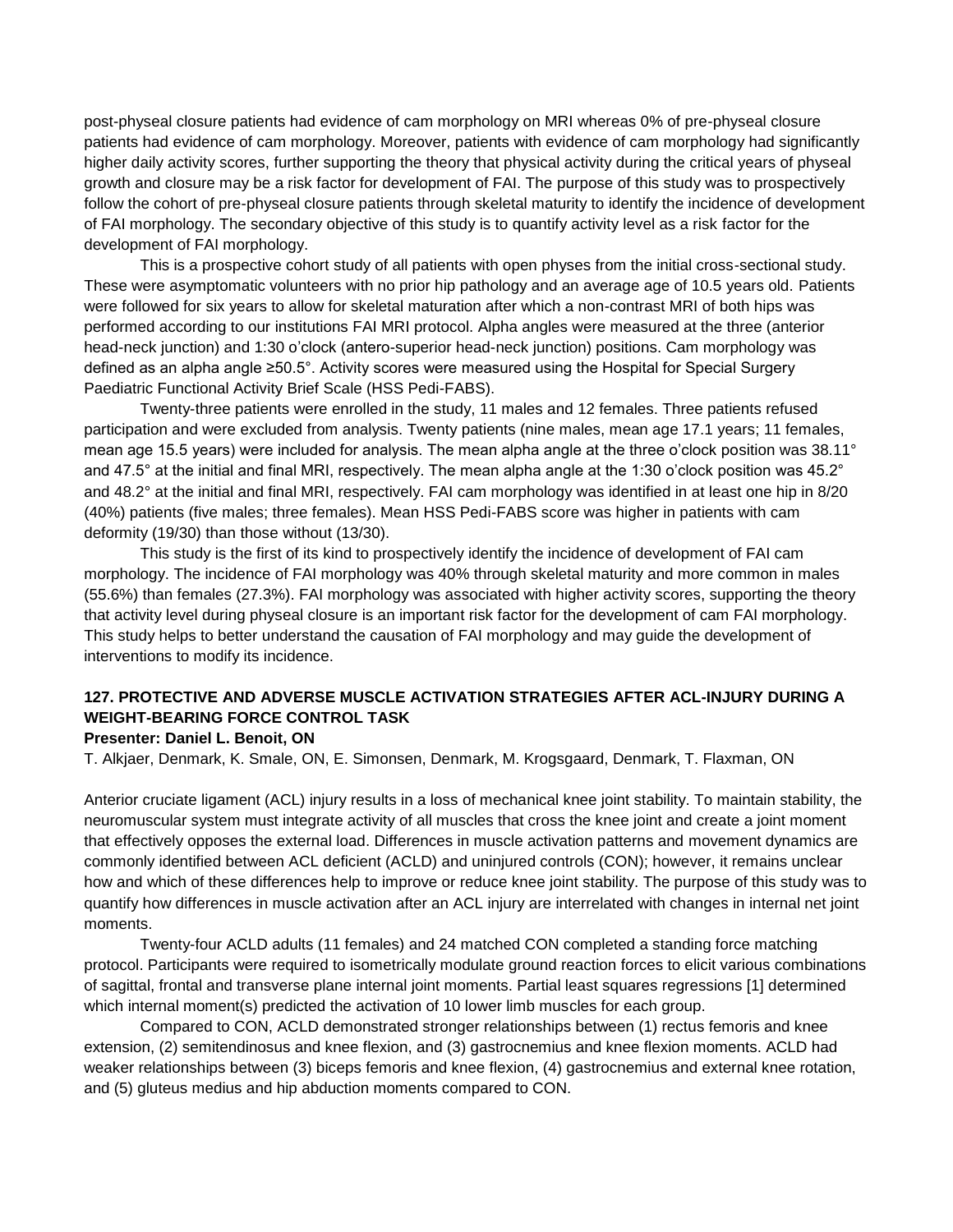The relationship between individual muscle activation and internal joint moments differ between ACL and CON. We suggest neuromuscular adaptations after ACL injury improve sagittal plane stability, but reduce stability during knee abduction and rotational external loads. Considering mechanisms of ACL injury and episodes of giving way is likely associated with knee abduction and rotation [2], future works should focus on the neuromuscular contribution of the hamstring and gastrocnemius muscles to rotational stability and the hip abductor's role in modulating knee's frontal plane loads. Results can contribute to the development of injury rehabilitative/ preventative exercise interventions and provide insight into mechanisms of knee joint stability. References: [1] Haenlein & Kaplan. (2004). Understand Stats; 3:283-97. [2] Besier et al. (2001). Med Sci Sport Exer; 33:1168-75.

# **128. HIP ARTHROSCOPY POST OPERATIVE NEUROPATHY Presenter: Basha Reda, NS**

I. Wong, NS

As a rapidly growing new technique hip arthroscopy has a unique set of complication. One of the most commonly reported complications is neuropraxia related to the use of traction during the procedure. The reported rate varies between 2.6 to 20 %. This variability is likely because the patients are not directly asked about it or they think its not related to their recent procedure. The purpose of our review is to investigate the rate of post-operative neuropraxia in a high-volumetertiary canter. We hypothesize that this complication is under-diagnosed and it is higher than what was reported in the literature. The secondary objective is to assess factors that contribute to the development of this complication and make recommendations based on that. We are also studying the effect of post operative neuropraxia on the functional outcome scores for our patient population. To our knowledge this is the largest study looking at the prevalence of patient reported neuropraxia after hip arthroscopy.

Ethics approval was granted by our institutional board. All patients that have previously undergone hip arthroscopy at a Capital Health District Authority facility performed by the senior author (IW) between 2013 and 2016 were contacted the study. Exclusion criteria for the study are those patients who decline participation and those who were not able to be reached by the phone. Telephone survey and chart review were done for each participant. Also iHOT patient reported outcome score was collected for each patient.

A total of 221 completed surveys. Overall, 37% (82 )of patients reported having experienced some form numbness following surgery. The two most common areas of numbness reported were groin (40.2%) and anterolateral (40.2%) area of the upper leg. This was followed by foot numbness (29.3%) and other areas (13.4%). Approximately (23%) of those with post-operative numbness reported having numbness in more than one area. About 43% (35 of 82) of the patients reported resolution at six weeks post-operatively and the majority of numbness was reported to have completely resolved by six months 68% (56 of 82).

Post-operative neuropathy is more common than previously reported and likely under-diagnosed post hip arthroscopy. Further research to specifically define and study this complication is required in order to identify patient and procedure related factors that could be modified to lower the rate of this complication.

## **129. COMPLICATION, RE-OPERATION, AND READMISSION RATES FOLLOWING ROTATOR CUFF REPAIR: A COMPARATIVE STUDY OF OPEN VS. ARTHROSCOPIC ROTATOR CUFF REPAIR Presenter: Timothy Leroux**, **ON**

B. Basques, IL, R. Frank, IL, J. Griffin, IL, N. Verma, IL, A. Romeo, IL

Although arthroscopic rotator cuff repair (RCR) has gained in popularity, comparative studies have failed to demonstrate a clinical benefit of arthroscopic over open RCR. In the present study, we used a large population cohort to compare the 90-day complication rate, 30-day and 90-day readmission rates, and overall and procedure-specific re-operation rates between patients undergoing arthroscopic or open RCR in the United States (US).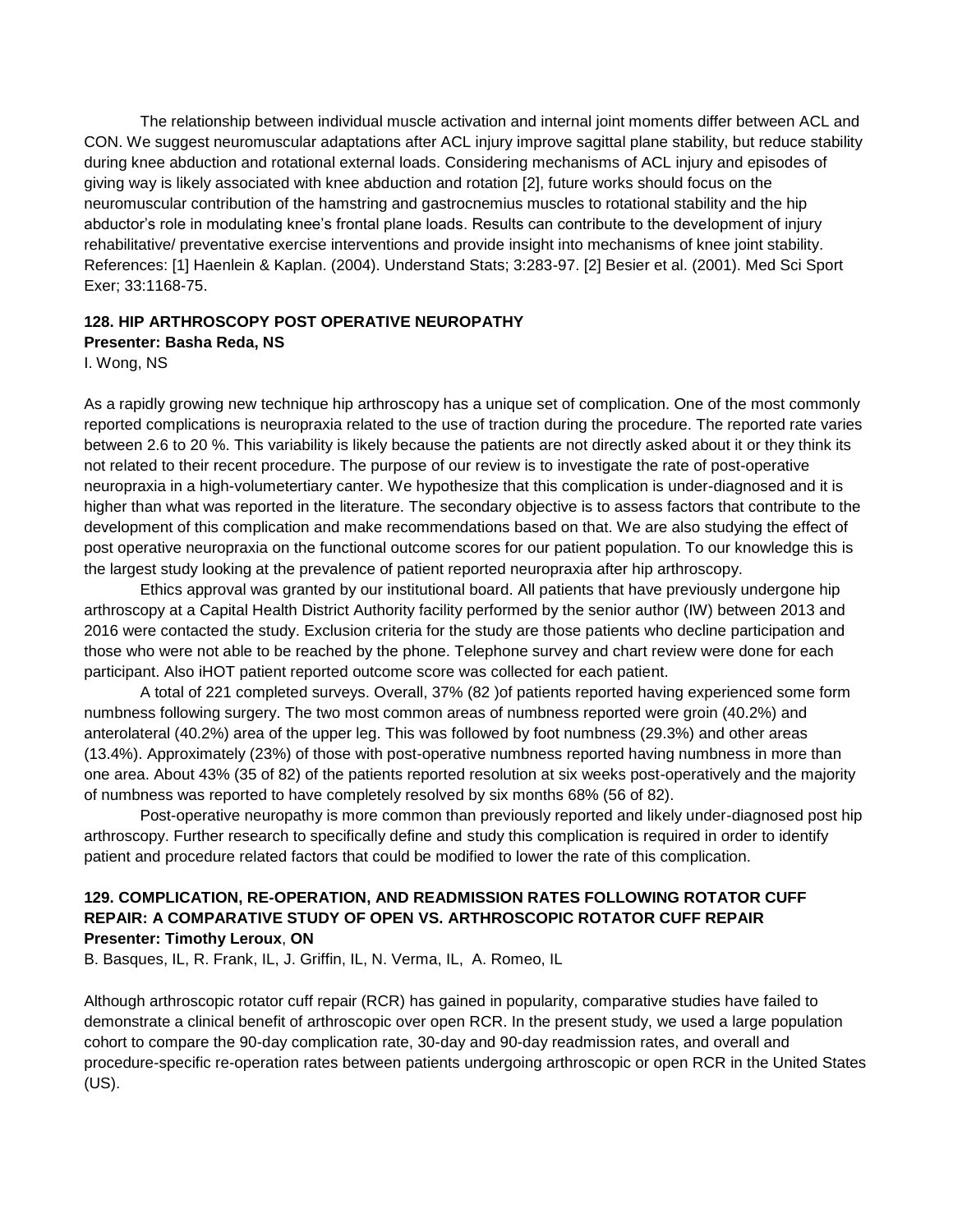A retrospective analysis of private payer data was performed to identify open and arthroscopic RCR procedures performed from 2007 through 2014. Multivariate logistic regression was used to compare groups in terms of post-operative complications within 90 days, readmission within 30 and 90 days, and overall and procedure-specific re-operation rates at various time points. Multivariate regression controlled for differences in baseline patient characteristics, and results were reported as odds ratios (OR) with alpha set at 0.05.

A total of 45,181 patients were identified, of which 14,749 (33.6%) underwent open RCR and 30,432 (67.4%) underwent arthroscopic RCR. Since 2007, the annual utilisation of arthroscopic RCR has increased significantly (p<0.001). As compared to arthroscopic RCR, there were increased rates of multiple complications within 90 days following open RCR, including deep vein thrombosis (DVT)/pulmonary embolus (PE) (OR 1.2, p=0.006), nerve injury (OR 1.6, p=0.024), surgical site infection (OR 3.7, p<0.001), wound dehiscence (OR 3.3, p<0.001), and hematoma (OR 2.0, p<0.001). In addition, open RCR had significantly increased rates of 30-day (OR 1.7, p<0.001) and 90-day readmission (OR 1.4, p<0.001), and reoperation at 30 days (OR 1.3, p<0.001), 90 days (OR 1.5, p<0.001), six months (OR 1.5, p<0.001), and one year (OR 1.4, p<0.001) as compared to arthroscopic RCR.

The odds of post-operative complications, readmissions, and re-operations were significantly greater following open RCR as compared to arthroscopic RCR.

## **130. TIMED AND TRIPLE HOP TESTS ACCURATELY INDICATE FUNCTIONAL PERFORMANCE AND DISEASE-SPECIFIC QUALITY OF LIFE TWO YEARS AFTER ACL RECONSTRUCTION Presenter: Laurie A. Hiemstra, AB**

G. Buchko, AB, M. Lafave, AB, S. Kerslake, AB, M.S. Heard, AB

The aim of an anterior cruciate ligament (ACL) reconstruction is to regain functional stability of the knee following ACL injury, ideally allowing patients to return to their pre-injury level of activity. The purpose of this study was to assess functional and patient-reported outcomes two years after ACL reconstruction.

A prospective cohort study design ( $n = 1241$ ) was used to gather functional performance data and disease-specific quality of life outcomes. A battery of functional tests was performed including single-leg balance on a BOSU ball, single-leg drop landing, and four single-leg hop tests. The hop tests provided a comparative assessment of limb-to-limb function including a single hop for distance, a six metre timed hop, a triple hop for distance, and a triple crossover hop. Patients completed the anterior cruciate ligament quality of life questionnaire (ACL-QOL) at the two year post-operative appointment. Descriptive and demographic data were collected for all patients. A paired t-test was performed to determine the difference in function of the operative and non-operative limbs two year post-operatively on the functional tests. A Pearson r correlation coefficient was employed to determine the relationship between the battery of functional tests and the ACL-QOL scores.

One thousand two hundred and forty-one patients underwent primary anatomic hamstring ACL reconstruction between January 2010 and December 2013. 964/1241 patients (77.7%) completed two year follow-up. Statistically significant differences (p<0.002) were evident between the operative and non-operative limb six metre timed hop, triple hop for distance and triple crossover hop tests at 24 months post-operative. There was no significant difference for limb performance on the single hop test. Correlations (two-tailed) were significant at the 0.01 level for: operative limb single leg BOSU balance and operative limb six metre timed hop, triple hop for distance and triple crossover hop, as well as operative single leg BOSU balance and ACL-QOL score, at 24 months post-operative. Correlations (two-tailed) were significant at the 0.05 level for: triple hop for distance and six metre timed hop and triple crossover hop, as well as triplehop for distance and ACL-QOL score, at 24 months post-operatively.

The non-operative limb outperformed the operative limb for the six metre timed, triple hop for distance and triple crossover hop tests 24 months following ACL reconstruction. The single hop for distance did not demonstrate any significant functional difference between limbs, and requires further investigation as a measure for assessing outcomes following ACL reconstruction. The patient-reported disease-specific outcome measure